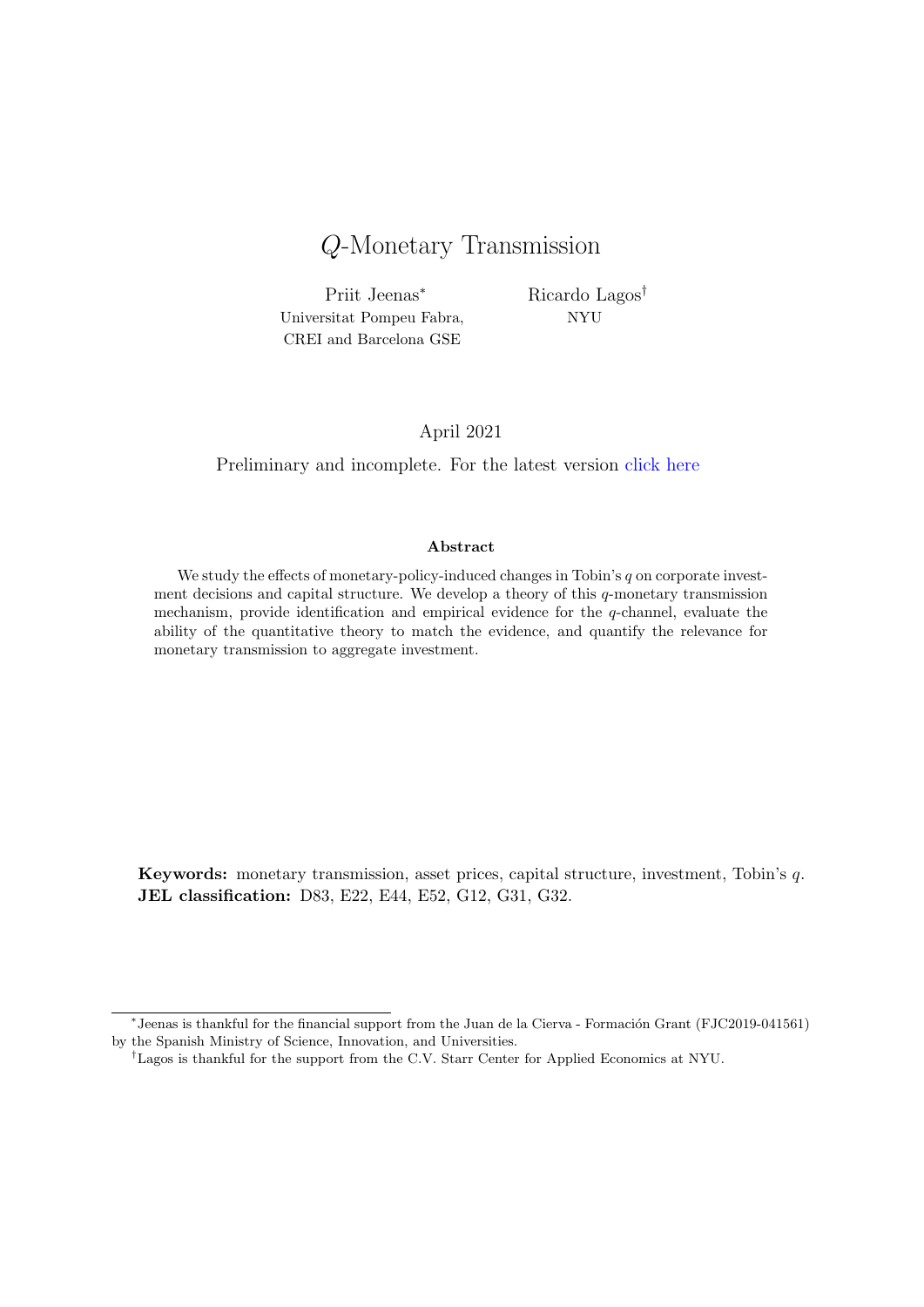## 1 Introduction

The chain of causal links that lie between monetary policy actions and their ultimate effects on macroeconomic variables is broadly referred to as the monetary transmission mechanism. Since the immediate effect of these policy actions is to influence an array of interest rates and prices of financial and non-financial assets, it is difficult to imagine many economic decisions that would be unaffected by monetary policy. Consequently, textbook treatments of the effects of monetary policy contain extensive taxonomies of a myriad of transmission mechanisms.[1](#page-1-0) The broadest classification typically consists of three main transmission channels: the (direct or traditional) interest-rate channel, the asset-price channel, and the credit channel.

The interest-rate channel is best described as a user-cost channel: Suppose there is an unexpected increase in the nominal policy rate, and that (as is usually the case) some of the increase passes through to real rates. Then, since the real rate is a key component of the user cost of capital, and the user cost of capital is a key determinant of the demand for capital (e.g., as in [Jorgenson](#page-54-0) [\(1963\)](#page-54-0)), investment should fall as a result of the monetary policy action.[2](#page-1-1) The asset-price channel is best described as a Tobin's q channel: Suppose an unexpected decrease in the nominal policy rate causes stock prices to rise (as is well documented empirically, e.g., [Bernanke and Kuttner](#page-52-0) [\(2005\)](#page-52-0)) relative to the replacement cost of capital. Then, since the market yield of the stock is a key determinant of the cost of external financing in capital markets, equity-financed investment should increase as a result of the monetary policy action (e.g., as conjectured by [Keynes](#page-54-1) [\(1936\)](#page-54-1) and [Tobin](#page-56-0) [\(1969\)](#page-56-0)). The credit channel, which includes the well-known *balance-sheet channel*, is best described as an amplification mechanism associated to the other two channels: Suppose an unexpected increase in the nominal policy rate causes asset prices to fall (e.g., through either of the previous two channels), which in turn deteriorates borrowers' net worth. Then the resulting increase in external finance premia on debt [\(Bernanke](#page-52-1) [and Gertler](#page-52-1) [\(1989\)](#page-52-1)) or tightening of borrowing constraints [\(Kiyotaki and Moore](#page-54-2) [\(1997\)](#page-54-2)) imply debt-financed investment should fall as a result of the monetary policy action.

The user-cost channel is well-understood and present in most quantitative models used for policy analysis. The credit channel has received much attention in the past decade, and is now standard in theoretical and quantitative policy-oriented modelling. The asset-price channel was

<span id="page-1-1"></span><span id="page-1-0"></span><sup>&</sup>lt;sup>1</sup>See, e.g., [Mishkin](#page-55-0) [\(1995,](#page-55-0) [1996,](#page-55-1) [2001\)](#page-55-2) and [Boivin et al.](#page-52-2) [\(2010\)](#page-52-2).

<sup>&</sup>lt;sup>2</sup>Our focus here is on corporate investment, but all these channels have obvious counterparts for household spending on consumption of durables and real estate.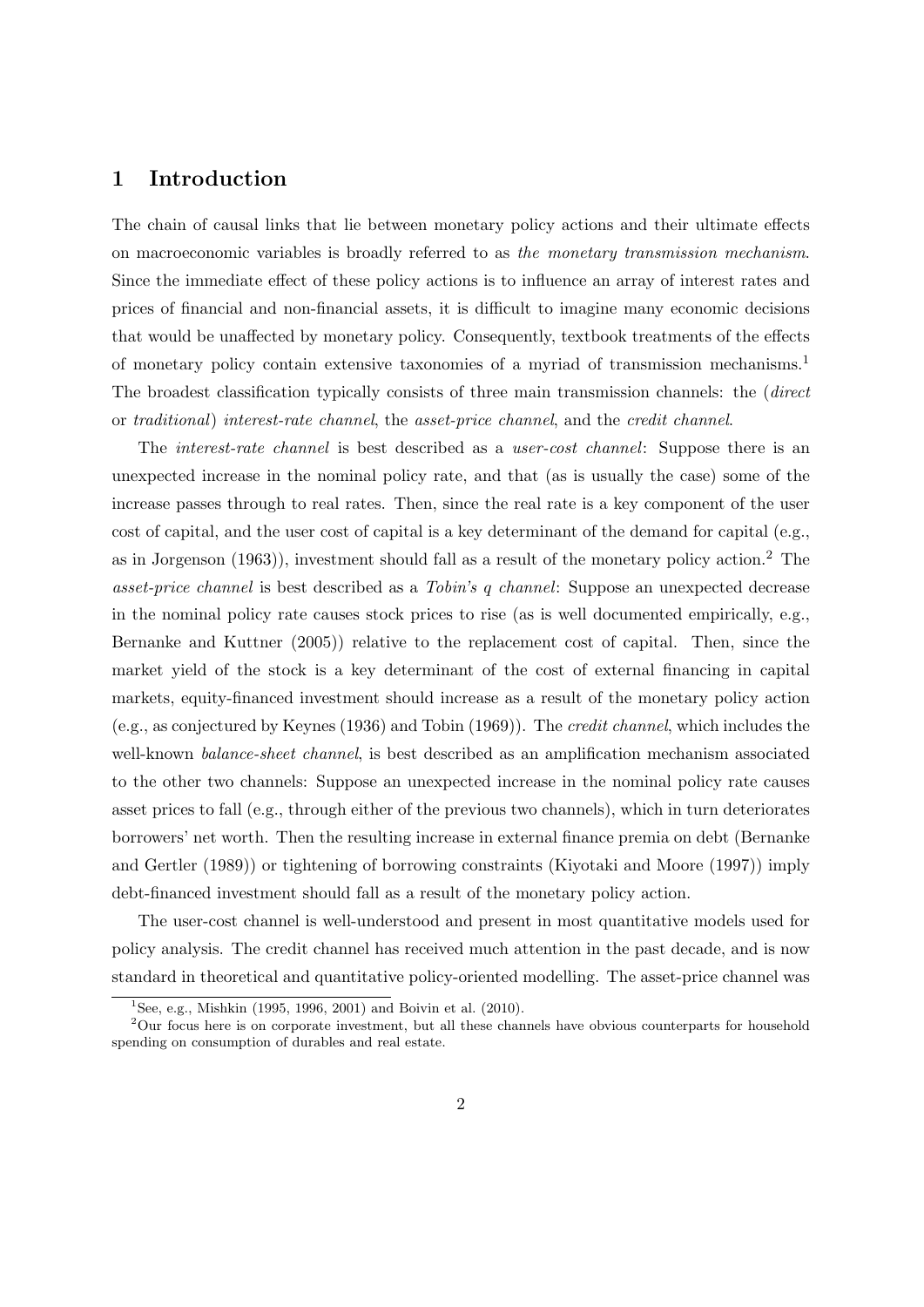the key mechanism that [Tobin](#page-56-0) [\(1969\)](#page-56-0) sought to model by introducing his famous "q". This channel is described in undergraduate textbooks and discussed in policy circles, but there seems to be no academic research on it. In this paper we study the transmission of monetary policy to corporate investment through the asset-price channel activated by policy-induced changes in Tobin's q. We refer to this mechanism as q-monetary transmission or the q-channel. We develop a model of the q-monetary transmission mechanism, provide identification and empirical evidence for the  $q$ -channel, evaluate the ability of the quantitative theory to match the evidence, and quantify the relevance of q-monetary transmission to aggregate investment.

The main challenge for estimating the  $q$ -channel is that monetary policy may affect stock prices and investment through other channels. For example, a contractionary money shock may lower a firm's incentive to invest and its stock price through the user-cost channel. In this case, investment and the stock price would fall concurrently due to higher discounting. As another example, a firm's investment and stock price may fall in response to a money shock that lowers demand for the firm's output, and profit. In this case, investment and the stock price would fall concurrenlty due to lower demand. In both cases the monetary shock leads to a reduction in the stock price and investment, but the fall in the stock price is not causing the fall in investment. These examples illustrate we cannot hope to estimate the causal relationship between stock price and investment—the hallmark of the  $q$ -channel—simply from the comovement of investment and the stock price induced by monetary policy shocks.

We meet this empirical challenge by using *stock turnover* as a source of cross-sectional variation in the responses of stock prices to monetary shocks.[3](#page-2-0) Specifically, our empirical strategy builds on the idea that, if the cross-sectional variation in stock turnover is uncorrelated with other sources of cross-sectional variation in the responses of stock prices to monetary shocks, then identified money shocks combined with heterogeneity in cross-sectional stock turnover can be used as a source of exogenous (policy driven) cross-sectional variation in Tobin's q. We use this cross-sectional variation in the responses of stock prices to money shocks across firms with different stock turnover to identify the effects of changes in stock prices on firms' investment and capital structure decisions. Specifically, we construct an instrument for the cross-sectional variation in Tobin's q by interacting monetary policy shocks with firm-specific stock turnover (calculated in the quarter prior to the shock). Our main exercise consists of estimating whether

<span id="page-2-0"></span> ${}^{3}$ [Lagos and Zhang](#page-55-3) [\(2020b\)](#page-55-3) provide evidence that stock turnover is a strong predictor of the cross-sectional differences in the exposure of stock prices to monetary policy shocks.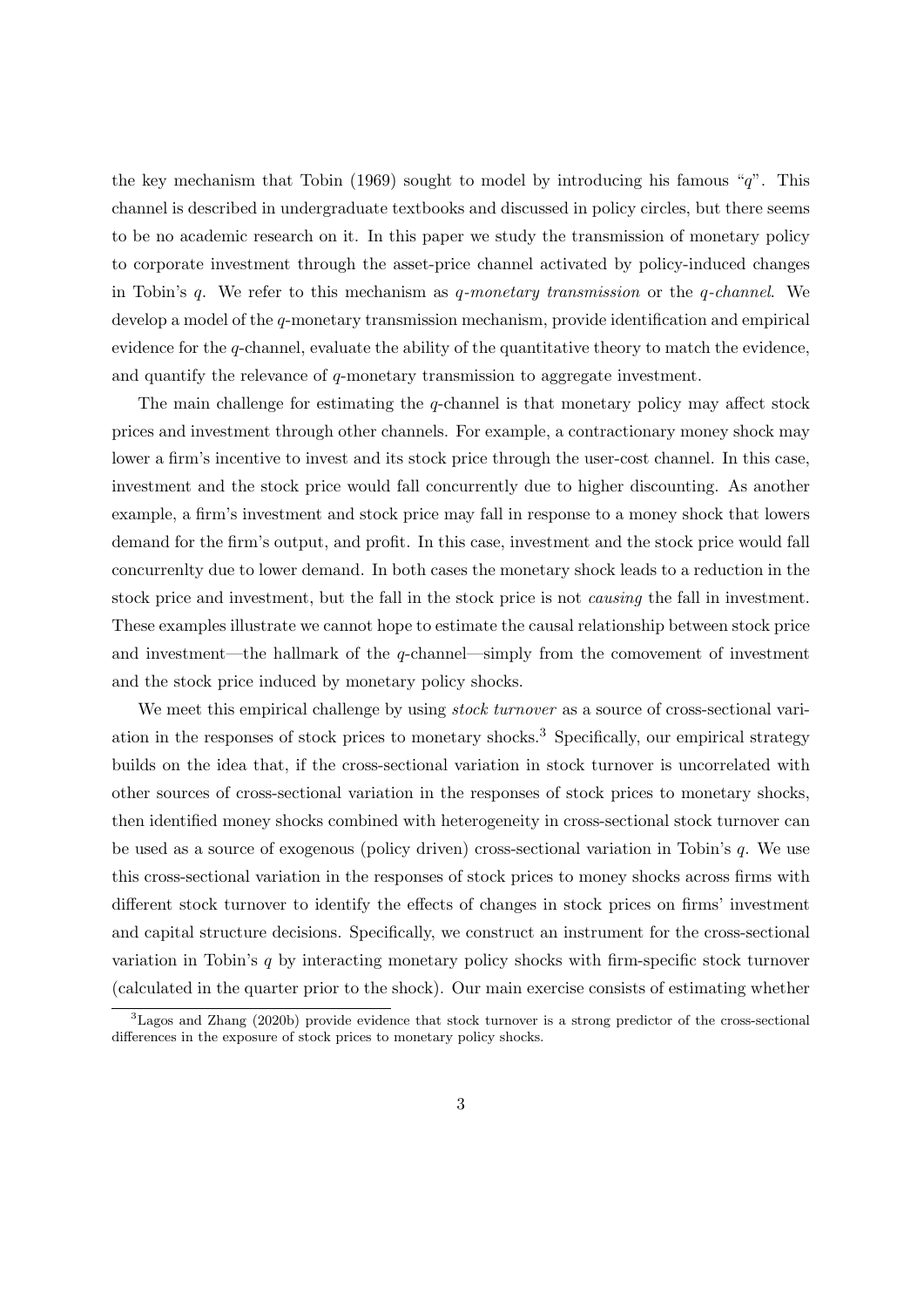such instrumented variation in Tobin's  $q$  has significant effects on firms' equity issuance and investment decisions. We find it does. We also find it has significant persistent effects on the capital structure of firms, both for the mix of debt and equity, as well as for the composition of assets and liabilities.

Our work makes contact with four distinct literatures. First, we contribute to the literature on monetary transmission by filling the empirical and theoretical void on the asset-price channel that operates through Tobin's q. Second, we contribute to the literature on the causal effects of changes in stock-market valuations on corporate investment decisions through an "equity financing channel" (e.g., [Keynes](#page-54-1) [\(1936\)](#page-54-1), [Brainard and Tobin](#page-52-3) [\(1968\)](#page-52-3), [Tobin](#page-56-0) [\(1969\)](#page-56-0), [Tobin and](#page-56-1) [Brainard](#page-56-1) [\(1976\)](#page-56-1), [Fischer and Merton](#page-53-0) [\(1984\)](#page-53-0), [Morck et al.](#page-55-4) [\(1990\)](#page-55-4), [Blanchard et al.](#page-52-4) [\(1993\)](#page-52-4), [Baker](#page-52-5) [et al.](#page-52-5) [\(2003\)](#page-52-5), [Gilchrist et al.](#page-53-1) [\(2005\)](#page-53-1)). Our marginal contribution relative to this literature is twofold. On the theory front, we develop an equilibrium model with two sectors: a productive sector where firms are managed by entrepreneurs who make investment and equity issuance decisions, and a financial sector where money and equity claims to the capital installed in the firm are traded among investors with heterogeneous valuations of the marginal product of firms' capital. Our theory highlights the roles that financial constraints (as a determinant of a firm's dependence on equity financing) and heterogeneous valuations of capital play in the transmission of monetary policy shocks to investment decisions through stock prices. On the empirical front, we propose a new instrument for variations in Tobin's  $q$  that are not caused by firm-level variation in marginal q. As mentioned above, our innovation in this regard consists of exploiting a combination of identified monetary policy shocks and the cross-sectional variation in the responses of stock prices to these shocks due to differences in stock turnover. Third, our theoretical and empirical results on the response of firms' equity issuance and capital structure to fluctuations in stock prices induced by monetary shocks contribute to the corporate finance literature that studies the relationship between firms' capital structure and macroeconomic conditions in general, and stock prices in particular (e.g., [Baker and Wurgler](#page-52-6) [\(2002\)](#page-52-6), [Korajczyk](#page-54-3) [and Levy](#page-54-3) [\(2003\)](#page-54-3), [Hovakimian et al.](#page-53-2) [\(2004\)](#page-53-2)). Relative to this literature, our contribution is to identify the persistent effects of monetary policy shocks on the capital structure of public firms. Fourth, we contribute to the literature that studies new channels through which monetary policy affects macroeconomic outcomes (e.g., [Lagos](#page-54-4) [\(2011\)](#page-54-4), [Lagos and Zhang](#page-54-5) [\(2015,](#page-54-5) [2019,](#page-54-6) [2020a,](#page-55-5)[b\)](#page-55-3), [Rocheteau et al.](#page-56-2) [\(2018\)](#page-56-2)).

The rest of the paper is organized as follows. Section [2](#page-4-0) presents the basic model, Section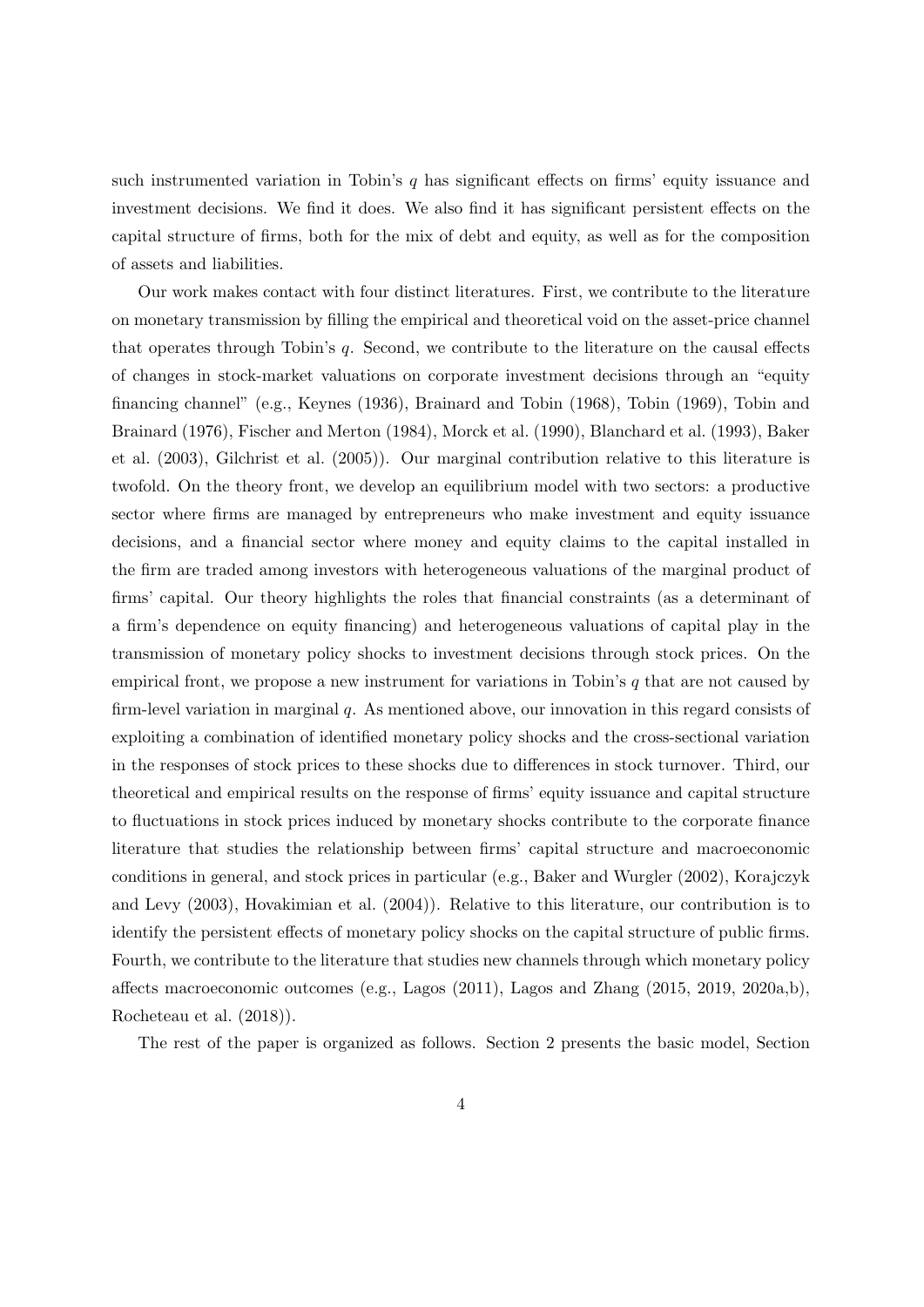[3](#page-7-0) defines equilibrium, and Section [4](#page-10-0) characterizes the equilibrium for a special case that can be solved analytically. Section [5](#page-33-0) reports the empirical findings. In Section [6](#page-44-0) we calibrate and simulate the general model to assess the ability of the theory to fit the empirical estimates of the effects of monetary-policy induced changes in Tobin's  $q$  on equity issuance and investment. In Section [7](#page-49-0) we provide an estimate of the quantitative relevance of the  $q$ -channel for monetary transmission to aggregate investment.

## <span id="page-4-0"></span>2 Model

Time is represented by a sequence of periods indexed by  $t \in \{0, 1, ...\}$ . Each time period is divided into two subperiods where different activities take place. There is a continuum of agents infinitely lived agents of two types: *investors*, each identified with a point in the set  $\mathcal{I} = [0, 1]$ , and brokers, each identified with a point in the set  $\mathcal{B} = [0, 1]$ . There is a continuum (with unit measure) of entrepreneurs who live for a random number of periods. Each entrepreneur who is alive at the beginning of period t is identified with a point in the set  $\mathcal{E}_t \subset \mathbb{R}_+$ . A fraction  $1 - \pi \in [0, 1]$  of the population of entrepreneurs in the set  $\mathcal{E}_t$  dies (i.e., exits the economy) at the beginning of the second subperiod of period  $t$ . The set of entrepreneurs who die is a uniform random draw from the population, and each is immediately replaced by a newly born entrepreneur.

There are three commodities at each date: two consumption goods, called good 1 and good 2, and a capital good. The consumption goods are perishable: good 1 and good 2 can only be consumed in the first and second subperiods, respectively. Capital is storable, but depreciates at rate  $\delta \in [0, 1]$  between periods. Upon entering the economy, an entrepreneur  $i \in \mathcal{E}_t$  is endowed with  $w_0^i \in \mathbb{R}_+$  units of good 2 and  $k_0 \in \mathbb{R}_+$  units of capital. We use a cumulative distribution function  $\Omega$  to describe the heterogeneity in the initial endowment of (claims to) good 2 relative to capital,  $\omega_0^i \equiv w_0^i / k_0$ , across entrepreneurs. In the second subperiod of every period, investors and brokers are endowed with a resource called labor (effort) that they can use to produce good 2 one-for-one. There are two other production technologies that can be managed only by entrepreneurs. The first, uses capital available at the beginning of period t to produce good 1 in the first subperiod of period t. Specifically the capital stock  $k_t$ operated by an entrepreneur delivers  $zk_t$  units of good 1 at the end of the first subperiod of t, where  $z \in \mathbb{R}_{++}$ . The second production technology can be operated by an entrepreneur in the second subperiod of period  $t$ , and uses good 2 and the capital the entrepreneur has in place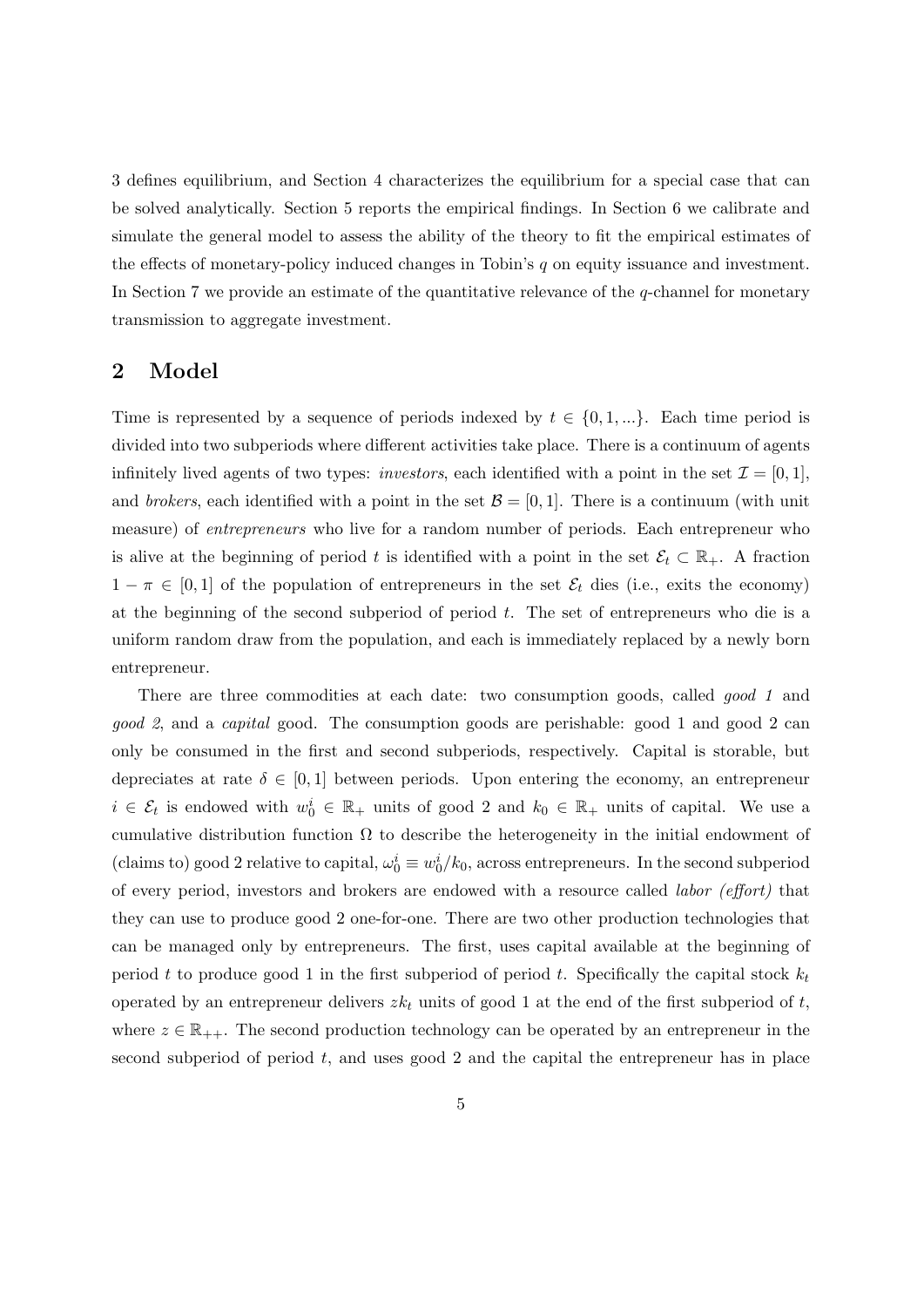at the beginning of period  $t$  to augment the capital that the entrepreneur will have in place to produce good 1 in period  $t + 1$ . Formally, this technology is represented by a cost function,  $C(x_t, k_t) \equiv x_t + \Psi(x_t/k_t) k_t$ , interpreted as the cost (in terms of good 2) of producing and installing  $x_t$  units of capital for an entrepreneur whose current capital is  $k_t$ . We assume  $0 < \Psi''$ , and that there is a  $\iota_0 \in \mathbb{R}_+$  such that  $\Psi(\iota_0) = \Psi'(\iota_0) = 0$ . It is convenient to define  $C(x_t/k_t) \equiv$  $C(x_t, k_t) / k_t$ , i.e., the cost of investment per unit of installed capital. The assumptions on  $\Psi$ imply  $C(\iota_0) - \iota_0 = C'(\iota_0) - 1 = 0 < C''(\cdot)$ . Once installed, capital is entrepreneur-specific, i.e., capital installed by entrepreneur  $i \in \mathcal{E}_t$  is only productive when operated by entrepreneur i.

The asset structure is as follows. In the second subperiod of every period, in order to finance the cost of investing in new capital, every entrepreneur can issue identical, durable, and perfectly divisible equity claims to the future returns from the newly created capital. (Entrepreneurs are also allowed to sell equity claims on any existing capital they currently own.) An equity share issued by an entrepreneur in the second subperiod of t represents ownership of 1 unit of capital along with the stream of dividends produced by that unit of capital. When an entrepreneur dies, the outstanding equity claims she had previously issued disappear, and the underlying capital plus any financial assets, physical capital, or claims owned by the entrepreneur are distributed uniformly (lump sum) to the cohort of newly born entrepreneurs. There are two other financial instruments: a one-period real pure-discount government bond, and money. A unit of the bond issued in the second subperiod of t represents a risk-free claim to one unit of good 2 in the second subperiod of  $t + 1$ . The stock of bonds outstanding at time t is  $B_t$ , and all private agents take the sequence  ${B_t}_{t=0}^{\infty}$  as given. Money is intrinsically useless (it is not an argument of any utility or production function, and unlike equity or bonds, money does not constitute a formal claim to any resources). The nominal money supply at the beginning of period t is denoted  $A_t^m$ , and we assume  $A_{t+1}^m = \mu A_t^m$ , with  $\mu \in \mathbb{R}_{++}$  and  $A_0^m \in \mathbb{R}_{++}$  given. The government injects or withdraws money via lump-sum transfers or taxes to investors in the second subperiod of every period. At the beginning of period  $t = 0$ , each investor is endowed with an equal portfolio of money. We assume brokers do not hold financial assets.<sup>[4](#page-5-0)</sup>

The market structure is as follows. In the second subperiod, all agents can trade good 2, labor services, equity shares, bonds, and money, in a spot Walrasian market.<sup>[5](#page-5-1)</sup> In the first

<span id="page-5-0"></span><sup>4</sup>This assumption allows us to abstract from the broker's portfolio problem in the first subperiod, which is not essential for the questions we study in this paper. See [Lagos and Zhang](#page-54-5) [\(2015,](#page-54-5) [2020b\)](#page-55-3) for a treatment of the broker's portfolio problem in a related model.

<span id="page-5-1"></span><sup>5</sup>Notice that equity shares (i.e., the claims on installed capital and its returns) can be traded freely, but the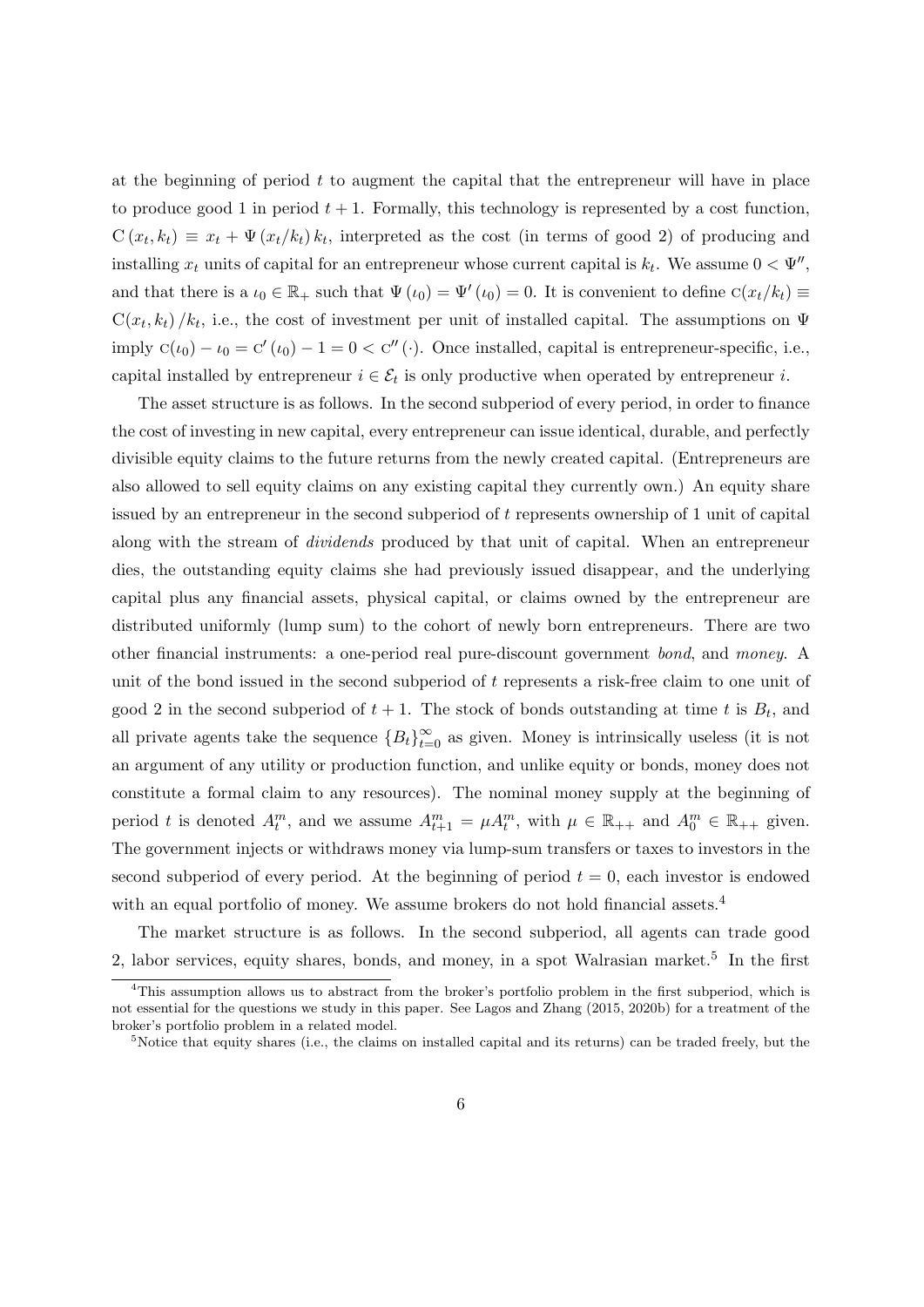subperiod, investors can trade equity shares and money in a random bilateral *over-the-counter* (OTC) market with brokers, while brokers can also trade equity shares and money with other brokers in a spot Walrasian *interbroker market*. We use  $\alpha \in [0,1]$  to denote the probability that an individual investor is able to make contact with a broker in the OTC market. Once a broker and an investor have contacted each other, the pair negotiates the quantity of equity shares and money that the broker will trade in the interdealer market on behalf of the investor, and a fee for the broker's intermediation services. The terms of the trade between an investor and a broker in the OTC market are determined by Nash bargaining, where  $\theta \in [0, 1]$  is the investor's bargaining power. We assume the fee is negotiated in terms of good 2, and paid at the beginning of the following subperiod.[6](#page-6-0) The timing is that the round of OTC trade takes place in the first subperiod and ends before equity pays out first-subperiod dividends.[7](#page-6-1) Equity purchases in the OTC market cannot be financed by borrowing (e.g., due to anonymity and lack of commitment and enforcement). This assumption and the structure of preferences described below create the need for a medium of exchange in the OTC market.<sup>[8](#page-6-2)</sup>

An individual broker's preferences are given by

$$
\mathbb{E}_0^B \sum_{t=0}^{\infty} \beta^t (y_t - h_t),
$$

where  $\beta \in (0,1)$  is the discount factor, and  $y_t$  and  $h_t$  denote a broker's consumption of good 2, and utility cost from supplying  $h_t$  units of labor in the second subperiod of period  $t$ , respectively. The expectation operator,  $\mathbb{E}_0^B$ , is with respect to the probability measure induced by the random trading process in the OTC market. Dealers get no utility from good 1.[9](#page-6-3) An individual investor's

actual physical capital created and installed by a particular entrepreneur is assumed to be non tradable. The idea is that, once installed by an entrepreneur, physical capital becomes entrepreneur-specific and cannot be operated by another entrepreneur. An entrepreneur can, however, disinvest (which entails bearing the adjustment cost, Φ) to turn installed capital into good 2, which can then be traded freely in the Walrasian market. Similarly, when the entrepreneur dies, the quantity of good 2 obtained from unistalling the capital that the entrepreneur used to manage is distributed to newly born entrepreneurs (net of adjustment costs).

<span id="page-6-0"></span><sup>&</sup>lt;sup>6</sup>This is the specification used in [Lagos and Zhang](#page-54-5) [\(2020b\)](#page-55-3). Lagos and Zhang [\(2015\)](#page-54-5) instead assume the investor must pay the intermediation fee to the broker on the spot (with money or equity). The timing convention in [Lagos and Zhang](#page-55-3) [\(2020b\)](#page-55-3) simplifies the exposition without affecting the mechanisms of interest.

<span id="page-6-1"></span><sup>7</sup>As in previous search models of OTC markets, e.g., [Duffie et al.](#page-53-3) [\(2005\)](#page-53-3) and [Lagos and Rocheteau](#page-54-7) [\(2009\)](#page-54-7), an investor must own the equity in order to consume the dividend flow of consumption good in the OTC round.

<span id="page-6-3"></span><span id="page-6-2"></span><sup>8</sup>See [Lagos and Zhang](#page-55-5) [\(2020a,](#page-55-5) [2019\)](#page-54-6) for a similar model where investors can buy equity with margin loans.

<sup>&</sup>lt;sup>9</sup>This assumption implies that dealers have no direct consumption motive for holding the equity share. It is easy to relax, but we adopt it because it is the standard benchmark in the search-based OTC literature, e.g., see [Duffie et al.](#page-53-3) [\(2005\)](#page-53-3), [Lagos and Rocheteau](#page-54-7) [\(2009\)](#page-54-7), [Lagos et al.](#page-54-8) [\(2011\)](#page-54-8), and [Weill](#page-56-3) [\(2007\)](#page-56-3).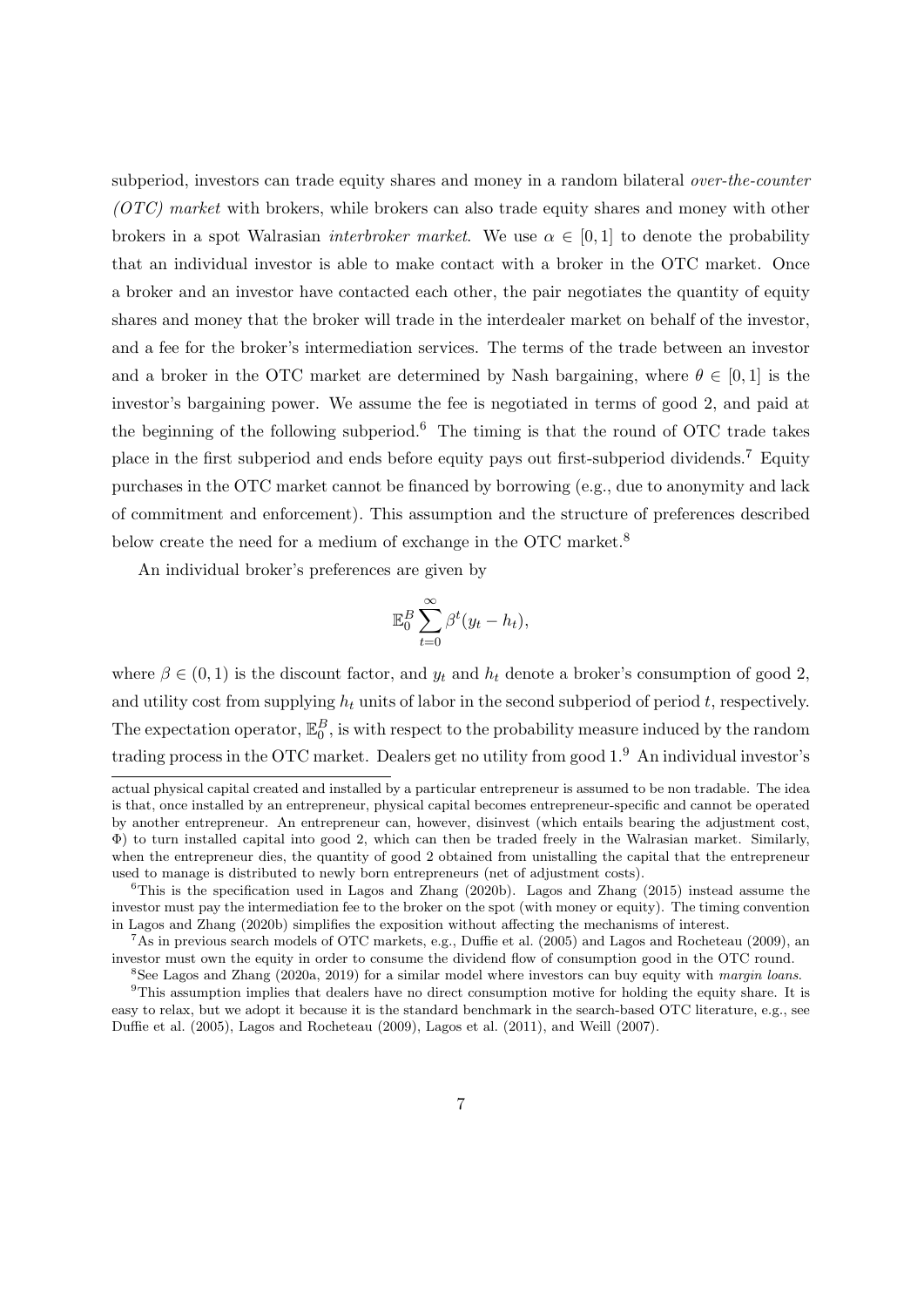preferences are given by

$$
\mathbb{E}_0^I \sum_{t=0}^{\infty} \beta^t \left( \varepsilon_t c_t + y_t - h_t \right),
$$

where  $y_t$  and  $h_t$  denote an investor's consumption of good 2, and utility cost from supplying  $h_t$  units of labor in the second subperiod of period t, respectively, and  $c_t$  is the investor's consumption of good 1 at the end of the first subperiod of period t. The variable  $\varepsilon_t$  denotes the realization of an idiosyncratic valuation shock for good 1 that is distributed independently over time and across investors with a differentiable cumulative distribution function G with support  $[\varepsilon_L, \varepsilon_H] \subseteq [0, \infty]$ , and mean  $\bar{\varepsilon} \equiv \int \varepsilon dG(\varepsilon)$ . An investor learns the realization  $\varepsilon_t$  at the beginning of the first subperiod of period  $t$ , immediately before the OTC trading round. The expectation operator,  $\mathbb{E}_0^I$ , is with respect to the probability measure induced by the investor's valuation shocks, and the trading process in the OTC market.

The preferences of an entrepreneur born in the second subperiod of t are given by

$$
\sum_{j=t}^{\infty} (\beta \pi)^{(j-t)} (y_j + \beta \varepsilon_e c_{j+1}),
$$

where  $y_j$  is the consumption of good 2 in the second subperiod of period j, and  $c_{j+1}$  is the entrepreneur's consumption of good 1 at the end of the first subperiod of period  $j + 1$ , and  $\varepsilon_e \in \mathbb{R}_{++}$  is the entrepreneur's valuation of her own production of good 1.

## <span id="page-7-0"></span>3 Equilibrium

Consider the determination of the terms of trade in a bilateral meeting in the OTC round of period t between a broker and an investor with valuation  $\varepsilon$  and portfolio  $a_t = (a_t^b, a_t^m, a_t^s)$ , where  $a_t^b$  denotes bond holdings,  $a_t^m$  money holdings, and  $a_t^s$  holdings of shares. Let  $W_t$   $(a_t, \varpi_t)$  denote the maximum expected discounted payoff at the beginning of the second subperiod of period  $t$  of an investor who is holding portfolio  $a_t$  and has to pay a broker fee  $\varpi_t$ . Let  $[\overline{a}_t (a_t, \varepsilon), \varpi_t (a_t, \varepsilon)]$ represent the bargaining outcome in a bilateral trade at time t between a broker and an investor with portfolio  $a_t$  and valuation  $\varepsilon$ , where  $\overline{a}_t(a_t, \varepsilon) \equiv (\overline{a}_t^b(a_t, \varepsilon), \overline{a}_t^m(a_t, \varepsilon), \overline{a}_t^s(a_t, \varepsilon))$  denotes the investor's post-trade portfolio. That is,

<span id="page-7-1"></span>
$$
\left[\overline{\boldsymbol{a}}_t\left(\boldsymbol{a}_t,\varepsilon\right),\varpi_t\left(\boldsymbol{a}_t,\varepsilon\right)\right] = \arg\max_{\left(\overline{\boldsymbol{a}}_t,\varpi_t\right)\in\mathbb{R}_+^4} \Gamma\left(\overline{\boldsymbol{a}}_t,\boldsymbol{a}_t,\varepsilon\right)^{\theta} \varpi_t^{1-\theta} \tag{1}
$$

with

$$
\Gamma\left(\overline{a}_t, a_t, \varepsilon\right) \equiv \varepsilon z \overline{a}_t^s + W_t(\overline{a}_t^b, \overline{a}_t^m, \pi(1-\delta)\overline{a}_t^s, \varpi_t) - \varepsilon z a_t^s - W_t(a_t^b, a_t^m, \pi(1-\delta)a_t^s, 0),
$$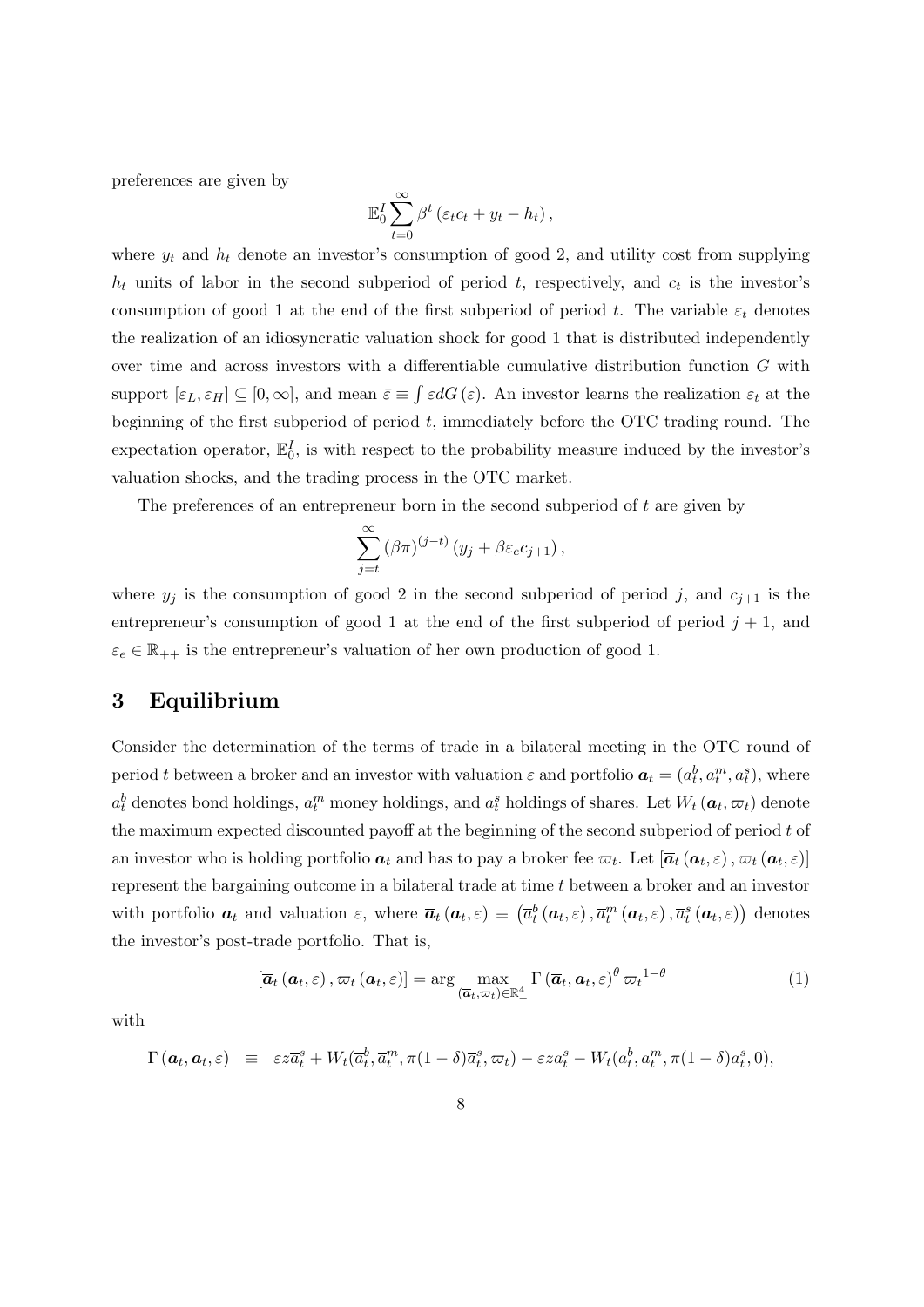$\overline{\boldsymbol{a}}_t \equiv (\overline{a}_t^b, \overline{a}_t^m, \overline{a}_t^s)$ , and subject to

$$
\overline{a}_t^m + p_t \overline{a}_t^s \le a_t^m + p_t a_t^s
$$

$$
0 \le \Gamma(\overline{a}_t, a_t, \varepsilon)
$$

$$
\overline{a}_t^b = a_t^b,
$$

where  $p_t$  denotes the dollar price of an equity share in the interbroker market of period t. The first and second constraints are the investor's budget, and participation constraints, respectively. The last constraint reflects the assumption that the real bond is illiquid in that it cannot be directly used as means of payment in stock-market trades.

Let  $V_t(\boldsymbol{a}_t, \varepsilon)$  denote the maximum expected discounted payoff of an investor with valuation  $\varepsilon$  and portfolio  $a_t$  at the beginning of the first subperiod of period t. In the second subperiod of period t, let  $\phi_t \equiv (\phi_t^b, \phi_t^m, \phi_t^s)$ , where  $\phi_t^b$  is the real price of a newly issued government bond,  $\phi_t^m$ , is the real price of a unit of money, and  $\phi_t^s$  is the real price of an equity share (all in terms of good 2). At the beginning of the second subperiod the investor solves

<span id="page-8-1"></span>
$$
W_t (\boldsymbol{a}_t, \varpi_t) = \max_{(y_t, h_t, \boldsymbol{a}_{t+1}) \in \mathbb{R}_+^5} \left[ y_t - h_t + \beta \int V_{t+1} (\boldsymbol{a}_{t+1}, \varepsilon) dG(\varepsilon) \right]
$$
  
s.t.  $y_t + \phi_t \boldsymbol{a}_{t+1} \leq \phi_t' \boldsymbol{a}_t + h_t - \varpi_t + T_t,$  (2)

where  $y_t$  is consumption of good 2,  $h_t$  is the disutility of labor,  $a_{t+1} \equiv (a_{t+1}^b, a_{t+1}^m, a_{t+1}^s)$ ,  $\phi'_t \equiv (1, \phi_t^m, \phi_t^s)$ , and  $T_t \in \mathbb{R}$  is the real value of the lump-sum monetary transfer. The value function of an investor who enters the first subperiod of t with portfolio  $a_t$  and valuation  $\varepsilon$  is

$$
V_t(\boldsymbol{a}_t, \varepsilon) = \alpha \left\{ \varepsilon z \overline{a}_t^s(\boldsymbol{a}_t, \varepsilon) + W_t \left[ \overline{\boldsymbol{a}}_t^{\prime}(\boldsymbol{a}_t, \varepsilon), \varpi_t(\boldsymbol{a}_t, \varepsilon) \right] \right\} + (1 - \alpha) \left\{ \varepsilon z a_t^s + W_t \left[ \boldsymbol{a}_t^{\prime}(\boldsymbol{a}_t), 0 \right] \right\},
$$
(3)

where  $\overline{a}'_t(a_t, \varepsilon) \equiv (\overline{a}^b_t(a_t, \varepsilon), \overline{a}^m_t(a_t, \varepsilon), \pi(1-\delta)\overline{a}^s_t(a_t, \varepsilon))$  and  $a'_t(a_t) \equiv (a^b_t, a^m_t, \pi(1-\delta)a^s_t)$ .

Let  $J_t(\boldsymbol{b}_t)$  denote the maximum expected discounted payoff at the beginning of the second subperiod of period t, of an entrepreneur who currently has balance sheet  $\mathbf{b}_t \equiv (a_t^b, k_t, s_t)$ , composed of (claims to)  $a_t^b$  units of good 2, installed capital  $k_t$ , and  $s_t$  outstanding equity claims on installed capital. The value function satisfies

<span id="page-8-0"></span>
$$
J_t(\boldsymbol{b}_t) = \max_{y_t, a_{t+1}^b, e_t, x_t} \{ y_t + \beta \left[ \varepsilon_e z(k_{t+1} - s_{t+1}) + \pi J_{t+1}(\boldsymbol{b}_{t+1}) \right] \} \tag{4}
$$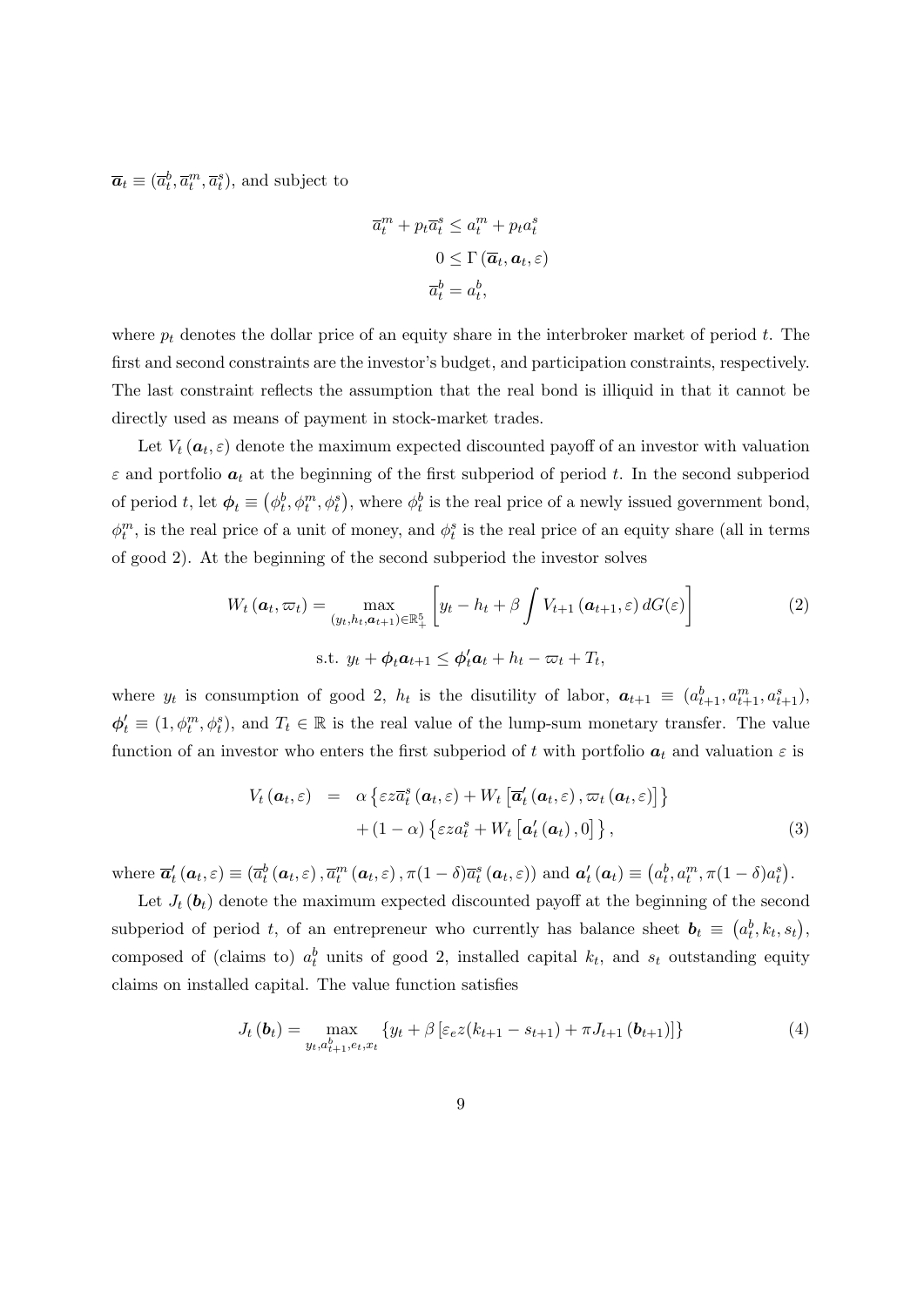<span id="page-9-0"></span>s.t. 
$$
y_t + C(x_t/k_t) k_t + \phi_t^b a_{t+1}^b \leq \phi_t^s e_t + a_t^b
$$
 (5)

$$
k_{t+1} = (1 - \delta) k_t + x_t \tag{6}
$$

$$
s_{t+1} = (1 - \delta)s_t + e_t \tag{7}
$$

$$
0 \le s_{t+1} \le k_{t+1} \tag{8}
$$

$$
y_t, a_{t+1}^b \in \mathbb{R}_+, \tag{9}
$$

where  $\mathbf{b}_{t+1} \equiv (a_{t+1}^b, k_{t+1}, s_{t+1}), y_t$  denotes consumption of good 2,  $x_t$  is the quantity of good 2 invested to produce new capital (net of the installation cost), and  $e_t$  is the number of newly issued equity shares. Condition [\(5\)](#page-9-0) is the entrepreneur's budget constraint (expressed in terms of good 2), while [\(6\)](#page-9-0) and [\(7\)](#page-9-0) are the laws of motion for the stock of installed capital and outstanding equity shares on the entrepreneur's installed capital, respectively. The first inequality in [\(8\)](#page-9-0) states that an entrepreneur cannot buy claims on her own dividend of good 1 issued by other agents.[10](#page-9-1) The second inequality in [\(8\)](#page-9-0) states that entrepreneurs cannot sell claims on capital that are not backed by capital owned by the entrepreneur, i.e., equity issuance must satisfy  $e_t \leq x_t + (1 - \delta)(k_t - s_t)$ . The nonnegativity constraints in [\(9\)](#page-9-0) rule out negative consumption and borrowing by shorting the government bond. The formulation [\(4\)](#page-8-0) assumes an entrepreneur does not hold cash.<sup>[11](#page-9-2)</sup> Let the function  $g_t : \mathbb{R}^3_+ \to \mathbb{R}^2_+ \times \mathbb{R}^2$  denote the optimal decision rule corresponding to [\(4\)](#page-8-0), i.e.,  $\boldsymbol{g}_t\left(\boldsymbol{b}_t\right) \equiv \left(g_t^y\right)$  $t^y_t\left(\bm{b}_t\right), g^b_t\left(\bm{b}_t\right), g^e_t\left(\bm{b}_t\right), g^x_t\left(\bm{b}_t\right))$  gives the entrepreneur's optimal choices of second-subperiod consumption, bond holdings, equity issuance, and investment, as a function of her initial balance sheet,  $b_t$ . Then, conditional on survival, the optimal path for the entrepreneur's balance sheet is described by  $b_{t+1} = \bar{g}_t(b_t) \equiv (\bar{g}_t^b(b_t), \bar{g}_t^k(b_t), \bar{g}_t^s(b_t)),$ with  $\bar{g}_t^b(\boldsymbol{b}_t) \equiv g_t^b(\boldsymbol{b}_t)$ ,  $\bar{g}_t^k(\boldsymbol{b}_t) \equiv (1-\delta) k_t + g_t^x(\boldsymbol{b}_t)$ , and  $\bar{g}_t^s(\boldsymbol{b}_t) \equiv (1-\delta) s_t + g_t^e(\boldsymbol{b}_t)$ .

Let  $j \in \{E, I\}$  denote the agent type, i.e., "E" for entrepreneurs and "I" for investors, and let  $h \in \{b, m, s\}$  denote the type of financial asset, i.e., "b" for bonds, "m" for money, and "s" for equity shares. Then let  $A_{It}^h$  denote the quantity of financial asset h held by all investors at the beginning of period t. That is,  $A_{It}^h = \int a_t^h dF_{It} (a_t)$ , where  $F_{It}$  is the cumulative distribution function over portfolios  $a_t = (a_t^b, a_t^m, a_t^s)$  held by investors at the beginning of period t. Similarly, let  $\bar{F}_{Et}$  denote the joint cumulative distribution function over entrepreneur's balance sheets,  $\mathbf{b}_t = (a_t^b, k_t, s_t)$ , at the beginning of the second subperiod of period t. Let

<span id="page-9-1"></span><sup>&</sup>lt;sup>10</sup>Equivalently, with [\(7\)](#page-9-0) the constraint  $0 \leq s_{t+1}$  can be written as  $-(1-\delta)s_t \leq e_t$ , i.e., the entrepreneur can buy back her own equity shares, but cannot buy back more than the quantity of shares outstanding.

<span id="page-9-2"></span> $11$ This assumption merely simplifies the exposition. In this environment, entrepreneurs are not involed in transactions for which cash is used as a medium of exchange, so we can anticipate that an entrepreneur will never choose to carry cash given she has the option to hold interest-bearing government bonds.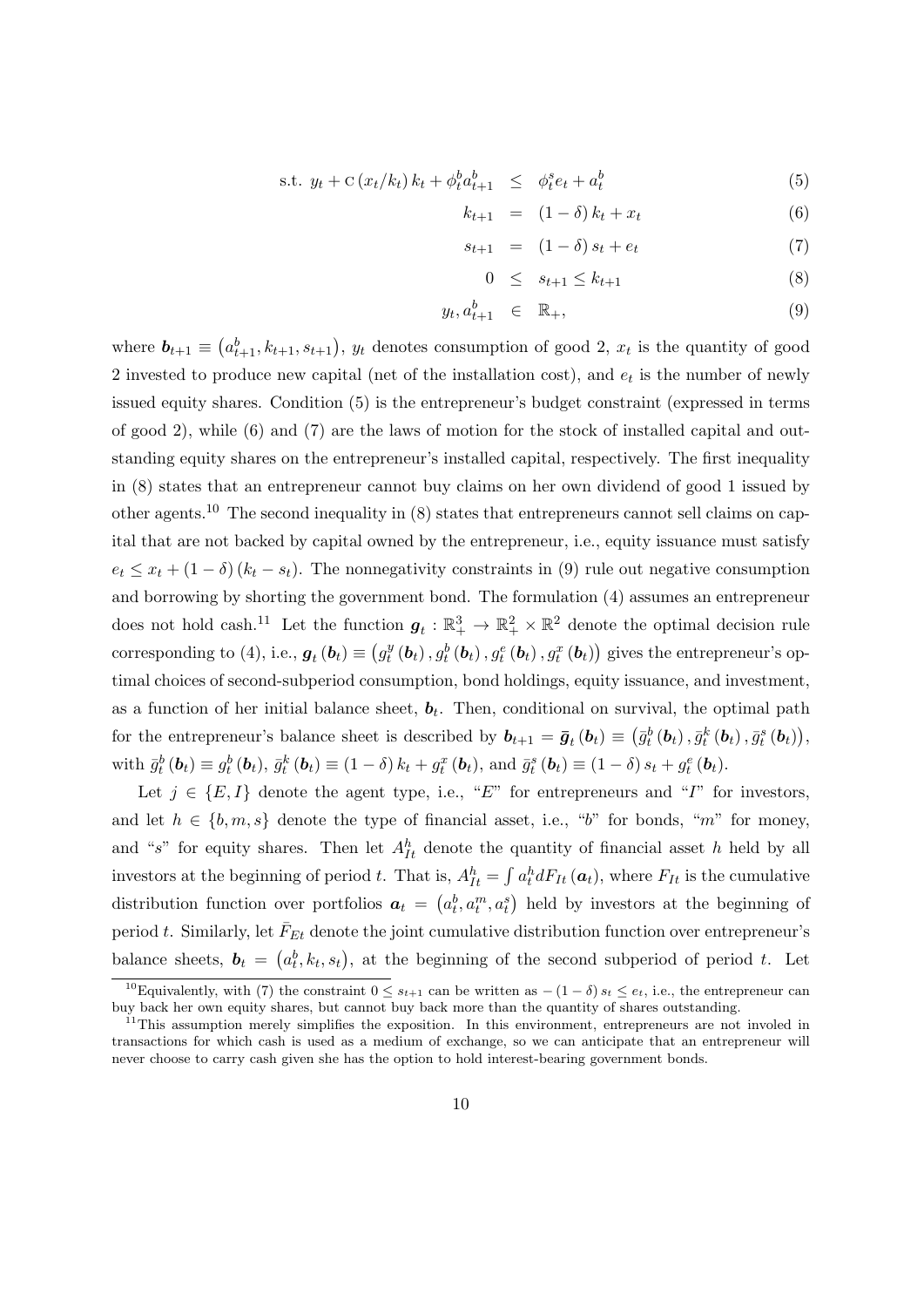$A_{Et}^{b}$  denote the quantity of bonds held by entrepreneurs at the beginning of period t. Let  $K_t$  and  $S_t$  denote the beginning-of-period t capital stock managed by all entrepreneurs, and outstanding equity claims on all installed capital, respectively. Then, we have the beginningof-period t aggregates,  $A_{Et}^b = \int a_t^b dF_{Et}$  (b<sub>t</sub>),  $K_t = \int k_t dF_{Et}$  (b<sub>t</sub>), and  $S_t = \int s_t dF_{Et}$  (b<sub>t</sub>). Let  $\bar{A}_{It}^m$  and  $\bar{A}_{It}^s$  denote the quantities of money and shares held after the first-subperiod round of trade of period  $t$  by all the investors who are able to trade in the first subperiod. Then we have  $\bar{A}_{It}^h = \alpha \int \bar{a}_t^h(\boldsymbol{a}_t, \varepsilon) dH_{It}(\boldsymbol{a}_t, \varepsilon)$  for  $h \in \{m, s\}$ , where  $H_{It}$  denotes the joint cumulative distribution of portfolios and valuation shocks across investors at the beginning of period  $t$ . We are now ready to define equilibrium.

**Definition 1** An equilibrium is a sequence of prices,  $\{\phi_t\}_{t=0}^{\infty}$ , terms of trade in the firstsubperiod,  $\{\bar{a}_t(\cdot), \bar{a}_t(\cdot)\}_{t=0}^{\infty}$ , investor end-of-period portfolio choices,  $\{a_{t+1}\}_{t=0}^{\infty}$ , and decision rules for entrepreneurs,  $\{g_t(\cdot)\}_{t=0}^{\infty}$ , such that: (i) the terms of trade  $\{\bar{a}_t(\cdot), \bar{a}_t(\cdot)\}_{t=0}^{\infty}$  solve [\(1\)](#page-7-1); (ii) taking prices and the bargaining protocol as given, the portfolios  $\{a_{t+1}\}_{t=0}^{\infty}$  solve the individual investor's optimization problem [\(2\)](#page-8-1), and the decision rules  $\{g_t(\cdot)\}_{t=0}^{\infty}$  solve [\(4\)](#page-8-0); and (iii) prices,  $\{\phi_t\}_{t=0}^{\infty}$ , are such that all Walrasian markets clear, i.e.,  $A_{Et+1}^b + A_{It+1}^b = B_{t+1}$  (the end-of-period t Walrasian bond market clears),  $A_{I_{t+1}}^m = A_{t+1}^m$  (the end-of-period t Walrasian market for money clears),  $A_{It+1}^s = S_{t+1}$  (the end-of-period t Walrasian market for equity clears),  $\bar{A}_{It}^m = \alpha A_t^m$  (the market for money in the first subperiod of t clears), and  $\bar{A}_{It}^s = \alpha S_t$  (the market for equity in the first subperiod of t clears). An equilibrium is "monetary" if  $\phi_t^m > 0$  for all t and "nonmonetary" otherwise.

## <span id="page-10-0"></span>4 Theoretical results

Throughout we focus on *stationary equilibria* in which the aggregate supply of equity and aggregate real money balances are constant over time, i.e.,  $S_t = S$  and  $\phi_t^m A_t^m \equiv M_t = M$  for all t, and real equity prices are time-invariant linear functions of the dividend, i.e.,  $\phi_t^s = \phi^s \equiv \varphi^s z$ and  $p_t \phi_t^m = \bar{\varphi}^s z$ , for all  $t^{12}$  $t^{12}$  $t^{12}$  In order to derive the main theoretical insights analytically, in this section we assume  $\pi = 0$ , i.e., entrepreneurs live for one period.<sup>[13](#page-10-2)</sup>

To study equilibrium it is useful to define the marginal valuation in the stock market of the

<span id="page-10-2"></span><span id="page-10-1"></span><sup>&</sup>lt;sup>12</sup>Intuitively,  $\phi_t^s$  and  $p_t \phi_t^m$  are the ex- and cum-dividend real equity prices (in terms of good 2), respectively. <sup>13</sup>The general formulation with  $\pi \in [0, 1]$  is analyzed quantitatively in Section [6.](#page-44-0)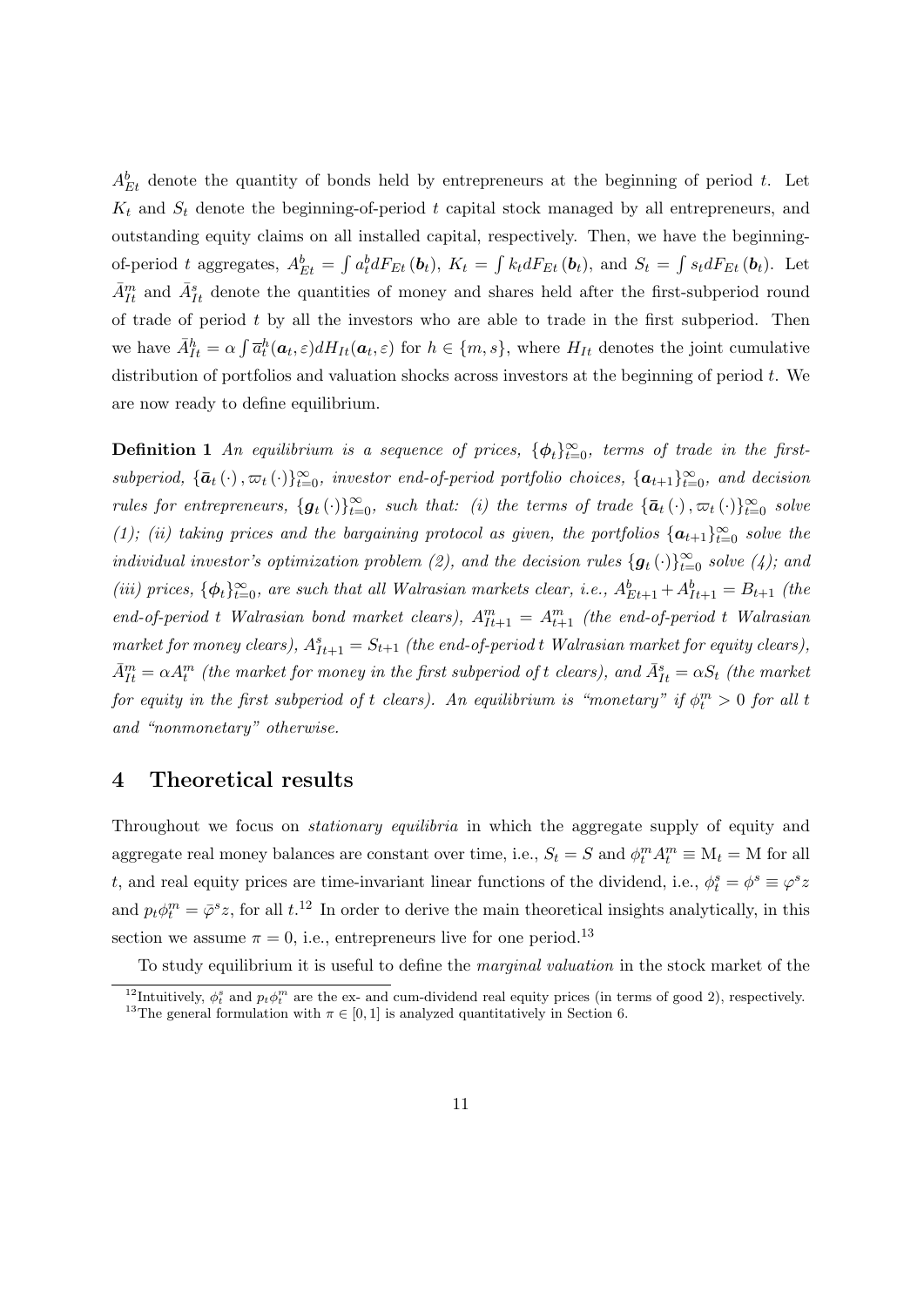first subperiod of  $t, \varepsilon_t^* \equiv p_t \phi_t^m/z$ , and the *nominal interest rate* between period t and  $t + 1$ ,

$$
r_{t+1} \equiv \frac{\phi_t^m}{\beta \phi_{t+1}^m} - 1.
$$
\n(10)

The marginal valuation  $\varepsilon_t^*$  is the one that makes an investor indifferent between holding equity or selling it for cash in the first subperiod.<sup>[14](#page-11-0)</sup> In a stationary equilibrium with  $\pi = 0$ ,  $\varepsilon_t^* = \varepsilon^* \equiv \bar{\varphi}^s$ for all t. The nominal interest rate  $r_{t+1}$  is the nominal yield of a one-period risk-free nominal bond issued in the second subperiod of t and redeemed in the second subperiod of  $t + 1$  that is illiquid (in the sense that it cannot be used to purchase stocks in the first-subperiod of  $t + 1$ ). In a stationary equilibrium,  $r_{t+1} = r \equiv (\mu - \beta)/\beta$  for all t, so we regard r as the nominal policy rate, which can be implemented by changing the growth rate in the money supply,  $\mu$ .

For an entrepreneur who enters with initial conditions  $w$  and  $k$  in the context of a stationary equilibrium of an economy with  $\pi = 0$ , [\(4\)](#page-8-0)-[\(9\)](#page-9-0) specialize to

<span id="page-11-1"></span>
$$
J(w, k, 0) = \max_{x, y, s_{+1}} [y + \beta \varepsilon_e z (k_{+1} - s_{+1})]
$$
(11)  
s.t.  $y + C(x/k) k \le \phi^s s_{+1} + w$   
 $k_{+1} = (1 - \delta) k + x$   
 $0 \le s_{+1} \le k_{+1}$   
 $0 \le y.$ 

Let  $g^x(w, k)$ ,  $g^y(w, k)$ , and  $g^e(w, k)$  denote the levels of investment, consumption, and equity issuance that solve [\(11\)](#page-11-1). Define  $x^* \equiv g^x(w, k) / k$ ,  $y^* \equiv g^y(w, k) / k$ ,  $s_{+1}^* \equiv g^e(w, k) / k$ ,  $\omega \equiv$  $w/k$ , and  $\phi_e^s \equiv \beta \varepsilon_e z$ . The following result characterizes  $(x^*, y^*, s_{+1}^*)$ .

<span id="page-11-2"></span>**Lemma 1** Let  $\iota(\phi)$  denote the unique number,  $\iota$ , that solves  $C'(\iota) = \phi$  for any  $\phi \in \mathbb{R}_+$ . Assume  $\delta - \iota_0 \leq 1 \leq \min(\phi^s, \phi_e^s)$ . (i) If  $\phi_e^s \leq \phi^s$ ,

$$
x^* = \iota(\phi^s)
$$
  

$$
s_{+1}^* = \begin{cases} 1 - \delta + x^* & \text{if } \phi_e^s < \phi^s \\ \left[ \max\left\{ 0, \frac{c(x^*) - \omega}{\phi^s} \right\}, 1 - \delta + x^* \right] & \text{if } \phi_e^s = \phi^s. \end{cases}
$$

<span id="page-11-0"></span><sup>&</sup>lt;sup>14</sup>In general, for  $\pi \in [0,1]$ ,  $\varepsilon_t^*$  would be defined as  $\varepsilon_t^* \equiv (p_t \phi_t^m - \pi (1-\delta) \phi_t^s)/z$ . To see the role that this marginal valuation will play in the equilibrium, consider an investor with valuation  $\varepsilon$  who, in the stock market of the first subperiod of period  $t$ , is deciding whether to keep an equity share or sell it for cash. If he keeps the share, his payoff is  $\epsilon z + \pi (1 - \delta) \phi_t^s$ , namely his valuation of the period dividend,  $\epsilon z$ , plus the expected value (in terms of good 2) of the share of undepreciated capital in the following subperiod,  $\pi(1-\delta)\phi_t^s$ . If he sells it for cash, he gets payoff  $p_t \phi_t^m$  (i.e., sells the share for  $p_t$  dollars, worth  $\phi_t^m$  units of good 2 in the following subperiod). Hence, the investor keeps the share if  $\epsilon z + \pi (1 - \delta) \phi_t^s > p_t \phi_t^m$ , sells it for cash if  $\epsilon z + \pi (1 - \delta) \phi_t^s < p_t \phi_t^m$ , and is indifferent if  $\varepsilon = \varepsilon_t^*$ .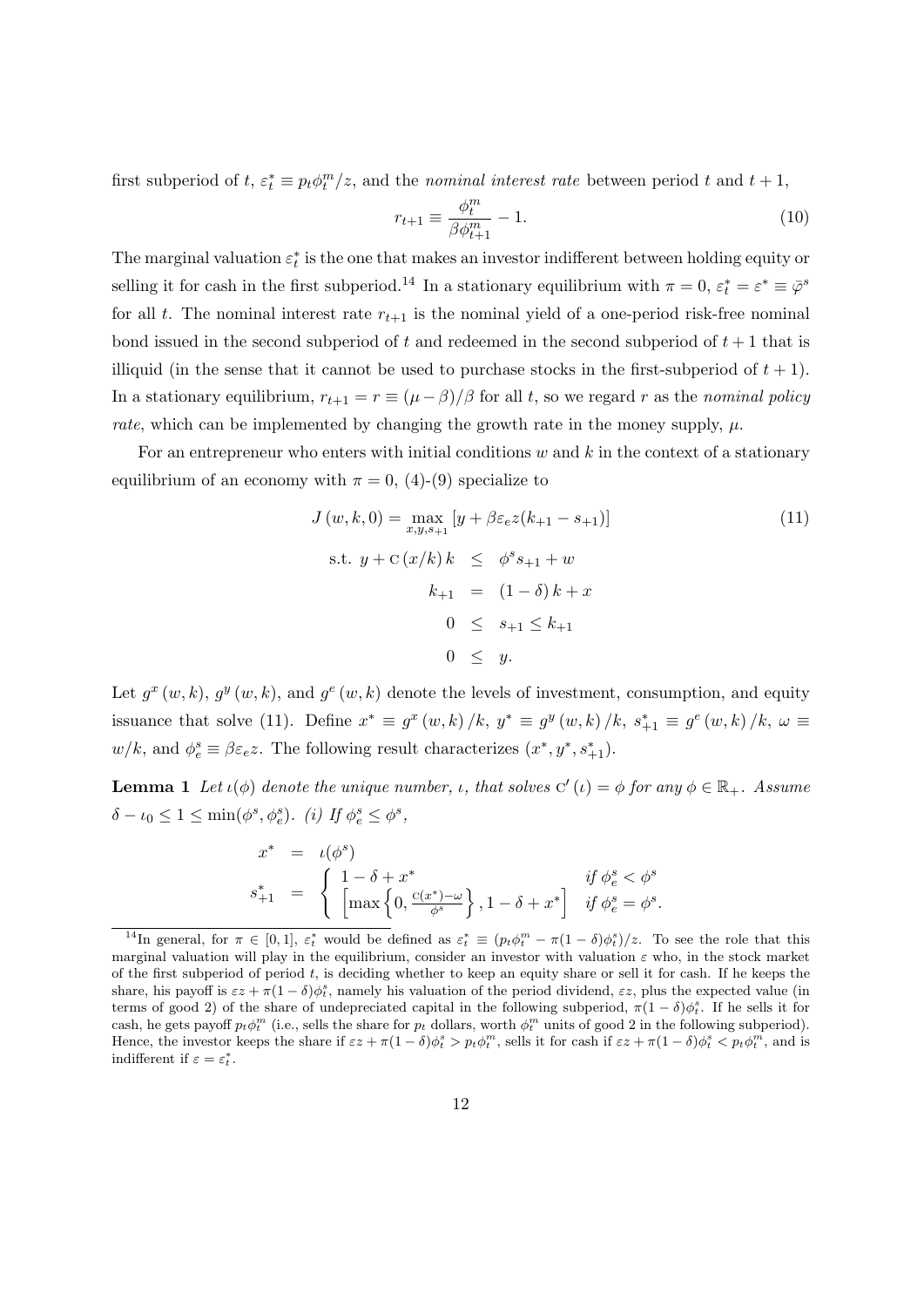(ii) If  $\phi^s < \phi^s_e$ ,

$$
x^* = \begin{cases} \n\iota(\phi_e^s) & \text{if } C(\iota(\phi_e^s)) \le \omega \\ \n\mathbf{C}^{-1}(\omega) & \text{if } C(\iota(\phi^s)) < \omega < C(\iota(\phi_e^s)) \\ \n\iota(\phi^s) & \text{if } \omega \le C(\iota(\phi^s)) \\ \n\delta_{+1}^* = \n\end{cases}
$$
\n
$$
s_{+1}^* = \begin{cases} \n0 & \text{if } C(\iota(\phi^s)) < \omega \\ \n\frac{C(\iota(\phi^s)) - \omega}{\phi^s} & \text{if } \omega \le C(\iota(\phi^s)) \n\end{cases}
$$

In every case,  $y^* = \omega + \phi^s s_{+1}^* - C(x^*)$ 

In Lemma [1,](#page-11-2)  $\phi_e^s$  is the entrepreneur's marginal value of investing capital, while  $\phi_s$  can be interpreted as the marginal value of investing in capital to the outside investors who price the entrepreneur's equity in the market. Part  $(i)$  focuses on the case in which the market valuation of the marginal investment in capital is higher than the entrepreneur's. In this case the entrepreneur chooses the investment rate,  $x^*$ , so that the marginal cost,  $C'(x^*)$ , equals the market value of the marginal investment,  $\phi^s$ . Moreover, because the entrepreneur's valuation is lower than the market valuation, the entrepreneur issues equity shares on any capital she owns at the beginning of the period, and finances new investment entirely by equity issuance, i.e., she chooses  $s_{+1}^* k = (1 - \delta + x^*)k$ . (In the knife-edge case with  $\phi_e^s = \phi^s$ , the entrepreneur is indifferent between financing by equity issuance or out of her own funds,  $\omega k$ .)

Part  $(ii)$  of Lemma [1](#page-11-2) focuses on the case in which the entrepreneur's valuation of the marginal investment in capital is higher than the market valuation, i.e.,  $\phi^s$   $\langle \phi_e^s$ . In this case the investment, financing, and consumption decisions of the entrepreneur depend on her own valuation of investment, on the market valuation, and on the entrepreneur's "financial" wealth, represented by the  $\omega$  endowment of good 2. First, if  $C(\iota(\phi_e^s)) \leq \omega$ , the entrepreneur is financially unconstrained: she chooses her first-best investment rate,  $\iota(\phi_e^s)$  (the  $x^*$  that equates the marginal cost of investment,  $C'(x^*)$ , to her own marginal valuation,  $\phi_e^s$ ), finances it entirely with her own funds, i.e.,  $s_{+1}^* = 0$  (issues no equity), and consumes the unspent wealth, i.e., sets  $y^* = \omega - C(\iota(\phi_e^s))$ . On the opposite extreme, if the entrepreneur's own financial wealth is very low, specifically  $\omega \leq C(\iota(\phi^s))$ , i.e., lower than what would be needed to self-finance the level of investment that would be chosen based on outside investors' marginal valuation of investment,  $\phi^s$ , then she chooses the investment rate  $\iota(\phi^s)$  (the  $x^*$  that equates the marginal cost of investment,  $C'(x^*)$ , to the market valuation,  $\phi^s$ ), uses all of her own funds to finance investment (sets  $y^* = 0$ ), and resorts to equity issuance. Finally, if the entrepreneur's financial wealth is too low to self-finance her first-best investment rate but high enough to self-finance the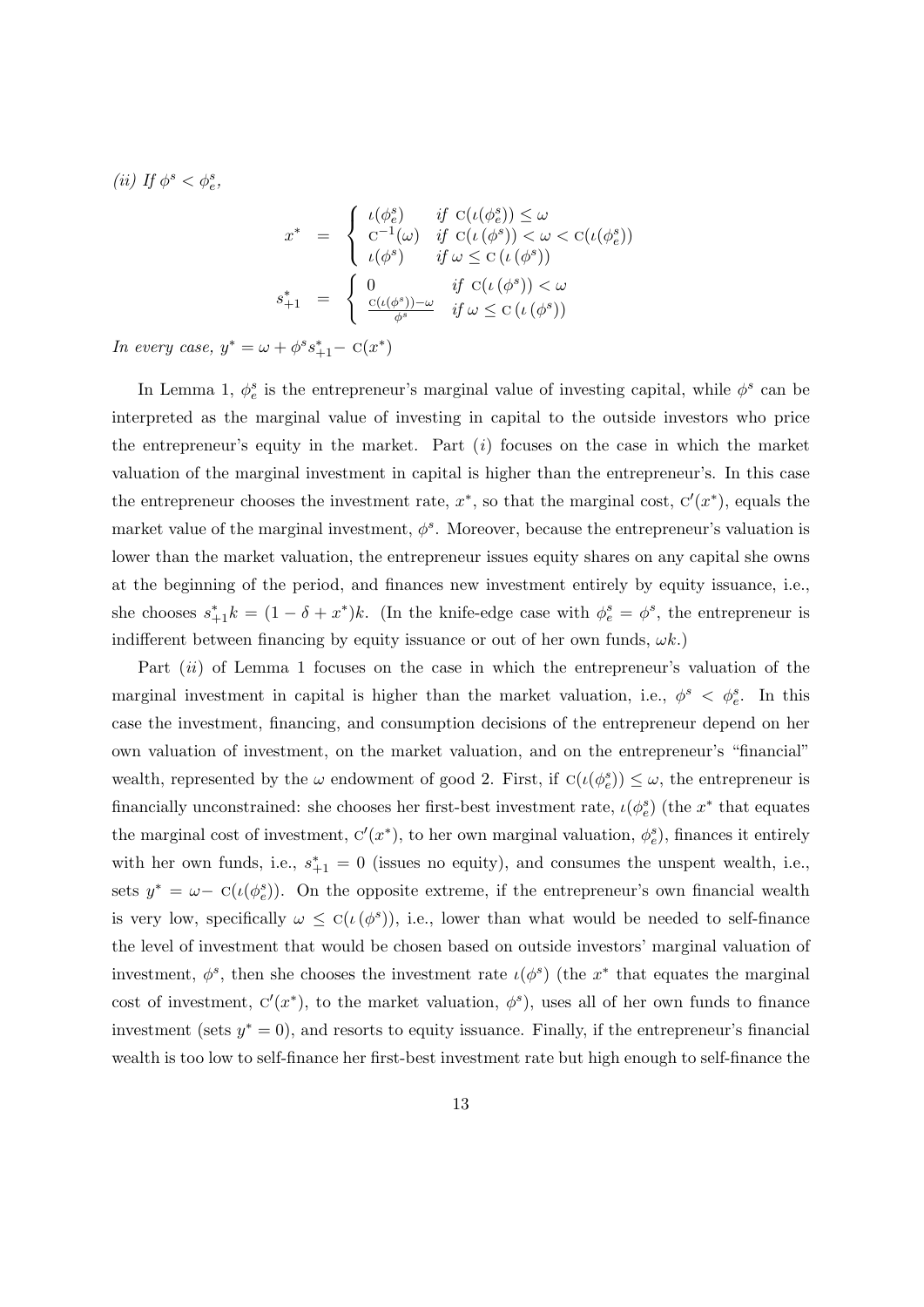investment rate that would be chosen based on outside investor's valuations, i.e., if  $C(\iota(\phi^s))$  $\omega < \mathcal{C}(\iota(\phi_e^s))$ , then the entrepreneur invests the maximum that can be financed with her internal funds, i.e., the investment rate  $x^*$  that satisfies  $C(x^*) = \omega$ , sets  $y^* = 0$ , and issues no equity.

For what follows, let  $x^*(\omega)$  and  $s^*_{+1}(\omega)$  denote the optimal investment and equity issuance decisions taken by an entrepreneur who enters with a ratio of financial wealth to physical capital equal to  $\omega$ , as characterized in Lemma [1.](#page-11-2) With this notation, we can write the aggregate investment chosen by all active entrepreneurs at the end of a period as

$$
X^* = \int x^* \left(\omega\right) d\Omega \left(\omega\right),\tag{12}
$$

and the aggregate stock of equity shares outstanding at the beginning of a period as

$$
S^* = \int s^*_{+1}(\omega) \, d\Omega(\omega). \tag{13}
$$

For the remainder of this section, we assume  $\delta - \iota_0 \leq 1 \leq \min(\underline{\phi}^s, \phi_e^s)$ , where  $\underline{\phi}^s \equiv \beta \bar{\varepsilon} z$ . The following proposition characterizes the nonmonetary equilibrium.

<span id="page-13-1"></span>Proposition 1 A nonmonetary equilibrium exists for any parametrization. In the nonmonetary equilibrium, money has no value, i.e.,  $M = 0$ , and the price of an equity share is  $\phi^s$ . Moreover: (i) If  $\phi_e^s < \underline{\phi}^s$ , then  $X^* = \iota(\underline{\phi}^s)$ , and  $S^* = 1 - \delta + \iota(\underline{\phi}^s)$ . (ii) If  $\underline{\phi}^s < \phi_e^s$ , then

$$
X^* = \Omega[c(\iota(\underline{\phi}^s))] \iota(\underline{\phi}^s) + \int_{c(\iota(\underline{\phi}^s))}^{c(\iota(\phi_e^s))} c^{-1}(\omega) d\Omega(\omega) + \{1 - \Omega[c(\iota(\phi_e^s))] \} \iota(\phi_e^s),
$$

and

$$
S^* = \frac{1}{\underline{\phi}^s} \int_0^{\mathrm{C}(\iota(\underline{\phi}^s))} [\mathrm{C}(\iota(\underline{\phi}^s)) - \omega] d\Omega(\omega).
$$

The following proposition characterizes the monetary equilibrium. Before stating the result, it is convenient to define  $\overline{\phi}^s \equiv \beta \left[ \bar{\varepsilon} + \alpha \theta \left( \varepsilon_H - \bar{\varepsilon} \right) \right] z$  and  $\overline{r} \equiv \alpha \theta \left( \bar{\varepsilon} - \varepsilon_L \right) / \varepsilon_L$ .

<span id="page-13-0"></span>**Proposition 2** Assume  $r \in (0, \bar{r})$ . (i) There exists a unique stationary monetary equilibrium. (ii) The equity price is

<span id="page-13-2"></span>
$$
\phi^{s}(r) = \beta \left[ \bar{\varepsilon} + \alpha \theta \int_{\varepsilon_{L}}^{\varepsilon^{*}} (\varepsilon^{*} - \varepsilon) dG(\varepsilon) \right] z,
$$
\n(14)

where  $\varepsilon^* \in (\varepsilon_L, \varepsilon_H)$  is the unique solution to

<span id="page-13-3"></span>
$$
\alpha \theta \int_{\varepsilon^*}^{\varepsilon_H} \frac{\varepsilon - \varepsilon^*}{\varepsilon^*} dG(\varepsilon) = r. \tag{15}
$$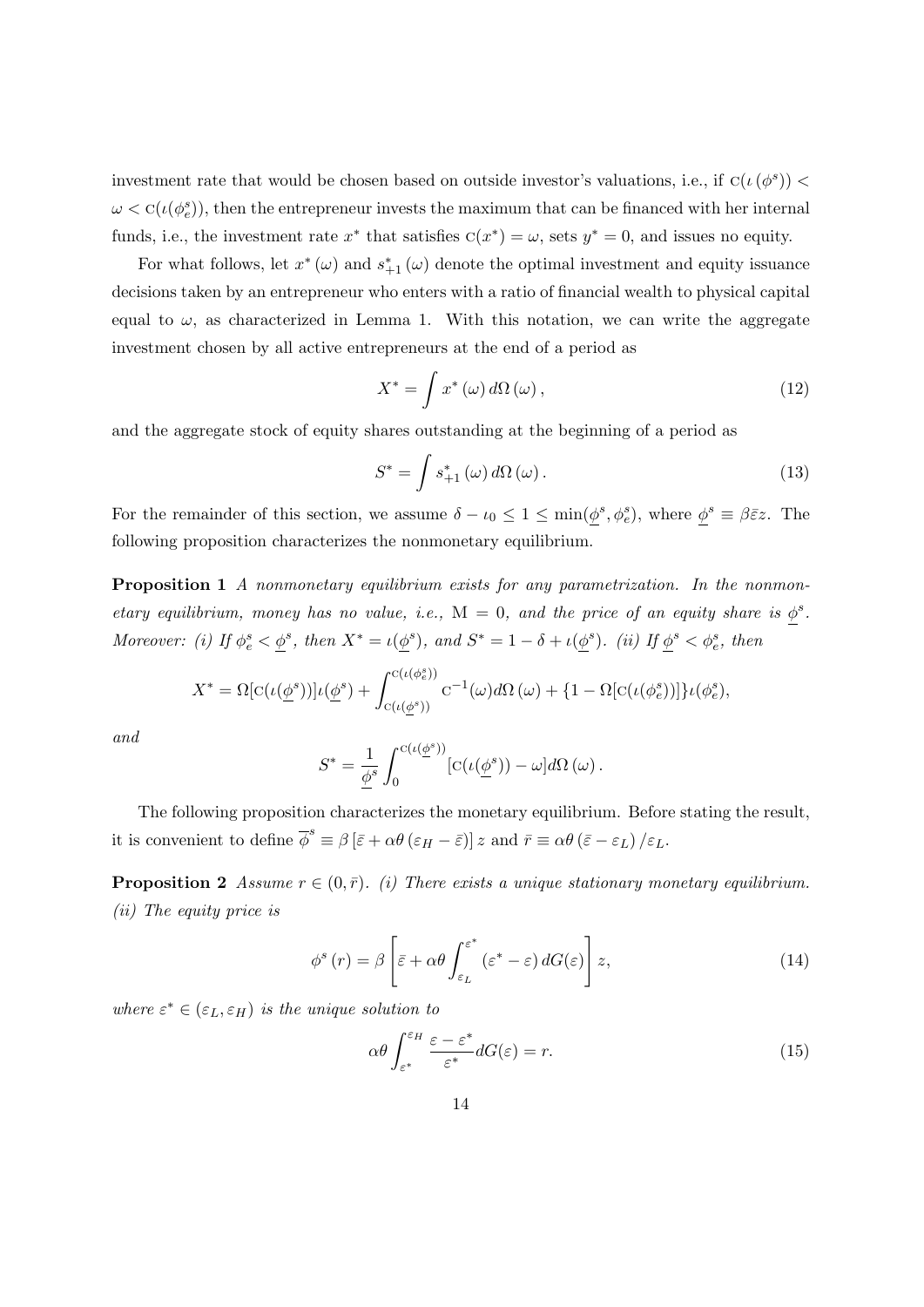(iii) If  $\phi_e^s \in (\underline{\phi}^s, \overline{\phi}^s)$ , let  $\hat{r} \in (0, \overline{r})$  be defined by  $\phi^s(\hat{r}) = \phi_e^s$ . Then: (a) If  $r \in (0, \hat{r})$ , then  $X^* = \iota(\phi^s(r)),$  and  $S^* = 1 - \delta + \iota(\phi^s(r)).$  (b) If  $r \in (\hat{r}, \bar{r}),$  then

$$
X^* = \Omega[c(\iota(\phi^s(r)))]\iota(\phi^s(r))) + \int_{c(\iota(\phi^s(r)))}^{c(\iota(\phi^s_{\epsilon}))} c^{-1}(\omega) d\Omega(\omega) + \{1 - \Omega[c(\iota(\phi^s_{\epsilon}))]\}\iota(\phi^s_{\epsilon}),
$$

and

$$
S^* = \frac{1}{\phi^s(r)} \int_0^{C(\iota(\phi^s(r)))} [C(\iota(\phi^s(r)))-\omega]d\Omega(\omega).
$$

(iv) If  $\phi_e^s < \phi_s^s$ ,  $X^*$  and  $S^*$  are as in part (iii)(a). (v) If  $\overline{\phi}^s < \phi_e^s$ ,  $X^*$  and  $S^*$  are as in part (iii)(b). (vi) In every case, aggregate real money balances are given by  $M = \frac{G(\varepsilon^*)\varepsilon^* z}{1-G(\varepsilon^*)}$  $\frac{G(\varepsilon^*)\varepsilon^*z}{1-G(\varepsilon^*)}S^*.$ 

The following corollary of Proposition [2](#page-13-0) documents how asset prices and the investment rate respond to changes in the monetary policy rate, r.

<span id="page-14-0"></span>**Corollary 1** In the stationary monetary equilibrium: (i) As  $r \to \bar{r}$ , M  $\to 0$ , and  $\phi^s \to \phi^s$ . (ii) As  $r \to 0$ ,  $\phi^s \to \overline{\phi}^s$ . (iii)  $d\varepsilon^*/dr < 0$  and  $d\phi^s(r)/dr < 0$ . (iv)  $d\iota(\phi^s(r)))/dr < 0$ , (v)  $d^2\phi^s(r) / (dr d\hat{\alpha}) < 0$ , where  $\hat{\alpha} \equiv \alpha \theta$ .

The results in Corollary [1](#page-14-0) are interpreted as follows. Part  $(i)$  states that as the opportunity cost of holding money (represented by the policy rate r) approaches  $\bar{r}$ , the monetary equilibrium of Proposition [2](#page-13-0) converges to the nonmonetary equilibrium of Proposition [1.](#page-13-1) Part  $(ii)$  is a version of the celebrated Friedman rule: as monetary policy drives the opportunity cost of holding money toward zero, investors' liquidity needs are satiated, which implies the equilibrium equity price is set by the highest investor valuation. Part  $(iii)$  complements parts  $(i)$  and  $(ii)$ by showing that the market price of equity is decreasing in the policy rate r. Part  $(iv)$  shows that if the marginal value of the entrepreneur's investment is determined by the stock market, then increases in the nominal policy rate,  $r$ , discourage investment. Finally, part  $(v)$  states that the magnitude of the equity-price response to changes in the policy rate is increasing in the liquidity of the stock (e.g., as measured by the parameter  $\alpha$ , which determines the frequency of trade of the stock).

#### 4.1 Implications

In this section we derive the main implications of the theory that will guide our empirical analysis. First, we describe the relationship between an individual firm's investment rate, Tobin's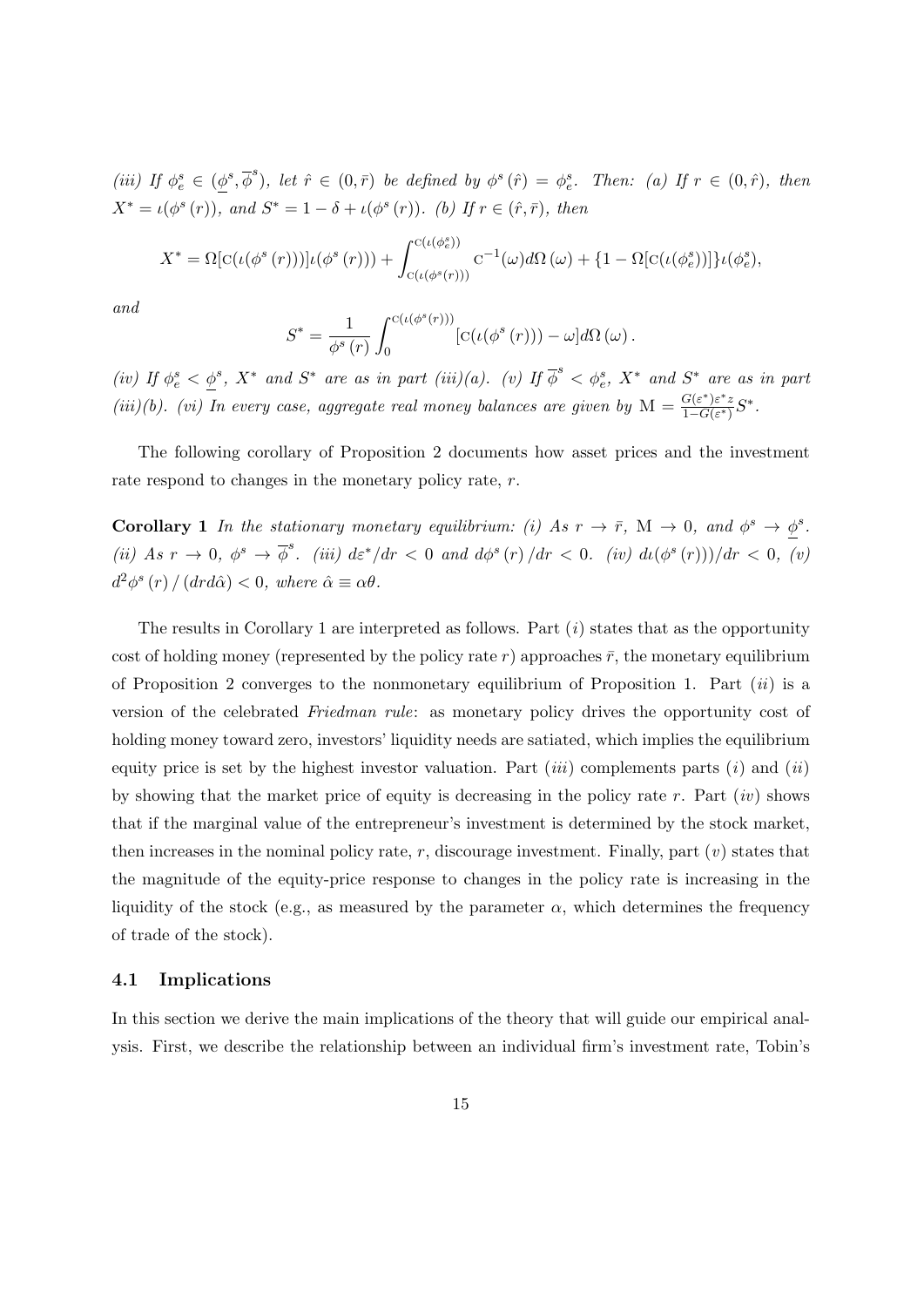marginal  $q$ , and Tobin's average  $q$ . We then discuss the role of the stock turnover rate in the transmission of monetary shocks to a firm's equity prices, and ultimately, a firm's investment rate. We then we use the equilibrium conditions of the model to derive the relationship between investment rates, equity prices, turnover, and monetary policy shocks that motivate the regression specification and guide identification strategy we use in Section [5.](#page-33-0)

#### 4.1.1 Tobin's q, monetary policy, and investment

The following corollary of Lemma [1](#page-11-2) establishes the conditions under which the marginal value of capital that the entrepreneur uses to make the optimal investment decision, which we denote  $q^*$ , is equal to Tobin's q, which in this model is equal to the stock-market price of a claim to a unit of capital installed in the firm,  $\phi^s$ .

<span id="page-15-0"></span>Corollary 2 The optimal investment rate,  $x^*$ , satisfies  $C'(x^*) = q^*$ . If  $\phi_e^s \leq \phi_s^s$ ,  $q^* = \phi_s^s$ . If  $\phi^s < \phi^s_e$ ,

$$
q^* = \begin{cases} \phi_e^s & \text{if } C(\iota(\phi_e^s)) \le \omega \\ C'(C^{-1}(\omega)) & \text{if } C(\iota(\phi^s)) < \omega < C(\iota(\phi_e^s)) \\ \phi^s & \text{if } \omega \le C(\iota(\phi^s)). \end{cases}
$$

In well-known proposition, [Hayashi](#page-53-4) [\(1982\)](#page-53-4) showed that for a competitive firm with constant returns to scale in both production and installation, the marginal value of capital that the firm uses to make the optimal investment decision, which Hayashi refers to as  $(Tobin's)$  marginal q, is equal to the ratio of the market value of the capital intalled in the firm to the replacement cost of capital, i.e., Tobin's q, which Hayashi refers to as (Tobin's) average q. Corollary [2](#page-15-0) is a generalization of this proposition to our environment, which differs from Hayashi's more traditional neoclassical setting in two ways. First, we allow for heterogeneous valuations of the fundamental marginal revenue of capital installed inside the firm: these valuations may differ across investors as well as between investors and the entrepreneur who runs the firm. Second, firms in our model face financing constraints that, if binding, will affect investment decisions.

In Corollary [2](#page-15-0) we define  $q^*$  as the marginal value of capital that the entrepreneur uses to make the firm's optimal investment decision, so the optimal investment rate always satisfies  $C'(x^*) = q^*$ . Thus,  $q^*$  corresponds to what Hayashi refers to as *marginal* q in his neoclassical interpretation of Keynes and Tobin. In our model, the market price of k units of capital installed in a firm is  $\phi^s k$  (expressed in terms of good 2), and the replacement cost of k units of capital is k (also in terms of good 2), so Tobin's q (what Hayashi refers to as average q) is equal to  $\phi^s$ .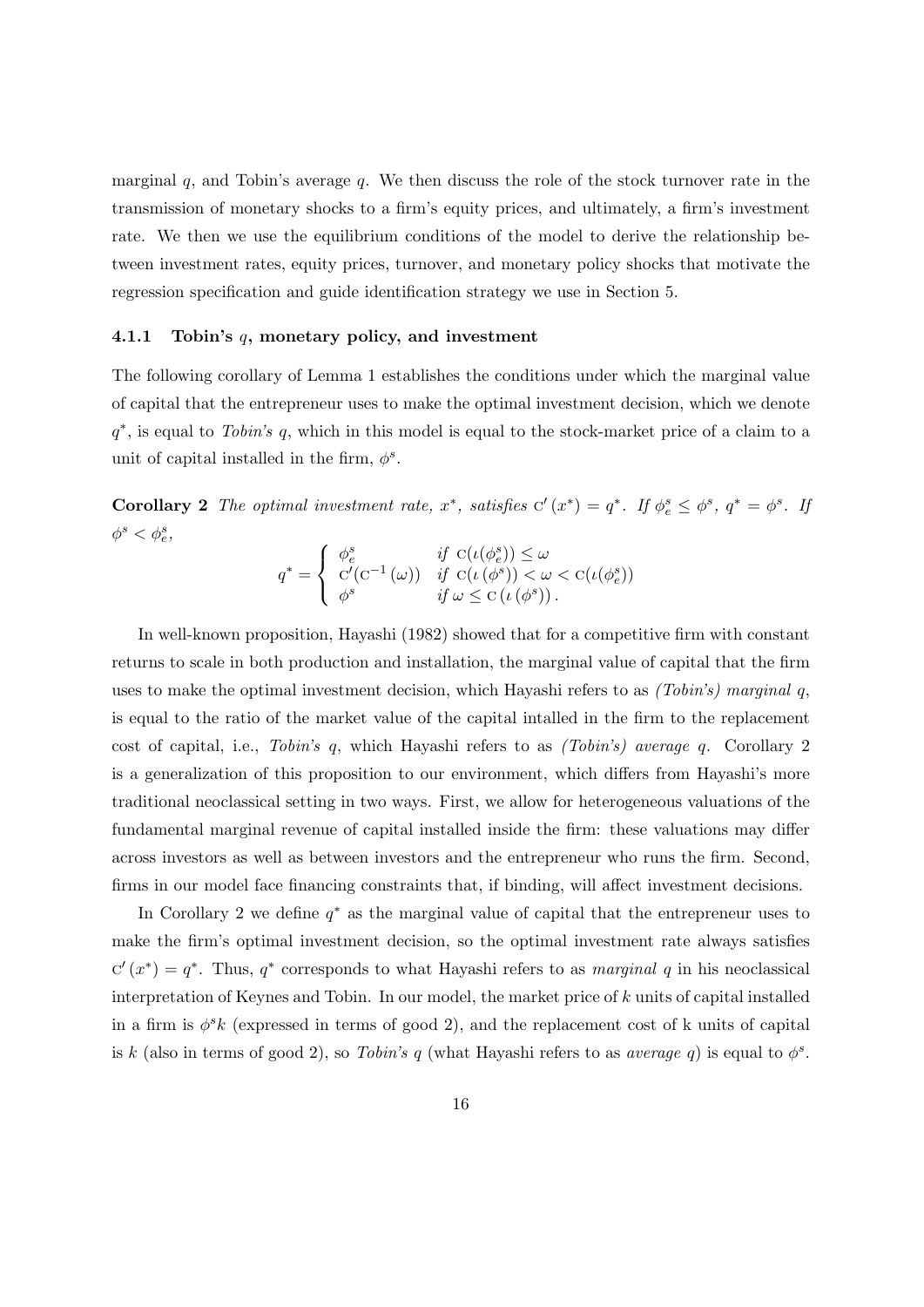The main takeaway from Lemma [1](#page-11-2) and Corollary [2](#page-13-0) is that, unless  $\phi^s < \phi^s_e$  and  $C(\iota(\phi^s)) < \omega$ , the firm's investment and equity issuance depend on the market price of equity, which in turn depends on the monetary policy rate, r. For firms run by entrepreneurs who assign a lower value to investment than the market, as in part  $(i)$  of Lemma [1,](#page-11-2) the relationship is simple: a lower policy rate leads to a higher stock price, which in turn induces these firms to invest more and to finance investment with equity issuance. For firms run by entrepreneurs who assign a higher value to investment than the market, as in part  $(ii)$  of Lemma [1,](#page-11-2) the relationship is more nuanced. On the one hand, investment and equity issuance are increasing in the market price of equity (and therefore decreasing in the monetary policy rate) for firms run by entrepreneurs who are sufficiently financially constrained, in the sense that  $\omega \leq C(\iota(\phi^s(r)))$ . On the other hand, investment and equity issuance decisions are independent of monetary policy for firms run by entrepreneurs who are financially unconstrained in the sense that  $C(\iota(\phi^s(r))) < \omega$ . In the following section we take these theoretical predictions to the data.

#### 4.1.2 Monetary policy and stock prices: the turnover liquidity channel

Corollary [1](#page-14-0) characterizes how monetary policy affects the market prices of equity and how the effects depend on microstructure. We focus on how microstructure is determined by the parameters that regulate trading frequency and the relative bargaining strengths of traders,  $\alpha$ and  $\theta$ , respectively.<sup>[15](#page-16-0)</sup> The real price of equity in a monetary equilibrium is in part determined by the option available to low-valuation investors to resell the equity to high-valuation investors. If the nominal interest rate  $r$  increases, the equilibrium real money balances decline and the marginal investor valuation,  $\varepsilon^*$ , decreases. This reflects the fact that under the higher nominal rate, the investor valuation that was marginal under the lower rate is no longer indifferent between carrying cash and equity out of the OTC market – he prefers equity. Since the marginal investor who prices equity in the OTC market has a lower valuation, the value of the resale option is smaller, meaning the turnover liquidity of the asset is lower, which in turn makes the real equity price smaller.

In the OTC market,  $\alpha$  is the probability an investor is able to contact a dealer, and  $\theta$  is the investor's share of the gain from trade conditional on trading with a dealer. Thus, a larger  $\alpha\theta$ implies a larger expected gain from trade for low-valuation investors when they sell the asset to

<span id="page-16-0"></span> $15$ [Lagos and Zhang](#page-55-3) [\(2020b\)](#page-55-3) also provide a characterization of how a mean-preserving spread in the distribution of valuations  $G(\varepsilon)$  affects equity prices in a similar framework.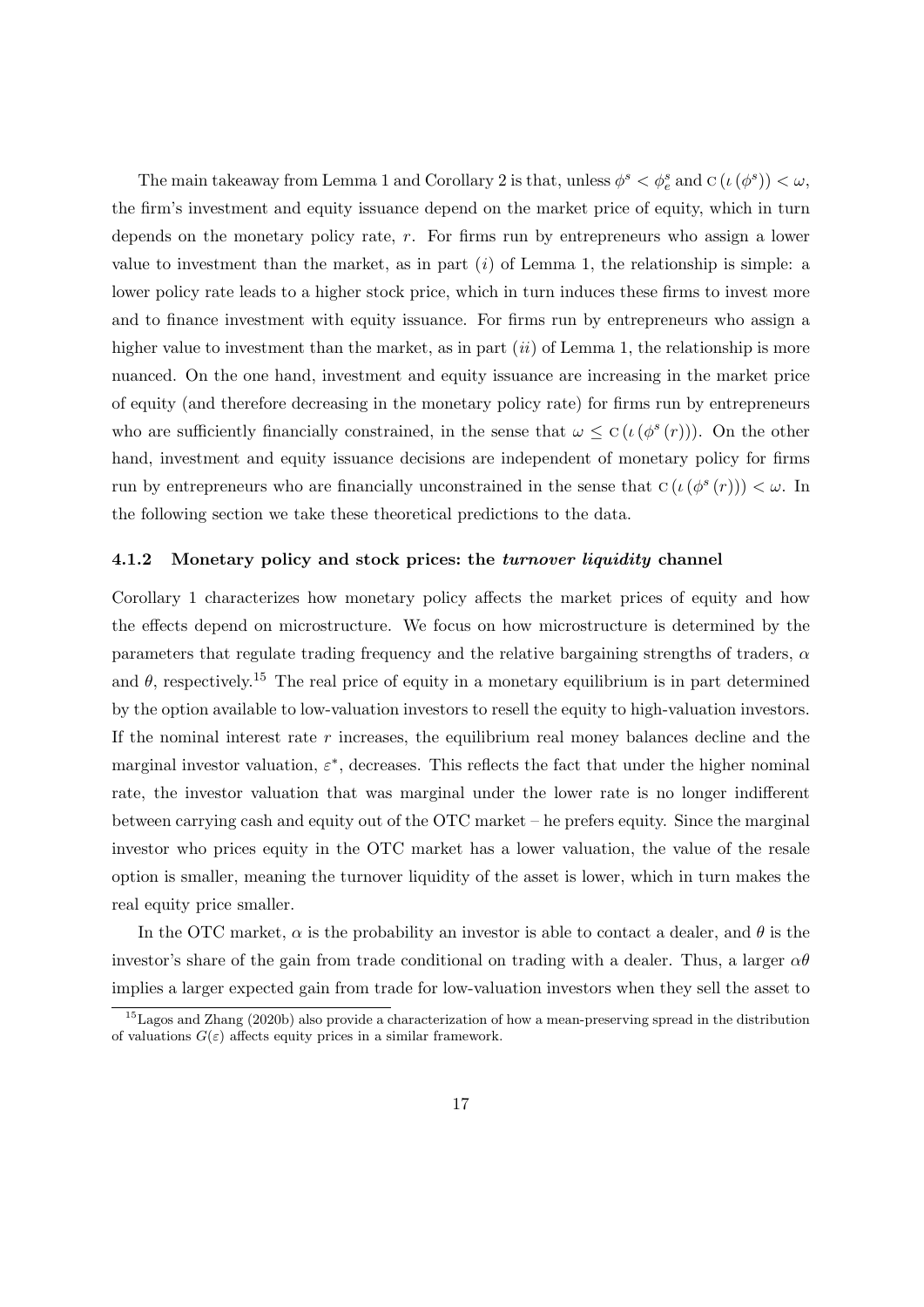dealers. In turn, this makes investors more willing to hold equity shares in the previous period, as they anticipate larger gains from selling the equity in case they were to draw a relatively low valuation in the following OTC round. Thus, real equity prices  $\phi^s$  are increasing in  $\alpha$  and  $\theta$ .

Following Lemma [6,](#page-57-0) all investors with  $\varepsilon < \varepsilon^*$  who have a trading opportunity in the OTC market sell all their equity holding. Therefore, in a stationary equilibrium, the quantity of assets sold by investors to dealers in the OTC market is  $\alpha G(\varepsilon^*)A_I^s$ . Since the OTC market has to clear, the quantity of assets purchased by investors from dealers is also  $\alpha G(\epsilon^*)A_I^s$ . So the total quantity of equity shares traded in the OTC market is  $2\alpha G(\varepsilon^*)A_I^s$ . Or, measured as the turnover *rate*, i.e. relative to total equity outstanding,  $\mathcal{T} = \frac{2\alpha G(\varepsilon^*)A_I^s}{A_I^s} = 2\alpha G(\varepsilon^*)$ .

In taking our theoretical predictions to the data, we take the standpoint that the empirically relevant parametrization, as referring to parameter conditions in Proposition [2,](#page-13-0) is that  $\phi_e^s \in$  $(\underline{\phi}^s, \overline{\phi}^s)$  and  $r \in (\hat{r}, \overline{r})$ . The assumption  $\phi_e^s < \overline{\phi}^s$  requires that there exist some outside investors who value investment sufficiently more than the entrepreneurs. In our quantitative analysis of the structural model, we will assume that  $\varepsilon$  is lognormal, so that  $\varepsilon_L = 0$  and  $\varepsilon_H = +\infty$ , and therefore  $\overline{\phi}^s = +\infty$ ,  $\overline{r} = +\infty$ , and the assumptions  $\phi_e^s < \overline{\phi}^s$  and  $r < \overline{r}$  are immediately satisfied. More importantly, the assumption that  $\phi_e^s > \underline{\phi}^s$  is equivalent to assuming that the *average* outside investor values investment less than the entrepreneur. This is necessary for there to exist firms that are not 100 percent financed by outside equity – an empirical motivation for the assumption. In Appendix [B](#page-71-0) we incorporate a simple agency problem between entrepreneurs and investors to show that, in order to have an equilibrium with  $\phi^s < \phi^s_e$ , one need not assume that the fundamental value of the investment is higher for entrepreneurs than for outside investors.<sup>[16](#page-17-0)</sup> Finally,  $r > \hat{r}$  is also a necessary condition for there to exist firms that are not 100 percent outside equity financed.[17](#page-17-1)

In the following, we provide a model-based motivation of our main empirical exercises.

#### 4.1.3 Theoretical foundation for an empirical identification strategy

According to the theory, the real equity price decreases in response to an entirely unanticipated increase in the nominal interest rate. This happens due to a reduction in the resale option value accompanied by a fall in turnover liquidity. In addition, as stated in Corollary [1,](#page-14-0) the

<span id="page-17-0"></span><sup>&</sup>lt;sup>16</sup>Intuitively, the agency problem makes outside equity a relatively more costly source of financing than inside equity, a suggested by the so-called pecking order theory (e.g., [Myers and Majluf](#page-55-6) [\(1984\)](#page-55-6)).

<span id="page-17-1"></span><sup>&</sup>lt;sup>17</sup>Note that for any given set of parameters, including  $r > 0$ , one can always set  $\varepsilon_e$  high enough so that  $\phi_e^s \to \overline{\phi}^s$ and  $\hat{r} \to 0$ , yielding  $r > \hat{r}$ .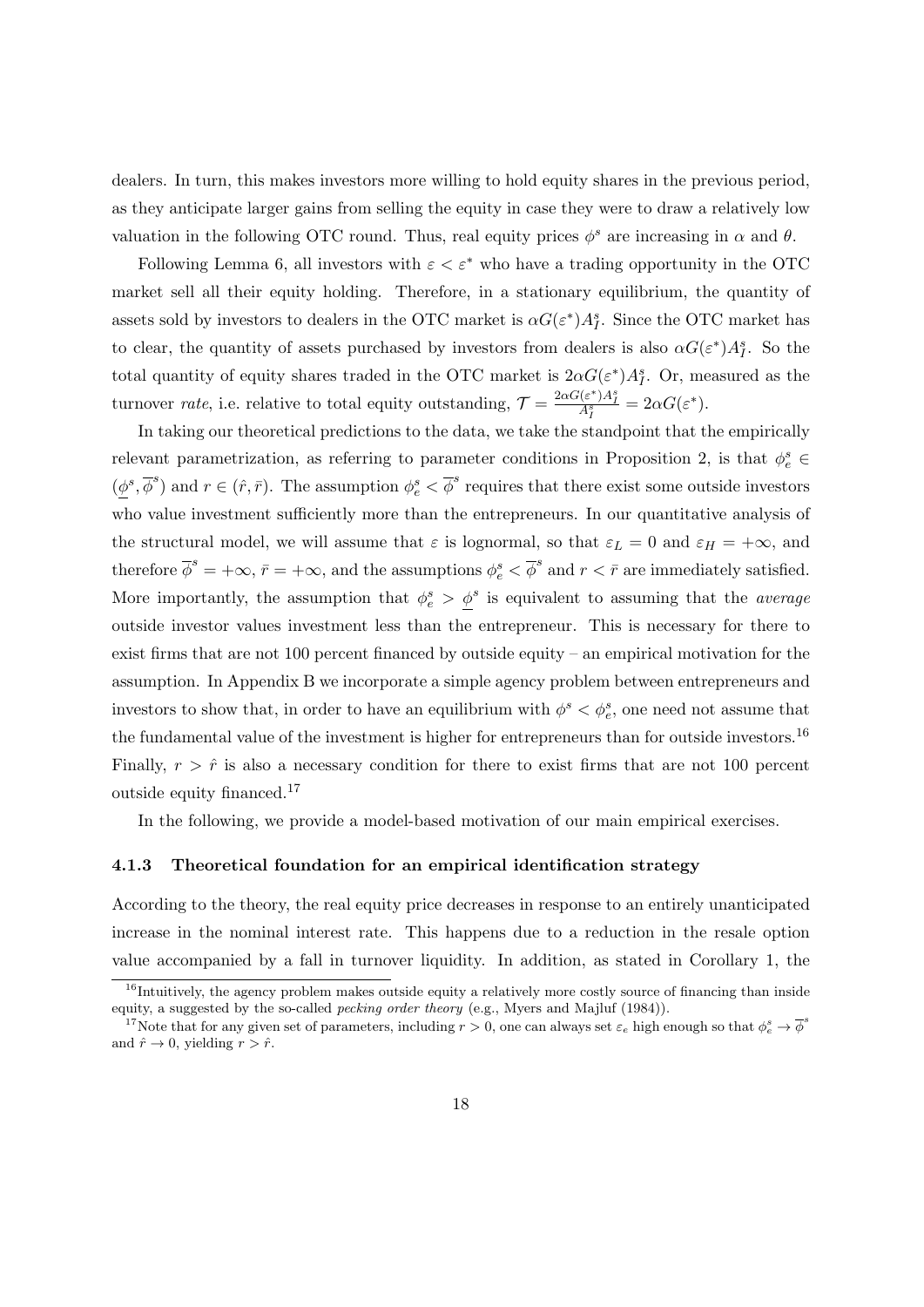strength of the effect on the price depends on the turnover liquidity of the stock (as captured by  $\eta \equiv \alpha \theta$ ). This is because the component of the asset price associated with the expected value of the resale option discussed above is increasing in the turnover of the asset.

The first order effect of unanticipated increases in the nominal rate reducing equity prices has been widely studied empirically and would be implied by various other monetary transmission channels (e.g., the traditional interest-rate channel), based on which monetary policy can affect investment also in other ways than through equity prices, as discussed in the Introduction. However, a distinguishing feature of our framework is that stocks with higher turnover liquidity are predicted to exhibit stronger price responses to monetary policy. This prediction has been studied in depth by [Lagos and Zhang](#page-55-3) [\(2020b\)](#page-55-3), and tested empirically using daily stock return data on U.S. public firms. Stock turnover can thus be considered as a measure of firms' stock price exposure to monetary policy shocks. We will identify and estimate the  $q$ -monetary transmission channel, isolating it from other transmission channels, by focusing exclusively on this cross-sectional, between-firm variation in outcomes as predicted by stock turnover. In the following, we lay out how.

Our empirical approach relies on studying how firms' investment choices are explained, first and foremost, by variation in nominal interest rates across time and in stock turnover across firms. As the empirical counterparts of unanticipated changes in the nominal interest rate, we will consider identified monetary policy shocks, as discussed in Section [5.1](#page-33-1) below. As for cross-sectional variation, in order to first fix ideas, we will think of explicit heterogeneity across firms generated only by their idiosyncratic  $\omega$ 's drawn from  $\Omega(\omega)$ , and by differences across firms i in  $\eta^i \equiv \alpha^i \theta^{i}$ .<sup>[18](#page-18-0)</sup> We think of these differences in  $\eta^i$  being driven mainly by firm-specific characteristics that are unrelated to other exogenous features and parameters of the firm, such as the distribution  $\Omega(\omega)$ , or the firms' productivity in operating capital z. Below, we discuss concerns that may be raised if this is not the case and the cross-sectional variation in  $\eta^i$  was related to other firm-specific characteristics. A firm's optimal choices in the theoretical model can still naturally depend, either directly or indirectly, on its individual  $\eta^i$ . Since cross-sectional variation in  $\eta^i$  translates directly into variation in observed turnover rates  $\mathcal{T}^i \equiv 2\alpha^i G(\varepsilon^{i*})$ through  $\varepsilon^{i*}$ , we will proxy for  $\eta^i$  in the data using observed stock turnover rates as discussed

<span id="page-18-0"></span><sup>&</sup>lt;sup>18</sup>As in [Lagos and Zhang](#page-55-3) [\(2020b\)](#page-55-3), the theoretical model can be generalized to include multiple types of stocks with different characteristics. For each stock type, corresponding versions of  $(14)$  and  $(15)$  will still determine  $\varepsilon^{i*}$  and the market stock price  $\phi^{s,i}$ . We think of these different types of stocks capturing firms with different stock  $\eta$ 's.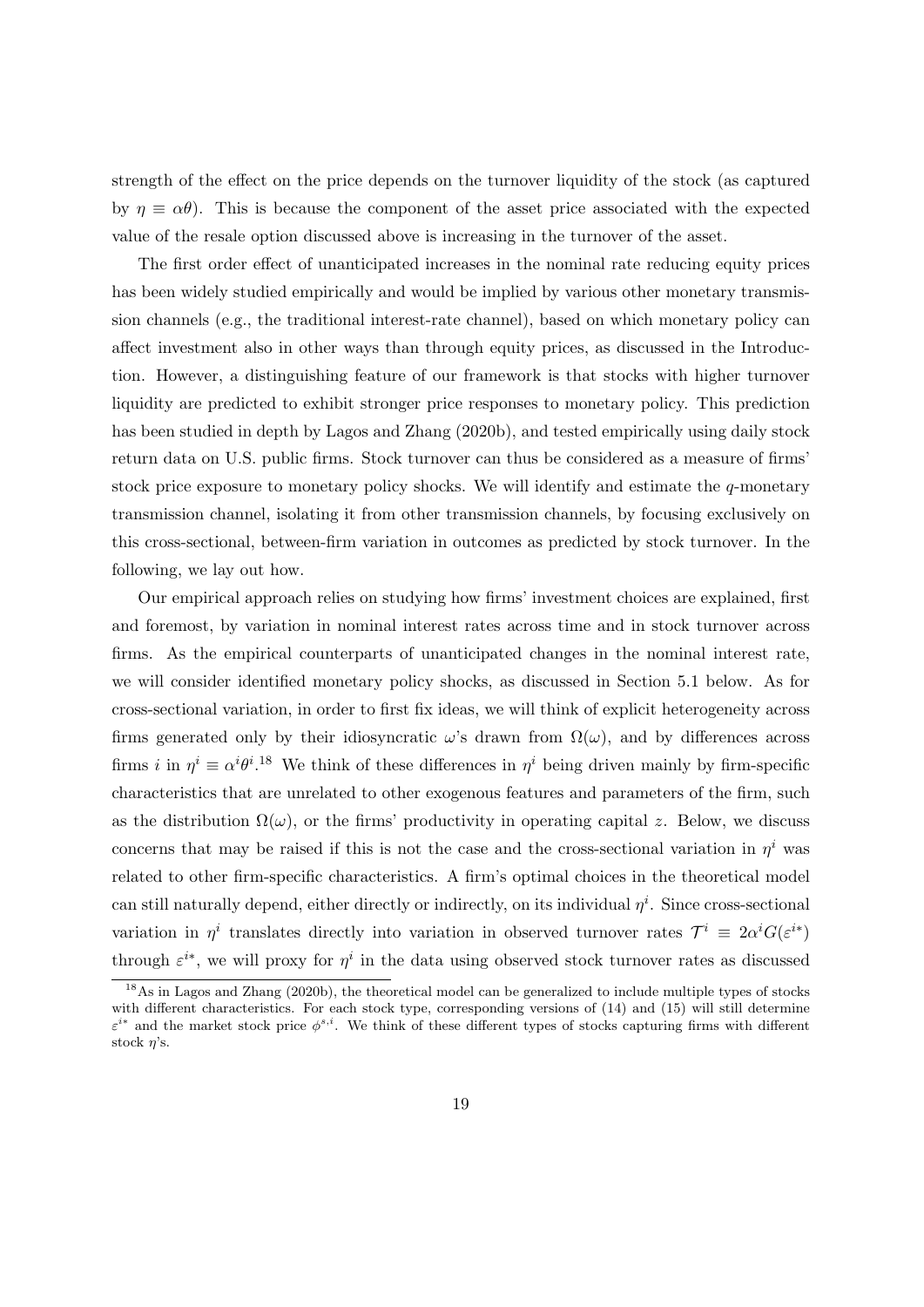in Section [5.1](#page-33-1) below.[19](#page-19-0)

In the following discussion, for brevity, we focus on firms' stock prices and investment rates as the main outcomes of interest, although our model also has predictions for equity issuance rates and we study these in our empirical exercises. As stated above, our main empirical exercises employ variation in nominal interest rates across time and in stock turnover across firms. In order to notationally emphasize these sources of empirical variation, we introduce the sub- and superscripts on  $r_t$  and  $\eta^i$  in the following. To make our theoretical results operational, we use the results from Proposition [2,](#page-13-0) specified to stocks heterogeneous in  $\eta^i$ , and define the following objects:

$$
\phi^{s}(r_t, \eta^{i}) \equiv \beta \left[ \bar{\varepsilon} + \mathcal{R}(r_t, \eta^{i}) \right] z
$$
  
where 
$$
\mathcal{R}(r_t, \eta^{i}) \equiv \eta^{i} \int_{\varepsilon_L}^{\varepsilon^{*}(r_t, \eta^{i})} \left( \varepsilon^{*}(r_t, \eta^{i}) - \varepsilon \right) dG(\varepsilon),
$$

with R referring to the resale option value and  $\varepsilon^*(r_t, \eta^i)$  defined as the unique  $\varepsilon^* \in (\varepsilon_L, \varepsilon_H)$ that solves

<span id="page-19-1"></span>
$$
\eta^i \int_{\varepsilon^*}^{\varepsilon_H} \frac{\varepsilon - \varepsilon^*}{\varepsilon^*} dG(\varepsilon) = r_t
$$

Following Proposition [2](#page-13-0) and our discussion above on the empirically relevant parameter assumptions, let us also use the changes of variables  $\ell(\phi) \equiv \log(\iota(\phi))$  and  $\hat{c}(\ell) \equiv c(\exp(\ell))$  and define:

$$
X^*(r_t, \eta^i) = \Omega[\hat{C}(\ell(\phi^s(r_t, \eta^i)))]\ell(\phi^s(r_t, \eta^i))) + \int_{\hat{C}(\ell(\phi^s(r_t, \eta^i)))}^{\hat{C}(\ell(\phi^s))} \hat{C}^{-1}(\omega)d\Omega(\omega) + \{1 - \Omega[\hat{C}(\ell(\phi^s))]]\ell(\phi^s_e)
$$

The objects  $\phi^s(r_t, \eta^i)$  and  $X^*(r_t, \eta^i)$  are simply the real equity price and average log investment rate of firms with  $\alpha^i \theta^i = \eta^i$ , conditional on the nominal interest rate  $r_t$ . We focus on the average investment rate because our baseline empirical approach employs variation in r and η, not controlling for other firm-level covariates such as the liquid financial wealth level  $ω$ . However, later we will also consider splitting firms based on an empirical proxy for  $\omega$ , in which case the corresponding object of interest is the average log investment rate *conditional* on  $\omega$ lying in some interval. We focus on the log investment rate since it will provide a better fit of the data given the skewness in the firm-level investment rates, as discussed in [Abel and Eberly](#page-52-7)

<span id="page-19-0"></span><sup>&</sup>lt;sup>19</sup>To be precise, this is the case as long as  $\alpha^i$  and  $\alpha^i\theta^i = \eta^i$  are not sufficiently negatively related in the cross-section.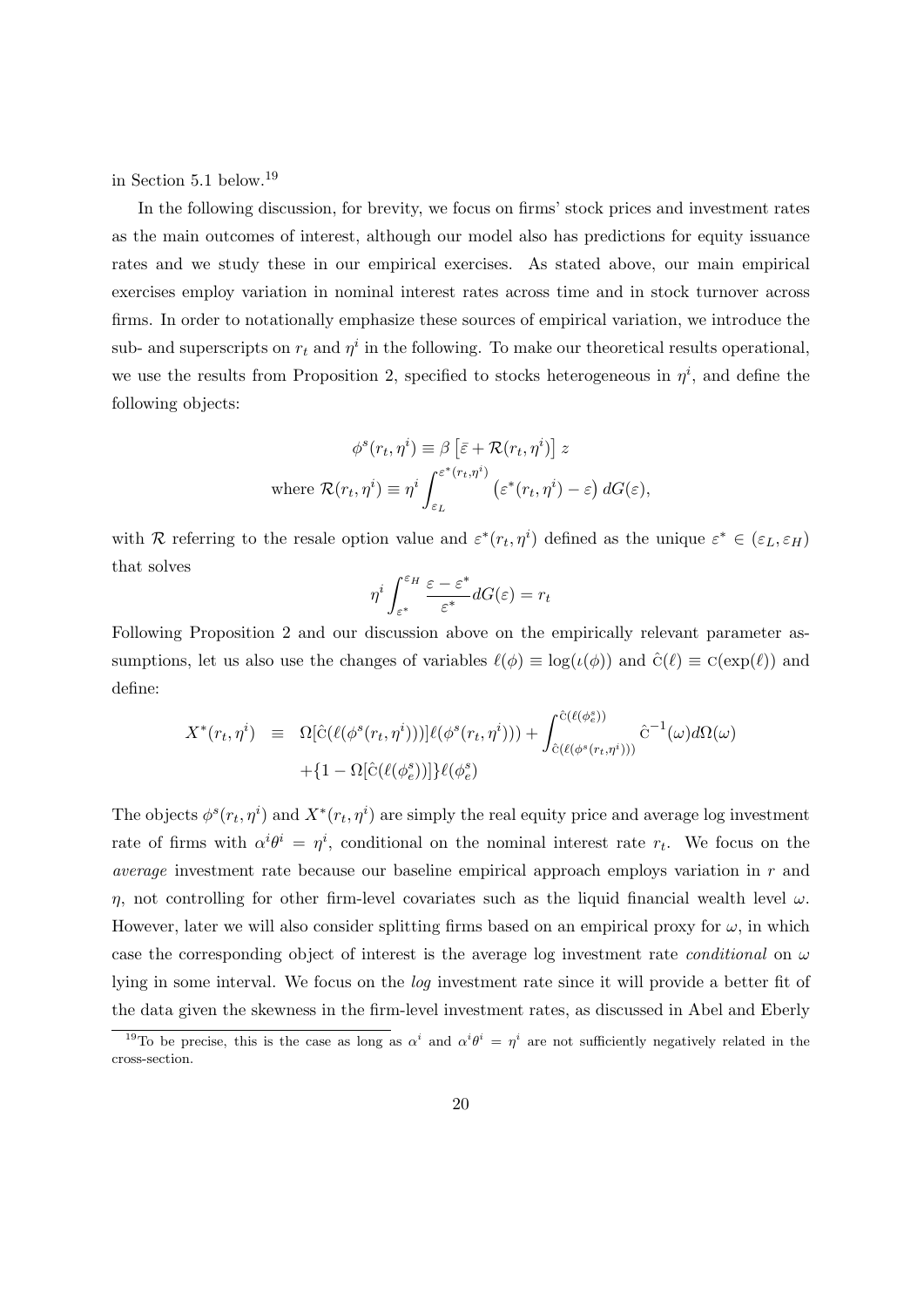[\(2002\)](#page-52-7). We verify in robustness tests that all our empirical findings hold when using investment rate levels as outcomes instead.

Our identification and estimation approach relies on assessing how the effects of exogenous variations in nominal interest rates on firms' outcomes are explained by their stock turnover. That is, we will essentially be estimating the relevance of a "cross-term" in  $\eta^i$  and shocks to  $r_t$ , and we will let all first-order variation across time and firms be captured by time and firm fixed effects.[20](#page-20-0) Because of this, we find it most helpful to organize the discussion of identification and drawing a parallel between the theory and our reduced form empirical regressions using a second order approximation of the functions  $\phi^s$  and  $X^*$  in  $(r_t, \eta^i)$ .

In what is to follow, we will use the notation  $\tilde{y} \equiv y(\tilde{r}, \tilde{\eta}), \tilde{y}_r \equiv \frac{\partial y}{\partial r}$  $\frac{\partial y}{\partial r_t}(\tilde{r}, \tilde{\eta})$  or  $\tilde{y}_{r\eta} \equiv \frac{\partial y}{\partial r_t \partial \eta^i}(\tilde{r}, \tilde{\eta})$ to refer to any function  $y(r_t, \eta^i)$  and its derivatives, evaluated at the reference point  $(\tilde{r}, \tilde{\eta})$ . In the case of composite functions, such as  $X^*(r_t, \eta^i) = X^*(\phi^s(r_t, \eta^i))$ , in order to elaborate upon the channels of transmission, with a slight abuse of notation we also introduce terms along the lines of  $\tilde{X}^*_{\phi^s} \equiv \frac{\partial X^*}{\partial \phi^s} (\phi^s(\tilde{r}, \tilde{\eta}))$ . When explicit distinction between total and partial derivatives becomes necessary later on, we will use  $\tilde{y}_r$  to denote the partial derivative of y with respect to  $r_t$ , and  $\frac{dy}{dr_t}(\tilde{r}, \tilde{\eta})$  for the total derivative.

<span id="page-20-1"></span>**Lemma 2** The second order Taylor approximations of  $\phi^s(r_t, \eta^i)$  and  $X^*(r_t, \eta^i)$  around a reference point of  $(\tilde{r}, \tilde{\eta})$  take the following forms:

$$
\phi^s(r_t, \eta^i) \approx d_{\phi^s, t} + f^i_{\phi^s} + \tilde{\phi}^s_{r\eta} \cdot r_t \eta^i \tag{16}
$$

$$
X^*(r_t, \eta^i) \approx d_{X,t} + f_X^i + \tilde{X}^*_{r\eta} \cdot r_t \eta^i \tag{17}
$$

where  $d_{\phi^s,t}$  and  $d_{X,t}$  include constants and terms that vary only in  $r_t$ , including the first order effects  $\tilde{\phi}_r^s \cdot r_t$  and  $\tilde{X}_r^* \cdot r_t$ , respectively.  $f_{\phi^s}^i$  and  $f_X^i$  include terms that vary only in  $\eta^i$ . The

<span id="page-20-0"></span> $^{20}$ Because in the empirics of Section [5](#page-33-0) and in the quantitative theoretical model of Section [6,](#page-44-0) firms live more than one period and the data consists of a panel of firms, there will also be firm-level controls that vary across time.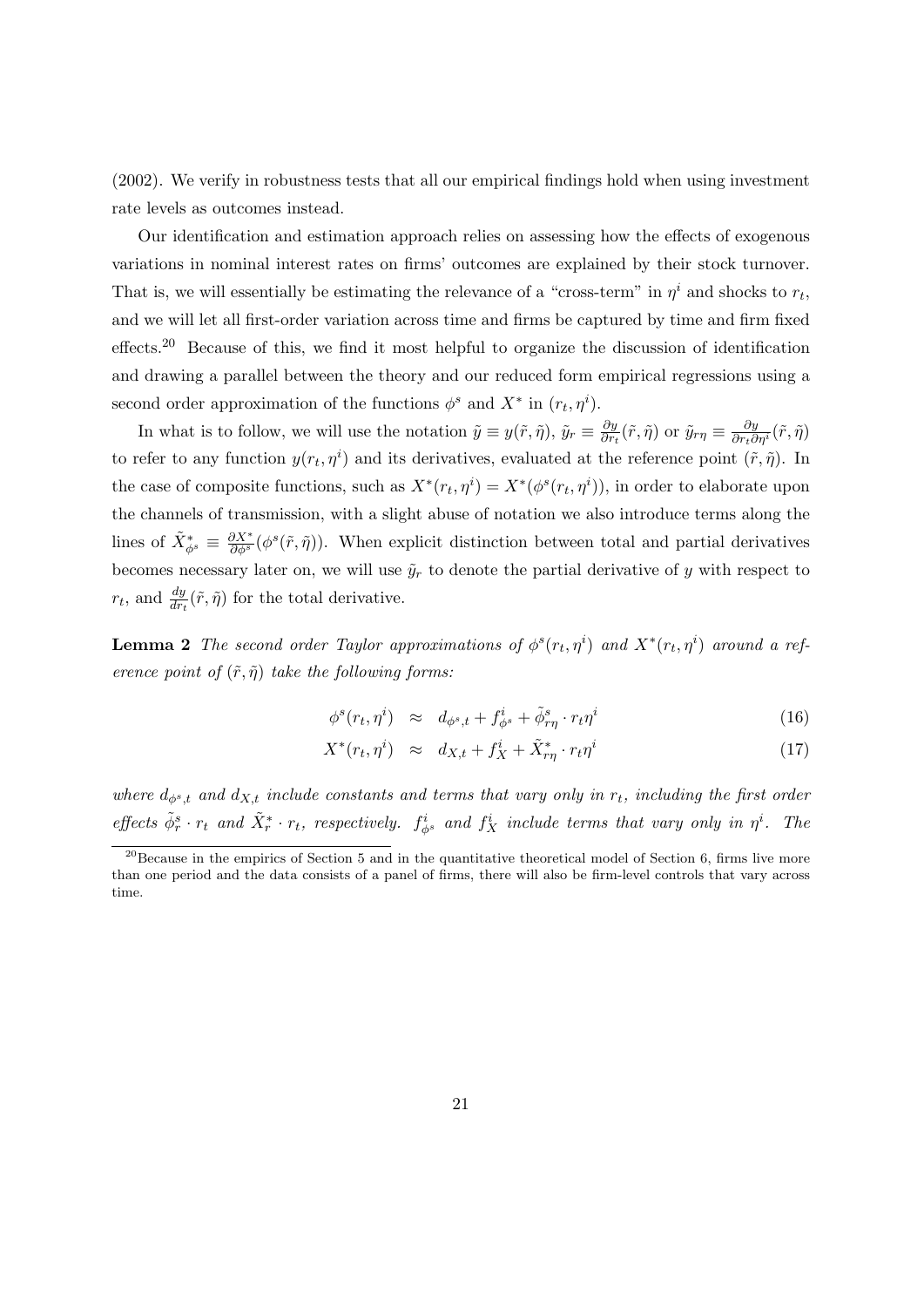relevant coefficients are given by:

$$
\tilde{\phi}_{r\eta}^{s} = \beta z \tilde{\mathcal{R}}_{r\eta} < 0
$$
\n
$$
\tilde{X}_{r\eta}^{*} = \tilde{X}_{\phi^{s}}^{*} \times \tilde{\phi}_{r\eta}^{s} + \tilde{X}_{\phi^{s}\phi^{s}}^{*} \times \tilde{\phi}_{\eta}^{s} \times \tilde{\phi}_{r}^{s}
$$
\n
$$
\text{where}
$$
\n
$$
\tilde{\phi}_{r}^{s} = \beta z \tilde{\mathcal{R}}_{r} < 0, \quad \tilde{\phi}_{\eta}^{s} = \beta z \tilde{\mathcal{R}}_{\eta} > 0
$$
\n
$$
\tilde{X}_{r}^{*} = \tilde{X}_{\phi^{s}}^{*} \times \tilde{\phi}_{r}^{s}
$$
\n
$$
\tilde{X}_{\phi^{s}}^{*} = \Omega[\hat{C}(\ell(\tilde{\phi}^{s}))]\ell'(\tilde{\phi}^{s})
$$
\n
$$
\tilde{X}_{\phi^{s}\phi^{s}}^{*} = \Omega'[\hat{C}(\ell(\tilde{\phi}^{s}))]\hat{C}'(\ell(\tilde{\phi}^{s}))[\ell'(\tilde{\phi}^{s})]^{2} + \Omega[\hat{C}(\ell(\tilde{\phi}^{s}))]\ell''(\tilde{\phi}^{s})
$$

and  $\tilde{\mathcal{R}}_{\eta} > 0$ ,  $\tilde{\mathcal{R}}_{r} < 0$ , and  $\tilde{\mathcal{R}}_{r\eta} < 0$  are the derivatives of the resale option value at  $(\tilde{r}, \tilde{\eta})$ .  $If \Omega[\hat{C}(\ell(\tilde{\phi}^s))] > 0, then \ \tilde{X}_{\phi^s}^* > 0.$  If, in addition,  $\ell''(\tilde{\phi}^s) \geq 0$ , then  $\tilde{X}_{\phi^s \phi^s}^* \geq 0$  and  $\tilde{X}_{r\eta}^* < 0.$ 

Lemma [2](#page-20-1) formalizes how we view our reduced form empirical regressions of Section [5.2](#page-34-0) through the lense of our model. We think of  $\tilde{\phi}^s_{r\eta}$  as a theoretical analogue for the empirical regression coefficient on the interaction term between an identified shock in nominal rates  $r_t$ and a measure of firm i's stock turnover just before the rate shock, when firms' market-based q is regressed on this interaction and a collection of time and firm fixed effects. Because in our model the effective market purchase price for capital goods is constant across firms and time, fluctuations in  $\phi^s$  correspond to fluctuations in market-based average q.  $\tilde{X}^*_{r\eta}$  is the corresponding coefficient when the outcome variable of interest is the firm's log investment rate.

As per Corollary [1,](#page-14-0)  $\tilde{\phi}_{r\eta}^s < 0$  means that firms with higher stock turnover experience a larger drop in equity prices after exogenous nominal rate increases. This happens because higher stock turnover, as captured by  $\eta^i$ , implies a larger resale option value component R of the stock price  $\phi^s$ , which falls more severely in response to a contractionary monetary shock  $(\tilde{\mathcal{R}}_{r\eta} < 0)$ . Note also that the first order "level effect" of an increase in  $r_t$  that moves all stock prices down either directly or through general equilibrium effects common to all firms is captured within the term  $d_{\phi^s,t}$ , a theoretical analogue of a time fixed effect.

Equation [\(17\)](#page-19-1) captures, through  $\tilde{X}^*_{r\eta}$ , how exogenous changes in nominal rates affect the investment of firms with different stock turnover differently. In our basic model of the qmonetary transmission channel, the only way that changes in the nominal rate r (or in  $\eta$ ) can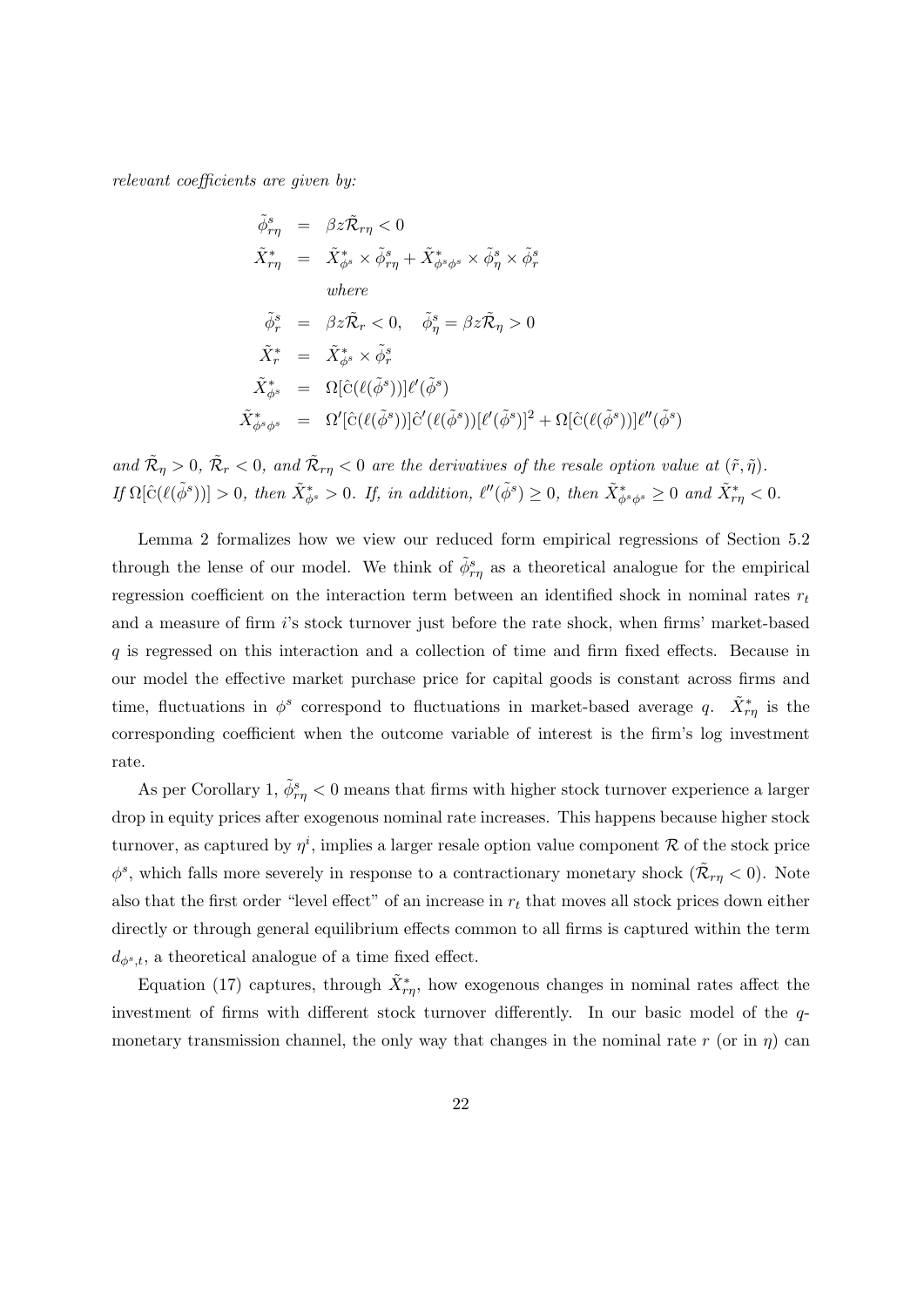affect investment is by changing the stock price  $\phi^s$ . Because of this, the partial derivatives of  $X^*$  with respect to  $\phi^s$ , denoted as  $\tilde{X}^*_{\phi^s}$  and  $\tilde{X}^*_{\phi^s\phi^s}$ , play a central role in monetary transmission.

Note that  $\tilde{X}^*_{\phi^s}$  and  $\tilde{X}^*_{\phi^s\phi^s}$  are the first and second order *causal* effects of market equity prices  $\phi^s$  on the average log investment rate  $X^*$ . The first order effect  $\tilde{X}^*_{\phi^s}$ , captures the fact that in response to an increase in  $\phi^s$ , the mass of entrepreneurs  $\Omega[\hat{C}(\ell(\phi^s))] = \Omega[C(\iota(\phi^s))]$ for whom  $\omega < C(\iota(\phi^s))$ , all issue equity and invest at rate  $\iota(\phi^s)$ , or  $\ell(\phi^s)$  in logs. When  $\phi^s$ increases, each of them increases their log investment by  $\ell'(\phi^s)$ . Whenever  $\ell'(\phi^s) > 0$  and  $\Omega[C(\iota(\phi^s))] > 0$ , meaning that there exists a non-zero mass of entrepreneurs issuing equity, we have that  $\tilde{X}^*_{\phi^s} > 0$ . The second order effect  $\tilde{X}^*_{\phi^s\phi^s}$  consists of two components. First, a higher  $\phi^s$  increases the log optimal investment rate following the outside investors' marginal valuation,  $\ell(\phi^s)$ , by  $\ell'(\phi^s)$ . This increases the financial wealth cutoff  $\hat{C}(\ell(\phi^s)) = C(\iota(\phi^s))$  below which all entrepreneurs issue equity, in turn generating an extensive margin effect by increasing the mass of entrepreneurs  $\Omega[\hat{C}(\iota(\phi^s))]$  who invest at  $\ell(\phi^s)$ . All these entrepreneurs respond to increases in  $\phi^s$  by  $\ell'(\phi^s)$ . These effects constitute the term  $\Omega'[\hat{C}(\ell(\tilde{\phi}^s))] \hat{C}'(\ell(\tilde{\phi}^s))] \ell'(\tilde{\phi}^s)]^2 \geq 0$ . The second term,  $\Omega[\hat{C}(\ell(\tilde{\phi}^s))] \ell''(\tilde{\phi}^s)$ , appears whenever equity issuing entrepreneurs' log investment  $\ell(\phi^s)$ is nonlinear in  $\phi^s$ . As soon as  $\ell''(\tilde{\phi}^s) \geq 0$ , we have that  $\Omega[\hat{C}(\ell(\tilde{\phi}^s))] \ell''(\tilde{\phi}^s) \geq 0$  and necessarily  $\tilde{X}^*_{\phi^s\phi^s}\geq 0.$ 

To unpack the heterogeneous effects of monetary transmission to firms' investment, let us decompose the contents of  $\tilde{X}^*_{r\eta}$  in parts. First, following the above discussion, the component  $\tilde{X}^*_{\phi^s} \times \tilde{\phi}^s_{r\eta} \leq 0$  captures the fact that stocks with higher turnover experience a larger drop in price when r increases  $(\tilde{\phi}_{r\eta}^s < 0)$ . And this drop in equity prices has a first order effect decreasing average log investment  $(\tilde{X}^*_{\phi^s} \geq 0)$ . These effects are strictly different from zero whenever there is a non-zero mass  $\Omega[\mathrm{C}(\iota(\phi^s))] > 0$  of firms issuing equity. The second component,  $\tilde{X}_{\phi^s\phi^s}^* \times \tilde{\phi}^s_\eta \times \tilde{\phi}^s_r$ , can be easiest explained by the fact that a higher  $\eta$  in the cross-section implies a higher stock price  $\phi^s$ , by  $\tilde{\phi}^s_{\eta} > 0$ . For reasons discussed above, e.g. due to a changing mass of equity issuing firms, the marginal effect of changes in the stock price  $\phi^s$  on  $X^*$  can itself depend on the level of  $\phi^s$ , as captured by  $\tilde{X}^*_{\phi^s\phi^s}$ . So when there is an increase in r that decreases stock prices by  $\tilde{\phi}^s_r < 0$ , the resulting effect on the investment of firms with higher  $\eta$  is stronger by  $\tilde{X}^*_{\phi^s \phi^s} \times \tilde{\phi}^s_{\eta}$ . Again, as soon as,  $\ell''(\tilde{\phi}^s) \geq 0$ , we have that necessarily,  $\tilde{X}_{\phi^s \phi^s}^* \times \tilde{\phi}^s_\eta \times \tilde{\phi}^s_r \leq 0$ .

Our model thus predicts that whenever there is a non-zero mass of firms issuing equity and the log investment policy function  $\log(\phi^s)$  is not ("too") concave, we have that  $\tilde{X}^*_{r\eta} < 0$  and the investment of firms with higher stock turnover drops relatively more in response to increases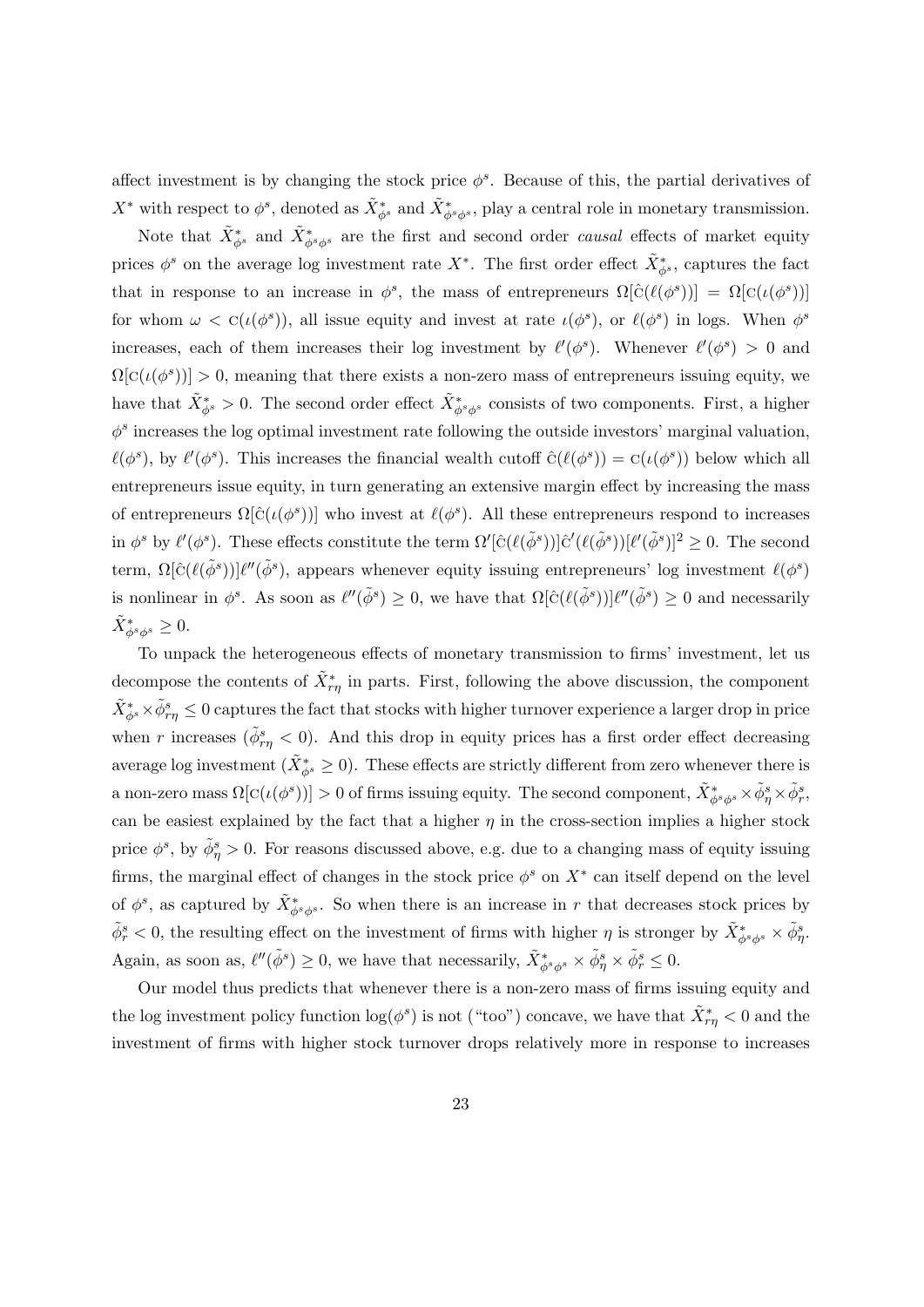in the nominal interest rate. This happens because of their stock prices being relatively more responsive to the interest rate, and their higher stock prices making their investment more responsive to any given stock price changes.

Finally, note that for market equity prices (and monetary policy) to have an effect on firms' investment in our basic model, it must be the case that there exist firms who use equity financing for investment at the margin. Given our empirically relevant parameter assumption that entrepreneurs value investment relatively more than the average outside investor, this means that there must exist firms with sufficiently low financial wealth available for purchasing capital. If all firms in a (sub)sample with liquid financial wealth distribution  $\Omega(\omega)$  had so much wealth that, at the margin, none of them were issuing equity, i.e.  $\Omega[\hat{C}(\ell(\tilde{\phi}^s))] = \Omega'[\hat{C}(\ell(\tilde{\phi}^s))] = 0$ , then by Lemma [2,](#page-20-1)  $\tilde{X}^*_{r\eta} = 0$  since nominal rates have no effects on investment whatsoever. On the contrary, if one were able to focus on a (sub)sample of firms with a low level of financial wealth  $\Omega(\omega)$ , then for these firms, the implications for heterogeneous monetary transmission become considerably more clear-cut. This becomes most evident in the following Corollary for an especially low financial wealth distribution.

<span id="page-23-0"></span>**Corollary 3** If  $\Omega[c(\iota(\tilde{\phi}^s))] = 1$  and  $\ell''(\tilde{\phi}^s) = 0$ , then the cross-term coefficient in approxima-tion [\(17\)](#page-19-1) is  $\tilde{X}^*_{r\eta} = \tilde{X}^*_{\phi^s} \times \tilde{\phi}^s_{r\eta}$ , with  $\tilde{X}^*_{\phi^s} = \ell'(\tilde{\phi}^s)$ .

Corollary [3](#page-23-0) motivates our focus on splitting firms into subsamples based on their relative liquid financial wealth in the empirical work of Section [5](#page-33-0) below. Although the Corollary's assumption of  $\Omega$ [C( $\iota(\tilde{\phi}^s)$ )] = 1, meaning all considered firms rely on external equity issuances due to low financial liquidity is extreme, it is an insightful limiting case for informing our empirical approach for two reasons.

First, the fact that the coefficient  $\tilde{X}^*_{r\eta}$  equals exactly  $\tilde{X}^*_{\phi^s} \times \tilde{\phi}^s_{r\eta}$ , means that by first estimating  $\tilde{\phi}_{r\eta}^s$  from the empirical equivalent of [\(16\)](#page-19-1), the ratio  $\tilde{X}^*_{r\eta}/\tilde{\phi}_{r\eta}^s$  would exactly identify the *first order* causal effect of equity prices on log investment,  $\tilde{X}_{\phi^s}^*$ . Based on basic two stage instrumental variables regression logic, this observation is the motivation for our IV regressions of Section [5.3,](#page-39-0) where firms' log investment rates are projected onto market-based measures of average q, instrumented with an empirical equivalent of  $r_t\eta^i$ . The empirical equivalent of [\(16\)](#page-19-1) will constitute the first stage of this IV approach, and the focus on cross-sectional variation is ensured by the inclusion of time fixed effects throughout.

The second reason for why focusing on firms with relatively low liquid financial wealth can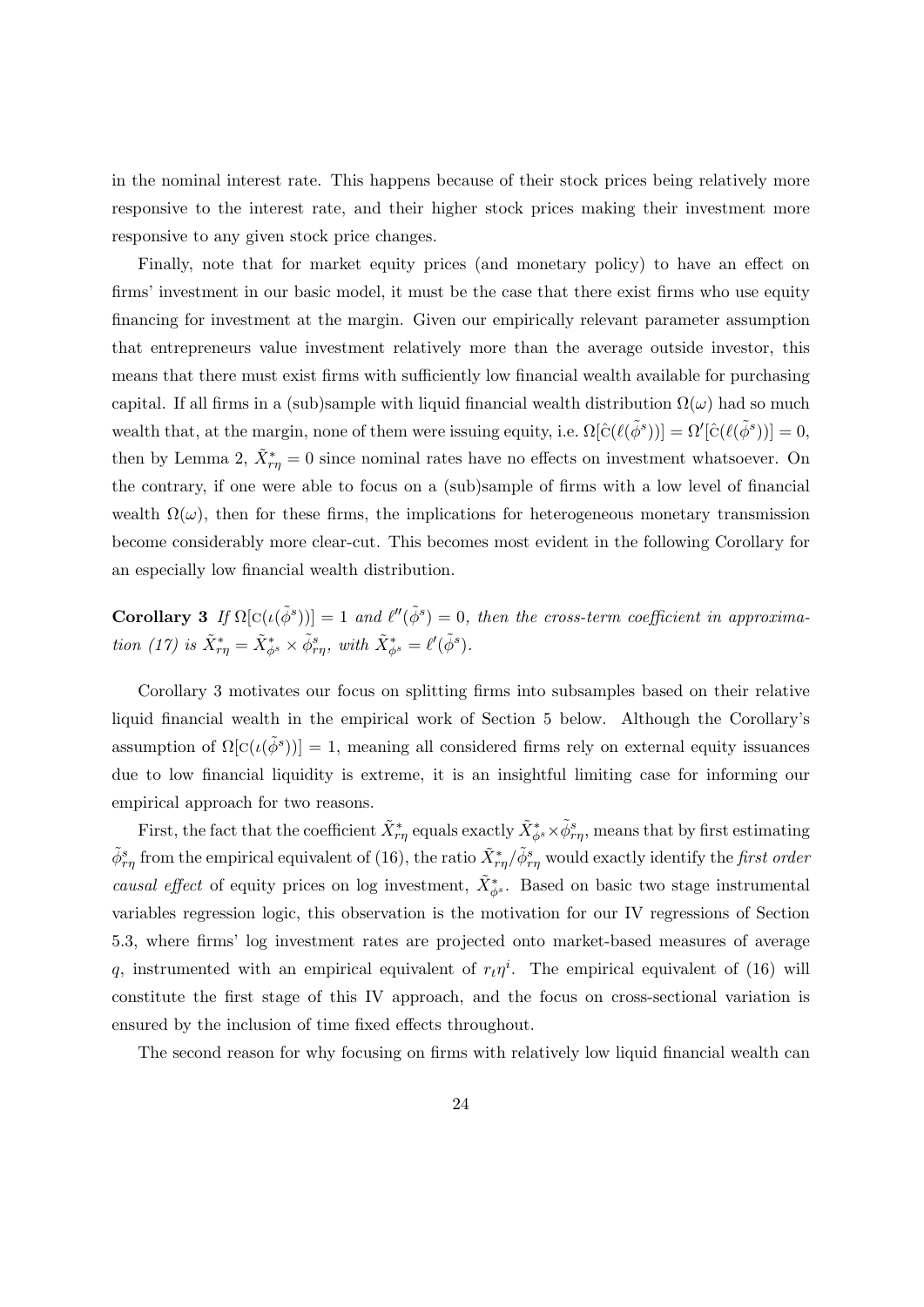be useful in empirical work, is that by maximizing the fraction of firms that rely on equity financing  $\Omega[\hat{C}(\ell(\phi^s))] = \Omega[C(\iota(\phi^s))]$  in a given subsample, we are increasing the first order causal effect of stock prices on the average log investment rate, i.e.  $\tilde{X}^*_{\phi^s} = \Omega[\hat{c}(\ell(\tilde{\phi}^s))] \iota'(\tilde{\phi}^s)$ , and thus increasing the likelihood of finding statistically and economically significant estimates. Moreover,  $\Omega[\hat{C}(\ell(\tilde{\phi}^s))] \to 1$  should also imply that the estimated effect of stock prices on *average* log investment rates in the subsample approximates the effect stock prices on log investment conditional on issuing equity,  $\tilde{X}_{\phi^s}^* \to \ell'(\tilde{\phi}^s)$ .

### 4.1.4 Identifying q-monetary transmission in the presence of a traditional interestrate channel

A fundamental part of the  $q$ -monetary transmission channel is the causal effect of stock prices on firms' investment. While the cross-sectional heterogeneity in investment responses to exogenous nominal rate changes,  $\tilde{X}^*_{r\eta}$ , is informative of these effects denoted by  $\tilde{X}^*_{\phi^s}$  and  $\tilde{X}^*_{\phi^s\phi^s}$ , it might not be immediately obvious why one should necessarily focus on this cross-sectional variation. In our basic model which features *only* the q-monetary transmission channel, it would be enough to just use identified monetary policy shocks to identify and estimate the first-order effects of r on  $\phi^s$  and on  $X^*$ , captured by  $\tilde{\phi}^s_r$  and  $\tilde{X}^*_r = \tilde{X}^*_{\phi^s} \times \tilde{\phi}^s_r$ . The ratio  $\tilde{X}^*_{r}/\tilde{\phi}^s_r$ , or a corresponding IV coefficient, would then provide an estimate of the first order causal effect of stock prices on investment,  $\tilde{X}_{\phi^s}^*$ .

However, such an approach relying on first order "level effects" of monetary shocks will not suffice to identify or measure the q-channel as soon as there are other transmission channels through which nominal rate changes can affect investment, potentially through intricate general equilibrium effects. For example, by lowering demand for the firm's production and decreasing profits, a contractionary monetary shock can cause stock prices and investment to fall. But it is not necessarily the case that investment falls because the stock price falls. Rather, both are endogenous outcomes responding to a worsening of demand. Thus, by simply observing the comovements of  $q$  and investment in the aftermath of monetary shocks, one cannot hope to make any causal statements. We will illustrate these ideas by introducing into our basic model a notion of the most common alternative in the monetary transmission literature – the "traditional" interest-rate channel, based on which increases in nominal monetary policy rates lead to increases in real interest rates.

In our basic model, the net real interest rate is pinned down by the agents' linear utility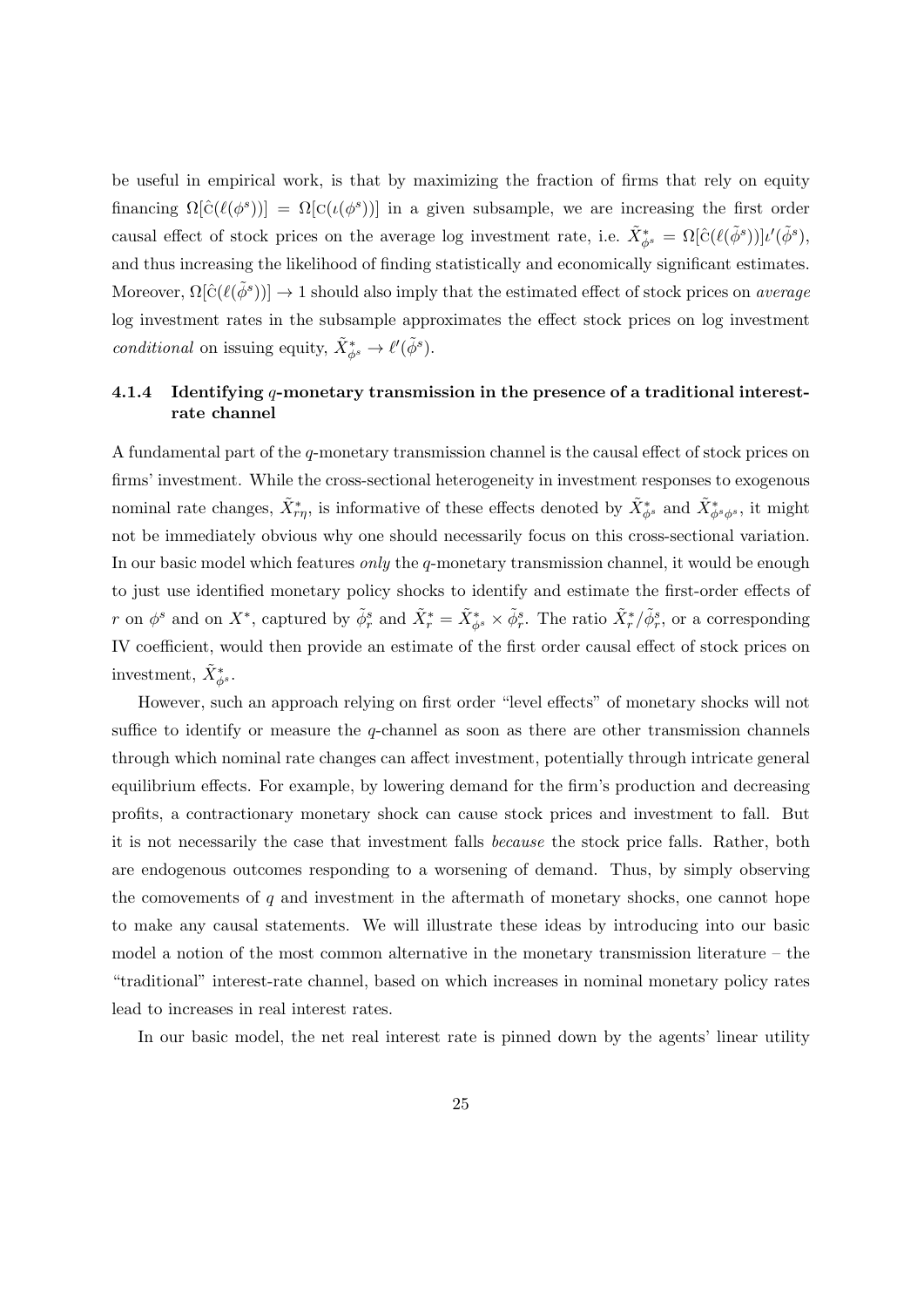functions and their time discount rate at  $\frac{1}{\beta} - 1$ . In order to introduce a notion of exogenous changes in the nominal policy rate affecting real rates, and to investigate how this would affect our identification and estimation of the  $q$ -monetary transmission channel, we will assume that the subjective time discount factor  $\beta$ , shared by all agents in the economy, is a decreasing function of the nominal rate r, with  $\beta'(r) < 0.21$  $\beta'(r) < 0.21$  Thus, any exogenous increase in r will also increase the effective real interest rate, and purely through higher discounting, have an effect on both market equity prices and investment, with the causality not necessarily running from the former to the latter. This becomes clear in the following analogue of Lemma [2.](#page-20-1)

<span id="page-25-1"></span>**Lemma 3** Suppose that  $\beta$  is a decreasing function of r, and define  $\tilde{\beta} \equiv \beta(\tilde{r})$ ,  $\tilde{\beta}_r \equiv \beta'(\tilde{r})$ . The second order Taylor approximations of  $\phi^s(r_t, \eta^i)$  and  $X^*(r_t, \eta^i)$  around a reference point of  $(\tilde{r}, \tilde{\eta})$ take the following forms:

$$
\phi^s(r_t, \eta^i) \approx d_{\phi^s, t} + f^i_{\phi^s} + \tilde{\phi}^s_{r\eta} \cdot r_t \eta^i \tag{18}
$$

$$
X^*(r_t, \eta^i) \approx d_{X,t} + f_X^i + \tilde{X}^*_{r\eta} \cdot r_t \eta^i \tag{19}
$$

where  $d_{\phi^s,t}$  and  $d_{X,t}$  include constants and terms that vary only in  $r_t$ , including the first order effects  $\tilde{\phi}_r^s \cdot r_t$  and  $\tilde{X}_r^* \cdot r_t$ , respectively.  $f_{\phi^s}^i$  and  $f_X^i$  include terms that vary only in  $\eta^i$ . The relevant coefficients are given by:

$$
\begin{aligned}\n\tilde{\phi}_{r\eta}^s &= [\tilde{\beta}\tilde{\mathcal{R}}_{r\eta} + \tilde{\beta}_r \tilde{\mathcal{R}}_{\eta}]z < 0 \\
\tilde{X}_{r\eta}^* &= \tilde{X}_{\phi^s}^* \times \tilde{\phi}_{r\eta}^s + \tilde{X}_{\phi^s \phi^s}^* \times \tilde{\phi}_{\eta}^s \times \tilde{\phi}_{r}^s \\
&\text{where} \\
\tilde{\phi}_{r}^s &= [\tilde{\beta}\tilde{\mathcal{R}}_{r} + \tilde{\beta}_r(\bar{\varepsilon} + \tilde{\mathcal{R}})]z < 0, \quad \tilde{\phi}_{\eta}^s = \beta z \tilde{\mathcal{R}}_{\eta} > 0, \quad \tilde{\phi}_{e,r}^s = \tilde{\beta}_r z \varepsilon_e < 0 \\
\tilde{X}_{r}^* &= \tilde{X}_{\phi^s}^* \times \tilde{\phi}_{r}^s + \tilde{X}_{\phi^s}^* \times \tilde{\phi}_{e,r}^s \\
\tilde{X}_{\phi^s_e}^* &= \{1 - \Omega[\hat{C}(\ell(\tilde{\phi}_e^s))]\} \ell'(\tilde{\phi}_e^s)\n\end{aligned}
$$

and  $\tilde{\mathcal{R}}_{\eta} > 0$ ,  $\tilde{\mathcal{R}}_{r} < 0$ , and  $\tilde{\mathcal{R}}_{r\eta} < 0$  are the derivatives of the resale option value at  $(\tilde{r}, \tilde{\eta})$ . The  $\emph{functional forms of the partial derivatives $\tilde{X}^*_{\phi^s}$ and $\tilde{X}^*_{\phi^s\phi^s}$ remain unchanged from Lemma~2.}$  $\emph{functional forms of the partial derivatives $\tilde{X}^*_{\phi^s}$ and $\tilde{X}^*_{\phi^s\phi^s}$ remain unchanged from Lemma~2.}$  $\emph{functional forms of the partial derivatives $\tilde{X}^*_{\phi^s}$ and $\tilde{X}^*_{\phi^s\phi^s}$ remain unchanged from Lemma~2.}$  $If \ \Omega[\hat{C}(\ell(\tilde{\phi}^s))] > 0, \ then \ \tilde{X}_{\phi^s}^* > 0. \ \textit{If, in addition, } \ \ell''(\tilde{\phi}^s) \geq 0, \ then \ \tilde{X}_{\phi^s\phi^s}^* \geq 0 \ \textit{and} \ \tilde{X}_{r\eta}^* < 0. \ \textit{If,} \ \tilde{X}_{r\eta}^* > 0.$  $\Omega[\hat{C}(\ell(\tilde{\phi}_e^s))] < 1, \text{ then } \tilde{X}^*_{\phi_e^s} > 0.$ 

<span id="page-25-0"></span><sup>&</sup>lt;sup>21</sup> Note that since  $\beta$  appears in the equilibrium conditions of our basic model with one-period-lived firms always alongside capital productivity as the term  $\beta z$ , all of the insights in this section apply if monetary policy operated through a "demand channel" with higher nominal rates decreasing the real average (and marginal) product of capital.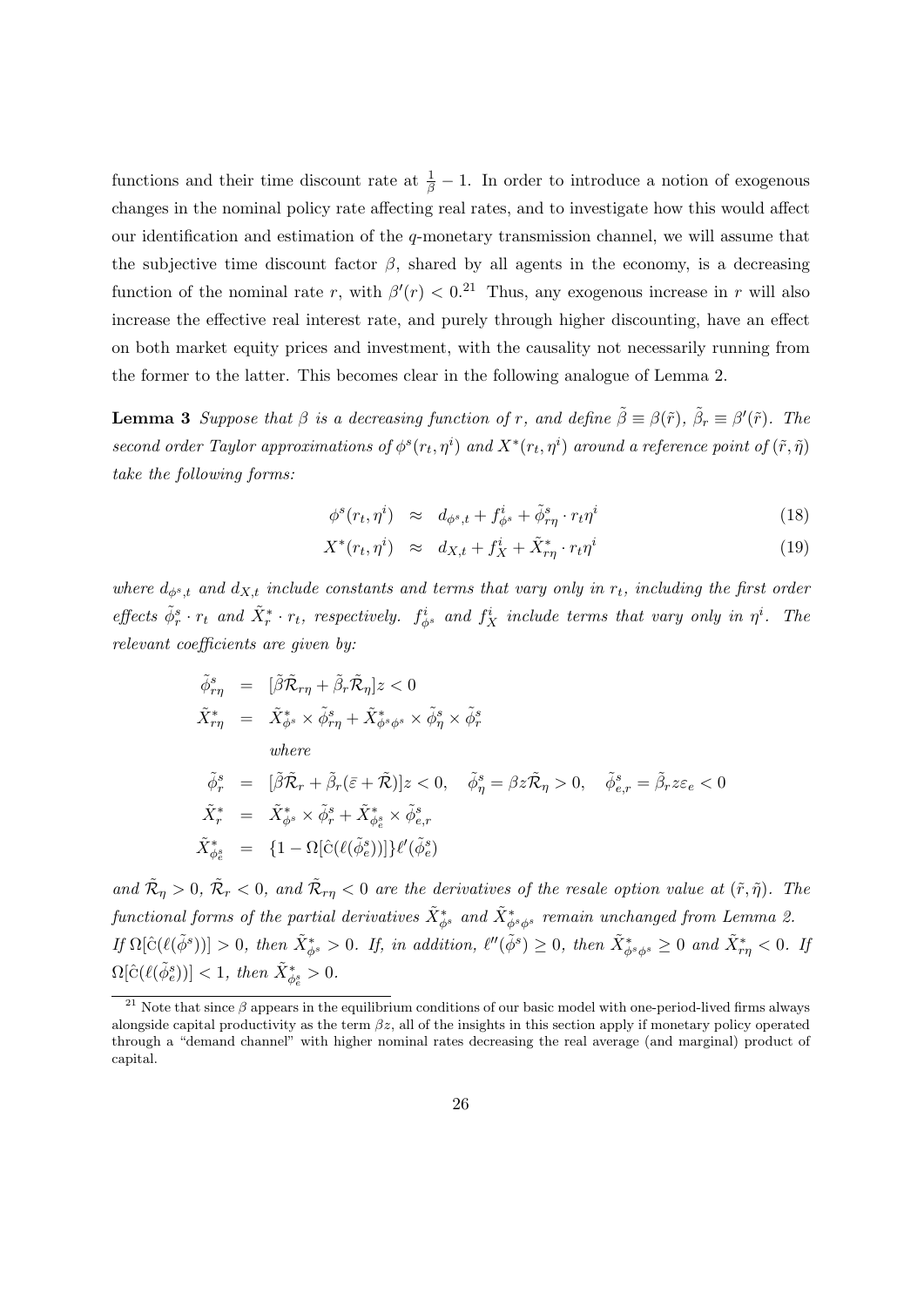Several key differences between the terms in Lemmas [3](#page-25-1) and [2](#page-20-1) arise. First, when the nominal rate r increases, naturally due to stronger discounting, market equity prices fall through the effect of r on  $\beta$ , and not only due to the fall in the resale option value R. Moreover, because  $\beta$ and R appear in the equity price  $\phi^s$  in a multiplicative manner, there is an additional reason why stocks with higher turnover experience a larger unit drop in real price,  $\tilde{\beta}_r \tilde{R}_\eta < 0$ . Thus, both  $\tilde{\phi}_r^s$  and  $\tilde{\phi}_{r\eta}^s$  are now more negative compared to the baseline case with  $\beta'(r) = 0$ . However, the heterogeneity in semi-elasticities  $\frac{\partial \log(\phi^s)}{\partial r}$  explained by cross-sectional variation in  $\eta^i$  would be identical in the two cases.

As for average log investment, note that it is still the case that  $X^*$  does not directly depend on r,  $\eta$  or  $\beta$ . However, it does depend on the entrepreneurs' fundamental valuation of investment  $\phi_e^s$ , which is itself a function of  $\beta$ . If the real rate increases, i.e.  $\beta$  falls, entrepreneurs discount the future more and value capital less  $(\tilde{\phi}_{e,r}^s < 0)$ . As a result, unconstrained entrepreneurs with  $\omega > C(\iota(\phi_e^s))$  want to reduce investment even though they do not finance themselves with equity at the margin and thus do not care about equity prices  $(\tilde{X}_{\phi_{\varepsilon}}^* \geq 0)$ . We view this as the manifestation of a traditional interest-rate channel of monetary transmission in our model. Most importantly, because of this force, whenever there exist unconstrained firms  $(\Omega[\hat{C}(\ell(\tilde{\phi}_e^s))] < 1)$ , the first order effect of r on average investment,  $\tilde{X}_r^*$ , is "contaminated" by the term  $\tilde{X}_{\phi_e^s}^* \times \tilde{\phi}_{e,r}^s < 0$  introduced by the traditional interest-rate channel. So even if one used well-identified nominal interest rate shocks to estimate  $\tilde{\phi}_r^s$  and  $\tilde{X}_r^*$ , or ran an IV regression of  $X^*$ on market-based  $q$  where the latter was instrumented with the monetary shocks, the resulting coefficient ratio  $\tilde{X}^*_r/\tilde{\phi}^s_r = \tilde{X}^*_{\phi^s_s} + \tilde{X}^*_{\phi^s_e} \times \tilde{\phi}^s_{e,r}/\tilde{\phi}^s_r$  no longer allows to claim identification of a causal effect of stock prices on investment,  $\tilde{X}^*_{\phi^s}$ . It would capture both the effects of the q-monetary and the traditional interest-rate channel, with the latter not operating through stock prices.

The benefits of employing investment response heterogeneity as explained by stock turnover now become clear. Note that the functional forms of  $\tilde{X}^*_{r\eta}, \tilde{X}^*_{\phi^s}$ , and  $\tilde{X}^*_{\phi^s\phi^s}$  in Lemma [3](#page-25-1) are identical to those in Lemma [2.](#page-20-1) The key insight for why this happens is that the traditional interest-rate channel effect of r on investment does not depend on  $\eta$ , and is "differenced out" when comparing the investment responses between firms with different stock turnover. Although it is the case that for reasons discussed above, equity price responses to  $r$  are larger and more heterogeneous ( $\tilde{\phi}_r^s$  and  $\tilde{\phi}_{r\eta}^s$  are more negative) in the presence of the interest-rate channel, and this translates to a more negative  $\tilde{X}^*_{r\eta}$ , firms with higher stock turnover exhibit stronger investment responses to nominal rate changes still only due to a causal effect of equity prices on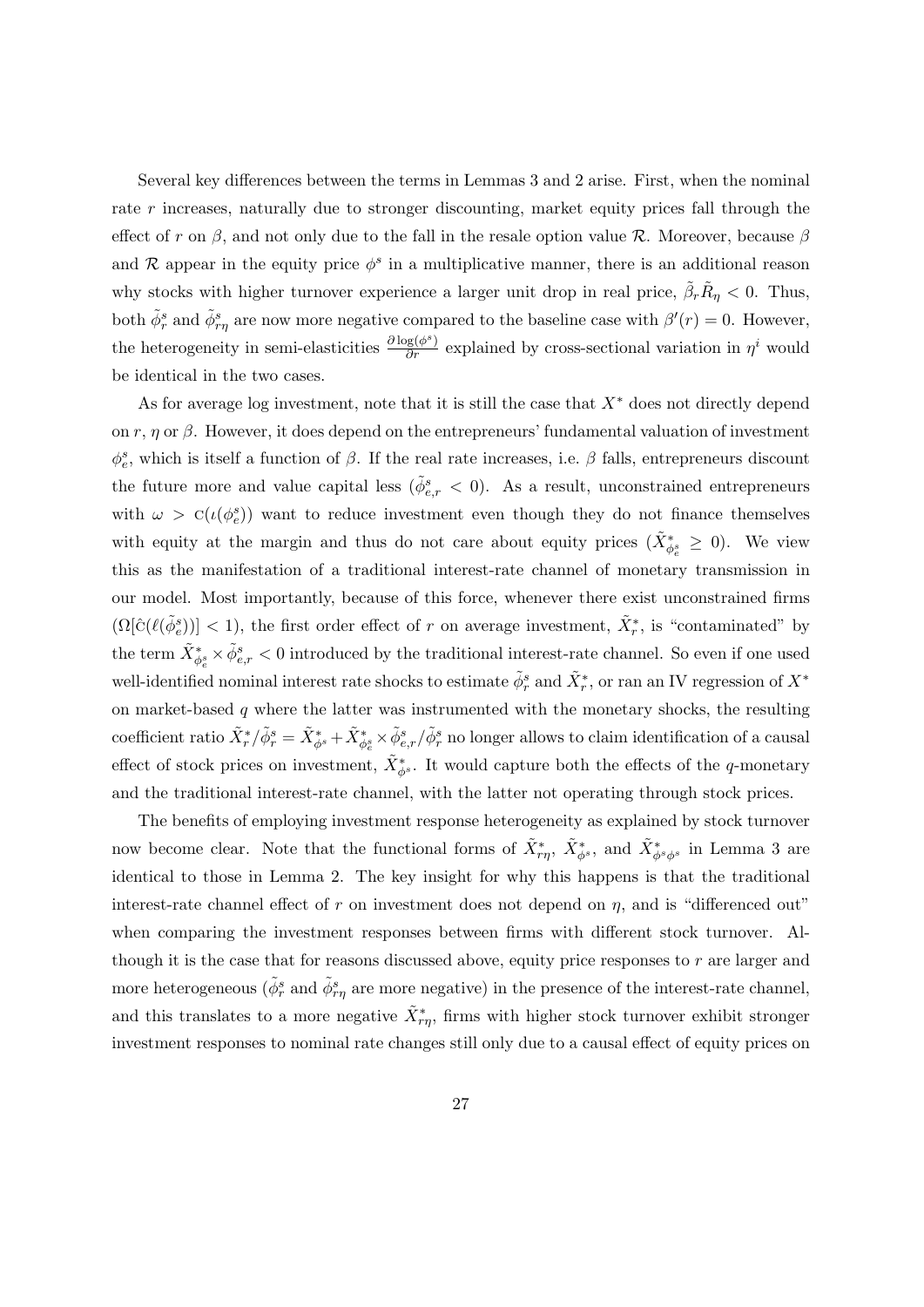investment. And conditional on equity price responses,  $\tilde{X}^*_{r\eta}$  is still equally informative about the causal effects of equity prices on investment as in the absence of the real rate channel. Most importantly, note that even if  $\beta'(r) < 0$ , Corollary [3](#page-23-0) remains unchanged. And an estimate of the ratio  $\tilde{X}^*_{r\eta}/\tilde{\phi}^s_{r\eta}$ , or an equivalent IV regression coefficient, among low-wealth firms would still identify the *first order causal effect* of equity prices on investment,  $\tilde{X}_{\phi}^*$ .

#### <span id="page-27-0"></span>4.1.5 Identifying  $q$ -monetary transmission with endogenous financial wealth

The above discussion has illustrated how cross-sectional variation in firms' stock turnover can be useful in the empirical identification of the  $q$ -monetary transmission channel and how it can allow to "difference out" other transmission channels, such as the traditional interest-rate channel. However, owing to the stylized nature of the model with one-period-lived firms, the prior analysis has also relied on the implicit assumption that the cross-sectional variation in stock turnover driven by  $\eta$  is unrelated to individual firm characteristics which could either be exogenous themselves (e.g. productivity), or the result of firms' choices made in the past (e.g. financial wealth distributed as  $\Omega(\omega)$ ). This would be a valid empirical assumption if stock turnover at any point in time were assigned randomly across firms in the data. But as soon as stock turnover is correlated with any firm characteristics which could affect firms' investment responsiveness to nominal rate changes for reasons other than the  $q$ -monetary transmission channel, then our empirical estimates might be biased and would not provide a precise measure of the channel or the causal effects of stock prices on investment.

In our basic model of q-monetary transmission, between-firm differences in  $\eta$  naturally lead to heterogeneity in the levels of their equity prices  $\phi^s$ . If firms live for more than one period, this can affect their willingness to accumulate financial wealth  $\omega$ , in turn influencing their exposure to any future changes in stock prices caused by nominal rate movements. The following Lemma shows that if the entrepreneurs' distribution of liquid financial wealth  $\omega$  is correlated with stock turnover  $\eta$  in our basic model, the interpretation of our main estimate can change slightly, but it still allows to provide a measure of the q-monetary transmission channel.

**Lemma 4** Suppose that the financial wealth of entrepreneurs with turnover parameter  $\eta$  is distributed according to the cumulative distribution function  $\Omega(\omega, \eta)$ . The second order Taylor approximation of  $X^*(r_t, \eta^i)$  around a reference point of  $(\tilde{r}, \tilde{\eta})$  takes the following form:

$$
X^*(r_t, \eta^i) \approx d_{X,t} + f_X^i + \frac{d^2 X^*}{dr_t d\eta}(\tilde{r}, \tilde{\eta}) \cdot r_t \eta^i
$$
\n(20)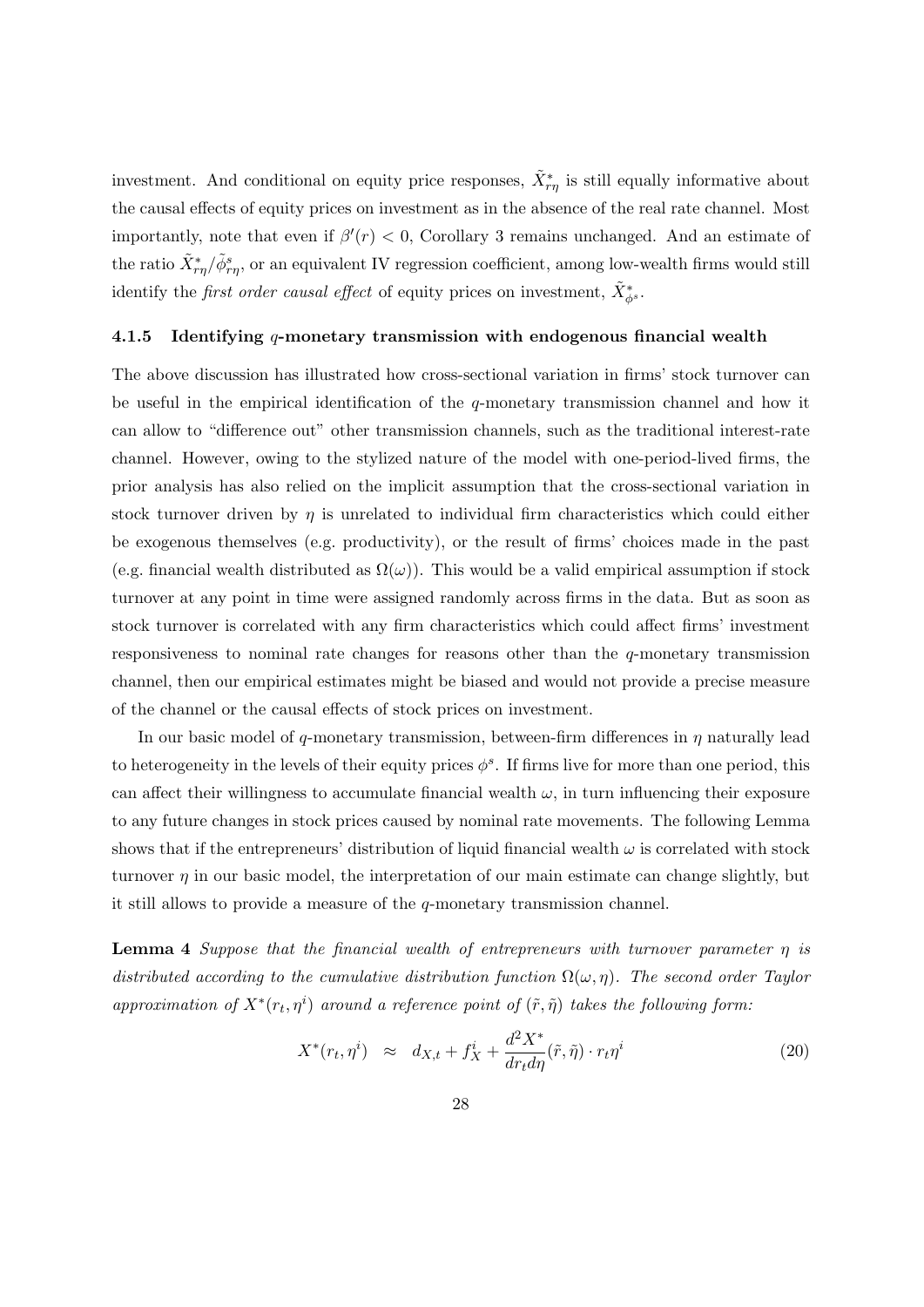where  $d_{X,t}$  includes constants and terms that vary only in  $r_t$ , including the first order effect  $\tilde{X}_r^* \cdot r_t$ .  $f_X^i$  includes terms that vary only in  $\eta^i$ . The relevant coefficient is given by:

$$
\frac{d^2 X^*}{dr_t d\eta}(\tilde{r}, \tilde{\eta}) = \tilde{X}^*_{\phi^s} \times \tilde{\phi}^s_{r\eta} + (\tilde{X}^*_{\eta\phi^s} + \tilde{X}^*_{\phi^s\phi^s} \times \tilde{\phi}^s_{\eta}) \times \tilde{\phi}^s_r
$$
  
where  

$$
\tilde{X}^*_{\eta\phi^s} = \Omega_{\eta} [\hat{c}(\ell(\tilde{\phi}^s)), \tilde{\eta}] \ell'(\tilde{\phi}^s)
$$

and  $\Omega_{\eta}(\omega,\eta) \equiv \frac{\partial \Omega}{\partial \eta}(\omega,\eta)$ . The functional forms of the partial derivatives  $\tilde{X}_{r}^{*}$ ,  $\tilde{X}_{\phi}^{*}$  and  $\tilde{X}_{\phi^s\phi^s}^{*}$ , and the second order Taylor approximation of  $\phi^s(r_t, \eta^i)$ , including the derivatives  $\tilde{\phi}^s_r$ ,  $\tilde{\phi}^s_\eta$ , and  $\tilde{\phi}_{r\eta}^{s}$  remain unchanged from Lemma [2.](#page-20-1)

The general way of how an increase in  $r$  can have heterogenous effects on the investment of firms with different  $\eta$  is unchanged compared to the baseline model covered by Lemma [2:](#page-20-1) a higher  $\eta$  leads to stronger equity prices responses  $(\tilde{\phi}_{r\eta}^s < 0)$  to which investment then responds (by  $\tilde{X}^*_{\phi^s} \geq 0$ ); and a higher  $\eta$  predicts different investment sensitivity to equity prices (by  $\tilde{X}^*_{\eta\phi^s} + \tilde{X}^*_{\phi^s\phi^s} \times \tilde{\phi}^s_{\eta}$ ) which fall in response to nominal rate increases  $(\tilde{\phi}^s_r < 0)$ . Now, this second channel includes an additional reason for why a higher  $\eta$  predicts differences in the responsiveness of average investment to equity prices: because the distribution  $\Omega$  directly depends on  $\eta$ , a change in  $\eta$ , all else equal, changes the mass of firms who issue equity and invest at  $\ell(\phi^s)$  at any given stock price  $(\text{by } \Omega_{\eta}[\hat{c}(\ell(\tilde{\phi}^s)), \tilde{\eta}])$ . So if there is a fall in  $\phi^s$  caused by a higher r, and each equity issuer decreases log investment by  $\ell'(\phi^s)$  as a result, the average log investment response is affected because of the direct effect of  $\eta$  on the mass of issuers. If  $\Omega_{\eta}[\hat{C}(\ell(\tilde{\phi}^s)), \tilde{\eta}] \geq 0$ , meaning that higher stock turnover is associated with lower liquid financial wealth in the cross-section of firms, all else equal, then  $\tilde{X}^*_{\eta\phi^s} \geq 0$  and the main coefficient of interest on the cross-term  $r_t\eta^i$  is more negative than in the baseline scenario.

Even though there is now an additional force that could potentially generate a (more) negative coefficient on the cross-term  $r_t\eta^i$  and make firms with higher stock turnover exhibit more responsive investment rates to changes in  $r$ , it is still the case that this force appears because stock prices have a causal effect on investment. Because of this, our basic model says that estimates of stock turnover predicting stronger investment responsiveness should provide proof of the q-monetary transmission channel even in cases when financial wealth positions are correlated with stock turnover. Moreover, if we were able to focus on an extreme subsample with such low liquid financial wealth that  $\Omega[\hat{C}(\ell(\tilde{\phi}^s)), \tilde{\eta}] = 1$  provides a valid approximation, then this added extensive margin effect disappears, and Corollary [3](#page-23-0) again remains unchanged.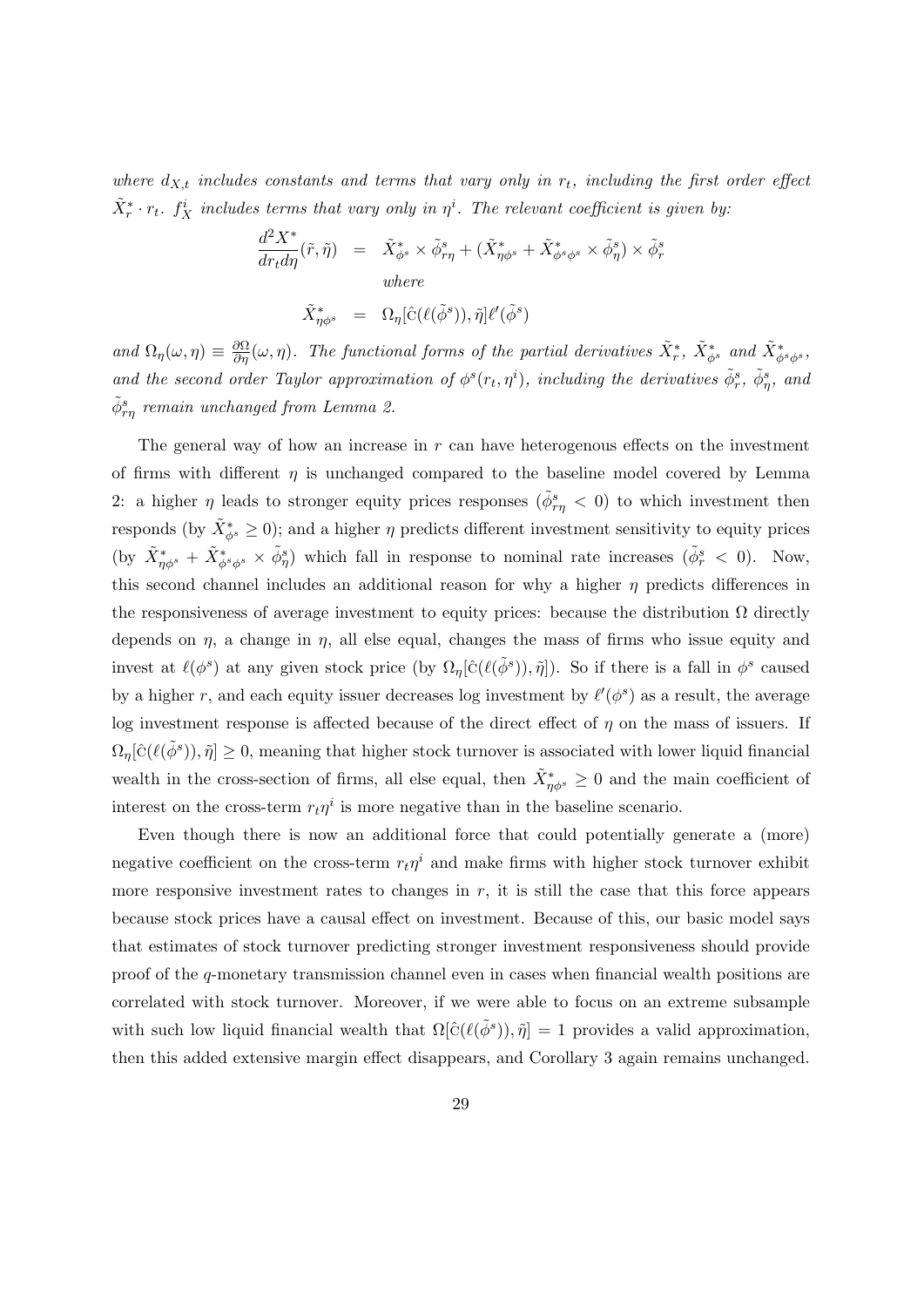## 4.1.6 Identifying q-monetary transmission when other transmission channels are correlated with  $\eta$

The discussion in Section [4.1.5](#page-27-0) illustrates how firms' investment sensitivity to changes in the nominal rate, as explained by cross-sectional variation in stock turnover, allows to identify and assess the q-monetary transmission channel and the causal effects of equity prices on investment even if stock turnover and financial wealth are correlated in the cross-section. Yet these insights still rely on a model with only the q-monetary transmission channel being present and on the key identifying assumption that cross-sectional variation in stock turnover is not related to any reasons for investment to respond heterogeneously to changes in  $r$ , other than through equity prices.

If stock turnover was truly assigned randomly immediately prior to the realization of monetary shocks, the assumption for our approach identifying q-monetary transmission and the causality of stock prices affecting investment would be satisfied. The fact that this is unlikely to be the case in reality leads to potential concerns in the validity of a causal interpretation of our estimates. The randomness of variation in stock turnover could be violated in either of two main ways:

- a) Certain firm characteristics cause their stocks to be traded relatively more or less. For example, the stocks of bigger firms may provide a more liquid market and invite higher trading activity, even relative to their potentially large market capitalizations.
- b) For reasons not related to firm characteristics, stocks may experience heterogeneous trading activity. As suggested by the model, this can lead to differences in stock prices which in turn can affect firm behavior, for example their financing or portfolio decisions.

Either of these scenarios can introduce covariance between certain firm characteristics and stock turnover. If these characteristics are in turn predictive of firms' responsiveness to monetary policy shocks in their own right through other channels, as for example leverage could be [\(Anderson and Cesa-Bianchi,](#page-52-8) [2020\)](#page-52-8), then any heterogeneous behavior predicted by turnover alone could instead be explained by reasons other than heterogeneous stock price changes, violating the assumptions necessary for identification.

To formally illustrate how such concerns would materialize in our empirical approach, and how we aim to alleviate them with additional controls in robustness analysis, suppose that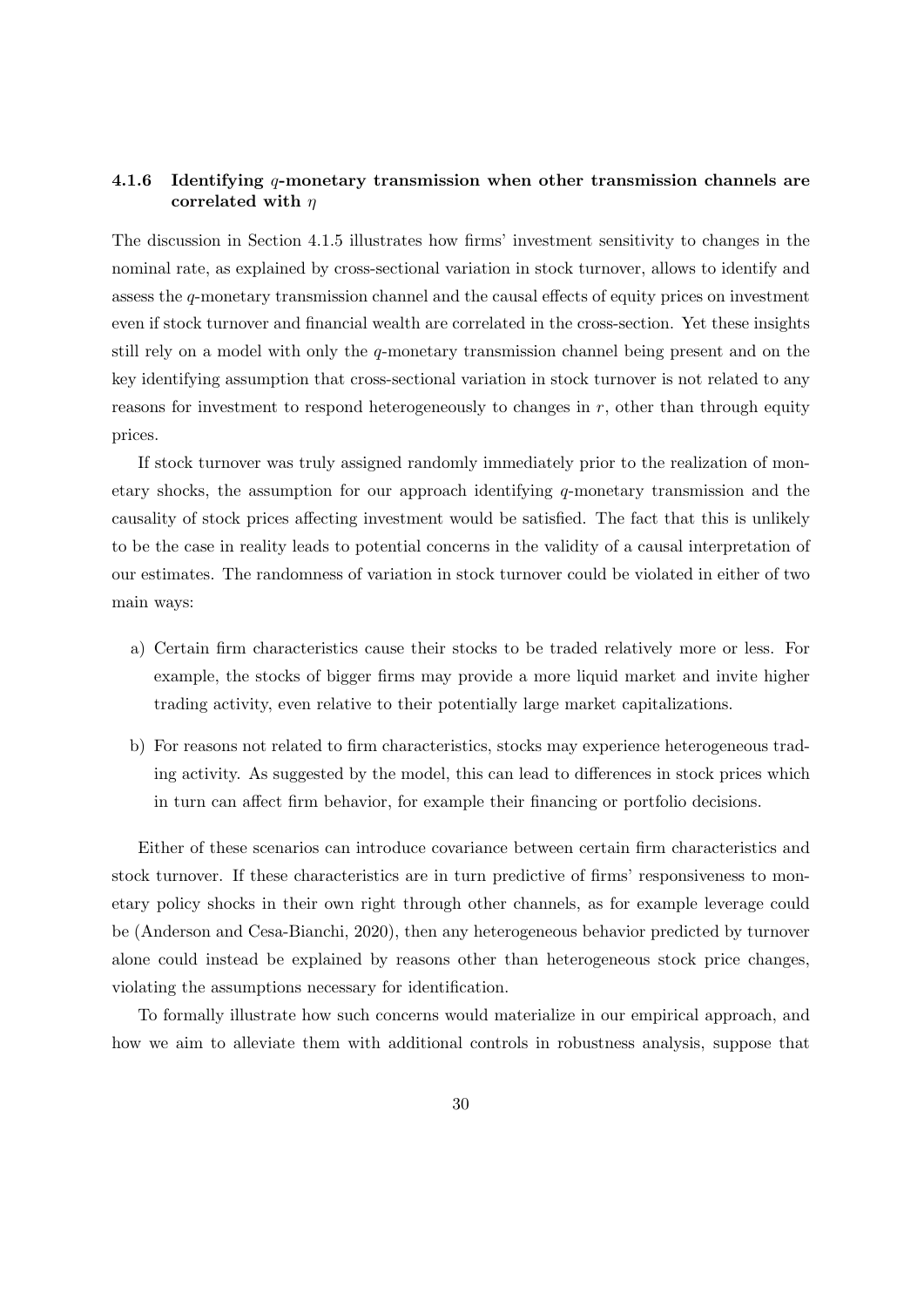there was another firm characteristic  $\vartheta$  which affected the strength of the transmission of the traditional interest-rate channel to each individual firm.<sup>[22](#page-30-0)</sup> That is, suppose that the discount rate applied to firm *i*'s next period returns was  $\beta(r, \vartheta^i)$ , with  $\beta_{r\vartheta} \equiv \frac{\partial^2 \beta}{\partial r \partial \vartheta} \neq 0$ . Moreover, suppose that in the cross-section of firms,  $\vartheta^i$  and stock turnover  $\eta^i$  were correlated. To formalize this idea, let us assume that firm *i*'s  $\vartheta^i$  and stock turnover  $\eta^i$  are related through the function  $\vartheta^i = \vartheta(\eta^i)$ . Finally, suppose that we can observe a proxy for  $\vartheta^i$  in the firm-level data. Part (i) of the following Lemma shows how this scenario could compromise our basic empirical approach for identifying q-monetary transmission and the causal effects of stock prices on investment. Part (ii) shows how controlling for  $\vartheta^i$  in empirical regressions can help in improving the identification.

<span id="page-30-1"></span>**Lemma 5** Suppose that  $\beta(r, \vartheta)$  is a decreasing function of r and the effects of r on  $\beta$  depend on a firm-specific characteristic  $\vartheta$ . Suppose that  $\vartheta$  is a function of the firm's stock turnover  $\eta$ .  $Define \ \tilde{\vartheta} \equiv \vartheta(\tilde{\eta}), \ \tilde{\vartheta}_{\eta} \equiv \vartheta'(\tilde{\eta}), \ \tilde{\beta} \equiv \beta(\tilde{r}, \tilde{\vartheta}), \ \tilde{\beta}_{r} \equiv \frac{\partial \beta}{\partial r}(\tilde{r}, \tilde{\vartheta}), \ \tilde{\beta}_{\vartheta} \equiv \frac{\partial \beta}{\partial \vartheta}(\tilde{r}, \tilde{\vartheta}), \ \tilde{\beta}_{r\vartheta} \equiv \frac{\partial^{2}\beta}{\partial r\partial \vartheta}(\tilde{r}, \tilde{\vartheta}), \ etc.$ 

(i) The second order Taylor approximations of the composite functions  $\phi^s(r_t, \eta^i)$  and  $X^*(r_t, \eta^i)$ around a reference point of  $(\tilde{r}, \tilde{\eta})$  take the following forms:

$$
\phi^s(r_t, \eta^i) \approx d_{\phi^s, t} + f^i_{\phi^s} + \tilde{\phi}^s_{r\eta} \cdot r_t \eta^i \tag{21}
$$

$$
X^*(r_t, \eta^i) \approx d_{X,t} + f_X^i + \tilde{X}^*_{r\eta} \cdot r_t \eta^i \tag{22}
$$

where  $d_{\phi^s,t}$  and  $d_{X,t}$  include constants and terms that vary only in  $r_t$ , including the first order effects  $\tilde{\phi}_r^s \cdot r_t$  and  $\tilde{X}_r^* \cdot r_t$ , respectively.  $f_{\phi^s}^i$  and  $f_X^i$  include terms that vary only in  $\eta^i$ . The relevant coefficients are given by:

$$
\begin{array}{rcl}\n\tilde{\phi}^{s}_{r\eta} & = & \big\{ [\tilde{\beta}_{r\vartheta}(\bar{\varepsilon}+\tilde{\mathcal{R}})+\tilde{\beta}_{\vartheta}\tilde{\mathcal{R}}_{r}] \tilde{\vartheta}_{\eta}+\tilde{\beta}\tilde{\mathcal{R}}_{r\eta}+\tilde{\beta}_{r}\tilde{\mathcal{R}}_{\eta} \big\} z \\
\tilde{X}^{*}_{r\eta} & = & \tilde{X}^{*}_{\phi^{s}} \times \tilde{\phi}^{s}_{r\eta}+\tilde{X}^{*}_{\phi^{s}\phi^{s}} \times \tilde{\phi}^{s}_{\eta} \times \tilde{\phi}^{s}_{r}+\tilde{X}^{*}_{\phi^{s}_{\varepsilon}} \times \tilde{\phi}^{s}_{e,r\eta}+\tilde{X}^{*}_{\phi^{s}_{\varepsilon}\phi^{s}_{\varepsilon}} \times \tilde{\phi}^{s}_{e,\eta} \times \tilde{\phi}^{s}_{e,r} \\
\text{where} \\
\tilde{\phi}^{s}_{r} & = & [\tilde{\beta}\tilde{\mathcal{R}}_{r}+\tilde{\beta}_{r}(\bar{\varepsilon}+\tilde{\mathcal{R}})]z, \quad \tilde{\phi}^{s}_{\eta}=[\tilde{\beta}\tilde{\mathcal{R}}_{\eta}+\tilde{\beta}_{\vartheta}\tilde{\vartheta}_{\eta}(\bar{\varepsilon}+\tilde{\mathcal{R}})]z \\
\tilde{\phi}^{s}_{e,r} & = & \tilde{\beta}_{r}z\varepsilon_{e}, \quad \tilde{\phi}^{s}_{e,\eta}=\tilde{\beta}_{\vartheta}\tilde{\vartheta}_{\eta}z\varepsilon_{e}, \quad \tilde{\phi}^{s}_{e,r\eta}=\tilde{\beta}_{r\vartheta}\tilde{\vartheta}_{\eta}z\varepsilon_{e}\n\end{array}
$$

(ii) Treating  $\vartheta^i$  as an explicit observable argument of all relevant functions, the second order Taylor approximations of the functions  $\phi^s(r_t, \eta^i, \vartheta^i)$  and  $X^*(r_t, \eta^i, \vartheta^i)$  around a reference point

<span id="page-30-0"></span> $22$ For brevity, we are currently illustrating these ideas by assuming a heterogeneous pass-through of nominal rate changes to the effective discount rate applied to firms' future payoffs. As pointed out in Footnote [21,](#page-25-0) in our most basic model the analysis would be identical if nominal rate changes instead had heterogeneous effects on firms' effective productivity z, e.g. due to heterogeneous effects on firms' demand dictated by  $\vartheta$ .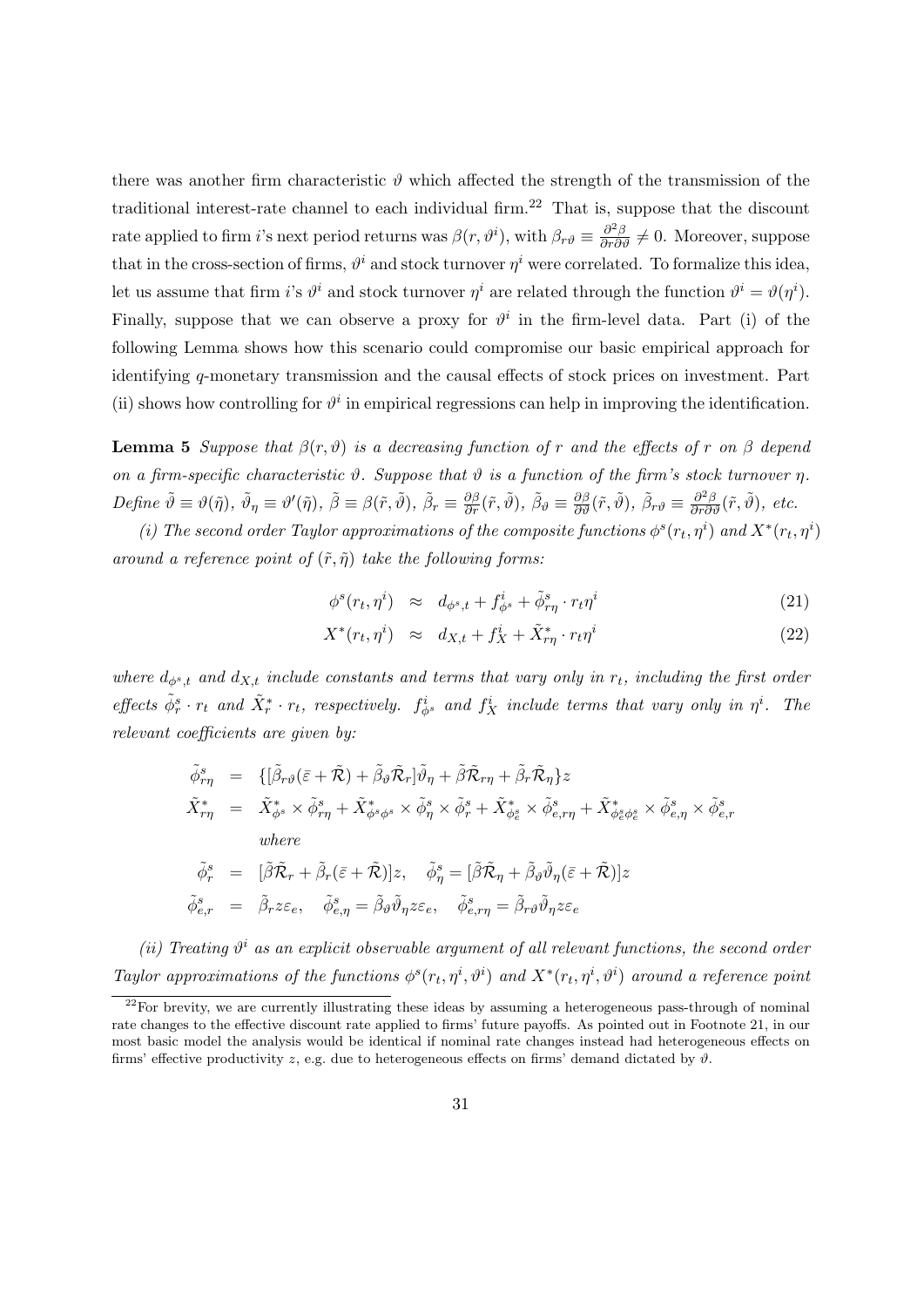of  $(\tilde{r}, \tilde{\eta}, \tilde{\vartheta})$  take the following forms:

$$
\phi^s(r_t, \eta^i, \vartheta^i) \approx d_{\phi^s, t} + f^i_{\phi^s} + \tilde{\phi}^s_{r\eta} \cdot r_t \eta^i + \tilde{\phi}^s_{r\vartheta} \cdot r_t \vartheta^i \tag{23}
$$

$$
X^*(r_t, \eta^i, \vartheta^i) \approx d_{X,t} + f_X^i + \tilde{X}^*_{r\eta} \cdot r_t \eta^i + \tilde{X}^*_{r\vartheta} \cdot r_t \vartheta^i \tag{24}
$$

where  $d_{\phi^s,t}$  and  $d_{X,t}$  include constants and terms that vary only in  $r_t$ , including the first order effects  $\tilde{\phi}_r^s \cdot r_t$  and  $\tilde{X}_r^* \cdot r_t$ , respectively.  $f_{\phi^s}^i$  and  $f_X^i$  include terms that vary only across firms i, including terms in  $\eta^i$ ,  $\vartheta^i$ , and  $\eta^i\vartheta^i$ . The relevant coefficients are given by:

$$
\begin{aligned}\n\tilde{\phi}_{r\eta}^{s} &= \{\tilde{\beta}\tilde{\mathcal{R}}_{r\eta} + \tilde{\beta}_{r}\tilde{\mathcal{R}}_{\eta}\}z \\
\tilde{\phi}_{r\vartheta}^{s} &= \{\tilde{\beta}_{r\vartheta}(\bar{\varepsilon} + \tilde{\mathcal{R}}) + \tilde{\beta}_{\vartheta}\tilde{\mathcal{R}}_{r}\}z \\
\tilde{X}_{r\eta}^{*} &= \tilde{X}_{\phi}^{*} \times \tilde{\phi}_{r\eta}^{s} + \tilde{X}_{\phi}^{*} \times \tilde{\phi}_{\eta}^{s} \times \tilde{\phi}_{r}^{s} \\
\tilde{X}_{r\vartheta}^{*} &= \tilde{X}_{\phi}^{*} \times \tilde{\phi}_{r\vartheta}^{s} + \tilde{X}_{\phi}^{*} \times \tilde{\phi}_{\vartheta}^{s} \times \tilde{\phi}_{r}^{s} + \tilde{X}_{\phi_{\varepsilon}}^{*} \times \tilde{\phi}_{e,r\vartheta}^{s} + \tilde{X}_{\phi_{\varepsilon}^{*}\phi_{\varepsilon}^{s}}^{*} \times \tilde{\phi}_{e,\vartheta}^{s} \times \tilde{\phi}_{e,r}^{s} \\
where \\
\tilde{\phi}_{r}^{s} &= [\tilde{\beta}\tilde{\mathcal{R}}_{r} + \tilde{\beta}_{r}(\bar{\varepsilon} + \tilde{\mathcal{R}})]z, \quad \tilde{\phi}_{\eta}^{s} = \tilde{\beta}\tilde{\mathcal{R}}_{\eta}z, \quad \tilde{\phi}_{\vartheta}^{s} = \tilde{\beta}_{\vartheta}(\bar{\varepsilon} + \tilde{\mathcal{R}})z \\
\tilde{\phi}_{e,r}^{s} &= \tilde{\beta}_{r}z\varepsilon_{e}, \quad \tilde{\phi}_{e,\vartheta}^{s} = \tilde{\beta}_{\vartheta}z\varepsilon_{e}, \quad \tilde{\phi}_{e,r\vartheta}^{s} = \tilde{\beta}_{r\vartheta}z\varepsilon_{e}\n\end{aligned}
$$

In both parts (i) and (ii) above,  $\tilde{X}^*_{\phi_e^s \phi_e^s}$  and  $\tilde{X}^*_r$  take the functional forms:

$$
\begin{array}{rcl}\n\tilde{X}_{\phi_e^s \phi_e^s}^* &=& -\Omega'[\hat{\mathbf{C}}(\ell(\tilde{\phi}_e^s))] \hat{\mathbf{C}}'(\ell(\tilde{\phi}_e^s)) [\ell'(\tilde{\phi}_e^s)]^2 + \{1 - \Omega[\mathbf{C}(\ell(\tilde{\phi}_e^s))] \} \ell''(\tilde{\phi}_e^s) \\
\tilde{X}_r^* &=& \tilde{X}_{\phi^s}^* \times \tilde{\phi}_r^s + \tilde{X}_{\phi_e^s}^* \times \tilde{\phi}_{e,r}^s\n\end{array}
$$

 $\tilde{\mathcal{R}}_\eta > 0, \ \tilde{\mathcal{R}}_r < 0, \ and \ \tilde{\mathcal{R}}_{r\eta} < 0$  are the derivatives of the resale option value at  $(\tilde{r}, \tilde{\eta})$ . And the functional forms of the partial derivatives  $\tilde{X}^*_{\phi^s}$ ,  $\tilde{X}^*_{\phi^s\phi^s}$ , and  $\tilde{X}^*_{\phi^s_e}$  remain unchanged from Lemmas [2](#page-20-1) and [3.](#page-25-1)

Part (i) of Lemma [5](#page-30-1) shows that if one does not control for monetary transmission operating through other channels in a manner correlated with  $\vartheta^i$  (and thus with  $\eta^i$ ), then any observed response heterogeneity predicted by stock turnover (as captured by  $\tilde{\phi}_{r\eta}^s$ ) could reflect these other channels instead of q-monetary transmission. For example, if it was the case that  $\tilde{\beta}_{r\vartheta} < 0$ and  $\tilde{\vartheta}_{\eta} > 0$ , then firms with higher stock turnover would exhibit more responsive equity prices because they have a higher  $\vartheta^i$ . And this in turn implies a stronger pass-through of the traditional interest-rate channel to their equity prices. Also in this case, the valuation of investment by entrepreneurs whose equity has a higher turnover falls relatively more in response to nominal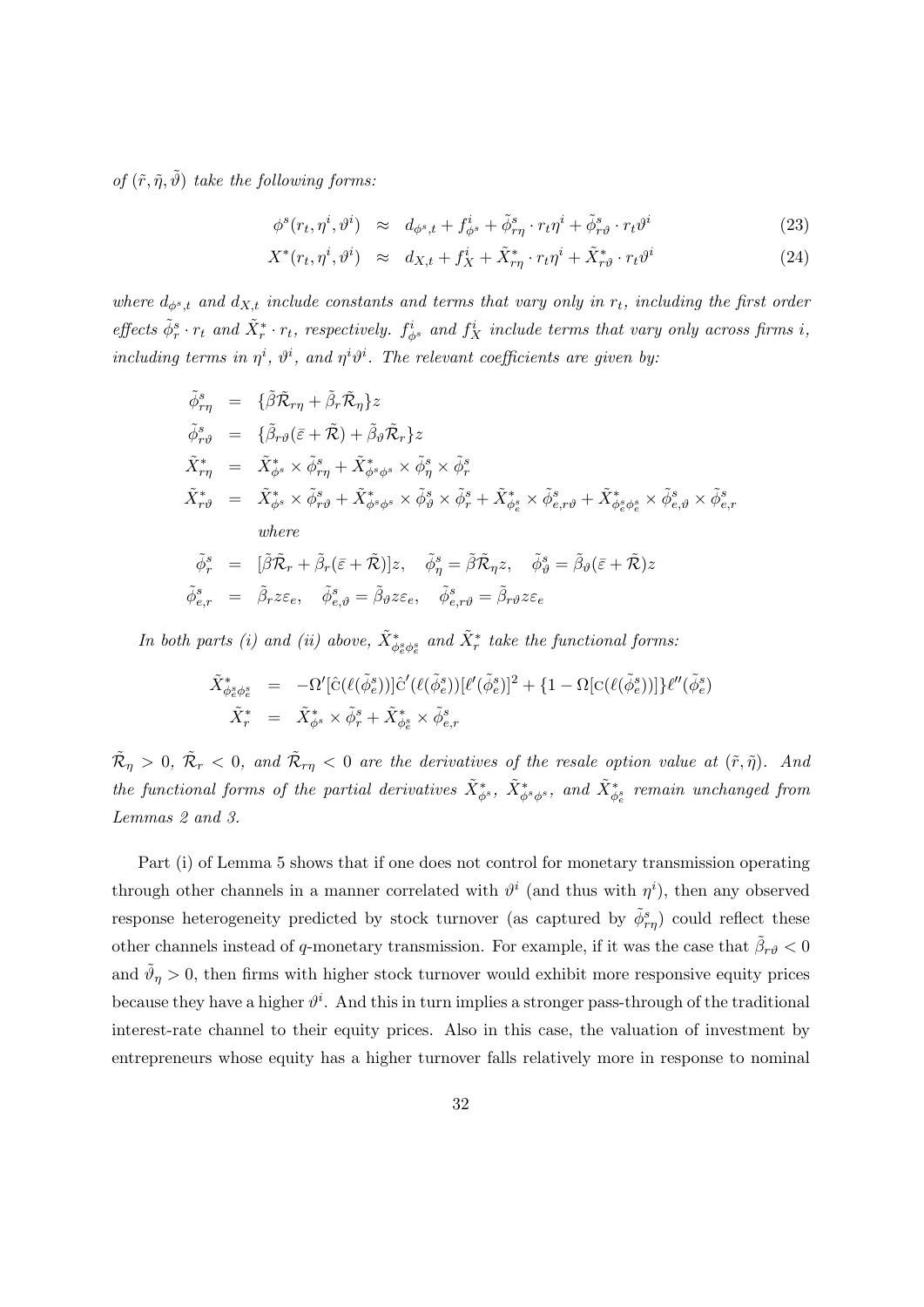rate increases ( $\tilde{\phi}_{e,r\vartheta} < 0$ ). This makes the average log investment rate of entrepreneurs with higher stock turnover fall relatively more for reasons completely unrelated to equity prices or issuance. The unconstrained high- $\eta$  (and high- $\vartheta$ ) entrepreneurs would simply be reducing investment due to the stronger impact of the traditional interest-rate channel on their effective discount rate, even though they are not using equity issuance to finance investment.

Part (ii) of Lemma [5](#page-30-1) illustrates the basic regression logic that if we could observe proxies for  $\vartheta^i$  in the data, we can add controls  $r_t\vartheta^i$  to capture the ways that  $\vartheta^i$  predicts response heterogeneity through channels other than q-monetary transmission. The functional forms in part (ii) show that after doing this, the main coefficients of interest,  $\tilde{\phi}_{r\eta}^s$  and  $\tilde{X}_{r\eta}^*$ , on the  $r_t\eta$ <sup>*i*</sup>-interaction have exactly the form as in Lemma [3,](#page-25-1) thus allowing to identify q-monetary transmission and the causal effects of equity prices on investment.

Motivated by the existing literature on heterogeneous monetary transmission to firms' investment and our discussion above on why stock turnover is likely correlated with other firmlevel covariates because a) turnover is affected by other firm characteristics, and b) exogenous variation in turnover affects firms' portfolio and financing decisions, we include firm size and age (point a) and leverage and liquid asset holdings (point b) as the empirical counterparts of  $\vartheta^i$  in the robustness analysis of our regressions.

In the following Section, we will take our predictions and the empirical approach motivated by our theoretical model to the data. We will first investigate whether firms with different stock turnover exhibit heterogeneous responsiveness to monetary shocks both in  $q$  and in their equity issuance and investment behavior. We do so by estimating 'reduced form' OLS regressions that are the dynamic empirical analogues of equations [\(16\)](#page-19-1) and [\(17\)](#page-19-1), providing estimates of the coefficients  $\tilde{\phi}_{r\eta}^s$  and  $\tilde{X}_{r\eta}^*$ . The corresponding OLS regression for q will also serve to illustrate the first stage of our IV approach. Having established whether and when firms with higher turnover exhibit differential equity issuance and investment responses to identified monetary shocks, we move to IV regressions which, based on the discussion above, provide an assessment of the causal effects of equity prices on firms' issuances and investment.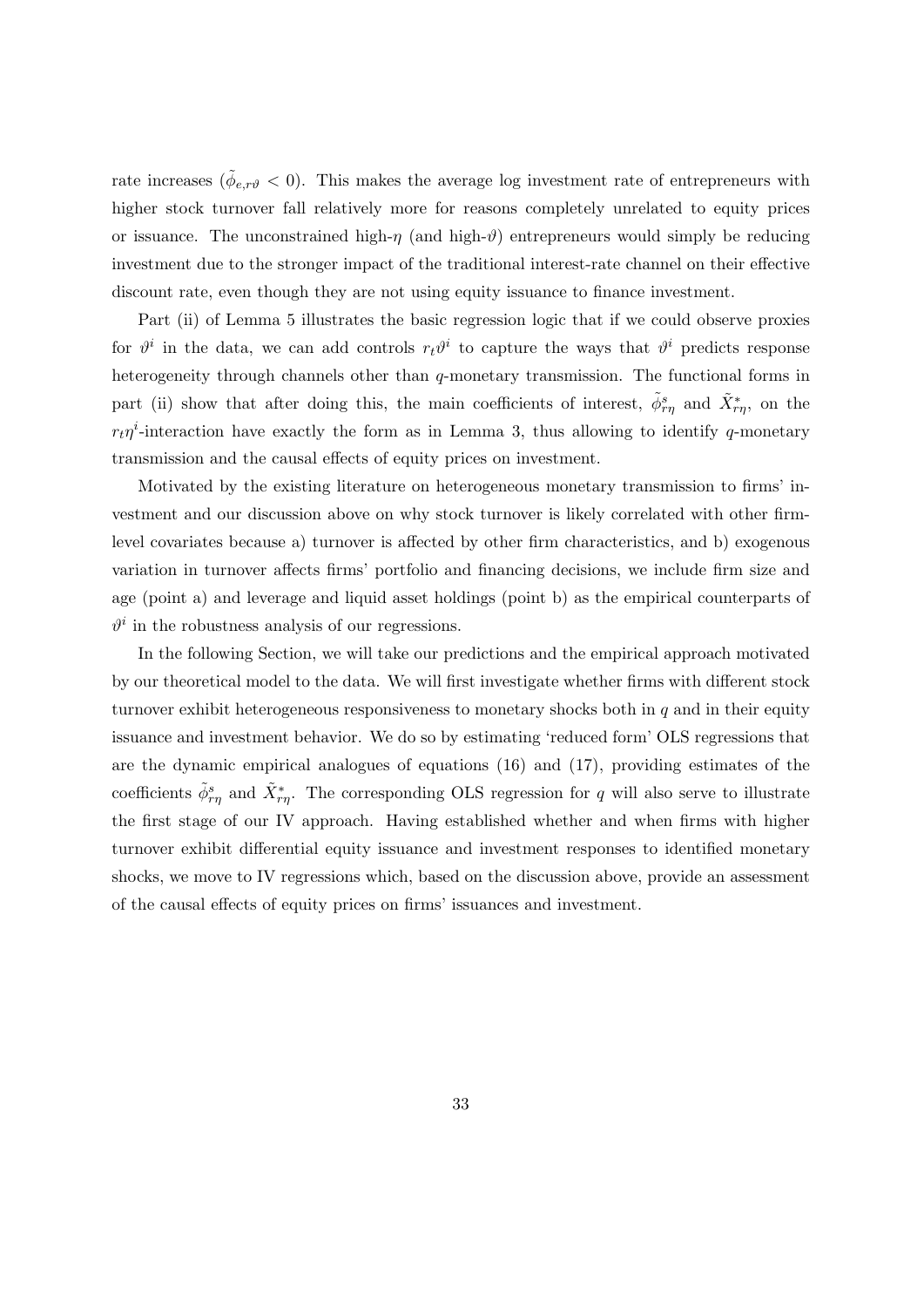## <span id="page-33-0"></span>5 Empirical analysis

#### <span id="page-33-1"></span>5.1 Data

Our empirical baseline uses firm-level measures of Tobin's  $q$ , equity issuances, and investment rates, financial-market data on trade volume for individual firms' stocks, and a short-term nominal interest rate proxy for the monetary policy rate.

Our sample consists of the Compustat universe of publicly listed U.S. incorporated nonfinancial firms, and covers the period  $1990Q1-2016Q4$ .<sup>[23](#page-33-2)</sup> For each individual common stock from the Center for Research in Security Prices (CRSP), we construct the daily turnover rate as the ratio of daily trade volume (total number of shares traded) to the number of outstanding shares. We average the daily turnover rate into a quarterly turnover series for firm  $i$  in quarter t (denoted  $x_t^i$ ), and merge it with the corresponding firm-level quarterly data from Compustat.

The key objects of interest from Compustat are: investment rates, equity issuances, and Tobin's q. We compute Tobin's q as the book value of total assets  $(\mathcal{V}_A^B)$  plus the market value of common equity  $(\mathcal{V}_E^M)$  minus the book value of common equity  $(\mathcal{V}_E^B)$ , scaled by the book value of total assets, i.e.,  $q = 1 + (\mathcal{V}_E^M - \mathcal{V}_E^B)/\mathcal{V}_A^B$ . Our measure of *(net) equity issuances* for firm *i* in quarter t (denoted  $E_t^i$ ), consists of the equity sales minus equity purchases reported in Compustat. We normalize these quarterly net issuances by the total balance sheet size of firm i at the beginning of quarter t (denoted  $B_t^i$ ).<sup>[25](#page-33-4)</sup> For investment of firm i in quarter t (denoted  $I_t^i$ ) we use capital expenditures reported by Compustat. We normalize this measure of investment for firm  $i$  in quarter  $t$  with Compustat's net property, plant, and equipment at the beginning of the quarter (denoted  $K_t^i$ ). In robustness analysis, we also employ measures of firms' size, age, leverage, and liquidity ratios as additional controls.[26](#page-33-5)

As a proxy for the nominal policy rate we use the tick-by-tick nominal interest rate implied by the 3-month ahead fed funds futures contract with nearest maturity after each regular monetary-policy announcement of the Federal Open Market Committee (FOMC). The use of a

<span id="page-33-2"></span><sup>&</sup>lt;sup>23</sup>Since our regression specifications include simple firm fixed effects in a dynamic panel setting, we only include firms that are in the dataset for at least 40 consecutive quarters during the sample period.

<span id="page-33-3"></span><sup>&</sup>lt;sup>24</sup>This is the definition of *average q* in [Kaplan and Zingales](#page-54-9) [\(1997\)](#page-54-9), except that as in [Baker et al.](#page-52-5) [\(2003\)](#page-52-5) and [Cloyne et al.](#page-53-5) [\(2018\)](#page-53-5), we do not subtract deferred taxes from the numerator (due to many missing values in our data). We follow [Eberly et al.](#page-53-6)  $(2012)$  and use the natural logarithm of q in our regressions. This provides a better fit given the skewness in the firm-level data, as discussed in [Abel and Eberly](#page-52-7) [\(2002\)](#page-52-7).

<span id="page-33-4"></span><sup>&</sup>lt;sup>25</sup>We measure the "beginning of quarter t" values of firms' stock variables with the values reported in Compustat as of the end of quarter  $t - 1$ .

<span id="page-33-5"></span> $^{26}$ To construct a measure of firm age, we follow the approach of [Cloyne et al.](#page-53-5) [\(2018\)](#page-53-5) and use data from Thomson Reuters' WorldScope database to infer time since the firm's incorporation.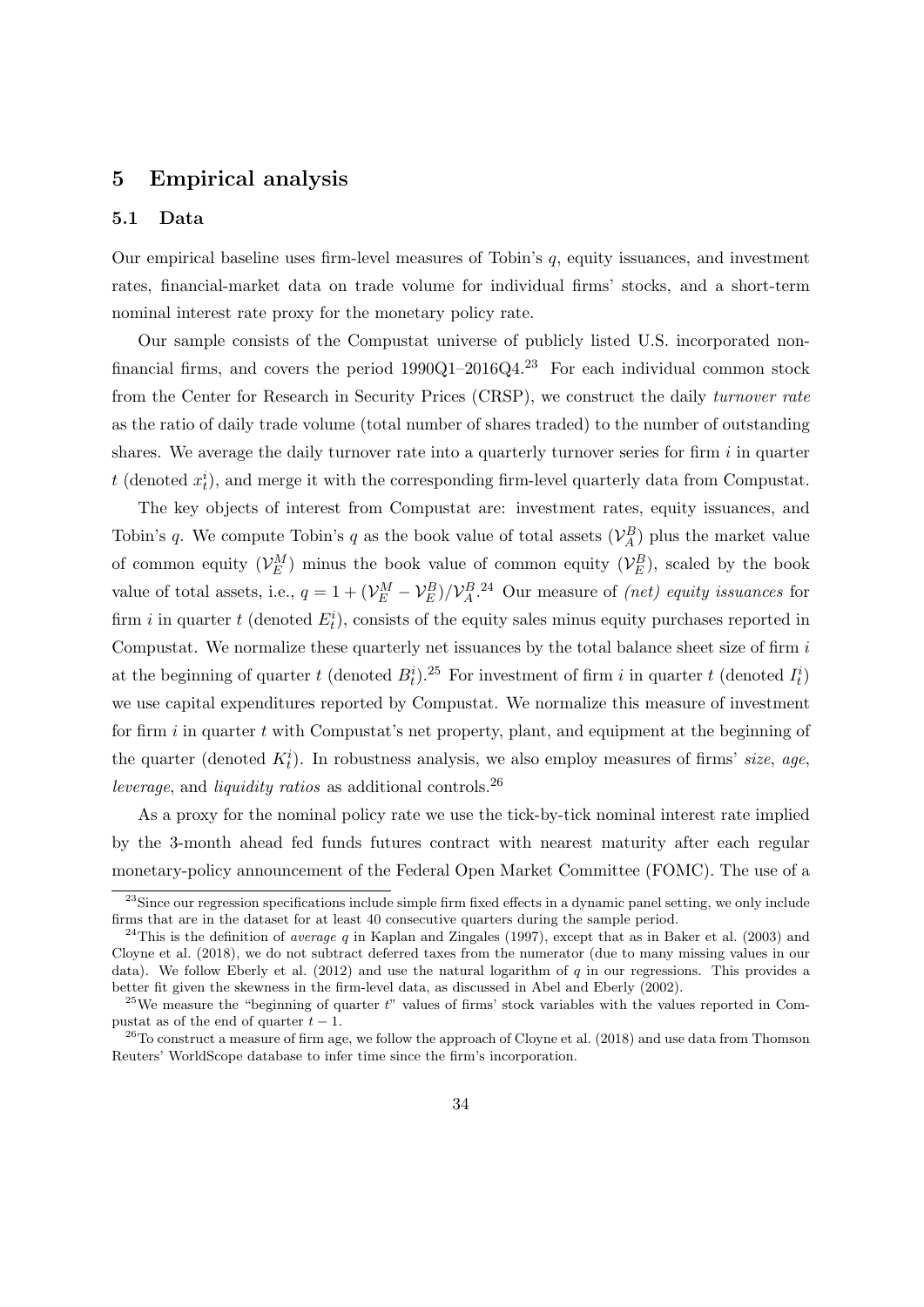futures rate allows us to focus on the unanticipated component of the interest rate change on FOMC policy announcements dates, which we regard as monetary-policy shocks.<sup>[27](#page-34-1)</sup>

In order to identify the impact of these monetary shocks, we follow the event-study methodology that consists of estimating the changes that occur in a 30-minute window around the time of the FOMC announcement.[28](#page-34-2) The identification assumption is that in such a narrow window around the press release, futures rates are not affected by variables or news other than the FOMC announcement. We consider alternative shock series in our robustness analysis.<sup>[29](#page-34-3)</sup>

Since the firm-level data from Compustat is quarterly, we sum up the high-frequency changes in the federal funds futures rate by quarter to arrive at a quarterly series of monetary policy shocks for quarter t (denoted  $\varepsilon_t^m$ ). We interpret a positive value of  $\varepsilon_t^m$  as a contractionary monetary shock, i.e., an unexpected policy-induced increase in the nominal interest rate.<sup>[30](#page-34-4)</sup>

#### <span id="page-34-0"></span>5.2 Results from reduced-form regressions

Our empirical analysis builds on local projections in the spirit of [Jord`a](#page-54-10) [\(2005\)](#page-54-10), applied in a panel setting. As mentioned, we first estimate what we refer to as 'reduced form' specifications. The main goal of these regressions is to verify whether in our sample, firms with different stock turnover, as measured prior to monetary policy shocks, exhibit differential responses in  $q$ ,

<span id="page-34-1"></span><sup>&</sup>lt;sup>27</sup>The importance of focusing on the unanticipated component of policy announcements in order to identify the response of asset prices to monetary policy was originally pointed out by [Kuttner](#page-54-11) [\(2001\)](#page-54-11) and has been emphasized by the literature since then, e.g., [Bernanke and Kuttner](#page-52-0) [\(2005\)](#page-52-0) and [Rigobon and Sack](#page-55-7) [\(2004\)](#page-55-7).

<span id="page-34-2"></span> $^{28}$ In the context of monetary policy, the event-study approach was originally used by [Cook and Hahn](#page-53-7) [\(1989\)](#page-53-7), and has been followed by a large number of papers, e.g., [Bernanke and Kuttner](#page-52-0) [\(2005\)](#page-52-0), [Cochrane and Piazzesi](#page-53-8)  $(2002)$ , [Kuttner](#page-54-11)  $(2001)$ , and [Thorbecke](#page-56-4)  $(1997)$ . Most recent applications follow Gürkaynak et al.  $(2005)$ , who use time windows consisting of only a few minutes before and after the announcement (rather than consisting of the whole announcement day, as was common in earlier work).

<span id="page-34-3"></span> $^{29}$ High-frequency movements in federal funds futures rates may encode additional information about the conduct of monetary policy, such as the implicit revelation of the monetary authority's information about economic fundamentals imperfectly observed by the private sector. See, for example, [Nakamura and Steinsson](#page-55-8) [\(2018\)](#page-55-8), [Miranda-Agrippino and Ricco](#page-55-9) [\(2019\)](#page-55-9), and Jarocinski and Karadi [\(2020\)](#page-53-10). To contemplate this possibility, we also carry out our main estimations with a proxy for the monetary shock computed using the method proposed by Jarociński and Karadi [\(2020\)](#page-53-10). Their approach employs a structural vector autoregression that uses highfrequency changes in federal funds futures rates alongside sign restrictions imposing that conventional monetary policy shocks generate opposite-signed surprises in futures rates and returns in the S&P500 index. The idea is that this sign restriction would purge the proxy series from informational components that generate positive high-frequency comovement between interest rates and stock returns.

<span id="page-34-4"></span><sup>&</sup>lt;sup>30</sup>To construct the various measures of  $\varepsilon_t^m$  we use the dataset used by Jarociński and Karadi [\(2020\)](#page-53-10), which is in turn based on an updated version of the dataset used by Gürkaynak et al. [\(2005\)](#page-53-9). Since  $\varepsilon_t^m$  is possibly a noisy measure of the true monetary shocks, it should be used as an instrument in IV regressions (see, e.g., [Stock and](#page-56-5) [Watson](#page-56-5) [\(2018\)](#page-56-5)). In our reduced-form specifications (Section [5.2\)](#page-34-0) we treat  $\varepsilon_t^m$  as if it were an accurate measure of the true monetary shocks. In our main empirical IV specifications (Section [5.3\)](#page-39-0), we instead use  $\varepsilon_t^m$  to construct an instrument for changes in stock prices.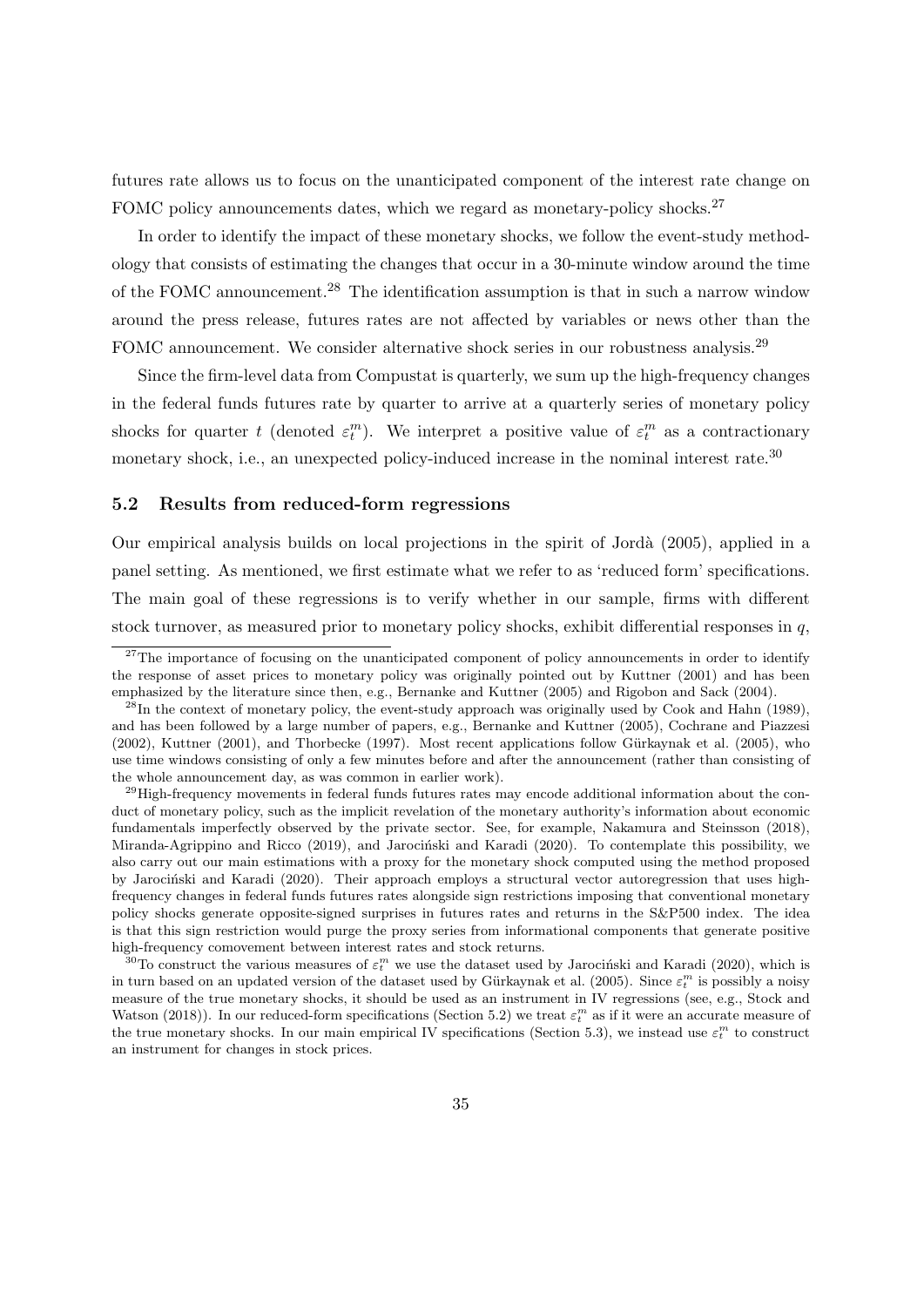equity issuances, and investment.<sup>[31](#page-35-0)</sup> Given that in our theoretical model of the turnover channel, stock prices affect investment because firms adjust their equity issuances to fluctuations in the former, we also analyze equity issuances to test whether there is evidence of such "market timing" behavior [\(Baker and Wurgler,](#page-52-6) [2002\)](#page-52-6). As our baseline, we estimate panel regression specifications of the following form on our full sample of firm-level data:

$$
y_{t+h}^i = f_h^i + d_{s,h,t+h} + \rho_h y_{t-1}^i + \beta_h \mathcal{T}_{t-1}^i + \gamma_h \mathcal{T}_{t-1}^i \varepsilon_t^m + u_{h,t+h}^i
$$
\n(25)

 $h = 0, 1, \ldots, H$  denotes the horizon at which the shock impact effects are being estimated.  $y_t^i$ refers to firm  $i$ 's outcome variable of interest in quarter  $t$ . Based on the notation introduced above,  $y_t^i$  is one of  $\log(q_t^i)$ ,  $e_t^i/b_t^i$ , or  $\log(x_t^i/k_t^i)$ .

 $f_h^i$  denotes firm is fixed effect in the projection at horizon h.  $d_{s,h,t+h}$  is shorthand for industry-quarter dummies at the SIC 2-digit level, given the h-quarter projection horizon and the outcome variable being measured in period  $t+h$ .  $\varepsilon_t^m$  is a measure of the quarterly monetary policy shock as discussed above.  $u_{h,t+h}^i$  is the error term in the projection of the outcome variable in period  $t + h$ , given the h-quarter projection horizon.  $\rho_h$ ,  $\beta_h$ ,  $\gamma_h$  are regression coefficients. The main object of interest is the estimate for  $\gamma_h$  which captures any heterogeneity in shock responsiveness predicted by stock turnover.

We lag firm controls to ensure they are unaffected by the realization of  $\varepsilon_t^m$  and can be thought of as measures of shock-exposure. As long as there is persistence in stock turnover from one quarter to another, the turnover measured in  $t-1$  proxies for turnover immediately before the FOMC announcement in quarter  $t$ . As discussed above, our focus is on crosssectional differences in how firms' stock turnover predicts their responsiveness to monetary policy shocks. Including a detailed industry-time dummy  $d_{s,h,t+h}$  allows for a flexible way to isolate this cross-sectional variation. Thus, the identification of the mechanism of interest is driven by within-industry between-firm variation across time.

We multiply all the  $y_t^i$  considered by 100 for convenience, so the coefficients for changes in q and investment ratio can be interpreted in percentage terms and the issuance ratio in percentage points. We standardize the turnover measure  $\mathcal{T}_t^i$  by the standard deviation of turnover in the cross-section of firms, averaged across time over our sample. And we standardize the monetary shock measures  $\varepsilon_t^m$  by their standard deviation between 1990Q1–2016Q4 of approximately 9.66 bp, as measured by changes in federal funds futures rates.

<span id="page-35-0"></span><sup>&</sup>lt;sup>31</sup>In doing so, we are also providing a test for whether the main empirical findings of [Lagos and Zhang](#page-55-3) [\(2020b\)](#page-55-3) hold when measuring equity valuations based on  $q$  at a quarterly frequency, instead of using daily stock returns.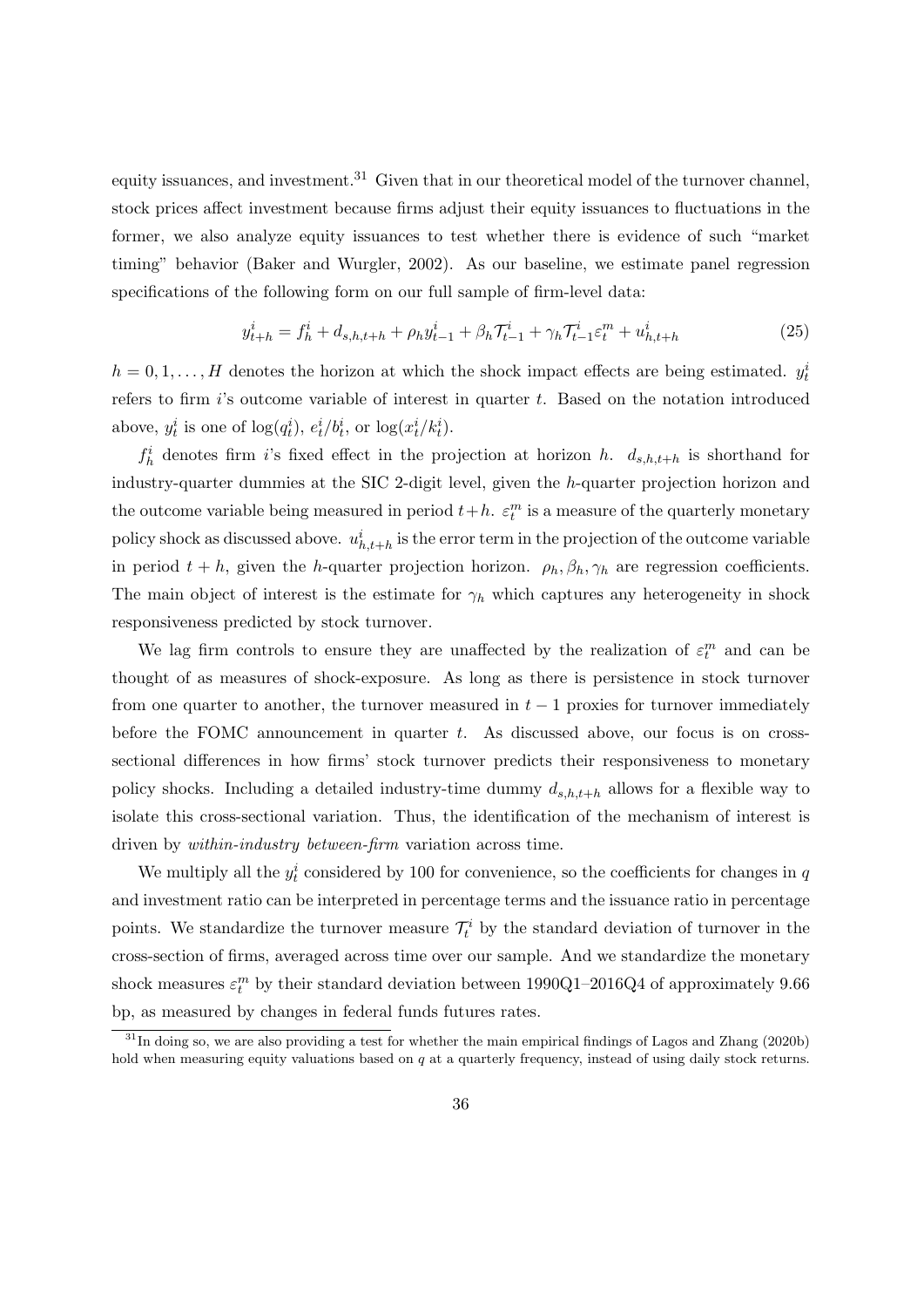Figure [1](#page-37-0) presents the point estimates and 95% confidence intervals for  $\gamma_h$  given the three outcome variables of interest. As one would expect based on financial markets incorporating the FOMC announcements virtually immediately, the heterogeneity in stock price responses predicted by turnover is strongest in the quarter of the monetary policy shock. The point estimate of approximately -0.5 says that an increase in stock turnover by 1 sd predicts a 0.5% stronger contraction in the firm's  $q$  in the quarter of a 1 sd contractionary monetary policy shock.<sup>[32](#page-36-0)</sup> And the predicted differences between stock prices persist for about up to a year after the shock.

Heterogeneity in the responsiveness of equity issuances predicted by stock turnover appears about three quarters after the shock. Yet the estimated heterogeneity is just marginally statistically insignificant at the 95% confidence level. In terms of quantitative magnitudes, the coefficient of approximately -0.03 implies that a 1 sd increase in stock turnover predicts a 0.03 pp larger drop in net equity issuances relative to book assets three quarters after a 1 sd contractionary monetary shock. The negative predictive effect of turnover for quarterly issuances in the full sample of firm-quarters appears to be persistent and yields statistically significant estimates 7 and 10 quarters after the shock. Finally, the estimates in the last panel of Figure [1](#page-37-0) indicate that firms with higher stock turnover do exhibit relatively lower investment rates after contractionary monetary shocks. The differences are statistically significant in the first and third quarter after the shock, with a 1sd increase in stock turnover predicting an approximately 1% larger drop in investment rates after a 1 sd contractionary monetary shock.

The theoretical model presented above provides a stark prediction about which firms' choices should be affected by the  $q$ -monetary transmission mechanism. Firms which have few liquid resources available, relative to their size, are more likely to rely on external equity financing and expose themselves to fluctuations in stock prices. Firms that do not issue equity are isolated from these fluctuations. So even though among such firms stock prices respond to monetary policy shocks, and more so for those with high turnover, their choices of equity issuance and investment are unaffected by this. And therefore, no heterogeneous responses of issuances and investment conditional on turnover should be observed.

To test the empirical validity of these predictions and allow for differences in the strength of the q-channel across groups of firms, we define the indicator  $\mathbb{I}_{L,t}^i$  which equals 1 if firm i belongs in the bottom half of the liquidity ratio distribution of the cross-section of firms in quarter  $t$ ,

<span id="page-36-0"></span><sup>&</sup>lt;sup>32</sup>More precisely, given specification [\(25\)](#page-35-0), a negative  $\gamma_h$  only allows to infer a drop in q relative to other firms.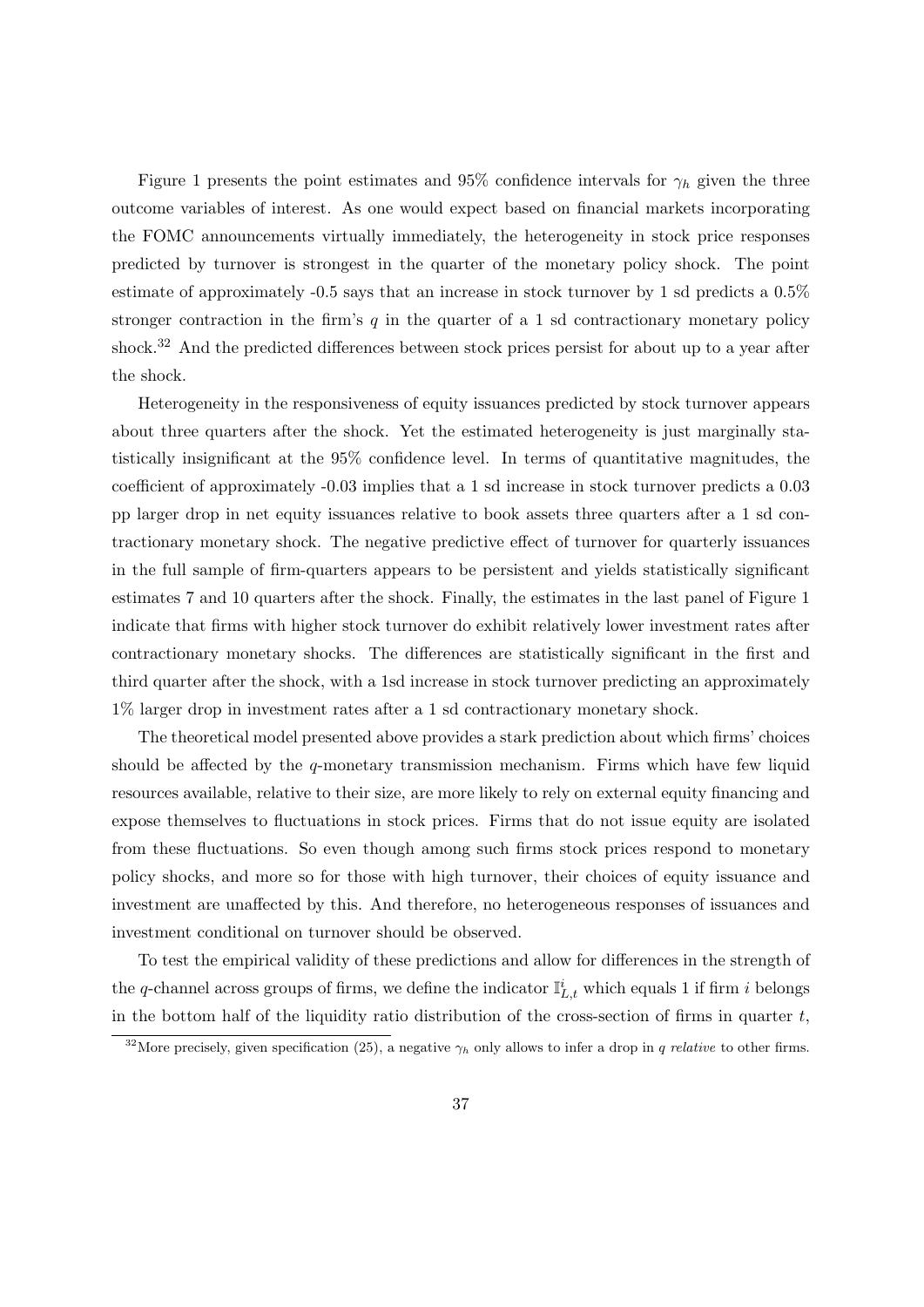<span id="page-37-0"></span>



*Notes:* Point estimates and 95% confidence intervals for  $\gamma_h$  from estimating specification [\(25\)](#page-35-0). Confidence intervals constructed based on two-way clustered standard errors at firm and SIC 3-digit industry-quarter levels.

and 0 otherwise. We define the *liquidity ratio* for firm i in quarter t as the ratio of Compustat reported cash and short-term investments to i's total assets in  $t$ , meant to capture the holdings of various assets that firms use to manage their liquidity and financial savings. And we estimate the following specification:

<span id="page-37-1"></span>
$$
y_{t+h}^i = f_h^i + d_{s,h,t+h} + \alpha_h \mathbb{I}_{L,t-1}^i + (\rho_h + \tilde{\rho}_h \mathbb{I}_{L,t-1}^i) y_{t-1}^i + \left(\beta_h + \tilde{\beta}_h \mathbb{I}_{L,t-1}^i\right) \mathcal{T}_{t-1}^i + (\gamma_h + \tilde{\gamma}_h \mathbb{I}_{L,t-1}^i) \mathcal{T}_{i,t-1} \varepsilon_t^m + u_{h,t+h}^i
$$
(26)

In this case,  $\gamma_h$  measures the predictive power of turnover heterogeneity for firms with high liquidity ratios prior to the shock, and  $\gamma_h + \tilde{\gamma}_h$  for those with low liquidity ratios. Figure [2](#page-38-0) presents the point estimates and 95% confidence intervals for  $\gamma_h$  and  $\gamma_h + \tilde{\gamma}_h$  from the estimation of [\(26\)](#page-37-1) for the three outcome variables of interest.

The first panel in Figure [2](#page-38-0) indicates that the predictive power of turnover heterogeneity for stock price responses is similar across the two liquidity ratio groups. As predicted by the model, the turnover-liquidity channel is operative for all stocks, with the high-turnover ones responding relatively more in the quarter of a monetary shock, independently of the firms' liquid asset positions. The point estimates for  $\gamma_0$  are close to the estimates of the full sample of firms in specification [\(25\)](#page-35-0). While the differences in stock prices persist for about a year after the shock, the statistical significance of the estimates for the high liquidity group in quarters after the shock is weakened slightly.

The middle panel of Figure [2](#page-38-0) shows that the relation between turnover and equity issuance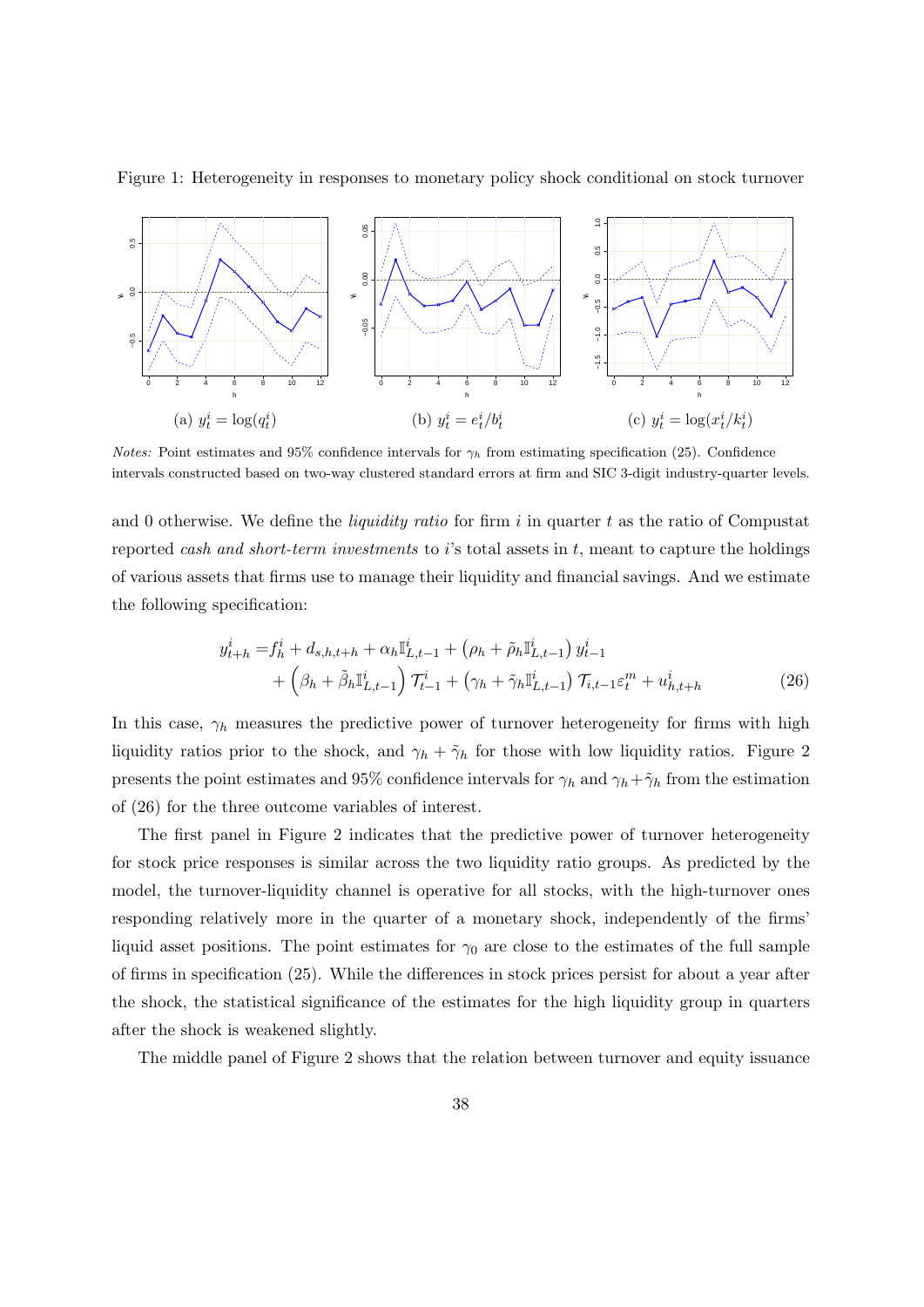<span id="page-38-0"></span>



*Notes:* Point estimates and 95% confidence intervals for  $\gamma_h$  and  $\gamma_h + \tilde{\gamma}_h$  from estimating specification [\(26\)](#page-37-1). Confidence intervals constructed based on two-way clustered standard errors at firm and SIC 3-digit industry-quarter levels.

responses to monetary policy shocks during the first two years is driven by firms with low liquid asset holdings. Among firms with below-median liquidity ratios prior to the shock, higher stock turnover predicts significantly stronger contractions in equity issuance both in the shock impact quarter and two and three quarters after a contractionary shock. Among such firms, an increase of 1 sd in turnover predicts an approximately 0.05 pp larger decrease in equity issuances, measured as a fraction of total assets, both immediately and two and three quarters after a 1 sd contractionary monetary shock. Also, among firms with high liquidity ratios, higher turnover predicts lower equity issuances in the aftermath of policy rate increases, although this relation is weaker over the two-year horizon, and becomes more pronounced at longer horizons. The extended version of our model with long-lived firms below provides a potential rationale for why firms with high liquidity ratios at the time of the shock may respond with a considerable delay. This happens whenever they draw down their liquid assets and engage in equity financing in subsequent quarters, while the effects of the shock on stock prices have not yet dissipated. Also, this empirical finding is not robust in our IV regressions when controlling for other firm-level covariates.

Finally, the estimates in the last panel of Figure [2](#page-38-0) indicate that among firms with below median liquid asset holdings, those with higher turnover exhibit relatively lower investment rates after a contractionary monetary policy shock. For these firms, a 1 sd higher stock turnover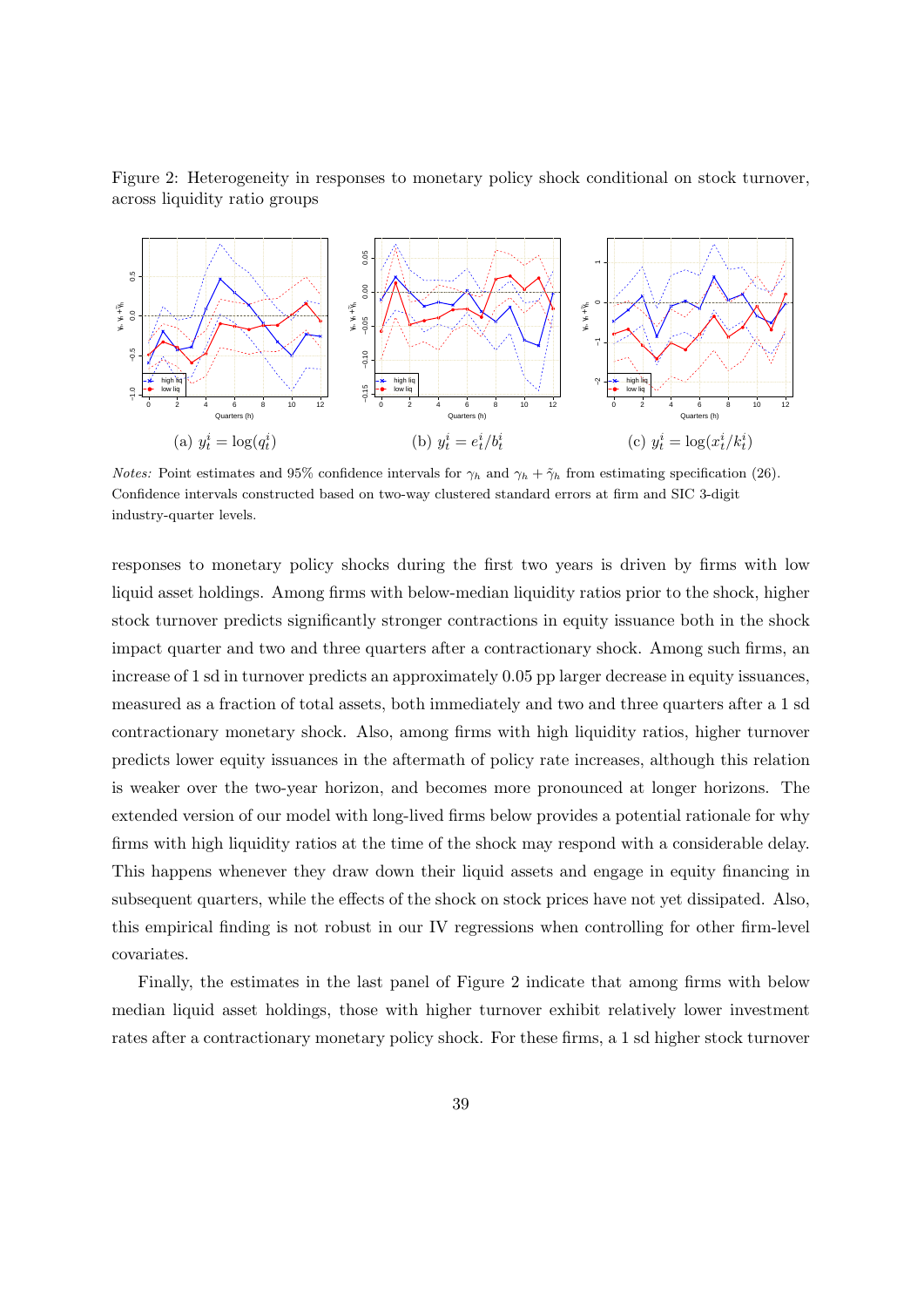predicts approximately 1.4% lower investment rates, three quarters after a 1 sd contractionary monetary policy shock. As for equity issuances, the differences in investment rate responses predicted by turnover are persistent, with higher turnover predicting statistical differences in investment responses up to six quarters after a monetary shock. Yet among firms with high liquidity ratios, heterogeneity in stock turnover does not predict any differential responses in investment, apart from a marginally significant effect 3 quarters after the shock.

### <span id="page-39-1"></span>5.3 Results from IV regressions

We now turn to our main exercise of interest. We combine the cross-sectional heterogeneity in the monetary shock responses of Tobin's  $q$ , equity issuances and investment explained by stock turnover into an instrumental variables specification, in order to evaluate the effects of stock price fluctuations on equity issuances and investment. To do so, we construct the analogue of specification [\(25\)](#page-35-0) by replacing the interaction term between turnover and the monetary shock  $\mathcal{T}^i \varepsilon^m$  with the firm's measure of q, which is then instrumented with the  $\mathcal{T}^i \varepsilon^m$ -term.

As suggested by the OLS estimates for the reduced form specification, the heterogeneity in the monetary shock responses of q, equity issuances, and investment as explained by turnover heterogeneity can materialize at different horizons. Because of this, we consider allowing for the possibility that the variation in  $q$  instrumented by turnover and the monetary shock in period t is measured in period  $t + h_q$ , and the predicted effects on issuances and investment measured in period  $t + h$ , with  $0 \le h_q \le h$ . For example, if the effect of a monetary shock on stock prices required 1 quarter to fully materialize, yet the effects of stock price fluctuations on investment take 3 quarters to transmit, the main interest would be to study how heterogeneous variation in q in period  $t + 1$  explains investment in  $t + 4$  after a monetary policy shock in t. However, given that the heterogeneity in stock prices appears strongest in the impact quarter, as seen in Figures [1a](#page-37-0) and [2a,](#page-38-0) we focus the main estimations below on the case of  $h_q = 0$ .

Our baseline instrumental variable specification is as follows:

<span id="page-39-0"></span>
$$
y_{t+h}^i = f_h^i + d_{s,h,t+h} + \rho_h y_{t-1}^i + \beta_h \mathcal{T}_{t-1}^i + \gamma_{h,h_q} \log \left( q_{t+h_q}^i \right) + u_{h,t+h}^i \tag{27}
$$

where  $\log\left(q_{t+h_q}^i\right)$  is instrumented with  $\mathcal{T}_{i,t-1}\varepsilon_t^m$ , and  $0 \leq h_q \leq h$  for some  $h_q$ , with  $h =$  $0, 1, \ldots, H$ .

Figure [3](#page-40-0) depicts the point estimates and 95% confidence intervals for  $\gamma_{h,h_q}$  from the es-timation of [\(27\)](#page-39-0) with 2SLS, given  $h_q = 0$ , for equity issuances and investment as dependent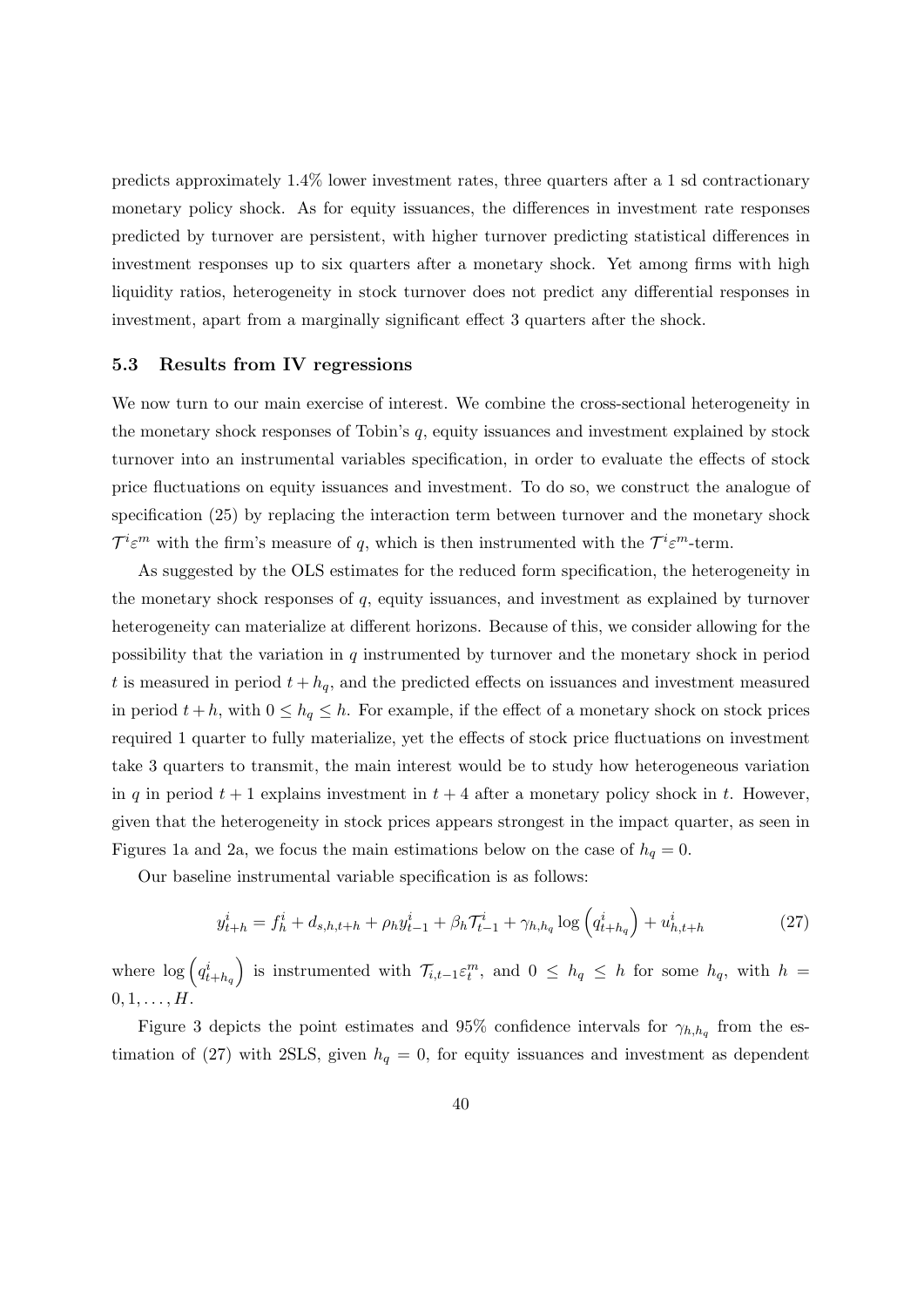variables. The IV estimates are in line with what one would expect based on the reduced form OLS results in Section [5.2.](#page-34-0) The cross-sectional variation in  $q$  instrumented with turnoverbased monetary shock exposure predicts higher equity issuances after increases in  $q$  caused by monetary shocks. Or, in light of the identification assumptions and formalization discussed in Section [4.1,](#page-14-0) this suggests that firms' equity issuances respond positively to exogenous increases in Tobin's q. The point estimates, although just barely statistically insignificant, indicate that a 1% increase in q leads to an approximately 0.02 pp increase in equity issuances relative to total assets three quarters later. The instrumented variation in  $q$  predicts statistically significantly higher issuances 7 and 10 quarters later, although these estimates are not robust to all specifications. As expected based on the reduced form estimates, cross-sectional variation in  $q$ instrumented with monetary shocks and stock turnover does predict slightly higher investment in the sample of all firm-quarters, with estimates being statistically significant in the impact quarter and three quarters after.

#### Figure 3: Issuances and investment predicted by instrumented  $q$

<span id="page-40-0"></span>

*Notes:* Point estimates and 95% confidence intervals for  $\gamma_{h,h_q}$  from estimating specification [\(27\)](#page-39-0). Vertical red dashed line marks the value of  $h_q = 0$ . Confidence intervals constructed based on two-way clustered standard errors at firm and SIC 3-digit industry-quarter levels.

Following the predictions of our model and the evidence presented in Section [5.2,](#page-34-0) we finally turn to estimating the IV specification by allowing for differences in coefficient estimates for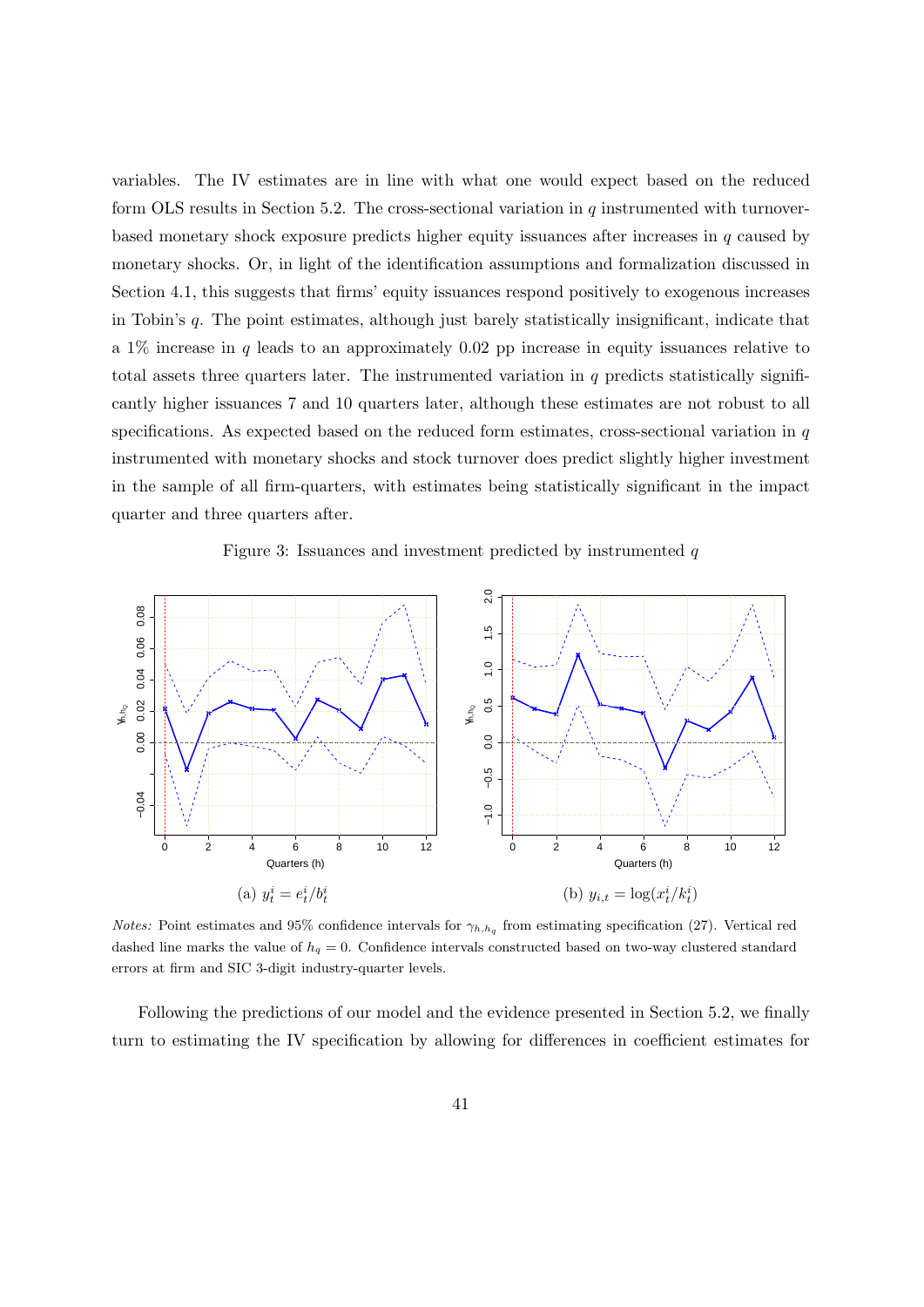firms with high versus low liquid asset holdings. Employing the indicator  $\mathbb{I}^i_{L,t}$  of having a below-median liquidity ratio in  $t$ , defined in Section [5.2,](#page-34-0) we consider the following specification:

<span id="page-41-0"></span>
$$
y_{t+h}^i = f_h^i + d_{s,h,t+h} + \alpha_h \mathbb{I}_{L,t-1}^i + (\rho_h + \tilde{\rho}_h \mathbb{I}_{L,t-1}^i) y_{t-1}^i + \left(\beta_h + \tilde{\beta}_h \mathbb{I}_{L,t-1}^i\right) \mathcal{T}_{t-1}^i + (\gamma_{h,h_q} + \tilde{\gamma}_{h,h_q} \mathbb{I}_{L,t-1}^i) \log \left(q_{t+h_q}^i\right) + u_{h,t+h}^i
$$
 (28)

where the vector  $\left[\log\left(q_{t+h_q}^{i}\right),\mathbb{I}_{L,t-1}^{i}\log\left(q_{t+h_q}^{i}\right)\right]$  is instrumented with  $\left[\mathcal{T}_{t-1}^{i}\varepsilon_{t}^{m},\mathbb{I}_{L,t-1}^{i}\mathcal{T}_{t-1}^{i}\varepsilon_{t}^{m}\right]$ .

Figure [4](#page-42-0) presents the point estimates and 95% confidence intervals for  $\gamma_{h,h_q}$  and  $\gamma_{h,h_q} + \tilde{\gamma}_{h,h_q}$ from the estimation of [\(28\)](#page-41-0) given  $h_q = 0$ , for equity issuances and investment as dependent variables. Again, the IV estimates confirm the findings from the reduced form regressions. Among firms with low liquid asset holdings, the cross-sectional variation in  $q$  instrumented with turnover and identified monetary policy shocks predicts significant heterogeneity in equity issuances. A  $1\%$  increase in q leads to an approximately 0.05 pp increase in equity issuances relative to total assets in the same quarter. Similar, statistically significant point estimates are implied for equity issuances also two and three quarters later. For firms with high liquidity ratios, the positive relation between instrumented variation in  $q$  and equity issuances is weaker at the two year horizon, but becomes more evident later on.

Finally, increases in instrumented q predict higher investment for firms with low liquid asset holdings. For these firms, a  $1\%$  increase in q implies an elevated investment rate for up to six quarters after, with the peak effect of approximately 1.2% higher investment rate at the three quarter horizon. For firms with liquidity ratios above the median, instrumented variation in  $q$ predicts higher investment only 3 quarters later, with the coefficient just marginally statistically significant.

Robustness. In Appendix [C.1,](#page-84-0) Figure [7](#page-84-1) we include additional firm-level controls interacted with the monetary shock measure in specification [\(28\)](#page-41-0) to verify that the predicted heterogeneity in issuance and investment responsiveness is not in fact explained by other firm-level covariates. Based on the discussion in Section [4.1.6,](#page-29-0) we consider as the main controls measures of size, leverage and liquidity ratios. Comparing the results in Figures [4](#page-42-0) and [7,](#page-84-1) it is clear that while the confidence intervals on the estimates of  $\gamma_{h,h_q}$  and  $\gamma_{h,h_q} + \tilde{\gamma}_{h,h_q}$  widen due to cross-sectional correlation between stock turnover and the various firm-level controls, the point estimates are in large part unchanged and our main results hold. In Figure [8](#page-85-0) in Appendix [C.1,](#page-84-0) we further add firm age as a control. Because of worse coverage of the age variable, we lose almost a fifth of the firm-quarter observations from the full sample behind the results in Figure [4,](#page-42-0) so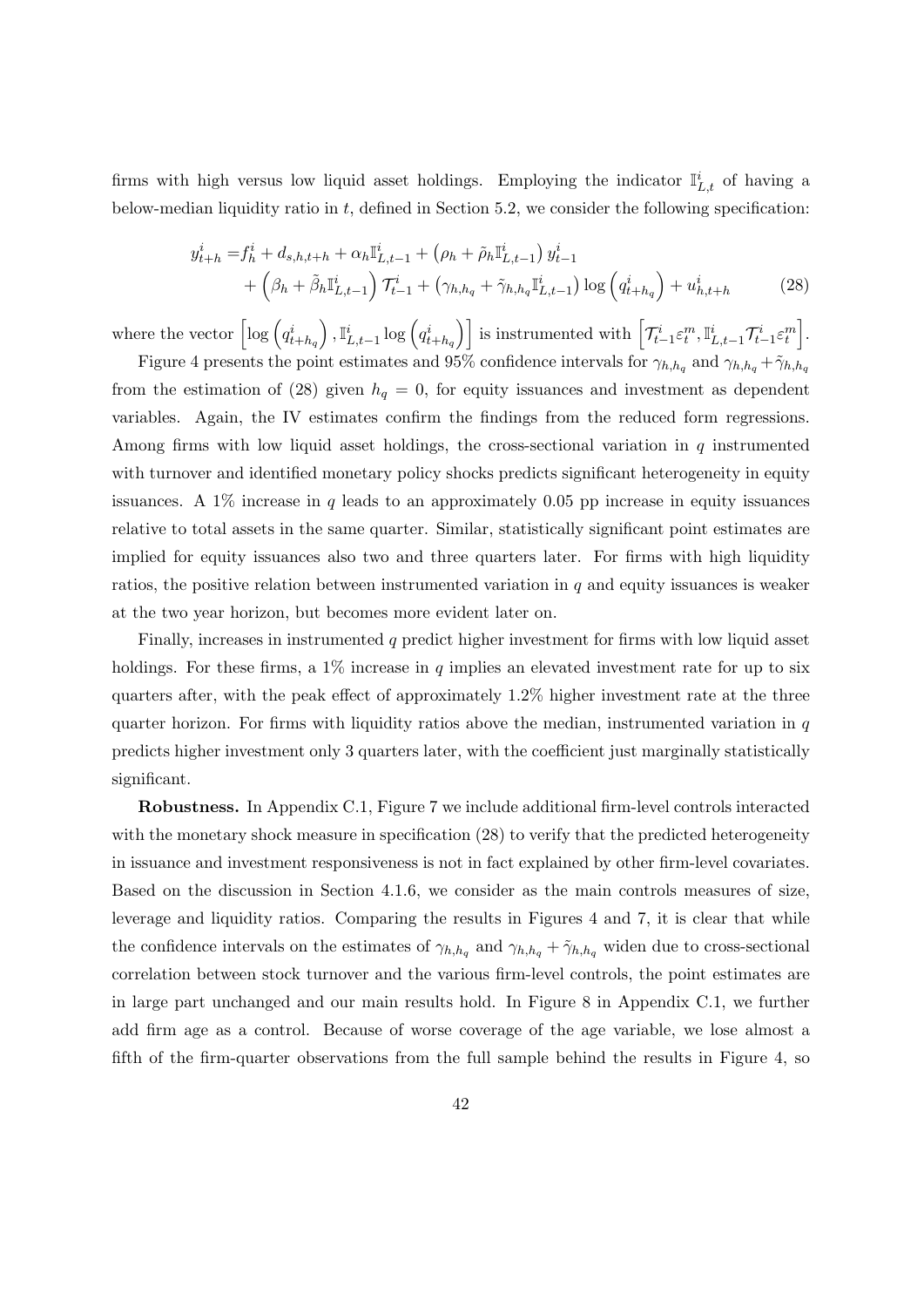

<span id="page-42-0"></span>Figure 4: Issuances and investment predicted by instrumented  $q$ , across liquidity ratio groups

*Notes:* Point estimates and 95% confidence intervals for  $\gamma_{h,h_q}$  and  $\gamma_{h,h_q} + \tilde{\gamma}_{h,h_q}$  from estimating specification [\(28\)](#page-41-0). Vertical red dashed line marks the value of  $h_q = 0$ . Confidence intervals constructed based on two-way clustered standard errors at firm and SIC 3-digit industry-quarter levels.

the estimates are again slightly less precise. But the main finding remains. An increase in firms' q, as instrumented by stock turnover and monetary policy shocks, leads to significantly higher investment among low-liquidity firms, and this finding cannot be explained by the other firm-level covariates predicting heterogeneous responsiveness to monetary shocks.

In Figure [9](#page-86-0) in Appendix [C.1,](#page-84-0) we present the main OLS and IV coefficient estimates for an alternative  $\varepsilon_t^m$  series identified based on the 'poor man's sign restrictions' by Jarociński and [Karadi](#page-53-0) [\(2020\)](#page-53-0).<sup>[33](#page-42-1)</sup> As seen from the figures, our main findings hold when potential informational effects of policy announcements are purged from the monetary shock series. Figure [10](#page-86-1) in Appendix [C.1](#page-84-0) illustrates that our main findings are robust to alternative variable transformations, such as using  $q_t^i$  instead of  $log(q_t^i)$  as the measure of q, or the level of investment rates as outcome, instead of log investment rates.

<span id="page-42-1"></span> $33$ We focus on the 'poor man's sign restrictions' series by Jarocinski and Karadi [\(2020\)](#page-53-0) since their benchmark identification approach relies on (set-)identification with a linear model which can lead to further imprecisions during the financial crisis and zero lower bound periods after 2008 during which nonlinear dynamics most likely played a central role in the economy.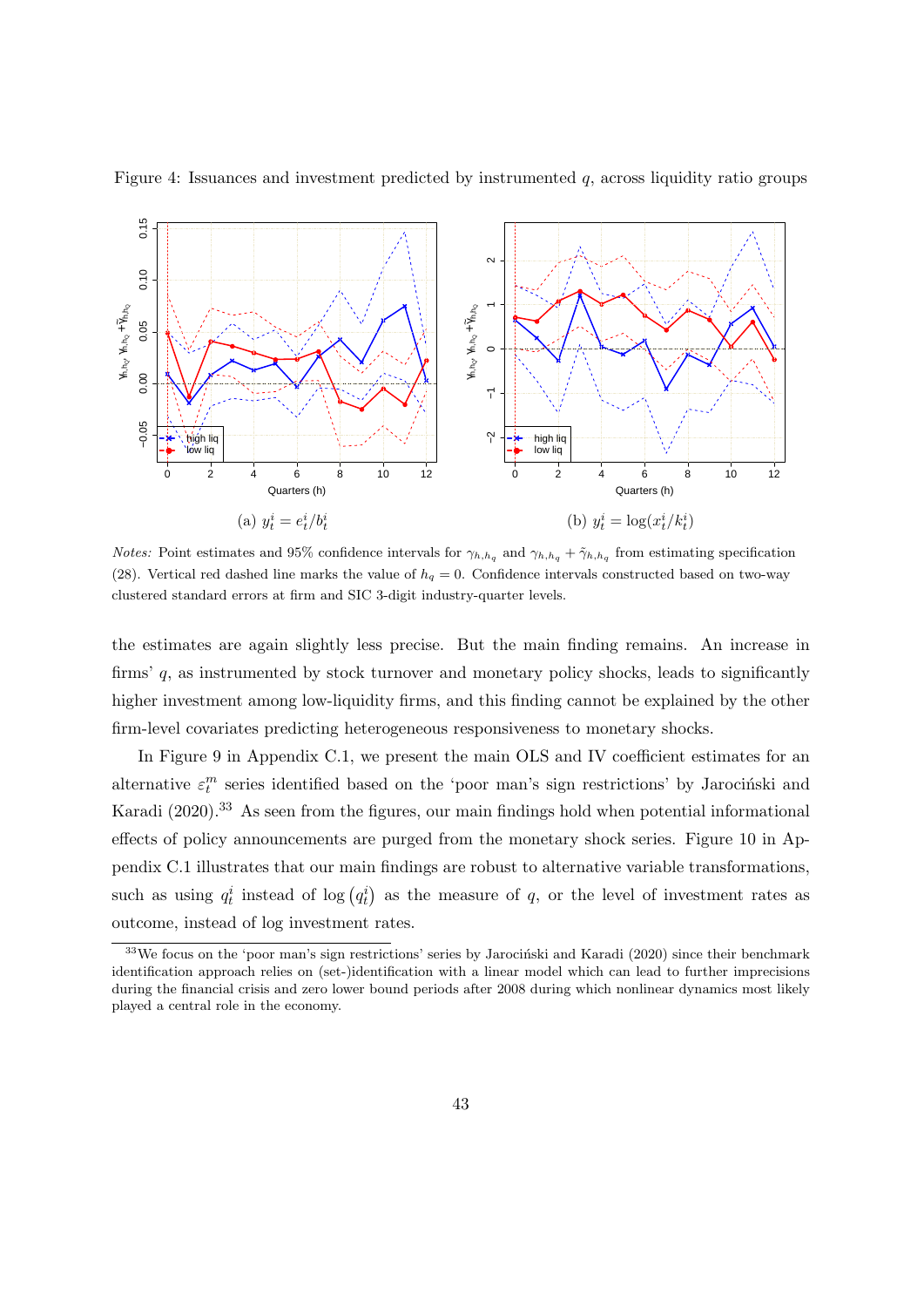#### 5.3.1 Capital structure dynamics

By applying our empirical IV approach, we can not only study how instrumented changes in Tobin's q lead firms to adjust their equity issuances and investment, but also trace out the effects on firms' capital structure and the allocation of funds in assets other than productive capital. The corresponding estimates, resulting from the estimation of specification [\(28\)](#page-41-0) with various broad balance sheet entries as outcomes are shown in Figure [5.](#page-43-0)

<span id="page-43-0"></span>Figure 5: Capital structure and assets predicted by instrumented  $q$ , across liquidity ratio groups



*Notes:* Point estimates and 95% confidence intervals for  $\gamma_h$  and  $\gamma_h + \tilde{\gamma}_h$  from estimating specification [\(28\)](#page-41-0).  $b_t^i$ refers to Total assets;  $(b_t^i - s_t^{T,i})$  refers to Total liabilities, with  $s_t^{T,i}$  being Total stockholders' equity;  $k_t^i$  refers to Net property, plant, and equipment;  $a_t^{b,i}$  refers to Cash and short-term investments;  $(b_t^i - k_t^i - a_t^{b,i})$  refers to all other assets. Confidence intervals constructed based on two-way clustered standard errors at firm and SIC 3-digit industry-quarter levels.

Firms with below median liquid asset holdings respond to an increase in Tobin's q by increasing their size, as measured by their total asset holdings (panel (a)), suggesting that the higher equity issuances seen in Figure [4](#page-42-0) do not immediately flow out of the firms. Also, firms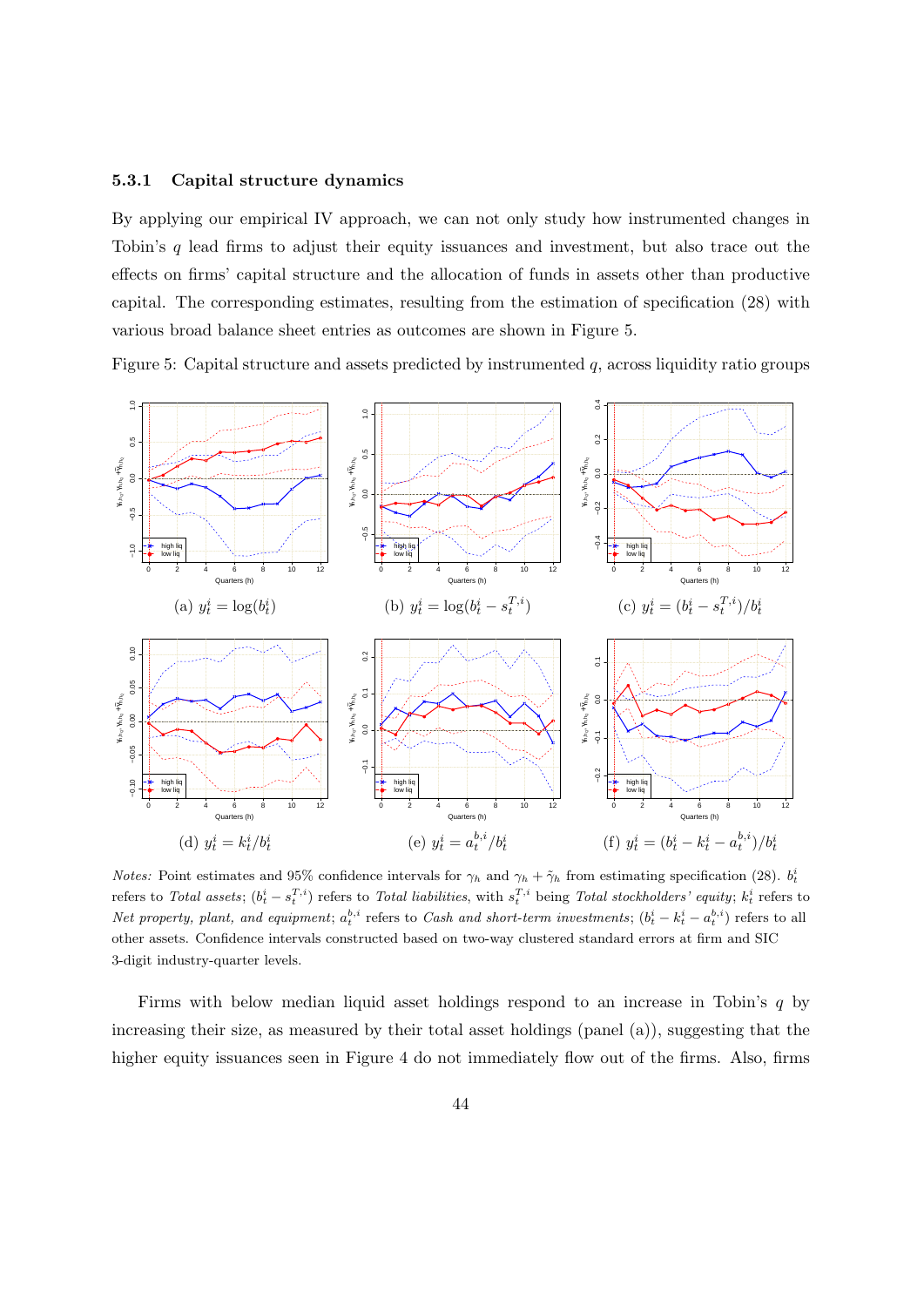do not seem to do any active rebalancing or readjusting of the level of their liabilities (panel (b)), naturally implying that the share of funding by liabilities falls (panel (c)), and the firms become more equity-financed in terms of their capital structure.<sup>[34](#page-44-0)</sup> On the assets side of the firms' balance sheets, no significant shifts in the relative allocation of funds across asset classes appear, apart from a slight increase in the share of cash and other liquid financial assets (panel (e)). This suggests that firms use the additional funds raised from equity issuances at higher Tobin's  $q$  to scale up their operations. Initially, the raised funds are held mostly in the form of liquid financial assets, allocated as investments into physical capital and other assets over time, and eventually returning to an asset structure similar to before the increase in  $q$ , only now at a larger scale (panel (a)). Firms with high liquidity ratios do not exhibit any statistically significant responses in capital structure nor asset holdings to the instrumented changes in Tobin's q.

# 6 Quantitative analysis

In this section we use a quantitative version of the model presented in Section [2](#page-4-0) to assess the ability of the theory to match the dynamic responses of investment documented in Section [5.](#page-33-0) The theory consists of two building blocks: an asset-pricing block that determines equity prices given monetary policy, and an investment block that determines the capital structure and investment decisions of firms.

We extend the theory of Section [2](#page-4-0) and introduce monetary policy shocks in the form of an unexpected change in the path of the nominal interest rate [\(10\)](#page-11-0). The shock we consider is an unexpected increase of  $\varepsilon^m$  in  $r_{t+1}$  in period  $t=0$ , after which the nominal rate follows an autoregressive path back to its steady state value according to:  $r_{t+1} = \bar{r} + \rho_n (r_t - \bar{r})$  where  $\bar{r}$  is the steady state net nominal rate. We choose  $\varepsilon^m$  so as to generate a 1% increase in firms' stock prices at the time of the announcement of the shock, conditional on other parameter values.

We extend the problem of the entrepreneurs seen in Section [2](#page-4-0) in two ways. First, we introduce stochastic fixed equity issuance costs. More specifically, we assume that for an entrepreneur with capital stock  $k_t^i$  to issue new equity in period t, i.e. choose  $e_t^i > 0$  in the second subperiod of t, he must exert effort and suffer a disutility of  $\xi_t^i k_t^i$ . The stochastic cost  $\xi_t^i$  is i.i.d. across entrepreneurs and time, distributed uniformly  $\xi_t^i \sim U\left[0,\bar{\xi}\right], \forall (i,t)$ , and is drawn at the

<span id="page-44-0"></span> $34$ The dynamics of Total debt, Long-term debt, and Short-term debt, both in log-levels and relative to total assets (currently not presented) are very similar to those of Total liabilities in panels (b) and (c) of Figure [4.](#page-42-0)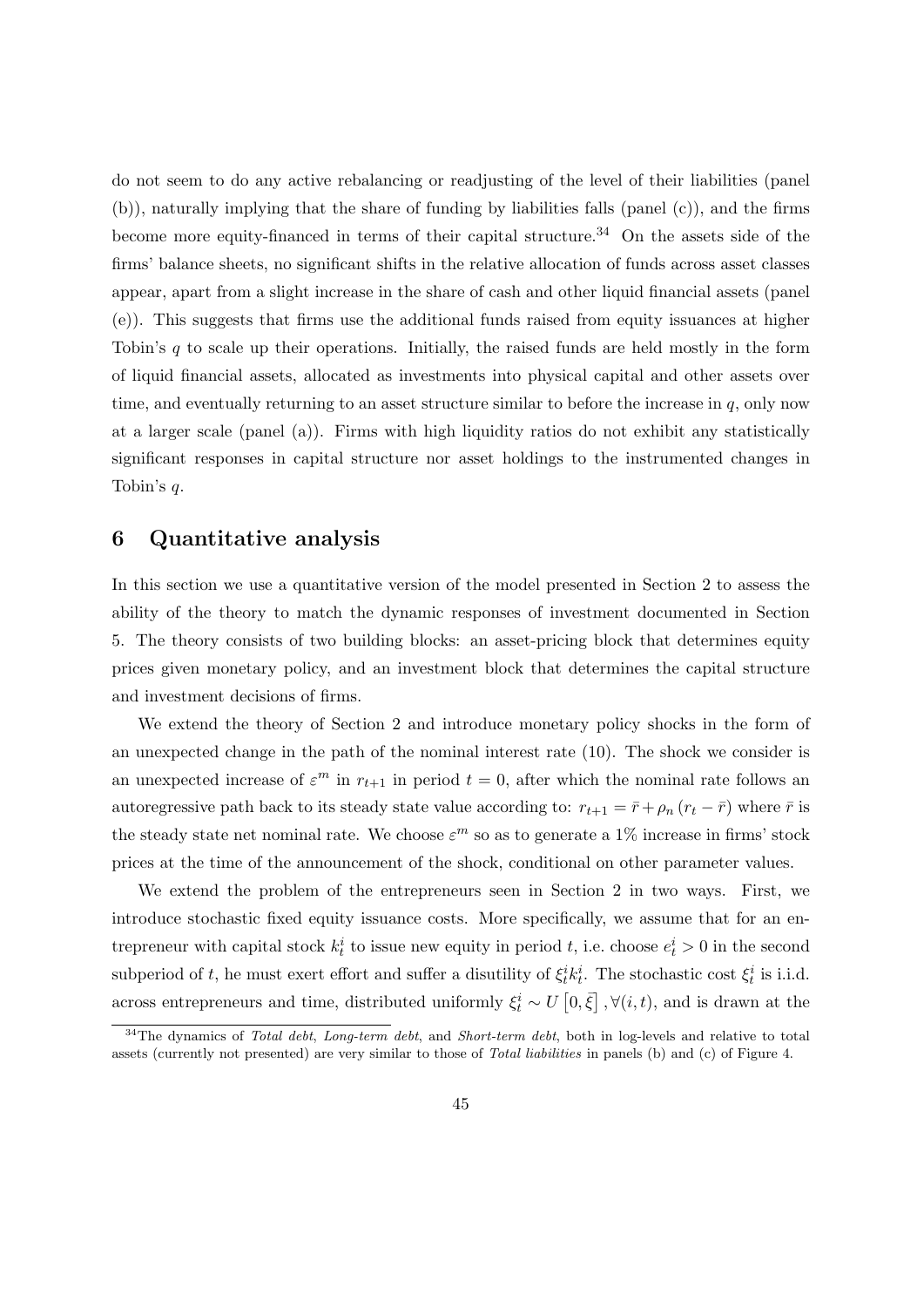beginning of the second subperiod of t by each entrepreneur.

Second, we assume that a unit of capital available at the beginning of period t also delivers  $a \in \mathbb{R}_+$  units of good 2 in the second subperiod of t, in addition to producing z units of good 1 at the end of the first subperiod. A share issued by entrepreneur  $i$  in the second subperiod of  $t$ now represents ownership of 1 unit of capital along with the stream of *dividends* of both good 1 and good 2. That is, holding 1 share in period t constitutes the right to receive z units of good 1 in subperiod 1, and  $\alpha$  units of good 2 in subperiod 2. We make an additional simplifying assumption by imposing that instead of receiving the a units of good 2, an investor who owns a share of entrepreneur *i*'s capital at the beginning of subperiod 2 is instead given new shares  $\tilde{e}_t^i$ in i's capital stock. And the size of this equity distribution is such that the market value of the new shares is equal to the market value of the dividends, i.e.  $\phi_t^i \tilde{e}_t^i = a$ , and thus the investor is indifferent. This means that we are implicitly imposing that the returns of capital in subperiod 2 remain within the firm and shareholders are compensated by an increase in the value of their shares they own, i.e. the firm simply retains all earnings in subperiod  $2.^{35}$  $2.^{35}$  $2.^{35}$  Since this operation constitutes a firm growing by retaining earnings, the distribution of  $\tilde{e}^i_t > 0$  is not subject to fixed equity issuance costs.

As illustrated by the analytical example in Section [4,](#page-10-0) the introduction of the equity issuance costs and capital's ability to produce good 2 in subperiod 2 are in no way necessary to produce our main qualitative results. Rather, their main purpose to, in a straighforward manner, improve the quantitative characteristics and flexibility of the model. The equity issuance cost allows the model to yield a realistic fraction of firms issuing equity at any given point in time and a nontrivial stationary distribution of liquid asset holdings. With the productivity  $a > 0$ , firms in the quantitative model can invest and grow not only using new equity issuances, but also using retained earnings, thus allowing the model to yield realistic average investment rates while matching the empirical frequency and size of equity issuances by public firms.

As for the remaining functional forms in the model, we assume quadratic capital adjustment costs  $\Psi(x/k) = \frac{\kappa}{2} \left( \frac{x}{k} \right)$  $(\frac{x}{k})^2$ , and a lognormal distribution G for  $\varepsilon \sim \log \mathcal{N}(\mu_{\varepsilon}, \sigma_{\varepsilon})$ . For the entrepreneur's problem, the relevant idiosyncratic state variable is the ratio of bond holdings to its capital stock.[36](#page-45-1) For the exercises relevant below, because of this, the characteristics of newly

<span id="page-45-0"></span> $35$ It can be shown that in the stationary equilibrium of the model, retaining earnings and distributing equity is strictly preferred by all entrepreneurs over paying out any of the dividends a to outside investors.

<span id="page-45-1"></span><sup>&</sup>lt;sup>36</sup>The entrepreneur's problem is homogeneous of degree 1 in  $k_t^i$ . So choices of investment rates, equity issuance rates, and bond holdings relative to capital are independent of the incoming capital stock.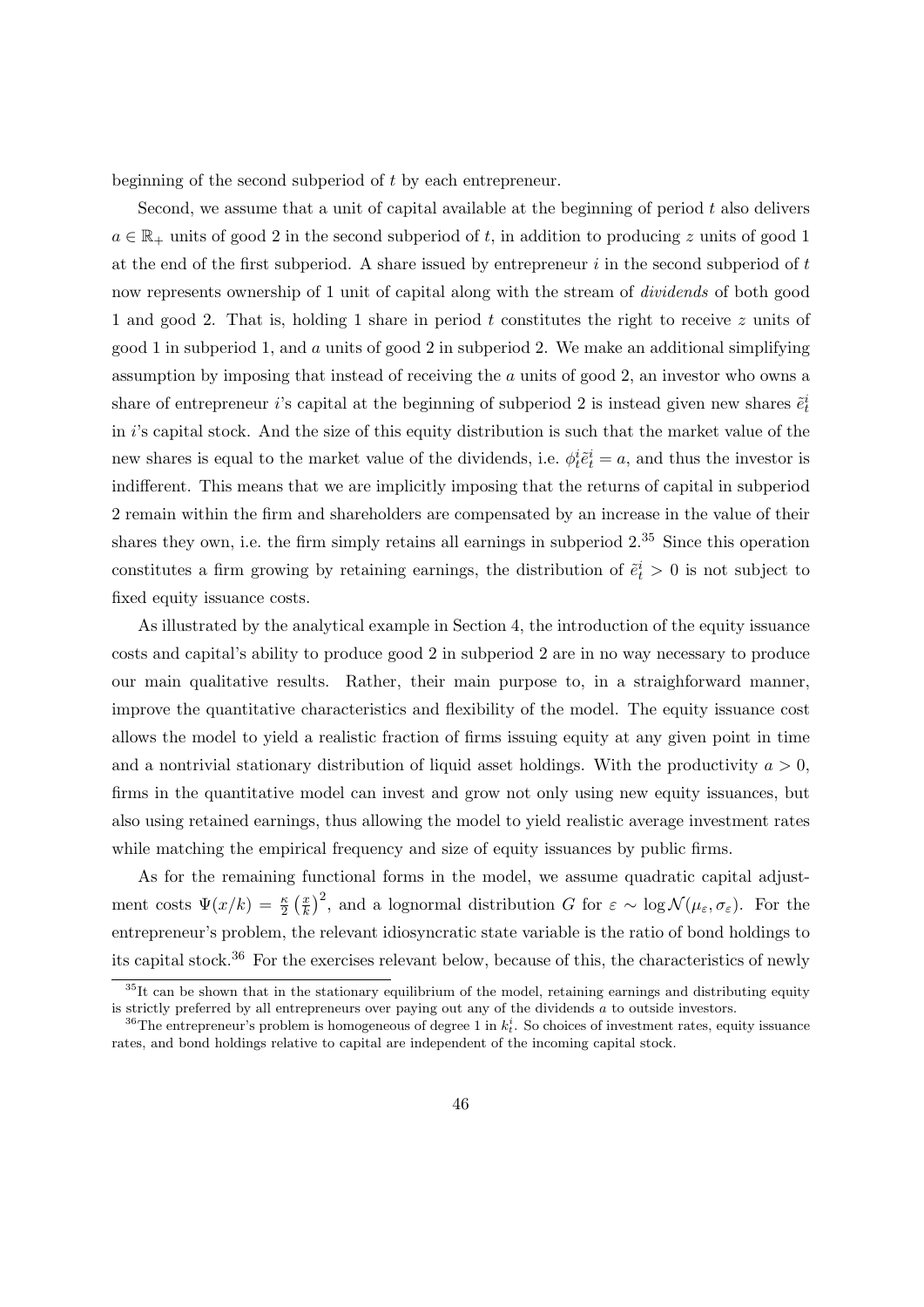born entrepreneurs simply need to be specified in terms of the distribution of initial endowment of good 2 to capital. As ex post heterogeneity of entrepreneurs is generated by the stochastic equity issuance costs and the occurrence of death, we simply assume that all entrepreneurs are born with a given  $\omega_0 \equiv w_0/k_0 \in \mathbb{R}_{++}$ , dictating the liquidity of the entrepreneurs' balance sheets at birth.

As the main exercise, we compare the impulse responses of log investment rates for firms with high and low liquidity ratios in the stationary distribution of our model to the estimates from the data. The empirical IV coefficients from Section [5.3](#page-39-1) estimate how much log investment rates respond to a  $1\%$  increase in q generated by a monetary policy shock. In our stylized model, the only channel of monetary transmission from nominal rates to stock prices and investment is the turnover-liquidity channel. Therefore, we can simply study the impulse responses of ex ante identical firms (who also have identical stock turnover), with  $ex$  post heterogeneous liquidity positions. In contrast, in the data, it was necessary to employ cross-sectional variation in the monetary shock responses of firms with different stock turnover in order to identify and isolate the turnover-liquidity channel.

The parameter values we currently use for the quantitative exercise are chosen based on one time period being a quarter:  $\beta = 0.995$ ,  $\delta = 0.025$ ,  $1 - \pi = 0.017$  (exit rate targeted by [Begenau and Salomao](#page-52-0) [\(2019\)](#page-52-0)),  $\alpha = \theta = 1$ ,  $\rho_n = 0.5$ ,  $\bar{r} = 0.04/4$ . As [Lagos and Zhang](#page-55-0) [\(2020b\)](#page-55-0), we consider a baseline calibration  $\theta = 1$  to abstract from micro-level pricing frictions induced by bargaining. Also, given that the current quantitative exercise does not rely on turnover heterogeneity among firms in the model, we consider a baseline  $\alpha = 1$ . We calibrate  $\sigma_{\varepsilon}$  in the distribution of  $\varepsilon$  so that the stock price sensitivity of the firms (with  $\alpha = 1$ ) in the model matches the impact effects of monetary policy shocks on the prices of the 10% highest turnover stocks in our empirical work.<sup>[37](#page-46-0)</sup> And we normalize  $\mu_{\varepsilon} = -\frac{\sigma_{\varepsilon}^2}{2}$ . We use  $\omega_0 = 2/3$  which is consistent with the approximate average cash-to-assets ratio of 0.40 for firms "entering" Compustat, i.e. engaging in an IPO and entering our sample of public firms during the period that we study, following [Begenau and Palazzo](#page-52-1) [\(2020\)](#page-52-1).

We calibrate the values of the remaining parameters  $\varepsilon_e$ , z, a,  $\bar{\xi}$ , and  $\kappa$  to match moments yielded by the stationary equilibrium of our model to the sample of Compustat firms used in our empirical analysis of Section [5.](#page-33-0) More specifically, we target: the median liquidity (cash-

<span id="page-46-0"></span><sup>&</sup>lt;sup>37</sup>Given that in this simple model, the only real effect of nominal rate shocks works through their effect on firms' stock prices and we normalize the monetary shock size in our main exercise so that stock prices respond by 1%, this choice simply governs the size of the required nominal rate shock in the background.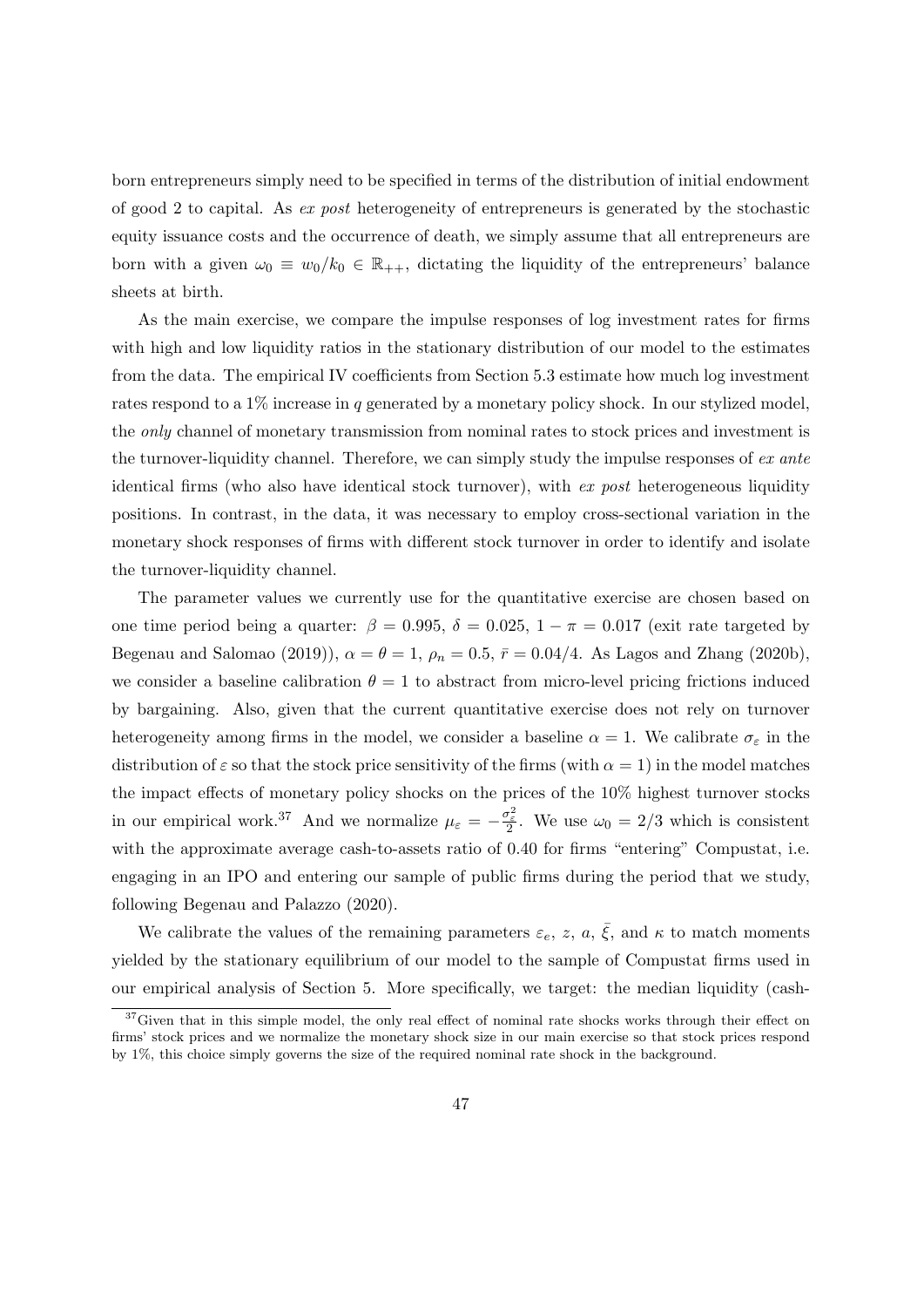to-assets) ratio, the average investment rates for firms with below-median and above-median liquidity, the unconditional frequency of equity issuance across firms and time, and the average ratio of equity issuance relative to total assets conditional on positive equity issuance.<sup>[38](#page-47-0)</sup> Table [1](#page-47-1) provides an overview of the employed structural parameter values and calibration targets.

<span id="page-47-1"></span>

| Parameter                             | Value                                     | Target / Source                                                                                           |
|---------------------------------------|-------------------------------------------|-----------------------------------------------------------------------------------------------------------|
| <b>Externally calibrated</b>          |                                           |                                                                                                           |
| ß                                     | 0.995                                     | $2\%$ annual real rate                                                                                    |
| $\bar{r}$                             | 0.04/4                                    | $4\%$ annualized nominal rate                                                                             |
| $\delta$                              | 0.025                                     | Conventional                                                                                              |
| $1-\pi$                               | 0.017                                     | Compustat exit (Begenau and Salomao, 2019)                                                                |
| $\sigma_{\varepsilon}$                | 2.56                                      | Top 10% turnover $\phi_t^i$ response to MP                                                                |
| $(\alpha, \theta, \mu_{\varepsilon})$ | $1, 1, -\frac{\sigma_{\varepsilon}^2}{2}$ | Normalization (Lagos and Zhang, 2020b)                                                                    |
| $\omega_0$                            | 2/3                                       | Average cash-to-assets at IPO (Begenau and Palazzo, 2020)                                                 |
| Internally calibrated                 |                                           |                                                                                                           |
| $\boldsymbol{z}$                      | 0.031                                     | $\left(\frac{\text{cash}^i}{\text{ assets}^i}\right) = 7.96\% \overline{\text{(model: 7.81\%)}}$<br>med ( |
| $\boldsymbol{a}$                      | 0.038                                     | $\overline{\text{avg}(x^i/k^i)} _{\mathbb{I}_{L,t-1}=1} = 2.74\%$ (2.80%)                                 |
| $\varepsilon_e$                       | 4.21                                      | $\frac{\text{avg}(x^i/k^i) _{\mathbb{I}_{L,t-1}=0}}{=}3.69\%$ (3.68%)                                     |
| $\bar{\xi}$                           | 0.244                                     | freq( $e^i/b^i > 0.01$ ) = 0.0714 ( <b>0.0719</b> )                                                       |
| $\kappa$                              | 27.80                                     | $\arg(e^i/b^i) _{e^i/b^i>0.01} = 9.57\%$ (9.73%)                                                          |

Table 1: Calibrated parameter values and calibration targets

Figure [6](#page-48-0) depicts the model impulse responses of log investment rates alongside the corresponding point estimates and confidence intervals already presented in panel (b) of Figure [4](#page-42-0) in Section [5.3.](#page-39-1) Low-liquidity firms increase their investment rates by roughly 1% in response to a monetary shock that increases  $q$  by 1%. And both qualitatively and quantitatively, the whole path of the average response of investment rates is very similar in the model and the data.

For high-liquidity firms, the average investment rate response in the model is considerably smaller, consistent with no evidence of the  $q$ -channel affecting such firms' investment in the data. Although, their investment response in the model is not exactly zero. This happens for two

<span id="page-47-0"></span><sup>&</sup>lt;sup>38</sup>We follow convention in the corporate finance literature and define the incidence of a firm issuing equity in our sample as the net equity issuance to asset ratio  $e_t^i/b_t^i$  exceeding some chosen cutoff. For example [Leary and](#page-55-1) [Roberts](#page-55-1) [\(2005\)](#page-55-1) use a cutoff of 5% when working with annual Compustat data. For our analysis with quarterly data, we consider the cutoff of 1%. One reason for employing such a cutoff rule is that, as [McKeon](#page-55-2) [\(2015\)](#page-55-2) points out, the proceeds from sales of stock reported on firms' statements of cash flows often come from employees excercising options, rather than a managerial decision to sell stock as we are interested in identifying. Since firm-initiated issuances tend to be large and infrequent, he shows that using relative issuance size can with high reliability identify equity issuance proceeds that contain a firm-initiated component.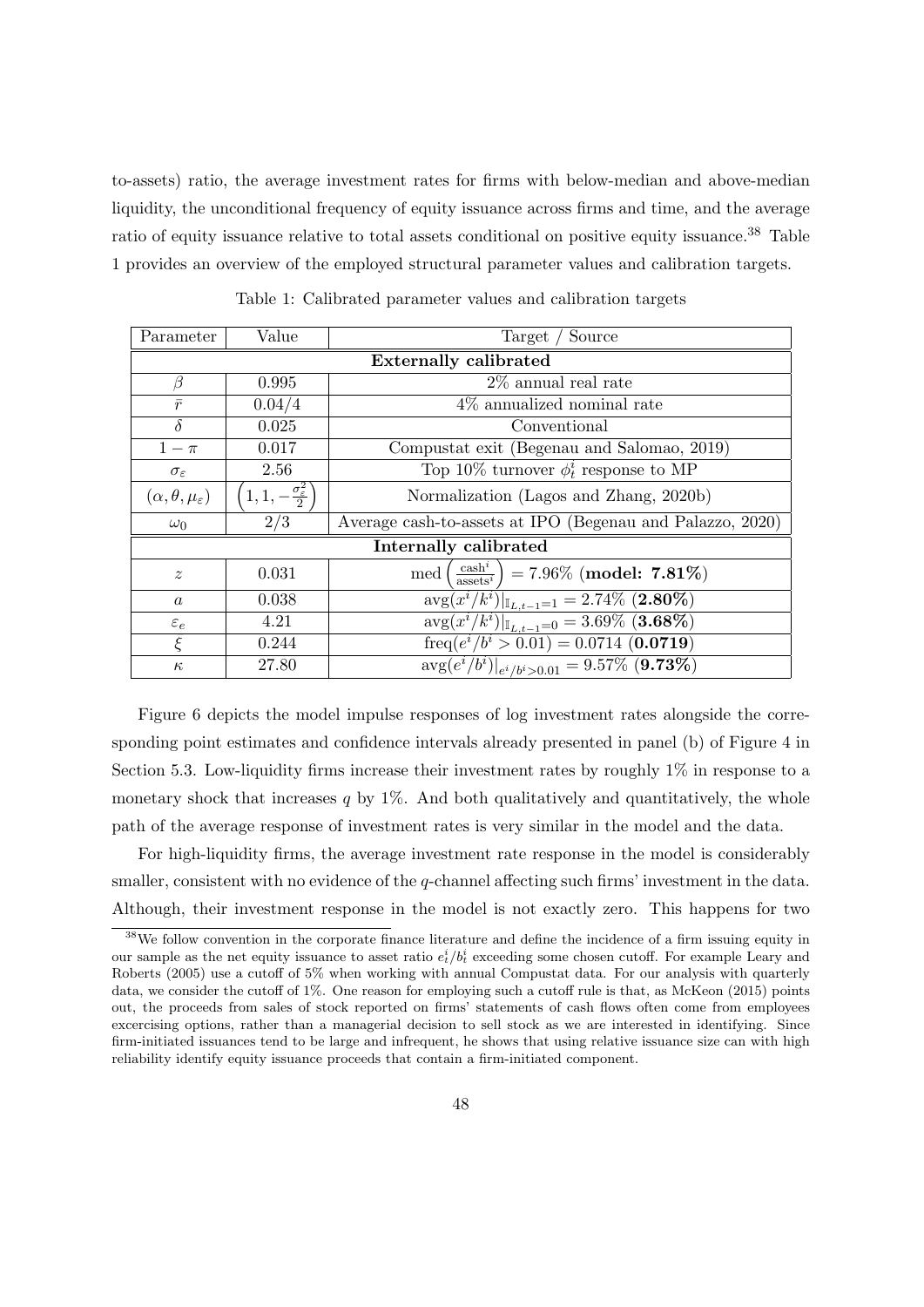main reasons. First, in any given period, some firms designated as "high-liquidity" may get low enough draws of the equity issuance cost  $\xi_t^i$  and take advantage of the beneficial circumstances to issue equity. Although, they are significantly less likely to issue equity than the low-liquidity firms. But if they happen to do so exactly at the time of the monetary shock, their investment will respond to the change in the price of equity and is thus not "isolated" from the shock. Second, whenever not issuing equity, high-liquidity firms draw down their liquid assets, slowly becoming "low-liquidity", and experience an increase in their probability of issuing equity over time. If the monetary shock is persistent and its effect on stock prices lasts for several periods, the direct effect on these firms simply appears with a lag and to a smaller extent, depending on the shock's persistence. Moreover, because the high-liquidity firms anticipate this immediately when the shock is revealed, and they want to smooth investment due to the convex adjustment costs, they respond already at shock impact. To do so, they invest more out of their liquid asset holdings, even though they are not yet accessing the equity market.

Figure 6: Comparison of investment rate responses from model and data estimates

<span id="page-48-0"></span>

*Notes:* Data refers to point estimates and 95% confidence intervals for  $\gamma_{h,h_q}$  and  $\gamma_{h,h_q} + \tilde{\gamma}_{h,h_q}$  from estimating specification [\(28\)](#page-41-0) with  $y_t^i = \log(x_t^i / k_t^i)$  as the outcome variable. Model response is computed as the average firm-level impulse response of log investment rates, averaged over a large panel of firms drawn from the stationary distribution of the model. High and low liquidity ratios are defined as above or below the cross-sectional median cash-to-assets ratio in both model and the data.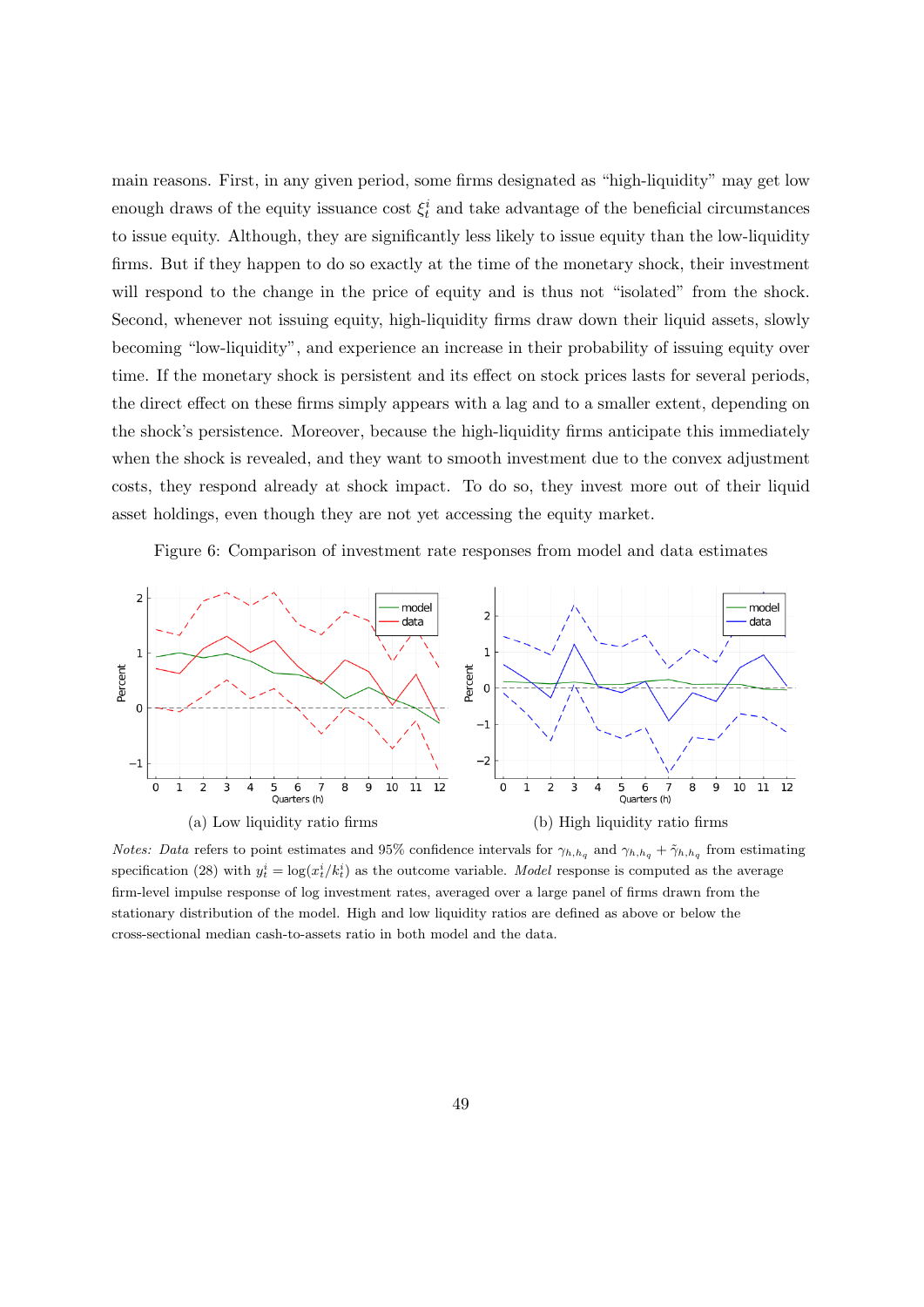## 7 Aggregate relevance in monetary transmission

Having established that our empirical estimates of the q-monetary channel are both qualitatively and quantitatively consistent with the calibrated theoretical model, we proceed to provide a back-of-the-envelope assessment of the importance of the turnover-q channel for monetary transmission to aggregate investment.<sup>[39](#page-49-0)</sup> We do so by directly employing our empirical regression estimates from Section [5,](#page-33-0) instead of relying on the calibrated structural model.

We first provide a brief discussion on how our empirical estimates based on between-firm variation can allow us to take the extra step and give an assessment of the overall effect of monetary transmission working through the turnover- $q$  channel. To fix notation, let us use dy  $rac{dy}{dx}$  $\frac{dy}{dx}$  by which we mean the effect of x on y through all possible transmission channels. For TC<br>to denote the effect of variable x on y through the turnover-q channel. This is in contrast concreteness, let us first focus the discussion on the effects that monetary policy shocks have on q. The estimates of  $\gamma_h$  from the reduced form OLS regressions of Section [5.2](#page-34-0) provide an estimate of  $\frac{d^2 \log(q_{t+h}^i)}{dx^m d\mathcal{I}^i}$  $\frac{\log(q_{t+h})}{\deg^n d\tau_{t-1}^i}$ . That is,  $\hat{\gamma}_h$  captures how the estimated effect of  $\varepsilon_t^m$  on log  $(q_{t+h}^i)$  differs conditional on past turnover  $\mathcal{T}_{t-1}^i$ . By the identifying assumption that differences in firms' responses, as predicted by turnover, appear *only* because of the turnover-q channel, we can attribute these differences in full to the turnover-q channel, i.e.  $\frac{d^2 \log(q_{t+h}^i)}{d\sigma^m d\tau^i}$  $\frac{d^2\log\left(q_{t+h}^i\right)}{d\varepsilon_t^m d\mathcal{T}_{t-1}^i} \,=\, \frac{d^2\log\left(q_{t+h}^i\right)}{d\varepsilon_t^m d\mathcal{T}_{t-1}^i}$  $d\varepsilon_t^m d\mathcal{T}_{t-1}^i$  $\begin{array}{c} \begin{array}{c} \begin{array}{c} \end{array} \\ \begin{array}{c} \end{array} \end{array} \end{array}$ TC , estimated by  $\gamma_h$ .

However, without further moment restrictions or identifying assumptions, regressions relying on between-firm differences in responses only allow to identify these cross-derivatives: they tell us how the monetary shock affects the  $q$  of firms with different turnover differently (through the turnover channel). Yet the ultimate goal is to evaluate how the monetary shock affects firms'  $q$  through the turnover channel. That is, we would like to identify the first derivative  $d\log(q_{t+h}^i)$  $d\varepsilon_t^m$  $\begin{array}{c} \begin{array}{c} \begin{array}{c} \end{array} \\ \begin{array}{c} \end{array} \end{array} \end{array}$ <sup>TC</sup>. Continuing with imposing linearity, one could "integrate out"  $\mathcal{T}_{t-1}^i$  from the cross-derivatives and write:

$$
\frac{d \log (q_{t+h}^i)}{d \varepsilon_t^m} \Big|^{ \mathrm{TC}} = \bar{\gamma}_h^i + \gamma_h \mathcal{T}_{t-1}^i
$$

where  $\bar{\gamma}_h^i$  could be thought of as a "missing intercept", referring to the (potentially firm specific) effect of monetary shocks on  $q_{t+h}^i$  through the turnover channel that is not explained by variation in turnover.  $\bar{\gamma}_h^i$  cannot be identified solely based on our empirical regressions. But it can

<span id="page-49-0"></span> $39$  Here, we refer to the "turnover-q channel" as monetary transmission operating through reducing stock prices by reducing turnover liquidity in stock markets, which in turn has an effect on investment through the q-channel.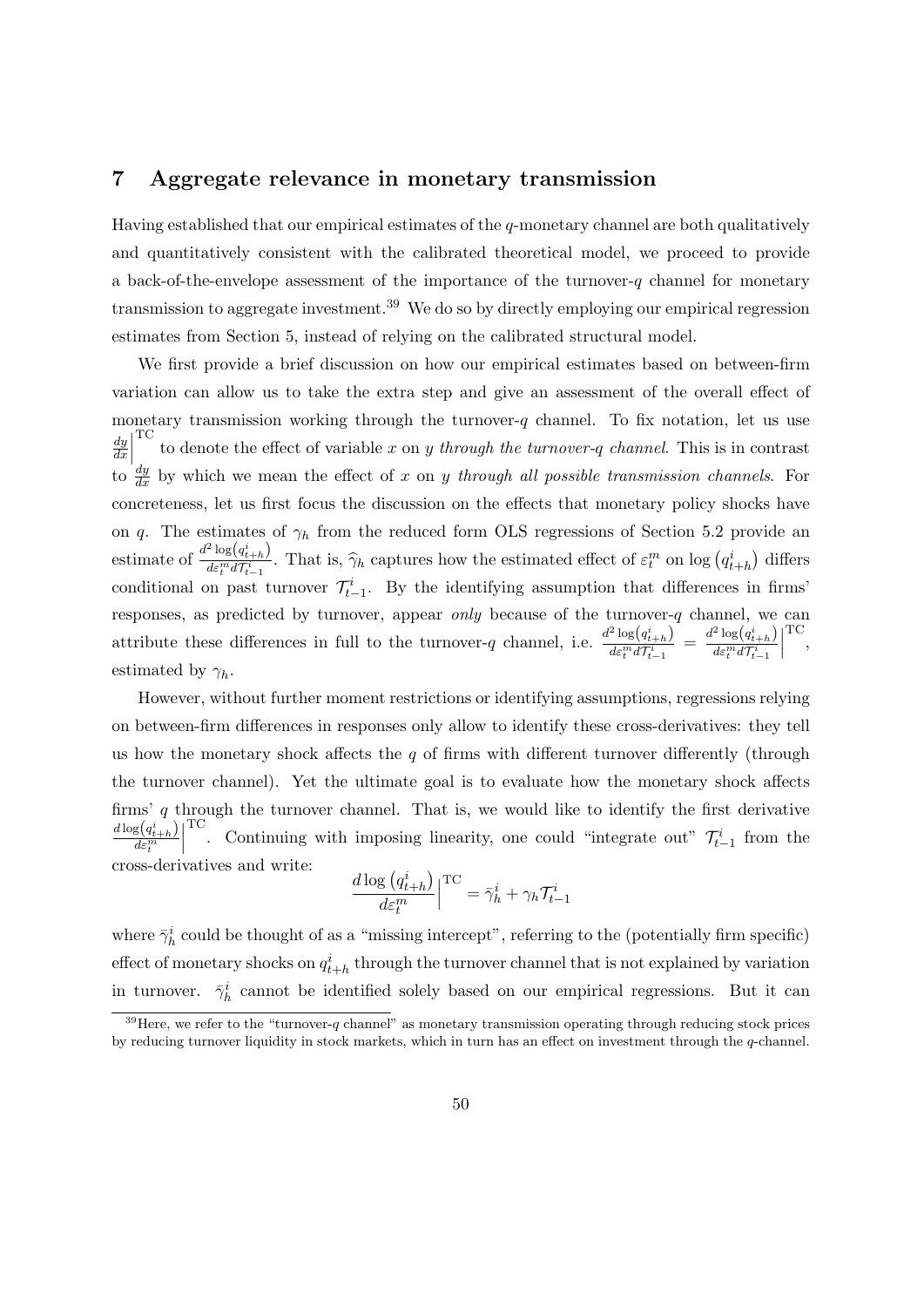be identified based on our theoretical model of the turnover channel: for all stocks with zero turnover, the turnover channel is inactive. So the effect of monetary shocks on the corresponding firms through the channel must be zero. And we can pin down the missing empirical "intercept" as:

$$
\frac{d \log (q_{t+h}^i)}{d \varepsilon_t^m} \Big|_{\mathcal{T}_{t-1}^i = 0}^{\text{TC}} = 0 \Longrightarrow \bar{\gamma}_h^i = 0 \text{ and } \frac{d \log (q_{t+h}^i)}{d \varepsilon_t^m} \Big|_{\mathcal{T}_{t-1}^i = \gamma_h \mathcal{T}_{t-1}^i}
$$

Note, importantly, that due to the stylized nature of our theoretical model, there exist no general equilibrium effects through which responsive firms can affect market prices, which in turn influence firms with zero stock turnover. So based on our model, this additional moment restriction is precise. In reality, its validity depends on whether such general equilibrium feedback effects are negligible or not.

Having established that  $\frac{d \log (q_{t+h}^i)}{d \epsilon^m}$  $d\varepsilon_t^m$  $\begin{array}{c} \begin{array}{c} \begin{array}{c} \end{array} \\ \begin{array}{c} \end{array} \end{array} \end{array}$ TC can be gauged using  $\widehat{\gamma}_h \mathcal{T}_{t-1}^i$ , we compute that in our Compustat sample, across time and firms, the average effect of a 25 bp contractionary shock in  $\varepsilon_t^m$ , as measured by quarterly aggregated 3m Federal funds futures rate changes, is to decrease  $q_t^i$  by 1.65% at impact through the turnover-q channel.

Next, we can use the IV estimates from Section [5.3](#page-39-1) to evaluate the effects of monetary shocks through the turnover channel on firms' investment. For illustration, let us first consider the specification that does not split the sample into firm-quarters with high and low liquidity ratios. Based on our identification assumption, the IV coefficient  $\gamma_{h,0}$  in specification [\(27\)](#page-39-0) for  $y_t^i = \log(x_t^i/k_t^i)$  provides an estimate of  $\frac{d \log(x_{t+h}^i/k_{t+h}^i)}{d \log(x_t^i)}$  $d\log(q_t^i)$  $\begin{array}{c} \begin{array}{c} \begin{array}{c} \end{array} \\ \begin{array}{c} \end{array} \end{array} \end{array}$ TC . By the chain rule, we can therefore write:

$$
\frac{d \log (x_{t+h}^i / k_{t+h}^i)}{d \varepsilon_t^m} \Big|{\rm TC} = \frac{d \log (x_{t+h}^i / k_{t+h}^i)}{d \log (q_t^i)}\Big|^{\rm TC} \cdot \frac{d \log (q_t^i)}{d \varepsilon_t^m} \Big|^{\rm TC} = \gamma_{h,0} \cdot \gamma_0 \mathcal{T}_{t-1}^i
$$

where  $\gamma_{h,0}$  refers to the coefficient on the instrumented  $\log\left(q_{t+h_q}^{i}\right)$  in specification [\(27\)](#page-39-0) for  $y_t^i = \log(x_t^i / k_t^i)$ , with  $h_q = 0$ . And  $\gamma_0$  refers to the coefficient on  $\mathcal{T}_{t-1}^i \varepsilon_t^m$  in specification [\(25\)](#page-35-0) for  $y_t^i = \log(q_t^i)$ . More precisely, since our estimates indicate that monetary shocks transmit to investment through the q-channel only for firms with low liquid asset holdings, we use the following calculation to condition on the liquidity positions:

$$
\frac{d \log (x_{t+h}^i / k_{t+h}^i)}{d \varepsilon_t^m} \Big|^{T\mathcal{C}} = \left[ (1 - \mathbb{I}_{L,t-1}^i) \cdot \gamma_{h,0} \cdot \gamma_0 + \mathbb{I}_{L,t-1}^i \cdot (\gamma_{h,0} + \tilde{\gamma}_{h,0}) \cdot (\gamma_0 + \tilde{\gamma}_0) \right] \cdot \mathcal{T}_{t-1}^i
$$

where  $\gamma_{h,0}$  and  $\tilde{\gamma}_{h,0}$  are estimated in specification [\(28\)](#page-41-0), for  $y_t^i = \log(x_t^i / k_t^i)$  with  $h_q = 0$ . And  $\gamma_0$ and  $\tilde{\gamma}_0$  come from estimating specification [\(26\)](#page-37-1) for  $y_t^i = \log(q_t^i)$ . Based on this, we compute that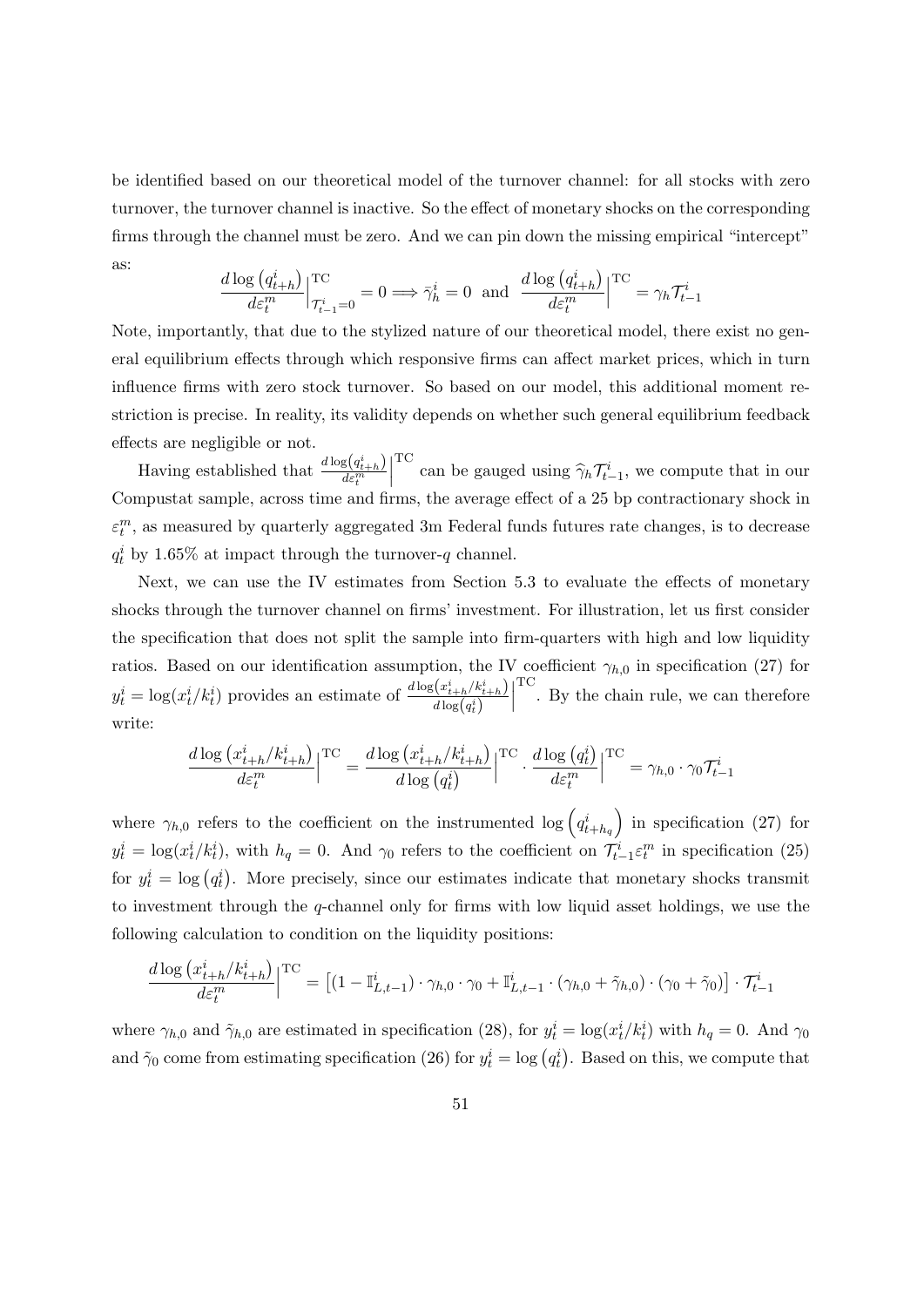in our Compustat sample, across firms and time, the average effect of a 25 bp contractionary shock in  $\varepsilon_t^m$  is to decrease  $x_{t+4}^i/k_{t+4}^i$ , i.e. the investment rate four quarters after the shock, by 0.65% through the turnover-q channel.

Finally, to assess the relevance of the turnover-q channel in monetary transmission to aggregate investment, we employ the implied semi-elasticity of firm i's quarterly investment rate  $x_{t+4}^i/k_{t+4}^i$  with respect to  $\varepsilon_t^m$ , i.e. the estimate of  $\frac{d \log(x_{t+4}^i/k_{t+4}^i)}{d \varepsilon_t^m}$  $d\varepsilon_t^m$  $\begin{array}{c} \begin{array}{c} \begin{array}{c} \end{array} \\ \begin{array}{c} \end{array} \end{array} \end{array}$ TC , as a proxy for the semielasticity of the firm's quarterly investment level  $x_{t+4}^i$ . For each quarter t, we compute the cross-sectional average of these semi-elasticities, weighted by firms' capital expenditures  $x_{t-1}^i$ , in our Compustat panel, to get an estimate of the semi-elasticity of aggregate public firm investment in quarter  $t + 4$  with respect to a monetary shock in t. Taking the average of these aggregate semi-elasticities across time and adjusting for the share of approximately 46.5% of US aggregate nonresidential investment being done by public firms [\(Asker et al.,](#page-52-2) [2011\)](#page-52-2), we find that in response to a 25 bp unexpected increase in the Federal funds rate, aggregate investment drops by  $0.14\%$  four quarters later due to the turnover-q channel. For comparison, the corresponding peak effect on aggregate investment estimated by [Christiano et al.](#page-53-1) [\(2005\)](#page-53-1) is approximately 0.45%. We can thus conclude that the effects of monetary policy shocks on public firms' investment due to equity price responses have the potential to explain a considerable fraction of overall monetary transmission to aggregate investment in the US.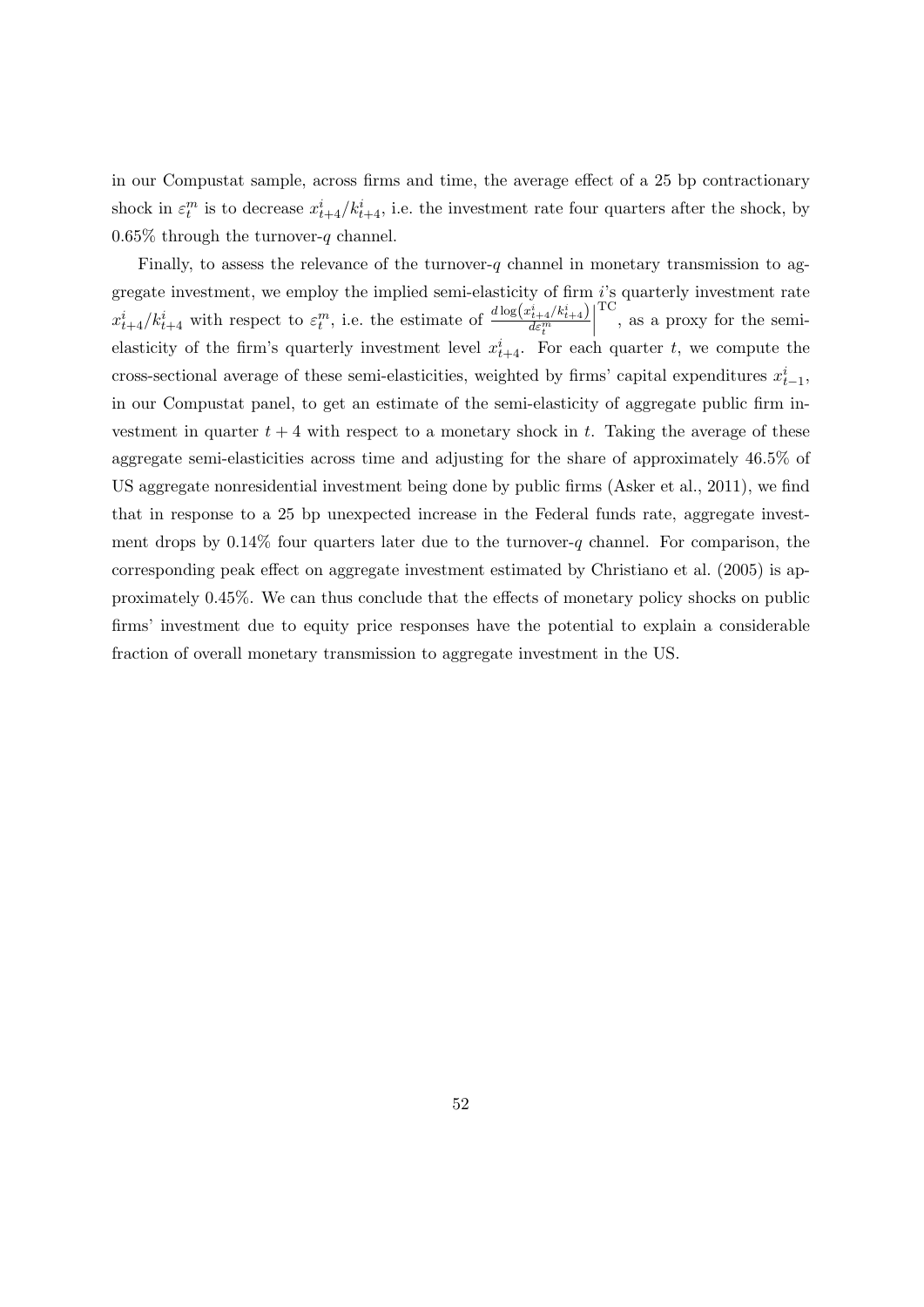# References

- ABEL, A. B. AND J. C. EBERLY (2002): "Investment and q with fixed costs: An empirical analysis," Working paper, University of Pennsylvania.
- ANDERSON, G. AND A. CESA-BIANCHI (2020): "Crossing the Credit Channel: Credit Spreads and Firm Heterogeneity," Working Paper.
- <span id="page-52-2"></span>Asker, J., J. Farre-Mensa, and A. Ljungqvist (2011): "Comparing the Investment Behavior of Public and Private Firms," NBER Working Paper No. 17394.
- Baker, M., J. C. Stein, and J. Wurgler (2003): "When Does the Market Matter? Stock Prices and the Investment of Equity-Dependent firms," Quarterly Journal of Economics, 118, 969–1005.
- Baker, M. and J. Wurgler (2002): "Market Timing and Capital Structure," Journal of Finance, 57, 1–32.
- <span id="page-52-1"></span>BEGENAU, J. AND B. PALAZZO (2020): "Firm Selection and Corporate Cash Holdings," Journal of Financial Economics, forthcoming.
- <span id="page-52-0"></span>BEGENAU, J. AND J. SALOMAO (2019): "Firm Financing Over the Business Cycle," Review of Financial Studies, 32, 1235–1274.
- BERNANKE, B. AND M. GERTLER (1989): "Agency Costs, Net Worth, and Business Fluctuations," American Economic Review, 79, 14–31.
- BERNANKE, B. S. AND K. N. KUTTNER (2005): "What Explains the Stock Market's Reaction to Federal Reserve Policy?" Journal of Finance, 60, 1221–1257.
- BLANCHARD, O., C. RHEE, AND L. SUMMERS (1993): "The Stock Market, Profit, and Investment," Quarterly Journal of Economics, 108, 115–136.
- Boivin, J., M. T. Kiley, and F. S. Mishkin (2010): "How has the Monetary Transmission Mechanism Evolved Over Time?" in Handbook of Monetary Economics, Elsevier, vol. 3, 369–422.
- BRAINARD, W. C. AND J. TOBIN (1968): "Pitfalls in Financial Model Building," American Economic Review, 58, 99–122.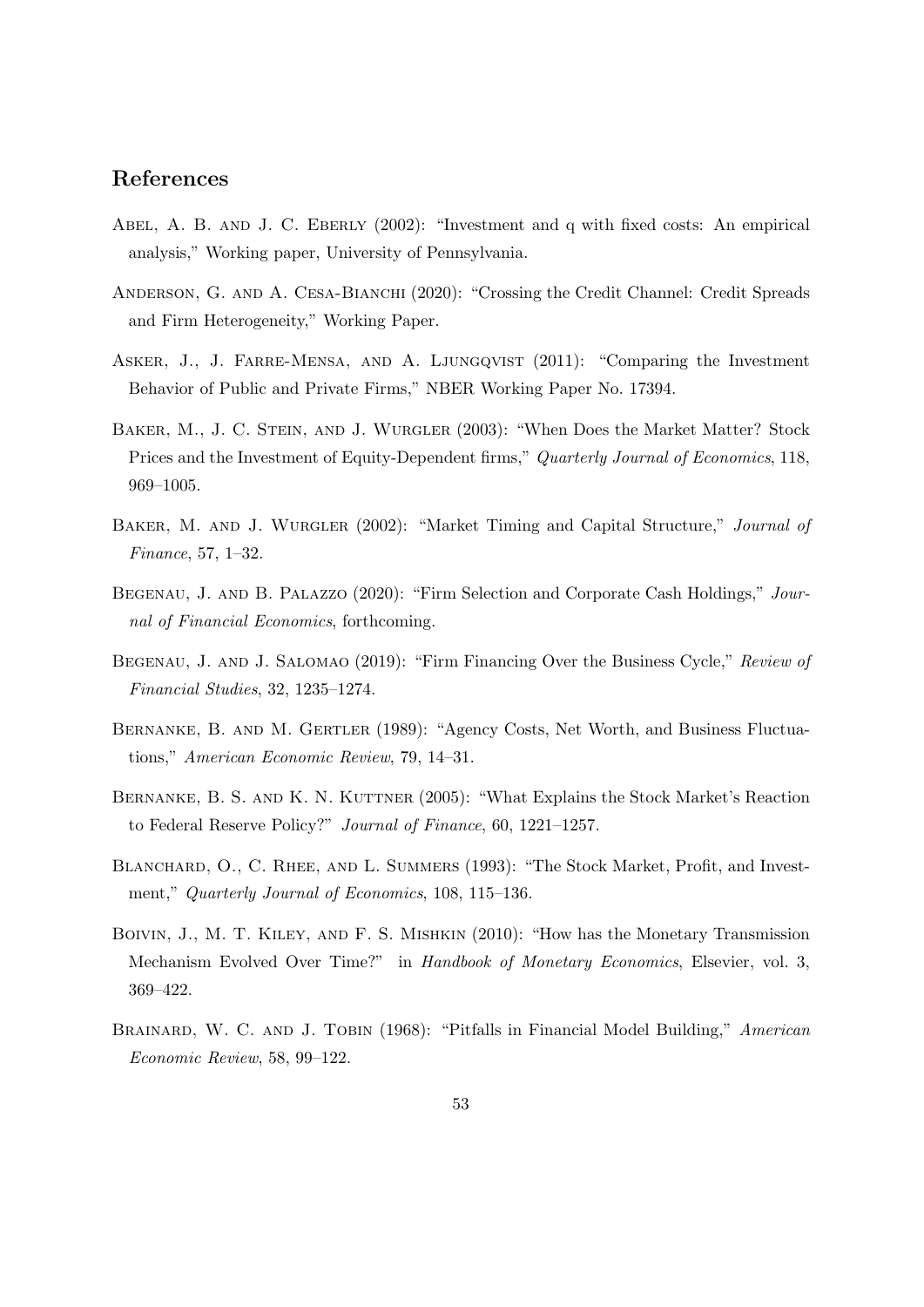- <span id="page-53-1"></span>Christiano, L. J., M. Eichenbaum, and C. L. Evans (2005): "Nominal Rigidities and the Dynamic Effects of a Shock to Monetary Policy," Journal of Political Economy, 113, 1–45.
- Cloyne, J., C. Ferreira, M. Froemel, and P. Surico (2018): "Monetary Policy, Corporate Finance and Investment," NBER Working Paper No. 25366.
- Cochrane, J. H. and M. Piazzesi (2002): "The Fed and Interest Rates: a High-Frequency Identification," American Economic Review, 92, 90–95.
- Cook, T. and T. Hahn (1989): "The Effect of Changes in the Federal Funds Rate Target on Market Interest Rates in the 1970s," Journal of Monetary Economics, 24, 331–351.
- DUFFIE, D., N. GÂRLEANU, AND L. H. PEDERSEN (2005): "Over-the-Counter Markets," Econometrica, 73, 1815–1847.
- EBERLY, J., S. REBELO, AND N. VINCENT (2012): "What explains the lagged-investment effect?" Journal of Monetary Economics, 59, 370–380.
- Fischer, S. and R. C. Merton (1984): "Macroeconomics and Finance: The Role of the Stock Market," in Carnegie-Rochester Conference Series on Public Policy, Elsevier, vol. 21, 57–108.
- Gilchrist, S., C. P. Himmelberg, and G. Huberman (2005): "Do Stock Price Bubbles Influence Corporate Investment?" Journal of Monetary Economics, 52, 805–827.
- GÜRKAYNAK, R. S., B. SACK, AND E. T. SWANSONC (2005): "Do Actions Speak Louder Than Words? The Response of Asset Prices to Monetary Policy Actions and Statements," International Journal of Central Banking, 1, 55–94.
- Hayashi, F. (1982): "Tobin's Marginal q and Average q: A Neoclassical Interpretation," Econometrica, 213–224.
- Hovakimian, A., G. Hovakimian, and H. Tehranian (2004): "Determinants of Target Capital Structure: The Case of Dual Debt and Equity Issues," Journal of Financial Economics, 71, 517–540.
- <span id="page-53-0"></span>JAROCIŃSKI, M. AND P. KARADI (2020): "Deconstructing Monetary Policy Surprises – The Role of Information Shocks," American Economic Journal: Macroeconomics, 12, 1–43.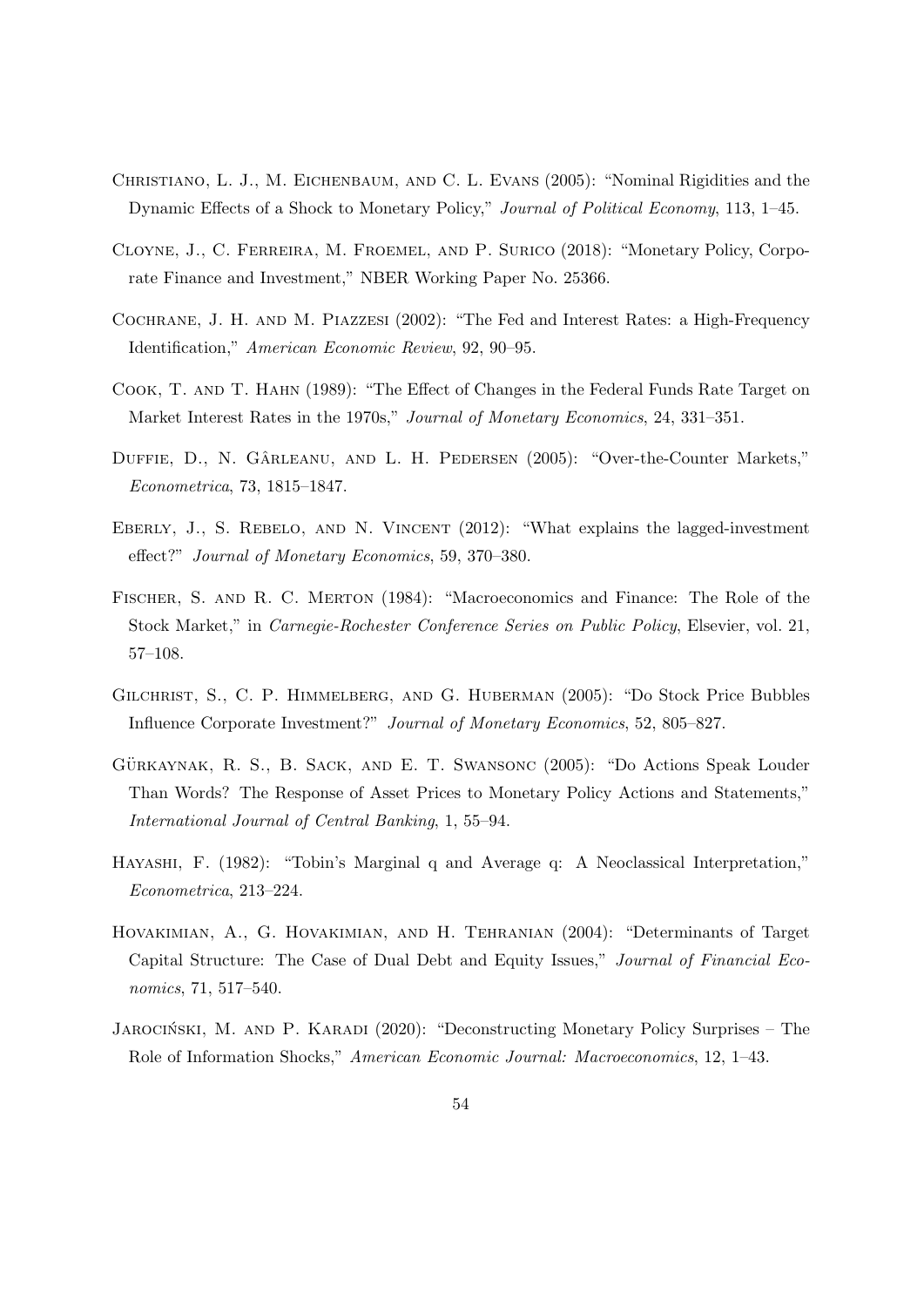- JORDÀ, O.  $(2005)$ : "Estimation and inference of impulse responses by local projections," American Economic Review, 95, 161–182.
- JORGENSON, D. W. (1963): "Capital Theory and Investment Behavior," American Economic Review, 53, 247–259.
- Kaplan, S. N. and L. Zingales (1997): "Do Investment-Cash Flow Sensitivities Provide Useful Measures of Financing Constraints?\*," Quarterly Journal of Economics, 112, 169– 215.
- Keynes, J. M. (1936): The General Theory of Employment, Interest and Money, Macmillan, 14th edition, 1973.
- Kiyotaki, N. and J. Moore (1997): "Credit Cycles," Journal of Political Economy, 105, 211–248.
- Korajczyk, R. A. and A. Levy (2003): "Capital Structure Choice: Macroeconomic Conditions and Financial Constraints," Journal of Financial Economics, 68, 75–109.
- KUTTNER, K. N. (2001): "Monetary Policy Surprises and Interest Rates: Evidence from the Fed Funds Futures Market," Journal of Monetary Economics, 47, 523–544.
- Lagos, R. (2011): "Asset Prices, Liquidity, and Monetary Policy in an Exchange Economy," Journal of Money, Credit and Banking, 43, 521–552.
- LAGOS, R. AND G. ROCHETEAU (2009): "Liquidity in Asset Markets With Search Frictions," Econometrica, 77, 403–426.
- LAGOS, R., G. ROCHETEAU, AND P.-O. WEILL (2011): "Crises and Liquidity in Over-the-Counter Markets," Journal of Economic Theory, 146, 2169–2205.
- Lagos, R. and S. Zhang (2015): "Monetary Exchange in Over-the-Counter Markets: A Theory of Speculative Bubbles, the Fed Model, and Self-Fulfilling Liquidity Crises," Working Paper 21528, NBER.
- $-$  (2019): "The Limits of onetary Economics: On Money as a Medium of Exchange in Near-Cashless Credit Economies," Working Paper 25803, NBER.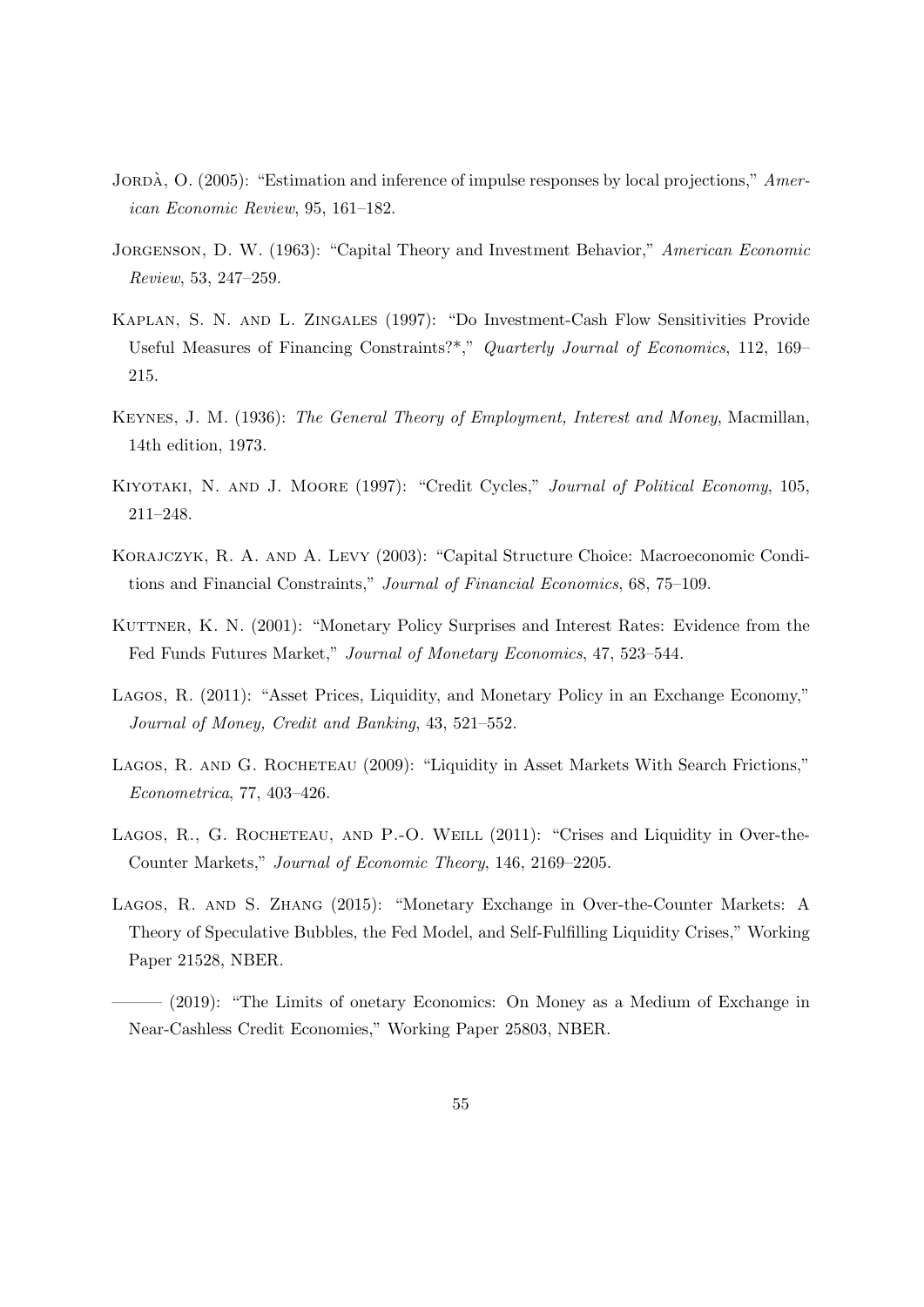- $(2020a)$ : "The Limits of onetary Economics: On Money as a Latent Medium of Exchange," Working Paper 26756, NBER.
- <span id="page-55-0"></span>– (2020b): "Turnover Liquidity and the Transmission of Monetary Policy," American Economic Review, 110, 1635–1672.
- <span id="page-55-1"></span>Leary, M. T. and M. R. Roberts (2005): "Do Firms Rebalance Their Capital Structures?" The Journal of Finance, 60, 2575–2619.
- <span id="page-55-2"></span>McKeon, S. B. (2015): "Employee Option Exercise and Equity Issuance Motives," Working Paper.
- Miranda-Agrippino, S. and G. Ricco (2019): "The Transmission of Monetary Policy Shocks," Working Paper.
- Mishkin, F. S. (1995): "Symposium on the Monetary Transmission Mechanism," Journal of Economic Perspectives, 9, 3–10.
- (1996): "The Channels of Monetary Transmission: Lessons for Monetary Policy," Working Paper 5464, NBER.
- $(2001)$ : "The Transmission Mechanism and the Role of Asset Prices in Monetary Policy," Working Paper 8617, NBER.
- Morck, R., A. Shleifer, R. W. Vishny, M. Shapiro, and J. M. Poterba (1990): "The Stock Market and Investment: Is the Market a Sideshow?" Brookings Papers on Economic Activity, 1990, 157–215.
- MYERS, S. C. AND N. S. MAJLUF (1984): "Corporate Financing and Investment Decisions When Firms Have Information that Investors Do Not Have," Journal of Financial Economics, 13, 187–221.
- NAKAMURA, E. AND J. STEINSSON (2018): "High Frequency Identification of Monetary Non-Neutrality: The Information Effect," Quarterly Journal of Economics, 133, 1283–1330.
- Rigobon, R. and B. Sack (2004): "The Impact of Monetary Policy on Asset Prices," Journal of Monetary Economics, 51, 1553–1575.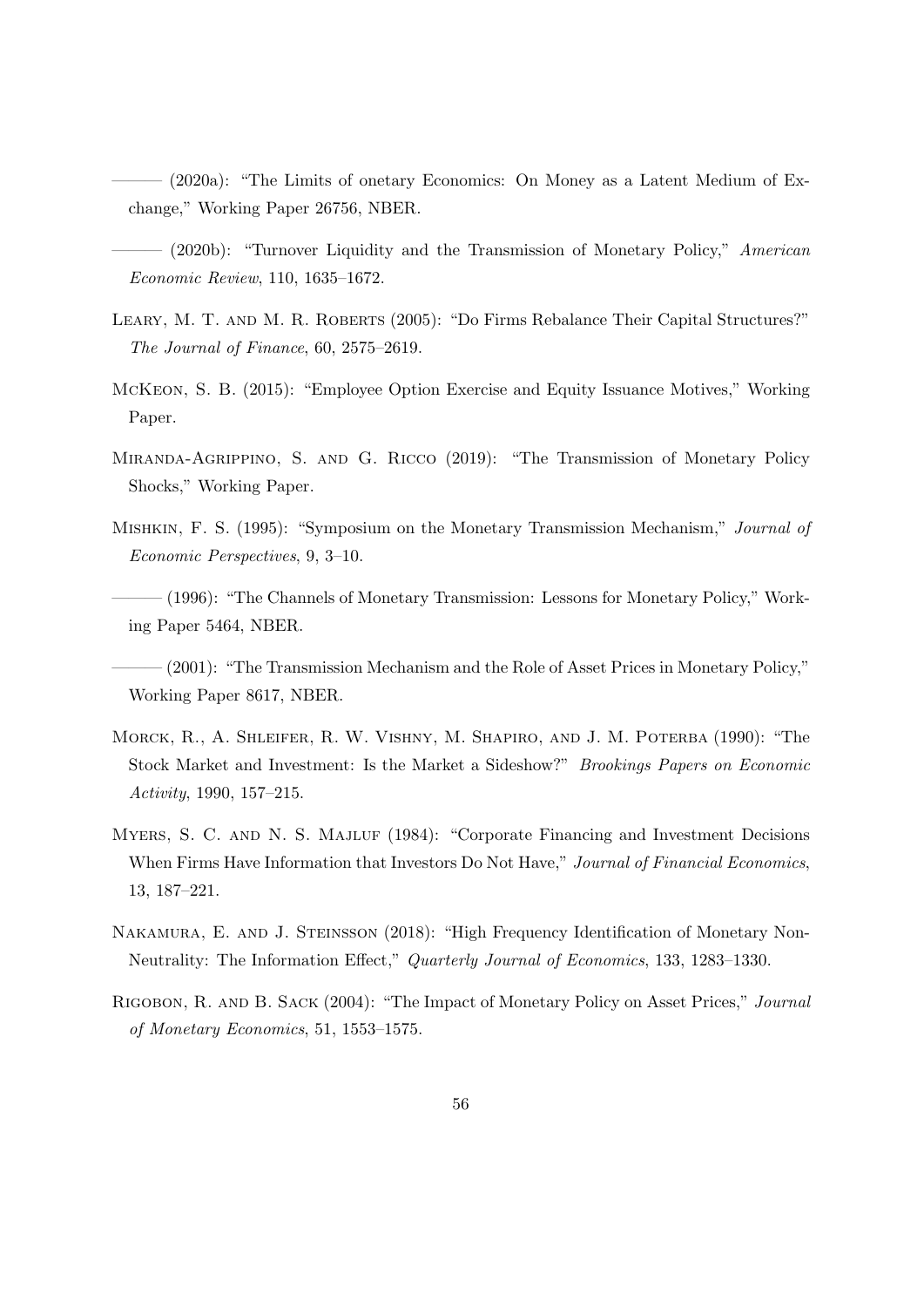- ROCHETEAU, G., R. WRIGHT, AND C. ZHANG (2018): "Corporate Finance and Monetary Policy," American Economic Review, 108, 1147–86.
- STOCK, J. H. AND M. W. WATSON (2018): "Identification and estimation of dynamic causal effects in macroeconomics using external instruments," The Economic Journal, 128, 917–948.
- THORBECKE, W. (1997): "On Stock Market Returns and Monetary Policy," Journal of Finance, 52, 635–654.
- TOBIN, J. (1969): "A General Equilibrium Approach to Monetary Theory," Journal of Money, Credit and Banking, 1, 15–29.
- TOBIN, J. AND W. C. BRAINARD (1976): "Asset Markets and the Cost of Capital," Tech. rep., Cowles Foundation for Research in Economics, Yale University.
- WEILL, P.-O. (2007): "Leaning Against the Wind," Review of Economic Studies, 74, 1329– 1354.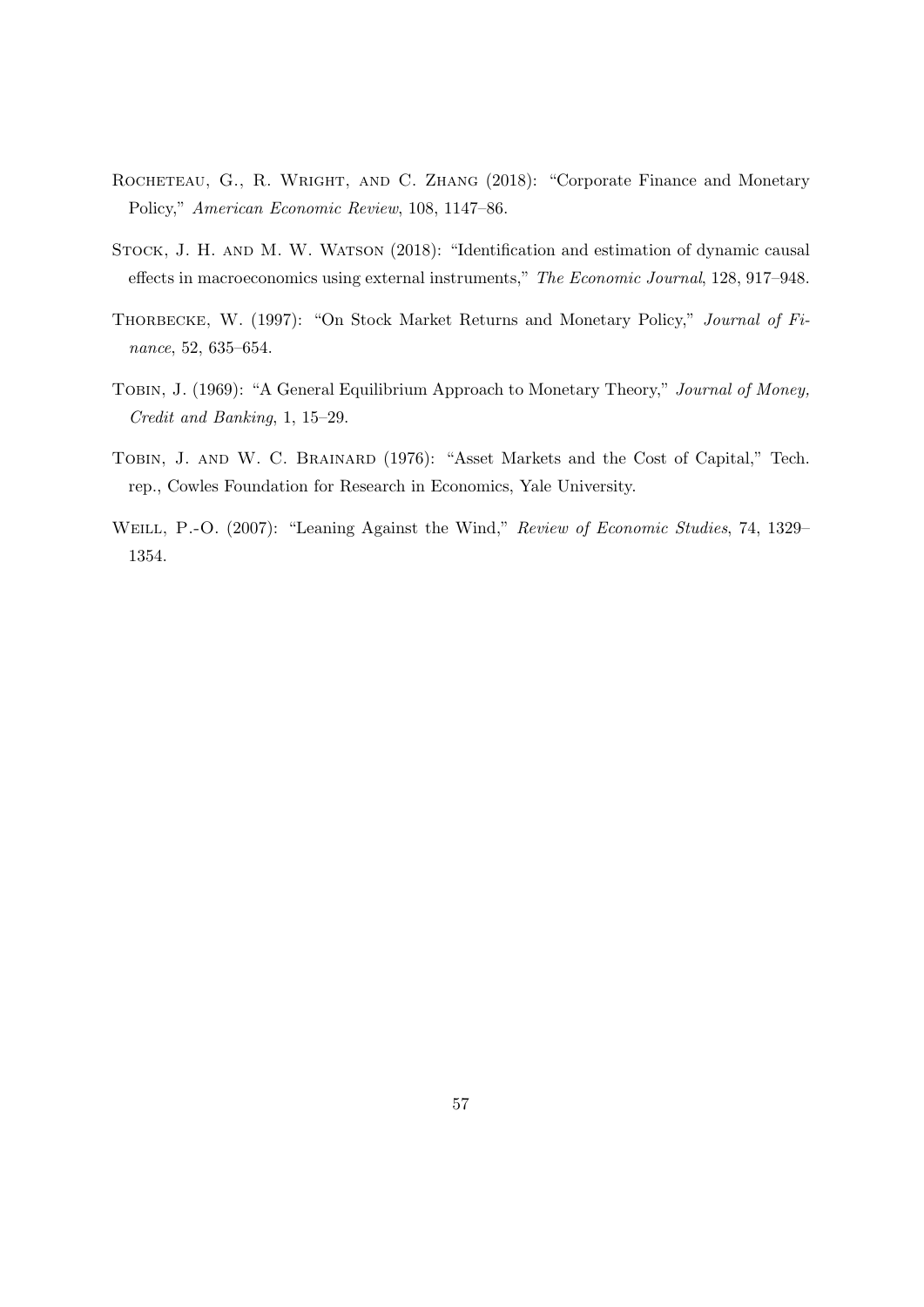# A Proofs

## A.1 Investor's portfolio and bargaining problems

<span id="page-57-1"></span>Lemma 6 Let

<span id="page-57-3"></span>
$$
\varepsilon_t^* \equiv \frac{p_t \phi_t^m - \pi (1 - \delta) \phi_t^s}{z} \tag{29}
$$

and define the correspondence  $\chi : \mathbb{R}^2 \rightrightarrows [0,1]$  as

$$
\chi\left(\varepsilon_t^*, \varepsilon\right) \left\{ \begin{array}{ll} =1 & \text{if } \varepsilon_t^* < \varepsilon \\ \in [0,1] & \text{if } \varepsilon_t^* = \varepsilon \\ =0 & \text{if } \varepsilon < \varepsilon_t^* . \end{array} \right.
$$

Consider a bilateral meeting in the first subperiod of period t between a dealer and an investor with portfolio  $a_t$  and valuation  $\varepsilon$ . The investor's post-trade portfolio,

$$
\boldsymbol{\bar{a}}\left(\boldsymbol{a}_{t},\varepsilon\right)\equiv(\overline{a}_{t}^{b}\left(\boldsymbol{a}_{t},\varepsilon\right),\overline{a}_{t}^{m}\left(\boldsymbol{a}_{t},\varepsilon\right),\overline{a}_{t}^{s}\left(\boldsymbol{a}_{t},\varepsilon\right)),
$$

is given by

$$
\overline{a}_{t}^{b}(\boldsymbol{a}_{t},\varepsilon) = a_{t}^{b}
$$
\n
$$
\overline{a}_{t}^{m}(\boldsymbol{a}_{t},\varepsilon) = [1 - \chi(\varepsilon_{t}^{*},\varepsilon)] (a_{t}^{m} + p_{t} a_{t}^{s})
$$
\n
$$
\overline{a}_{t}^{s}(\boldsymbol{a}_{t},\varepsilon) = a_{t}^{s} + \frac{1}{p_{t}} [a_{t}^{m} - \overline{a}_{t}^{m}(\boldsymbol{a}_{t},\varepsilon)],
$$

and the intermediation fee charged by the dealer is

$$
\varpi_t(\boldsymbol{a}_t,\varepsilon)=(1-\theta)(\varepsilon_t^*-\varepsilon)\,z\frac{1}{p_t}[\overline{a}_t^m(\boldsymbol{a}_t,\varepsilon)-a_t^m].
$$

**Proof.** The value function [\(2\)](#page-8-0) can be written as

<span id="page-57-0"></span>
$$
W_t (\boldsymbol{a}_t, \varpi_t) = \boldsymbol{\phi}_t' \boldsymbol{a}_t - \varpi_t + \bar{W}_t
$$
  
= 
$$
a_t^b + \phi_t^m a_t^m + \phi_t^s a_t^s - \varpi_t + \bar{W}_t,
$$
 (30)

where

<span id="page-57-2"></span>
$$
\bar{W}_t \equiv T_t + \max_{\mathbf{a}_{t+1} \in \mathbb{R}^3_+} \left[ -\phi_t \mathbf{a}_{t+1} + \beta \int V_{t+1} \left( \mathbf{a}_{t+1}, \varepsilon \right) dG(\varepsilon) \right]. \tag{31}
$$

With [\(30\)](#page-57-0) we can write

$$
\Gamma(\overline{a}_t, a_t, \varepsilon) = \overline{a}_t^b + \phi_t^m \overline{a}_t^m + (\varepsilon z + \pi (1 - \delta) \phi_t^s) \overline{a}_t^s
$$

$$
- \left[ a_t^b + \phi_t^m a_t^m + (\varepsilon z + \phi_t^s \pi (1 - \delta)) a_t^s \right] - \varpi_t,
$$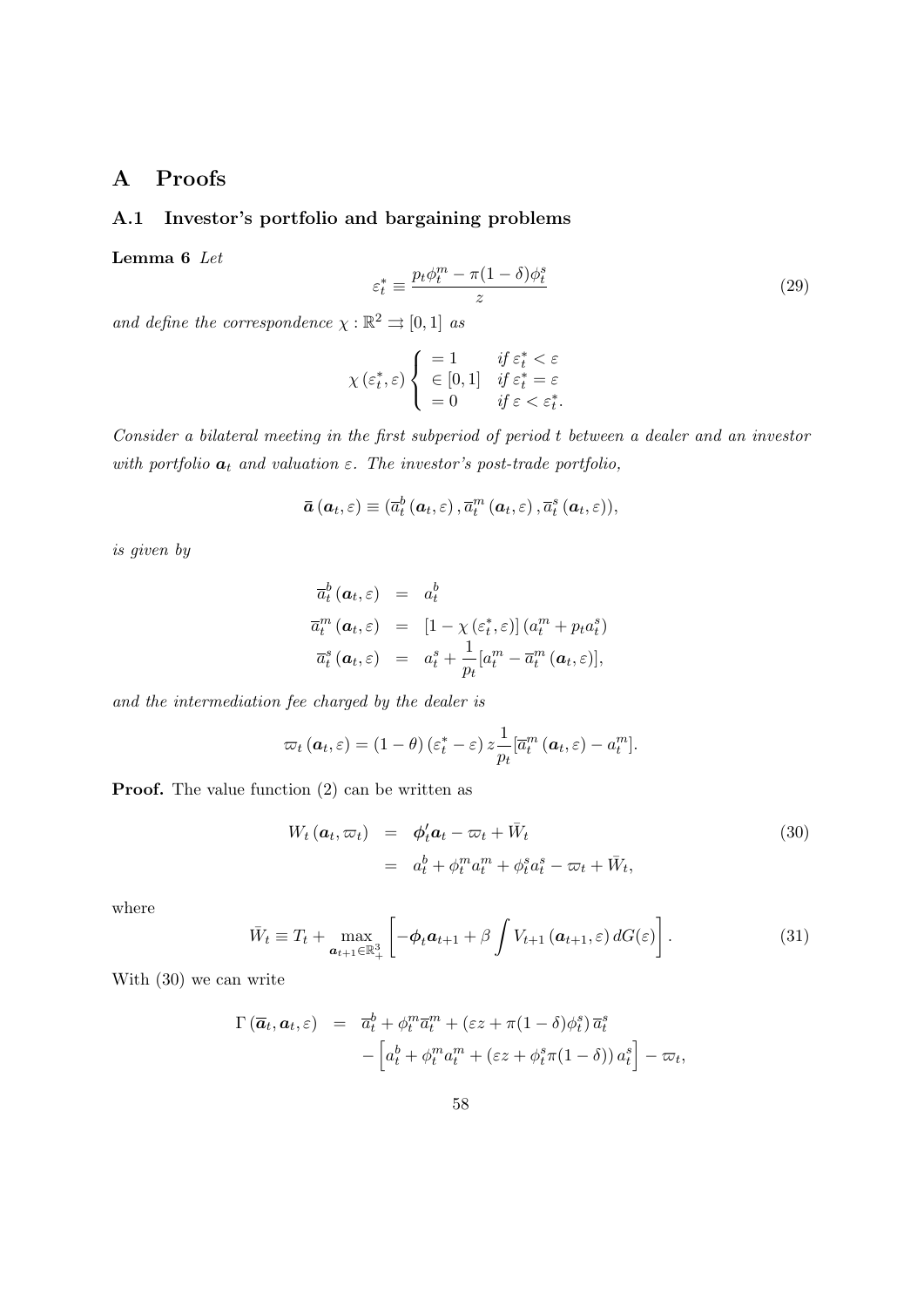so the solution to [\(1\)](#page-7-0) is

$$
\overline{a}_{t}^{b}(\boldsymbol{a}_{t},\varepsilon) = a_{t}^{b}
$$
\n
$$
\overline{a}_{t}^{s}(\boldsymbol{a}_{t},\varepsilon) = a_{t}^{s} + \frac{1}{p_{t}}[a_{t}^{m} - \overline{a}_{t}^{m}(\boldsymbol{a}_{t},\varepsilon)]
$$
\n
$$
\varpi_{t}(\boldsymbol{a}_{t},\varepsilon) = (1-\theta)(\varepsilon_{t}^{*} - \varepsilon) z \frac{1}{p_{t}}[\overline{a}_{t}^{m}(\boldsymbol{a}_{t},\varepsilon) - a_{t}^{m}]
$$
\n
$$
\overline{a}_{t}^{m}(\boldsymbol{a}_{t},\varepsilon) = \arg \max_{0 \leq \overline{a}_{t}^{m} \leq p_{t} a_{t}^{s} + a_{t}^{m}} \left[ (\varepsilon_{t}^{*} - \varepsilon) z \frac{1}{p_{t}}(\overline{a}_{t}^{m} - a_{t}^{m}) \right].
$$

This concludes the proof.  $\quadblacksquare$ 

**Lemma 7** Let  $(a_{t+1}^b, a_{t+1}^m, a_{t+1}^s)$  denote the portfolio chosen by an investor in the second subperiod of period t. This portfolio must satisfy the following first-order necessary and sufficient conditions:

$$
\phi_t^b \ge \beta, \text{ with } \text{``} = \text{''} \text{ if } a_{t+1}^b > 0 \tag{32}
$$

$$
\phi_t^m \ge \beta \left[ \phi_{t+1}^m + \alpha \theta \int_{\varepsilon_{t+1}^*}^{\varepsilon_H} \left( \varepsilon - \varepsilon_{t+1}^* \right) z dG(\varepsilon) \frac{1}{p_{t+1}} \right], \text{ with } \text{``} = \text{''} \text{ if } a_{t+1}^m > 0 \tag{33}
$$

$$
\phi_t^s \ge \beta \left[ \bar{\varepsilon} z + \pi (1 - \delta) \phi_{t+1}^s + \alpha \theta \int_{\varepsilon_L}^{\varepsilon_{t+1}^*} (\varepsilon_{t+1}^* - \varepsilon) z dG(\varepsilon) \right], \text{ with } \zeta = \eta \text{ if } a_{t+1}^s > 0. \tag{34}
$$

Proof. With [\(30\)](#page-57-0) and the bargaining outcome described in the statement of Lemma [6,](#page-57-1) [\(3\)](#page-8-1) can be written as

<span id="page-58-1"></span><span id="page-58-0"></span>
$$
V_t (\boldsymbol{a}_t, \varepsilon) = a_t^b + (\varepsilon z + \pi (1 - \delta) \phi_t^s) a_t^s + \phi_t^m a_t^m + \bar{W}_t
$$
  
+ 
$$
\alpha \theta (\varepsilon - \varepsilon_t^*) z \frac{1}{p_t} [a_t^m - \bar{a}_t^m (\boldsymbol{a}_t, \varepsilon)].
$$

Hence, using the expression for  $\bar{a}_{t+1}^m (a_{t+1}, \varepsilon)$  from Lemma [6,](#page-57-1)

$$
\int V_{t+1} (\mathbf{a}_{t+1}, \varepsilon) dG(\varepsilon) = a_{t+1}^{b} + \left[ \bar{\varepsilon} z + \pi (1 - \delta) \phi_{t+1}^{s} + \alpha \theta \int_{\varepsilon_{L}}^{\varepsilon_{t+1}^{*}} (\varepsilon_{t+1}^{*} - \varepsilon) z dG(\varepsilon) \right] a_{t+1}^{s}
$$

$$
+ \left[ \phi_{t+1}^{m} + \alpha \theta \frac{1}{p_{t+1}} \int_{\varepsilon_{t+1}^{*}}^{\varepsilon_{H}} (\varepsilon - \varepsilon_{t+1}^{*}) z dG(\varepsilon) \right] a_{t+1}^{m} + \bar{W}_{t+1}
$$

Thus, the necessary and sufficient first-order conditions corresponding to the maximization problem in [\(31\)](#page-57-2) are as in the statement of the lemma.  $\blacksquare$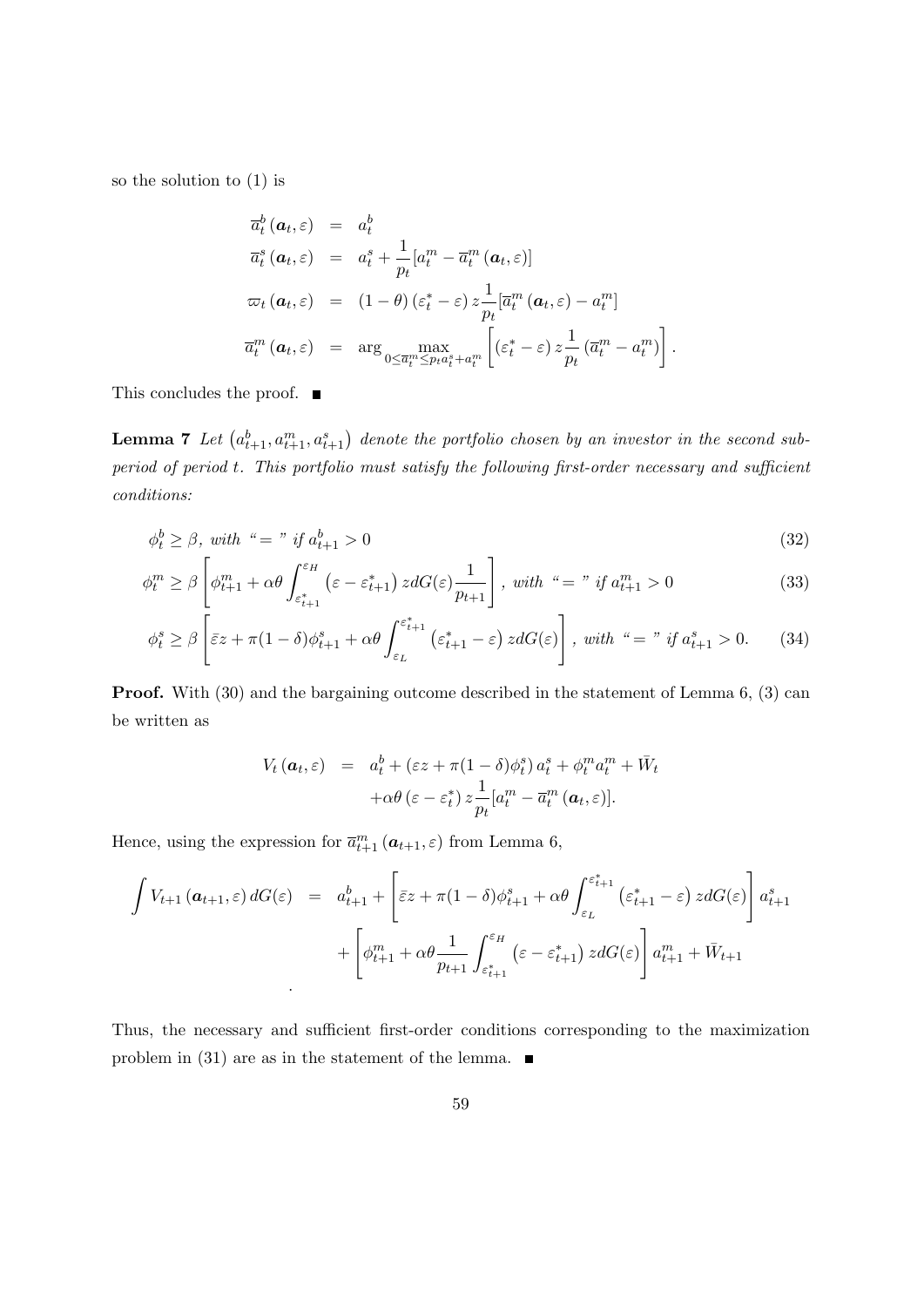### A.2 Stock-market clearing

**Lemma 8** In period  $t$ , the first-subperiod market-clearing condition for equity is

<span id="page-59-0"></span>
$$
\left[1 - G\left(\varepsilon_t^*\right)\right] \frac{1}{p_t} A_t^m = G\left(\varepsilon_t^*\right) S_t. \tag{35}
$$

**Proof.** Recall that  $\bar{A}_{It}^s = \alpha \int \bar{a}_t^s(a_t, \varepsilon) dH_{It}(a_t, \varepsilon)$ , so using the bargaining outcomes in Lemma [6,](#page-57-1) we have

$$
\bar{A}_{It}^s = \alpha \left[ 1 - G\left(\varepsilon_t^*\right) \right] \left( S_t + \frac{1}{p_t} A_t^m \right).
$$

With this expression, the market-clearing condition for equity in the first subperiod of period t, i.e.,  $\bar{A}_{It}^s = \alpha S_t$ , can be written as [\(35\)](#page-59-0).

### A.3 Equilibrium characterization: stock prices and real money balances

The following result characterizes the equilibrium paths  $\{M_t\}_{t=0}^{\infty}$  and  $\{\phi_t^s\}_{t=0}^{\infty}$  taking as given the path for the outstanding aggregate quantity of stocks,  $\{S_t\}_{t=0}^{\infty}$ .

**Corollary 4** In equilibrium, aggregate real money balances,  $\{M_t\}_{t=0}^{\infty}$ , and the real price of equity shares,  $\{\phi_t^s\}_{t=0}^{\infty}$ , satisfy the following conditions:

<span id="page-59-1"></span>
$$
M_{t} \geq \frac{\beta}{\mu} \left[ 1 + \alpha \theta \int_{\varepsilon_{t+1}^{*}}^{\varepsilon_{H}} \frac{\varepsilon - \varepsilon_{t+1}^{*}}{\varepsilon_{t+1}^{*} z + \pi (1 - \delta) \phi_{t+1}^{s}} z dG(\varepsilon) \right] M_{t+1}, \text{ with } \zeta_{t+1}^{*} > 0 \text{ (36)}
$$
\n
$$
\phi_{t}^{s} = \beta \left[ \bar{\varepsilon} z + \pi (1 - \delta) \phi_{t+1}^{s} + \alpha \theta \int_{\varepsilon_{L}}^{\varepsilon_{t+1}^{*}} (\varepsilon_{t+1}^{*} - \varepsilon) z dG(\varepsilon) \right], \tag{37}
$$

where for all  $t \geq 0$ ,  $\varepsilon_t^*$  satisfies

<span id="page-59-2"></span>
$$
\frac{1 - G\left(\varepsilon_t^*\right)}{\varepsilon_t^* z + \pi (1 - \delta) \phi_t^s} \mathbf{M}_t = G\left(\varepsilon_t^*\right) S_t.
$$
\n
$$
(38)
$$

Proof. Conditions [\(36\)](#page-59-1), [\(37\)](#page-59-1), and [\(38\)](#page-59-2) follow from [\(33\)](#page-58-0), [\(34\)](#page-58-1), and [\(35\)](#page-59-0), respectively, using  $M_t \equiv \phi_t^m A_t^m, A_{t+1}^m / A_t^m = \mu$ , and [\(29\)](#page-57-3).

The following result characterizes the equilibrium paths  $\{M_t\}_{t=0}^{\infty}$  and  $\{\phi_t^s\}_{t=0}^{\infty}$  taking as given the path for the outstanding aggregate quantity of stocks,  $\{S_t\}_{t=0}^{\infty}$ —in the context of a stationary equilibrium.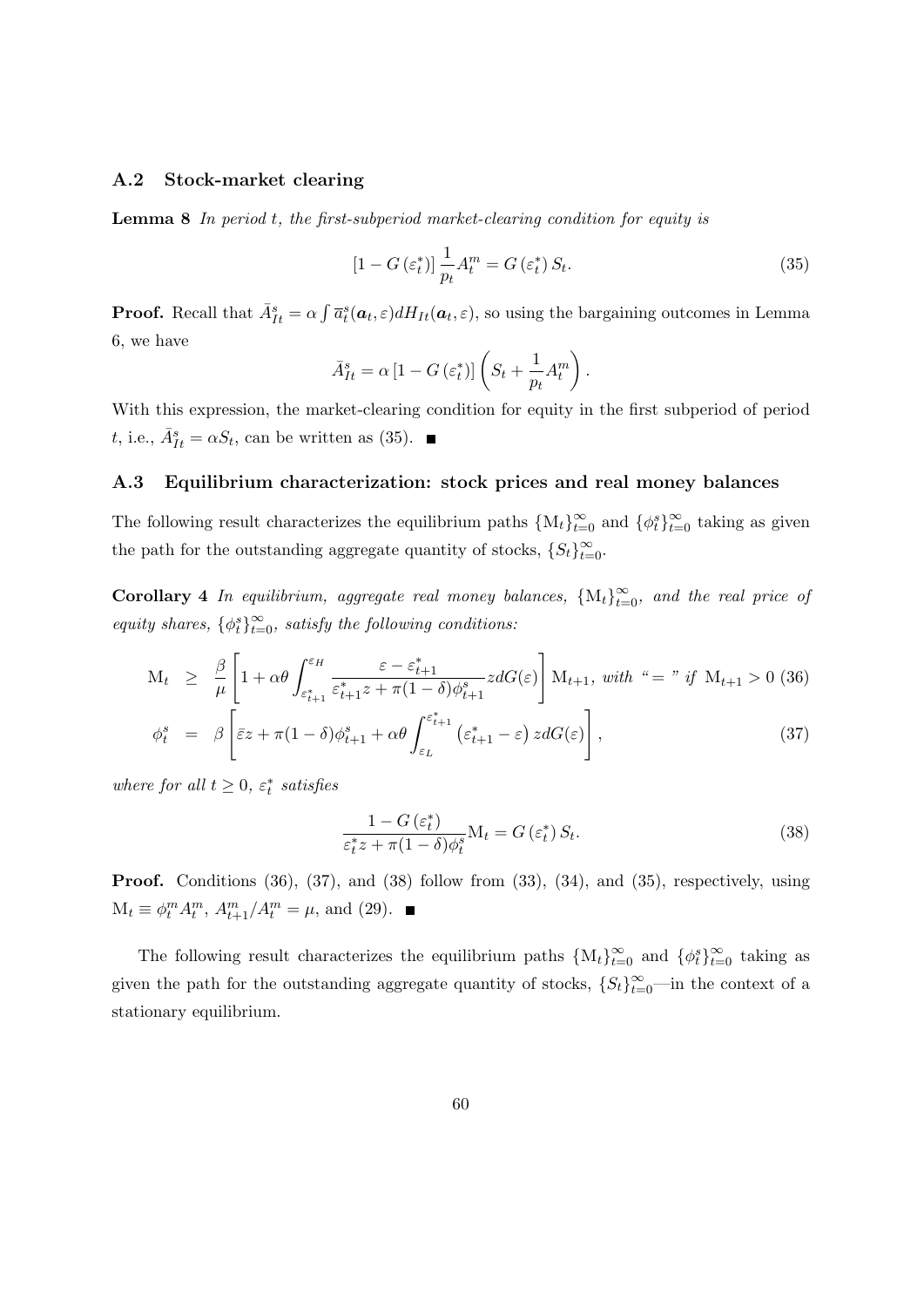Corollary 5 In a stationary equilibrium,  $S_t = S$ ,  $\varepsilon_t^* = \varepsilon^*$ ,  $\phi_t^s = \varphi^s z$ , and  $M_t = M$  for all t, and  $(\varepsilon^*, \varphi^s, M)$  satisfy the following conditions:

<span id="page-60-0"></span>
$$
r \geq \alpha \theta \int_{\varepsilon^*}^{\varepsilon_H} \frac{\varepsilon - \varepsilon^*}{\varepsilon^* + \pi (1 - \delta) \varphi^s} dG(\varepsilon), \ \text{with} \ \ \text{``= " if } M > 0
$$
\n
$$
(39)
$$

$$
\varphi^s = \frac{\beta}{1 - \beta \pi (1 - \delta)} \left[ \bar{\varepsilon} + \alpha \theta \int_{\varepsilon_L}^{\varepsilon^*} (\varepsilon^* - \varepsilon) dG(\varepsilon) \right], \tag{40}
$$

where  $\varepsilon^*$  satisfies

<span id="page-60-1"></span>
$$
\frac{1 - G\left(\varepsilon^*\right)}{\left[\varepsilon^* + \pi(1 - \delta)\varphi^s\right]z} \mathbf{M} = G\left(\varepsilon^*\right)S. \tag{41}
$$

**Proof.** Conditions [\(36\)](#page-59-1)-[\(38\)](#page-59-2) follow immediately from [\(39\)](#page-60-0)-[\(41\)](#page-60-1) imposing the stationarity conditions described in the statement.  $\blacksquare$ 

## <span id="page-60-3"></span>**Lemma 9** Let  $S > 0$  be given. Then:

(i) There always exists a solution to [\(39\)](#page-60-0)-[\(41\)](#page-60-1) in which money is not valued, i.e.,  $M = 0$ ,  $\varepsilon^* = \varepsilon_L$ , and  $\varphi^s = \frac{\beta}{1 - \beta \pi R}$  $rac{\beta}{1-\beta\pi(1-\delta)}\bar{\varepsilon}.$ (ii) Let

$$
\bar{r} \equiv \frac{\alpha \theta \left(\bar{\varepsilon} - \varepsilon_L\right)}{\varepsilon_L + \frac{\beta \pi (1 - \delta)}{1 - \beta \pi (1 - \delta)} \bar{\varepsilon}}.
$$

If  $r \in (0, \bar{r})$  there exists a unique solution to [\(39\)](#page-60-0)-[\(41\)](#page-60-1) with  $M > 0$ , i.e.,

<span id="page-60-2"></span>
$$
M = \frac{G(\varepsilon^*) \left[\varepsilon^* + \pi (1 - \delta) \varphi^s\right] z}{1 - G(\varepsilon^*)} S \tag{42}
$$

$$
\varphi^s = \frac{\beta}{1 - \beta \pi (1 - \delta)} \left[ \bar{\varepsilon} + \alpha \theta \int_{\varepsilon_L}^{\varepsilon^*} (\varepsilon^* - \varepsilon) dG(\varepsilon) \right], \tag{43}
$$

where  $\varepsilon^* \in (\varepsilon_L, \varepsilon_H]$  is the unique solution to

$$
\frac{\alpha \theta \int_{\varepsilon^*}^{\varepsilon_H} (\varepsilon - \varepsilon^*) dG(\varepsilon)}{\varepsilon^* + \frac{\beta \pi (1 - \delta)}{1 - \beta \pi (1 - \delta)} \left[ \bar{\varepsilon} + \alpha \theta \int_{\varepsilon_L}^{\varepsilon^*} (\varepsilon^* - \varepsilon) dG(\varepsilon) \right]} = r.
$$
\n(44)

Moreover:

(a) As 
$$
r \to \bar{r}
$$
,  $\varepsilon^* \to \varepsilon_L$ , M  $\to 0$ , and  $\varphi^s \to \frac{\beta}{1-\beta\pi(1-\delta)}\bar{\varepsilon}$ .  
\n(b) As  $r \to 0$ ,  $\varepsilon^* \to \varepsilon_H$  and  $\varphi^s \to \frac{\beta}{1-\beta\pi(1-\delta)}[\bar{\varepsilon} + \alpha\theta(\varepsilon_H - \bar{\varepsilon})]$ .  
\n(c)  $\frac{\partial \varepsilon^*}{\partial r} < 0$ ,  $\frac{\partial M}{\partial r} < 0$ , and  $\frac{\partial \varphi^s}{\partial r} < 0$ .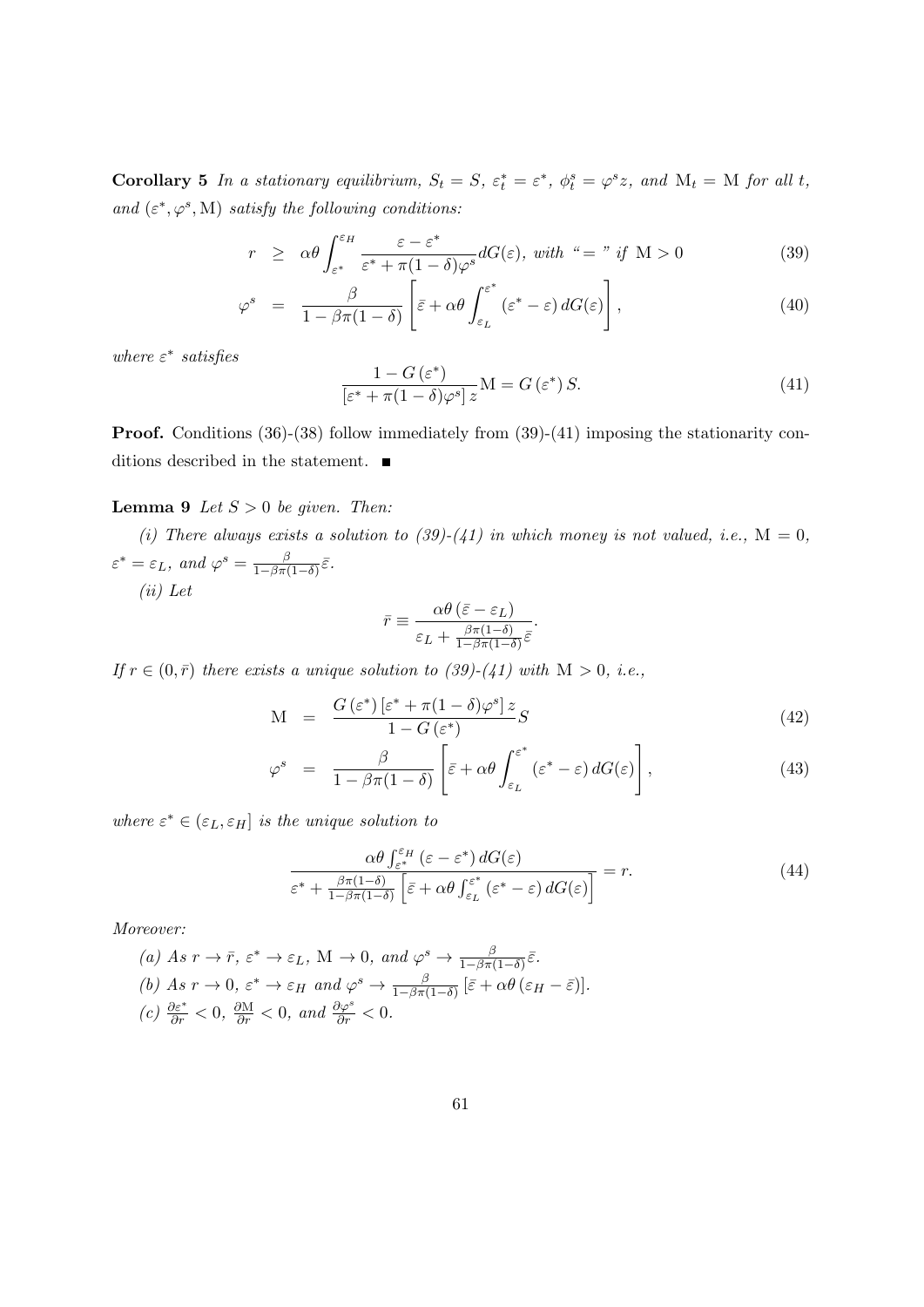**Proof.** To establish part (i), simply set  $M = 0$  in [\(39\)](#page-60-0)-[\(41\)](#page-60-1). To establish part (ii), proceed as follows. Assume  $M > 0$ ; then [\(39\)](#page-60-0) holds with equality, and using [\(40\)](#page-60-0) to substitute  $\varphi^s$  from [\(39\)](#page-60-0) gives  $T(\varepsilon^*; r) = 0$ , where

$$
T\left(\varepsilon^*; r\right) \equiv \frac{\alpha \theta \int_{\varepsilon^*}^{\varepsilon_H} \left(\varepsilon - \varepsilon^*\right) dG(\varepsilon)}{\varepsilon^* + \frac{\beta \pi (1 - \delta)}{1 - \beta \pi (1 - \delta)} \left[\bar{\varepsilon} + \alpha \theta \int_{\varepsilon_L}^{\varepsilon^*} \left(\varepsilon^* - \varepsilon\right) dG(\varepsilon)\right]} - r.
$$

First, notice that

∂T (ε ∗ ; r) ∂ε<sup>∗</sup> = − [1−G(ε <sup>∗</sup>)]n ε <sup>∗</sup>+ βπ(1−δ) 1−βπ(1−δ) h ε¯+αθ R <sup>ε</sup> ∗ εL (ε <sup>∗</sup>−ε)dG(ε) io+[ R εH <sup>ε</sup><sup>∗</sup> (ε−ε <sup>∗</sup>)dG(ε)] h 1+ βπ(1−δ) 1−βπ(1−δ) αθG(ε ∗) i 1 αθ <sup>n</sup> ε <sup>∗</sup>+ βπ(1−δ) 1−βπ(1−δ) h <sup>ε</sup>¯+αθ <sup>R</sup> <sup>ε</sup><sup>∗</sup> εL (ε <sup>∗</sup>−ε)dG(ε) io<sup>2</sup> <sup>&</sup>lt; <sup>0</sup>.

Assume  $r \in (0, \bar{r})$ . Then

<span id="page-61-0"></span>
$$
T(\varepsilon_H; r) = -r < 0 < T(\varepsilon_L; r) = \bar{r} - r. \tag{45}
$$

Since T is a continuous function of  $\varepsilon^*$ ,  $\partial T(\varepsilon^*;r)/\partial \varepsilon^*$  < 0 and [\(45\)](#page-61-0) imply that for any  $r \in (0,\bar{r})$ there exists a unique  $\varepsilon^*$  that solves  $T(\varepsilon^*; r) = 0$  on the interval  $(\varepsilon_L, \varepsilon_H)$ . Given the  $\varepsilon^*$  that solves  $T(\varepsilon^*; r) = 0$ , M and  $\phi_t^s$  are given by [\(42\)](#page-60-2) and [\(43\)](#page-60-2), respectively.

Part  $(ii)(a)$  is immediate from [\(42\)](#page-60-2) and [\(43\)](#page-60-2), and the observation that  $T(\varepsilon_L; \bar{r}) = 0$ . Part  $(ii)(b)$  is immediate from [\(43\)](#page-60-2), and the observation that  $T(\varepsilon_H; 0) = 0$ . Part  $(ii)(c)$ , follows from

$$
\frac{\partial M}{\partial r} = \frac{G'(\varepsilon^*)}{\left[1 - G(\varepsilon^*)\right]^2} S \frac{\partial \varepsilon^*}{\partial r} + \frac{G(\varepsilon^*)}{1 - G(\varepsilon^*)} \frac{\partial S}{\partial r}
$$

$$
\frac{\partial \varphi^s}{\partial r} = \alpha \theta \frac{\beta}{1 - \beta \pi (1 - \delta)} G(\varepsilon^*) \frac{\partial \varepsilon^*}{\partial r}
$$

together with the fact that

$$
\frac{\partial \varepsilon^*}{\partial r} = \frac{1}{\frac{\partial T(\varepsilon^*;r)}{\partial \varepsilon^*}}
$$

and  $\partial T(\varepsilon^*;r)/\partial \varepsilon^* < 0$ .

### **A.4** Economy with  $\pi = 0$

#### A.4.1 Entrepreneur's choice of investment and capital structure

Proof of Lemma [1.](#page-11-1) The Lagrangian for the optimization problem of the one-period-lived entrepreneur at entry, i.e., [\(11\)](#page-11-2), is

$$
\mathcal{L} = y + \phi_e^s [(1 - \delta) k + x - s_{+1}]
$$
  
+  $\xi [\phi^s s_{+1} + w - y - c (x/k) k]$   
+  $\zeta_L^e s_{+1} + \zeta_H^e [(1 - \delta) k + x - s_{+1}] + \zeta_L^c y,$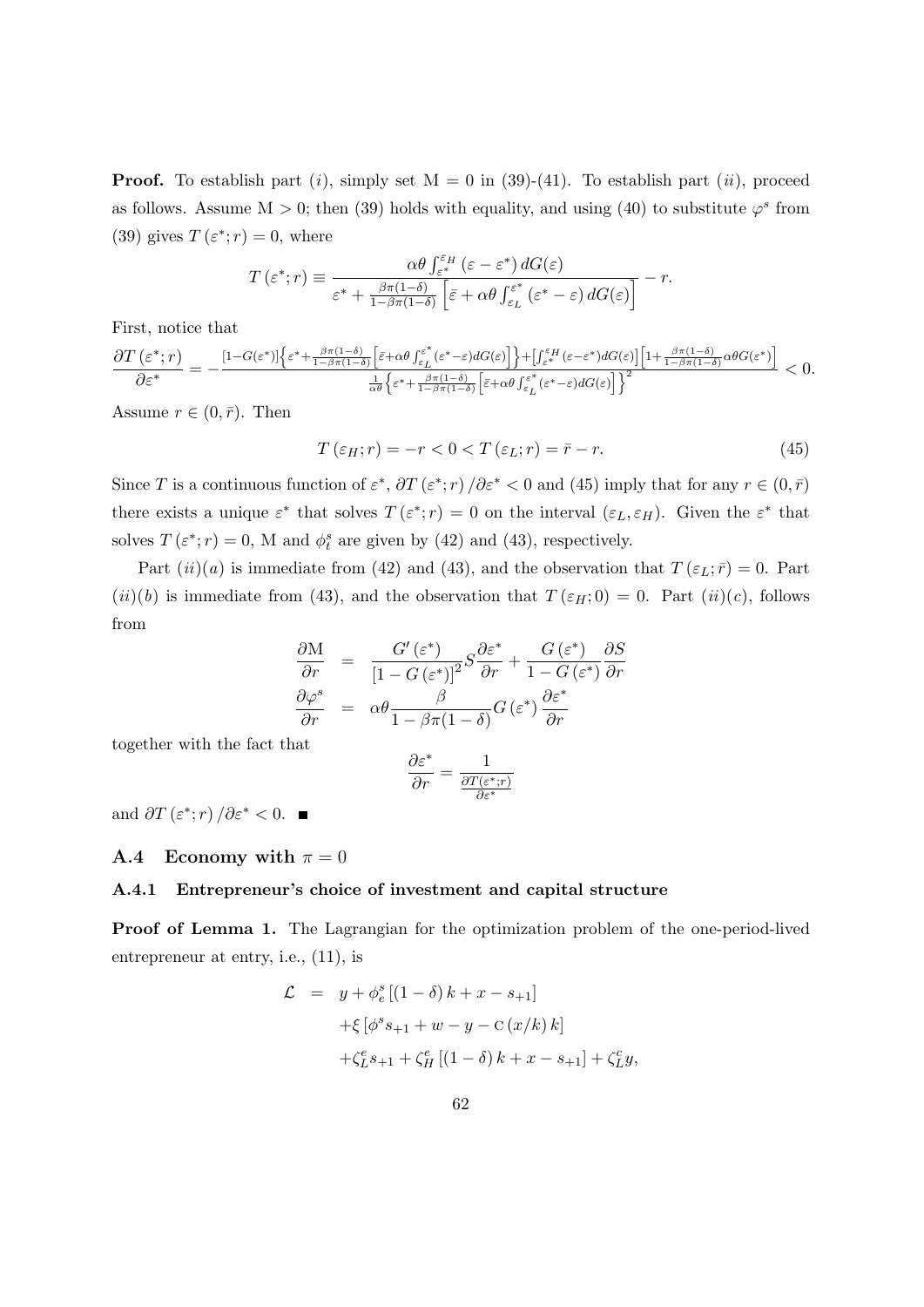where  $\xi$ ,  $\zeta_L^e$ ,  $\zeta_H^e$ , and  $\zeta_L^c$  are the Lagrange multipliers on the entrepreneur's budget constraint, nonnegativity constraint on equity issuance, upper bound on equity issuance, and nonnegativity constraint on consumption, respectively.

The first-order conditions are

<span id="page-62-0"></span>
$$
0 = 1 - \xi + \zeta_L^c \tag{46}
$$

$$
0 = \phi_e^s - \xi C'(x/k) + \zeta_H^e \tag{47}
$$

$$
0 = -\phi_e^s + \xi \phi^s + \zeta_L^e - \zeta_H^e \tag{48}
$$

$$
0 = \xi \left[ \phi^s s_{+1} + w - y - c \left( x/k \right) k \right] \tag{49}
$$

$$
0 = \zeta_L^c y \tag{50}
$$

$$
0 = \zeta_L^e s_{+1} \tag{51}
$$

$$
0 = \zeta_H^e [(1 - \delta) k + x - s_{+1}]. \tag{52}
$$

Conditions [\(46\)](#page-62-0)-[\(48\)](#page-62-0) are the first-order conditions with respect to y, x, and  $s_{+1}$ , respectively. Condition [\(46\)](#page-62-0) implies  $\xi = 1 + \zeta_L^c > 0$ , so [\(49\)](#page-62-0) implies

<span id="page-62-1"></span>
$$
0 = \phi^s s_{+1} + w - y - c(x/k) k.
$$
 (53)

There are potentially eight cases depending on whether the multipliers  $(\zeta_L^c, \zeta_L^e, \zeta_H^e)$  are positive or equal to zero. We consider each in turn. Recall  $\iota_0$  is the investment rate that satisfies  $C'(t_0) = 1$ , so  $C'' > 0$  and the assumption in the statement of the lemma imply

<span id="page-62-3"></span>
$$
\delta - 1 \le \iota_0 \le \min\{\iota(\phi^s), \iota(\phi^s_e)\}.
$$
\n(54)

**Case 1:**  $\zeta_L^e = \zeta_H^e = 0 < \zeta_L^c$ . In this case condition [\(50\)](#page-62-0) implies

$$
y=0,
$$

condition [\(53\)](#page-62-1) implies

<span id="page-62-2"></span>
$$
\phi^s s_{+1} = \mathcal{C}(x/k) \, k - w,\tag{55}
$$

and conditions [\(47\)](#page-62-0) and [\(48\)](#page-62-0) imply

$$
C'(x/k) = \phi^s.
$$

For this case to be a solution we need three conditions to be satisfied. First,  $0 < \zeta_L^c$ , which by [\(46\)](#page-62-0) is equivalent to  $\xi > 1$ , which by [\(48\)](#page-62-0) is equivalent to

$$
\phi^s<\phi^s_e.
$$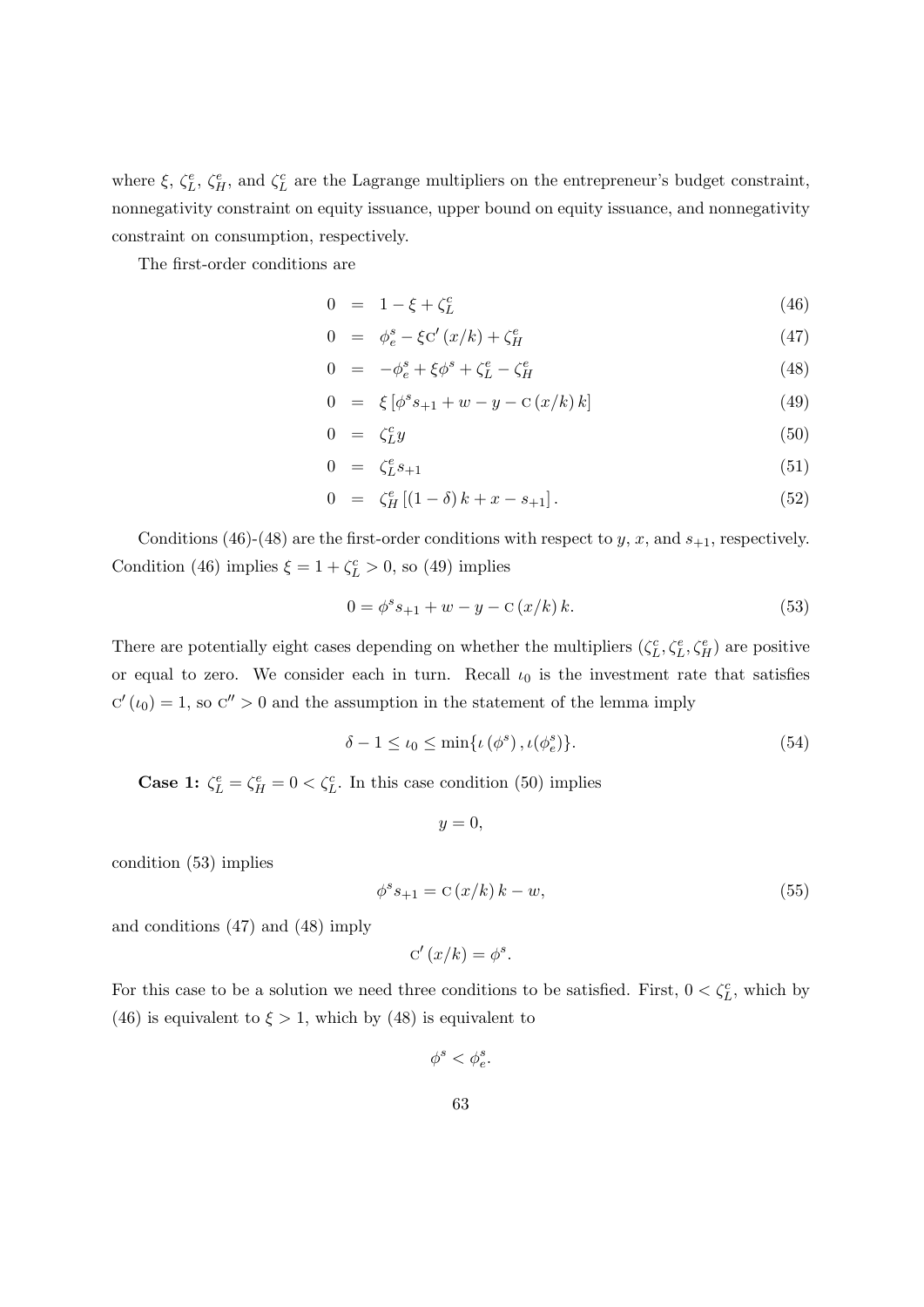Second, since the solution must satisfy the constraints  $0 \leq s_{+1} \leq (1 - \delta) k + x$ , [\(55\)](#page-62-2) implies we must have

$$
\Xi\left(\iota\left(\phi^{s}\right)\right) \leq \omega \leq C\left(\iota\left(\phi^{s}\right)\right),
$$

where

<span id="page-63-3"></span>
$$
\Xi\left(\iota\right) \equiv \mathcal{C}\left(\iota\right) - \mathcal{C}'\left(\iota\right)\left(1 - \delta + \iota\right). \tag{56}
$$

Notice  $\Xi(\iota_0) = \delta - 1 \leq 0$  and  $\Xi'(\iota) = -C''(\iota) (1 - \delta + \iota) \leq 0$  for all  $\iota \geq \iota_0$ , so [\(54\)](#page-62-3) implies the condition  $\Xi(\iota(\phi^s)) \leq \omega$  is satisfied for any  $\omega \geq 0$ .

**Case 2:**  $\zeta_L^c = \zeta_H^e = 0 < \zeta_L^e$ . In this case [\(46\)](#page-62-0) implies  $\xi = 1$ , [\(47\)](#page-62-0) implies

$$
\mathbf{C}'\left(x/k\right) = \phi_e^s,
$$

[\(48\)](#page-62-0) implies

<span id="page-63-0"></span>
$$
\zeta_L^e = \phi_e^s - \phi^s,\tag{57}
$$

[\(51\)](#page-62-0) implies

and [\(53\)](#page-62-1) implies

<span id="page-63-1"></span>
$$
y = w - \mathcal{C}(\iota(\phi_e^s))k. \tag{58}
$$

For this case to be a solution we need three conditions to be satisfied. First,  $0 < \zeta_L^e$ , which by [\(57\)](#page-63-0) is equivalent to

 $s_{+1} = 0$ ,

 $\phi^s < \phi_e^s$ .

Second,  $0 \leq y$ , which by [\(58\)](#page-63-1) is equivalent to

$$
C(\iota(\phi_e^s))k \le w.
$$

Third,  $0 \leq k_{+1} - s_{+1}$ , is equivalent to

$$
0 \le 1 - \delta + \iota(\phi_e^s).
$$

This condition is implied by [\(54\)](#page-62-3).

**Case 3:**  $\zeta_L^c = \zeta_L^e = 0 < \zeta_H^e$ . In this case [\(46\)](#page-62-0) implies  $\xi = 1$ , [\(48\)](#page-62-0) implies

<span id="page-63-2"></span>
$$
\zeta_H^e = \phi^s - \phi_e^s,\tag{59}
$$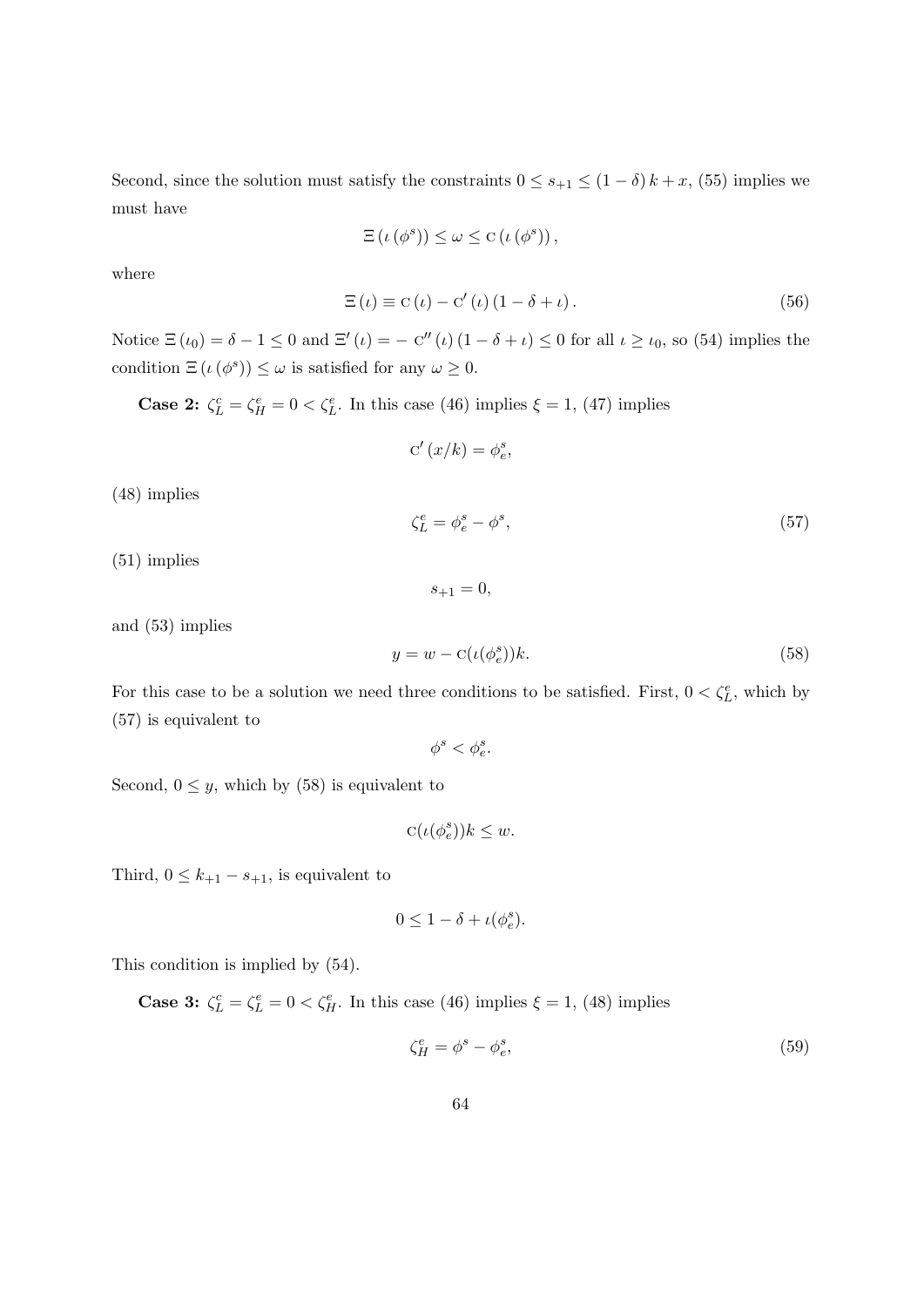and this together with [\(47\)](#page-62-0) implies

$$
C'(x/k) = \phi^s.
$$

Then condition [\(52\)](#page-62-0) implies

<span id="page-64-0"></span>
$$
s_{+1} = \left[1 - \delta + \iota\left(\phi^s\right)\right]k\tag{60}
$$

and [\(53\)](#page-62-1) implies

<span id="page-64-1"></span>
$$
y = \{ \phi^s \left[ 1 - \delta + \iota(\phi^s) \right] + \omega - \mathcal{C} \left( \iota(\phi^s) \right) \} k. \tag{61}
$$

For this case to be a solution we need three conditions to be satisfied. First,  $0 < \zeta_H^e$ , which by [\(59\)](#page-63-2) is equivalent to

 $\phi_e^s < \phi^s$ .

Second,  $0 \leq s_{+1}$ , which by [\(60\)](#page-64-0) is equivalent to

$$
0\leq 1-\delta+\iota(\phi^s).
$$

This condition is implied by [\(54\)](#page-62-3). Third,  $0 \leq y$ , which by [\(61\)](#page-64-1) is equivalent to

<span id="page-64-2"></span>
$$
\Xi\left(\iota\left(\phi^s\right)\right) \le \omega,\tag{62}
$$

where  $\Xi(\cdot)$  is as defined in [\(56\)](#page-63-3). Notice  $\Xi(\iota_0) = \delta - 1 \leq 0$  and  $\Xi'(\iota) = -C''(\iota)(1 - \delta + \iota) \leq 0$ for all  $\iota \geq \iota_0$ , so [\(54\)](#page-62-3) implies [\(62\)](#page-64-2) is satisfied for any  $\omega \geq 0$ .

**Case 4:**  $\zeta_H^e = 0 < \min(\zeta_L^c, \zeta_L^e)$ . In this case [\(50\)](#page-62-0) implies

$$
y=0,
$$

[\(51\)](#page-62-0) implies

$$
s_{+1}=0,
$$

and hence [\(53\)](#page-62-1) implies

$$
x/k = c^{-1}(\omega).
$$

Conditions [\(46\)](#page-62-0) and [\(47\)](#page-62-0) imply

<span id="page-64-3"></span>
$$
\zeta_L^c = \frac{\phi_e^s - \mathcal{C}'(\mathcal{C}^{-1}(\omega))}{\mathcal{C}'(\mathcal{C}^{-1}(\omega))},\tag{63}
$$

and conditions [\(47\)](#page-62-0) and [\(48\)](#page-62-0) imply

<span id="page-64-4"></span>
$$
\zeta_L^e = \frac{C'(C^{-1}(\omega)) - \phi^s}{C'(C^{-1}(\omega))} \phi_e^s.
$$
\n(64)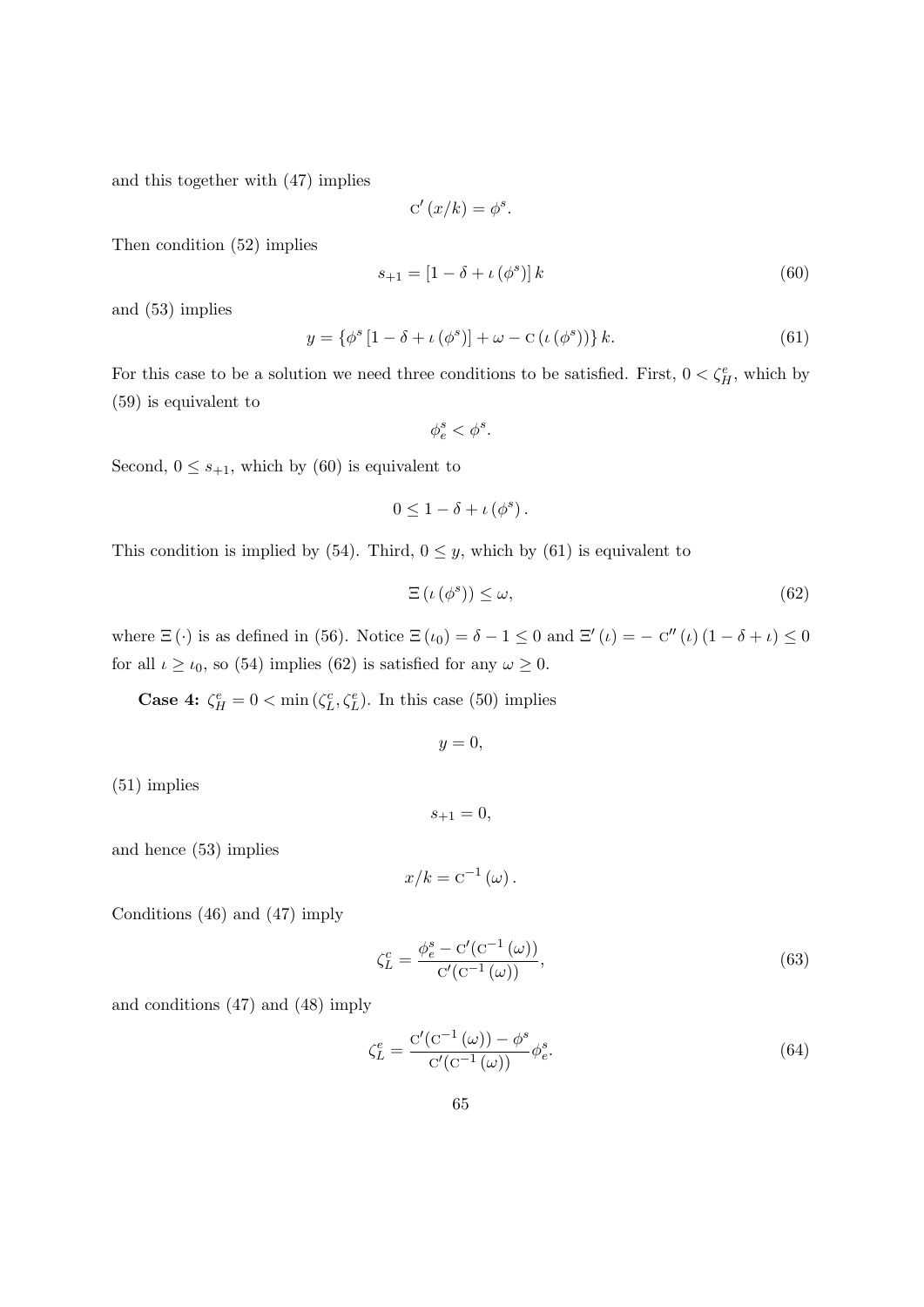For this case to be a solution we need three conditions to be satisfied. First,  $0 < \zeta_L^c$ , which by [\(63\)](#page-64-3) is equivalent to

<span id="page-65-0"></span>
$$
C'(C^{-1}(\omega)) < \phi_e^s \Leftrightarrow C^{-1}(\omega) < \iota(\phi_e^s)
$$
\n(65)

Second,  $0 < \zeta_L^e$ , which by [\(64\)](#page-64-4) is equivalent to

<span id="page-65-1"></span>
$$
\phi^s < \mathbf{C}'(\mathbf{C}^{-1}(\omega)) \Leftrightarrow \iota(\phi^s) < \mathbf{C}^{-1}(\omega). \tag{66}
$$

Notice that conditions [\(65\)](#page-65-0) and [\(66\)](#page-65-1) can both be satisfied only if

$$
\phi^s<\phi^s_e.
$$

The third condition that needs to be satisfied for this case to be a solution is  $0 \leq k_{+1} - s_{+1}$ , which by [\(52\)](#page-62-0) is equivalent to

<span id="page-65-2"></span>
$$
0 \le 1 - \delta + c^{-1}(\omega). \tag{67}
$$

From [\(66\)](#page-65-1), we know that  $C(\iota(\phi^s)) < \omega$ , which together with [\(54\)](#page-62-3) implies

$$
\iota_0 = C(\iota_0) \leq C(\iota(\phi^s)) < \omega.
$$

Hence,  $\iota_0 < C^{-1}(\omega)$ , which implies condition [\(67\)](#page-65-2) is satisfied.

**Case 5:**  $\zeta_L^e = 0 < \min(\zeta_L^c, \zeta_H^e)$ . In this case [\(50\)](#page-62-0) implies

$$
y = 0,
$$

and conditions [\(47\)](#page-62-0) and [\(48\)](#page-62-0) imply

$$
C'(x/k) = \phi^s.
$$

Then [\(52\)](#page-62-0) implies

<span id="page-65-3"></span>
$$
s_{+1} = [1 - \delta + \iota(\phi^s)]k.
$$
 (68)

For this case to be a solution we need four conditions to be satisfied. First,  $0 \leq s_{+1}$ , which with [\(68\)](#page-65-3) is equivalent to

$$
0\leq 1-\delta+\iota\left(\phi^{s}\right).
$$

This condition is implied by [\(54\)](#page-62-3). Second, [\(49\)](#page-62-0) and [\(52\)](#page-62-0) require that

<span id="page-65-4"></span>
$$
\omega = \Xi \left( \iota \left( \phi^s \right) \right) \tag{69}
$$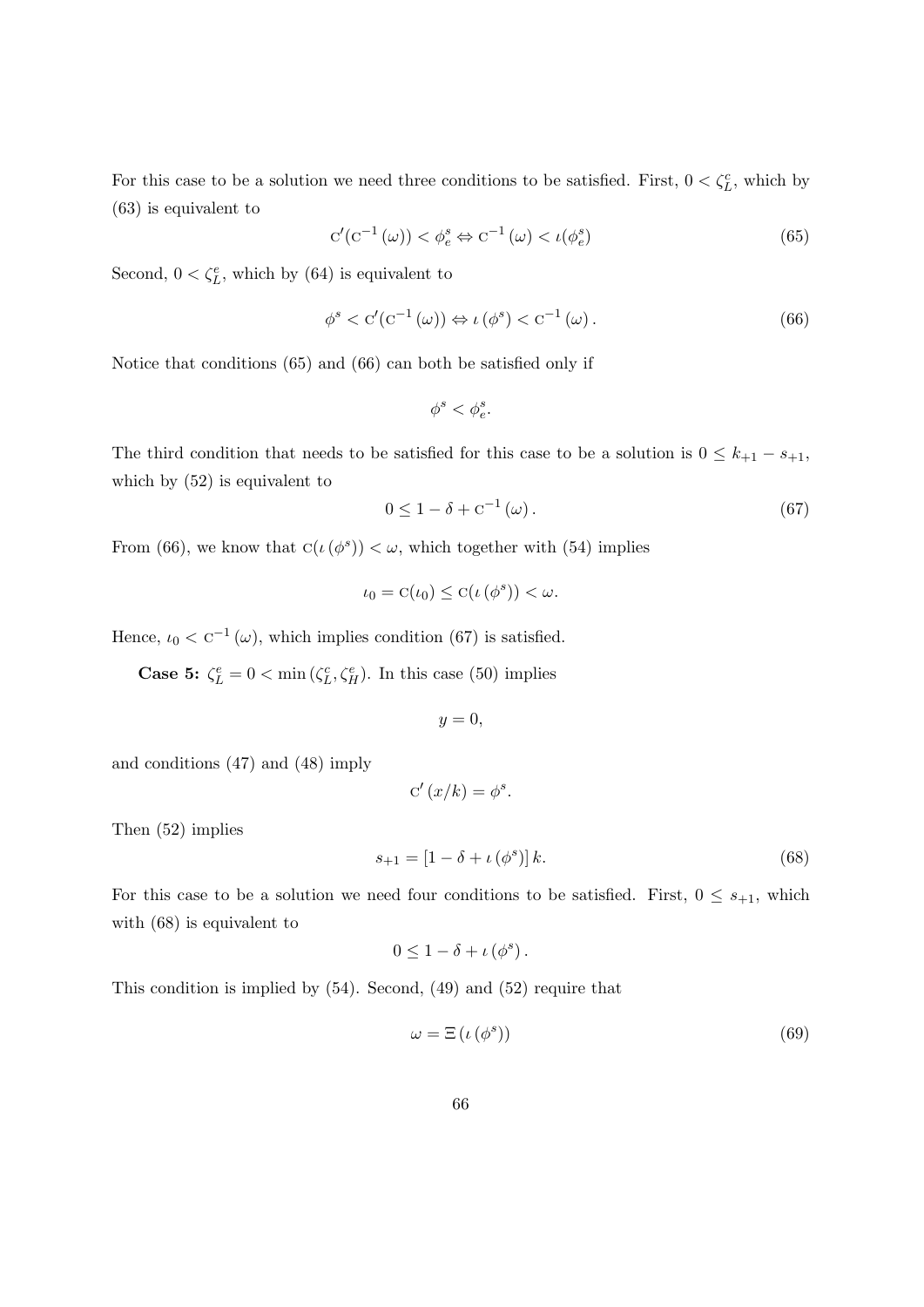with  $\Xi(\cdot)$  as defined in [\(56\)](#page-63-3). As argued in Case 3, the assumptions in the statement of the lemma imply  $\Xi(\iota(\phi^s)) \leq 0$ . Since  $\omega \geq 0$ , [\(69\)](#page-65-4) implies this case is only possible if  $\omega = 0$ . Third,  $0 < \zeta_L^c$  requires that  $1 < \xi$ . Fourth,  $0 < \zeta_H^e$  requires that  $\zeta_H^e = \xi \phi^s - \phi_e^s > 0$ . There exist values of  $\xi$  that satisfy both these conditions.

**Case 6:**  $\zeta_L^c = 0 < \min(\zeta_L^e, \zeta_H^e)$ . In this case [\(51\)](#page-62-0) implies

$$
s_{+1}=0
$$

and then [\(52\)](#page-62-0) implies

$$
x/k = \delta - 1,
$$

and condition [\(49\)](#page-62-0) implies

<span id="page-66-0"></span>
$$
y = \left[\omega - \mathbf{C}\left(\delta - 1\right)\right]k.\tag{70}
$$

Conditions [\(47\)](#page-62-0) and [\(48\)](#page-62-0) imply

<span id="page-66-1"></span>
$$
\zeta_L^e = \mathbf{C}'(\delta - 1) - \phi^s \tag{71}
$$

$$
\zeta_H^e = \mathbf{C}'(\delta - 1) - \phi_e^s. \tag{72}
$$

For this case to be a solution, we need three conditions to hold. First,  $0 \leq y$ , which by [\(70\)](#page-66-0) is equivalent to

$$
C(\delta - 1) \leq \omega.
$$

And  $0 < \min(\zeta_L^e, \zeta_H^e)$ , which by [\(71\)](#page-66-1) and [\(72\)](#page-66-1) are equivalent to

<span id="page-66-2"></span>
$$
\max(\phi^s, \phi_e^s) < C'(\delta - 1). \tag{73}
$$

Notice [\(54\)](#page-62-3) implies

<span id="page-66-3"></span>
$$
C'(\delta - 1) \le C'(\iota_0) \le C'(\min\{\iota(\phi^s), \iota(\phi^s)\}) = \min(\phi^s, \phi^s_\epsilon),\tag{74}
$$

which contradicts [\(73\)](#page-66-2), so this case cannot be a solution.

**Case 7:**  $0 < \min(\zeta_L^c, \zeta_L^e, \zeta_H^e)$ . In this case [\(50\)](#page-62-0)-[\(52\)](#page-62-0) imply

$$
y = 0
$$
  

$$
s_{+1} = 0
$$
  

$$
x/k = \delta - 1.
$$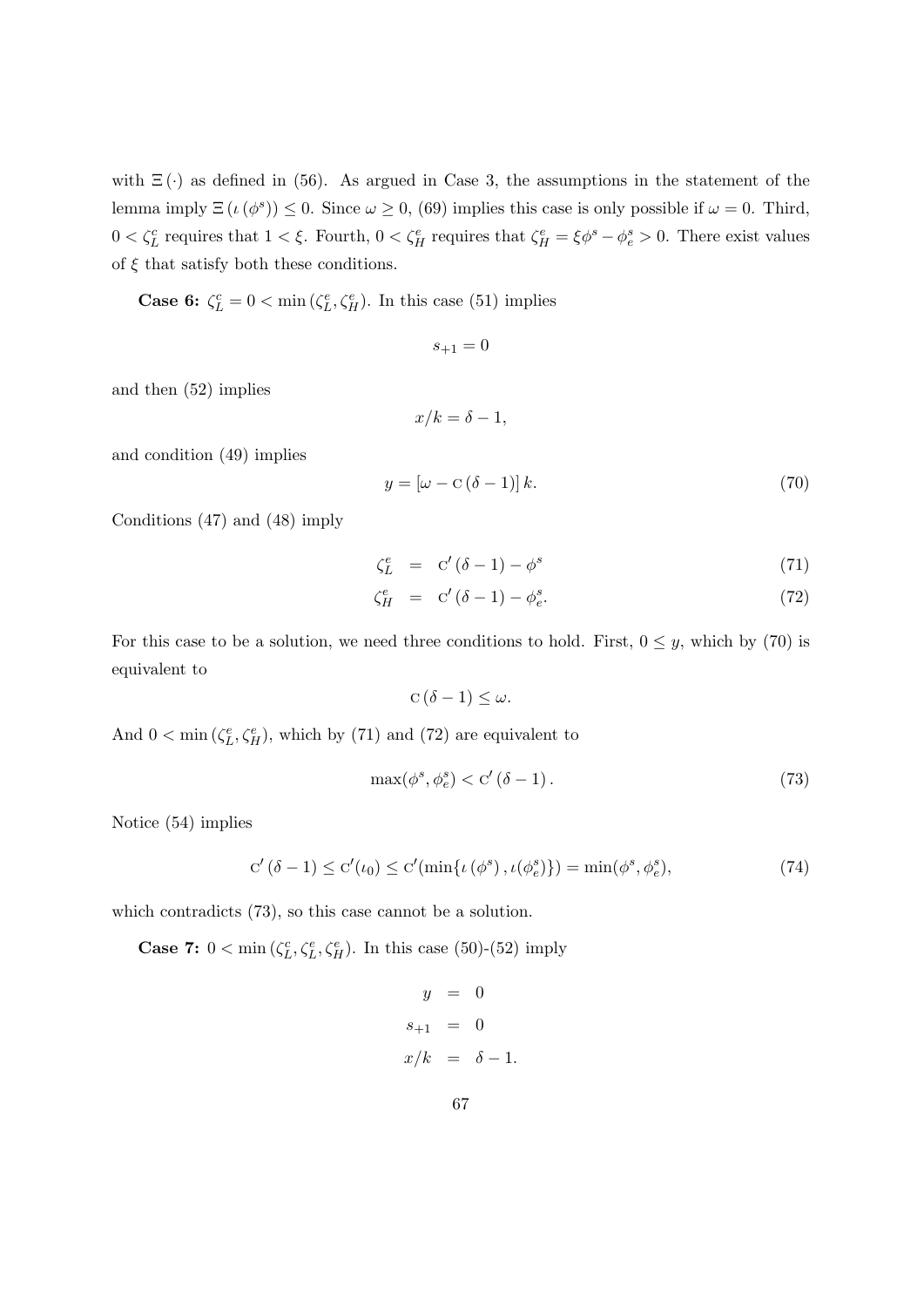For this to be a solution, we need the following conditions to hold

<span id="page-67-0"></span>
$$
w = C(\delta - 1) k
$$
  
\n
$$
1 < \xi
$$
  
\n
$$
\zeta_L^e = \xi [C'(\delta - 1) - \phi^s] > 0
$$
\n(75)

$$
\zeta_H^e = \xi \left[ \mathbf{C}' (\delta - 1) \right] - \phi_e^s > 0. \tag{76}
$$

The first is implied by [\(49\)](#page-62-0), the second by the condition  $0 < \zeta_L^c$ , and the third and fourth by the conditions [\(47\)](#page-62-0) and [\(48\)](#page-62-0), and the requirement that  $0 < \min(\zeta_L^e, \zeta_H^e)$ . Notice [\(54\)](#page-62-3) implies [\(74\)](#page-66-3), which contradicts [\(75\)](#page-67-0) and [\(76\)](#page-67-0), so this case cannot be a solution.

**Case 8:**  $\zeta_L^c = \zeta_L^e = \zeta_H^e = 0$ . In this case conditions [\(47\)](#page-62-0) and [\(48\)](#page-62-0) imply

$$
C'(x/k) = \phi_e^s = \phi^s,
$$

condition [\(53\)](#page-62-1) implies

$$
y = \phi^s s_{+1} + [\omega - C(\iota(\phi^s))]k,
$$

and  $s_{+1}$  is any number that satisfies that satisfies

$$
\max\left\{0, \frac{C\left(\iota\left(\phi^s\right)\right)-\omega}{\phi^s}k\right\} \leq s_{+1} \leq \left[1-\delta+\iota\left(\phi^s\right)\right]k.
$$

Cases 1, 2, and 4, are summarized in part  $(ii)$  of the statement of the lemma, while part  $(i)$ summarizes cases 3, 5, and 8. This concludes the proof.  $\blacksquare$ 

Proof of Corollary [2.](#page-15-0) The Lagrangian for  $(11)$  can be written as

$$
\mathcal{L} = y + \phi_e^s(k_{+1} - s_{+1})
$$
  
+ $\hat{q} [(1 - \delta) k + x - k_{+1}]$   
+ $\xi [\phi^s s_{+1} + w - y - C (x/k) k]$   
+ $\zeta_L^e s_{+1} + \zeta_H^e (k_{+1} - s_{+1}) + \zeta_L^c y,$ 

where  $\xi$ ,  $\zeta_L^e$ ,  $\zeta_H^e$ , and  $\zeta_L^c$  are the Lagrange multipliers on the entrepreneur's budget constraint, nonnegativity constraint on equity issuance, upper bound on equity issuance, and nonnegativity constraint on consumption, respectively. The Lagrange multiplier  $\hat{q}$  is associated to the law of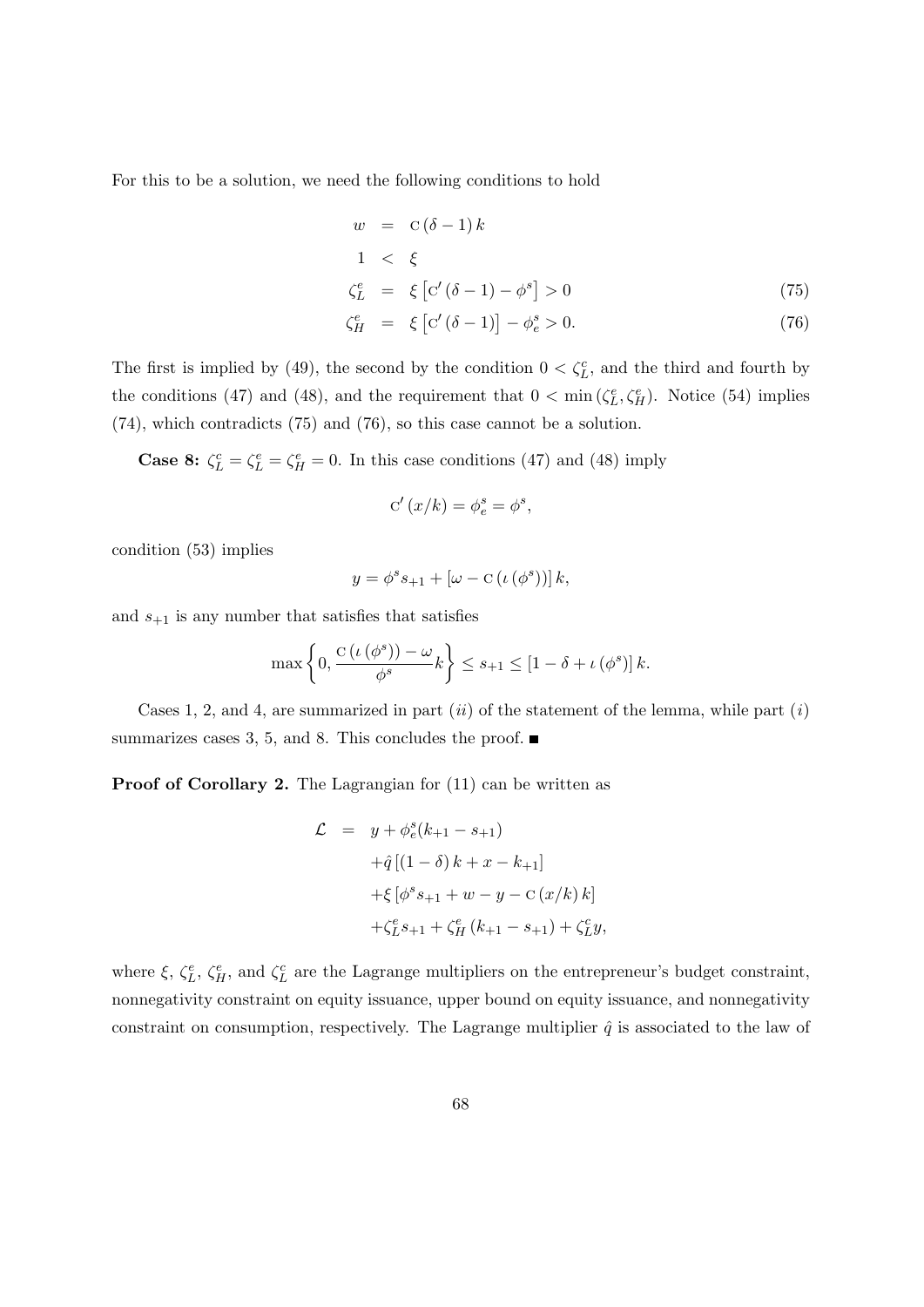motion of the capital stock, and is interpreted as the shadow price of a margial unit of capital to the entrepreneur. The first-order conditions with respect to  $y, x, s_{+1}$ , and  $k_{+1}$  are, respectively,

<span id="page-68-0"></span>
$$
0 = 1 - \xi + \zeta_L^c \tag{77}
$$

$$
0 = \hat{q} - \xi C'(x/k) \tag{78}
$$

$$
0 = -\phi_e^s + \xi \phi^s + \zeta_L^e - \zeta_H^e \tag{79}
$$

$$
0 = \phi_e^s - \hat{q} + \zeta_H^e. \tag{80}
$$

Condition [\(80\)](#page-68-0) implies the shadow price of capital to the entrepreneur,  $\hat{q}$ , is at least as large as the discounted value that she assigns to the return on capital,  $\phi_e^s$ , but could exceed it if the entrepreneur is facing a binding financing constraint, i.e., in the form of a binding upper bound on equity issuance  $(0 < \zeta_H^e)$ . If we use [\(80\)](#page-68-0) to substitute  $\hat{q}$  in [\(78\)](#page-68-0), then [\(77\)](#page-68-0)-[\(79\)](#page-68-0) become identical to [\(46\)](#page-62-0)-[\(48\)](#page-62-0) in the proof of Lemma [1.](#page-11-1) For what follows, it is convenient to define

<span id="page-68-1"></span>
$$
q \equiv \frac{\hat{q}}{\xi}.\tag{81}
$$

Intuitively,  $\xi$  is the shadow price to the entrepreneur of a unit of good 2 (in terms of secondsubperiod marginal utility). Since the entrepreneur's utility for good 2 is linear, this shadow price equals 1 in an interior solution. But it will exceed 1 if the entrepreneur is financially constrained in the sense that it would like to be able to borrow good 2 to invest but is unable to do so. This "binding financial constraint" manisfests itself with  $0 < \zeta_L^c$ , i.e., a situation in which the nonnegativity constraint on consumption binds. In sum, the  $q$  defined in  $(81)$  is the return (gross of adjustment costs) to the entrepreneur from investing an additional unit good 2 into capital. When investing an additional unit of good 2, the entrepreneur pays utility cost  $\xi$  to get payoff  $\hat{q}$ . Condition [\(78\)](#page-68-0) then says that at an optimum,  $C'(x/k) = q$ , i.e., the marginal (technological) cost of investing,  $C'(x/k)$ , must equal the marginal return to investing, q. Next, we derive the value of  $q$  corresponding to every case in Lemma [1.](#page-11-1)

**Case 1.** This case corresponds to the lowest endowment range (i.e.,  $\omega \leq C(\iota(\phi^s))$ ) in part  $(ii)$  of Lemma [1.](#page-11-1) In this case the Lagrange multipliers are:

$$
\begin{aligned}\n\xi_L^e &= \xi_H^e = 0 < \zeta_L^c = \frac{\phi_e^s}{\phi^s} - 1 = \xi - 1 \\
\hat{q} &= \phi_e^s \\
q &= \phi^s,\n\end{aligned}
$$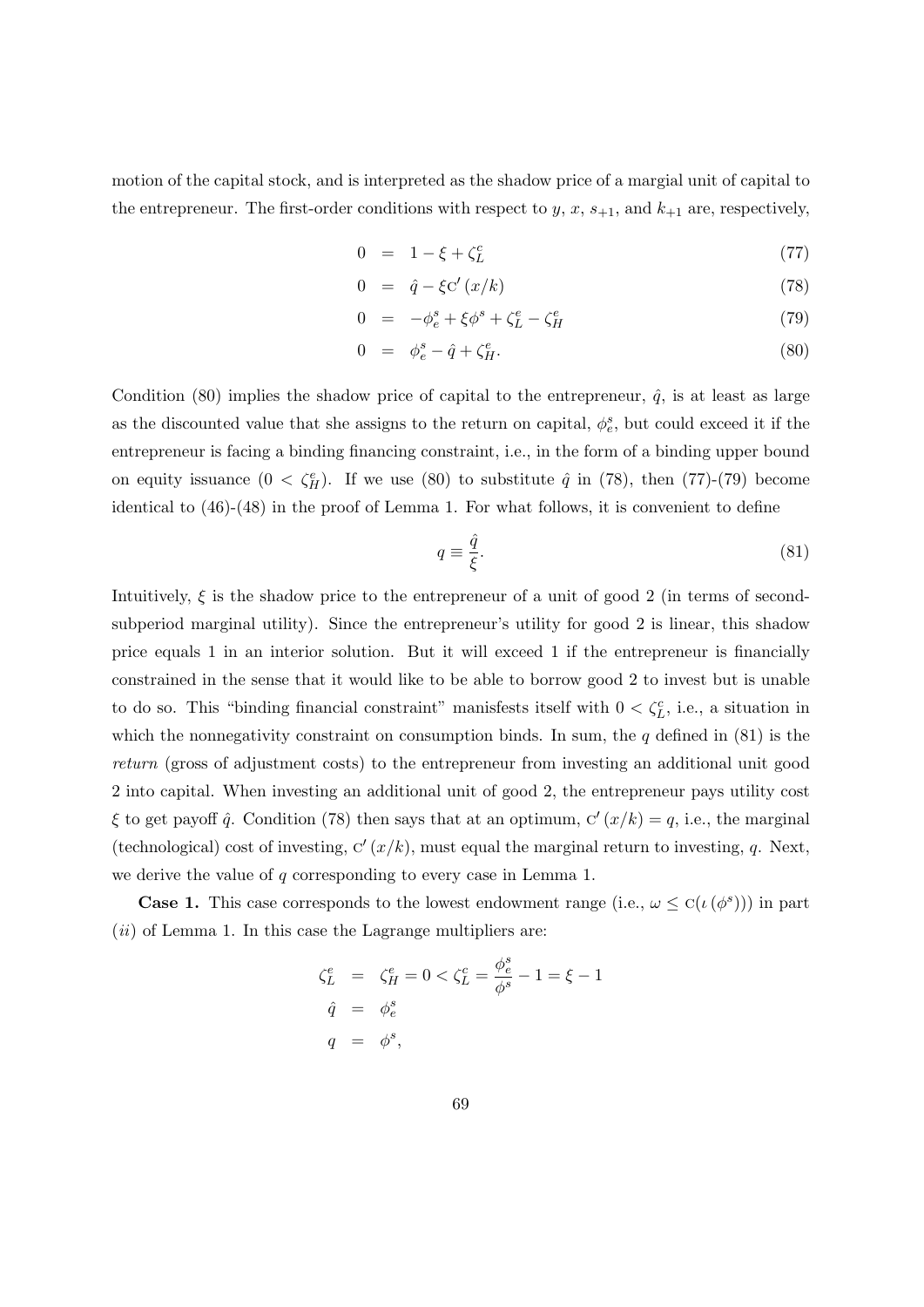and the optimal investment rate,  $x^*$ , satisfies

$$
C'(x^*) = \phi^s.
$$

**Case 2.** This case corresponds to the highest endowment range (i.e.,  $C(\iota(\phi_e^s)) \leq \omega$ ) in part *(ii)* of Lemma [1.](#page-11-1) In this case the Lagrange multipliers are:

$$
\begin{aligned}\n\zeta_L^c &= \zeta_H^e = 0 = \xi - 1 < \phi_e^s - \phi^s = \zeta_L^e \\
\hat{q} &= \phi_e^s \\
q &= \phi_e^s,\n\end{aligned}
$$

and the optimal investment rate,  $x^*$ , satisfies

$$
\mathbf{C}'\left(x^*\right) = \phi_e^s.
$$

**Case 4.** This case corresponds to the intermediate endowment range (i.e.,  $C(\iota(\phi^s)) < \omega <$  $c(\iota(\phi_e^s))$ ) in part (ii) of Lemma [1.](#page-11-1) In this case the Lagrange multipliers are:

$$
0 = \zeta_H^e
$$
  
\n
$$
0 < \zeta_L^c = \xi - 1 = \frac{\phi_e^s}{c'(x^*)} - 1
$$
  
\n
$$
0 < \zeta_L^e = \left[1 - \frac{\phi^s}{c'(x^*)}\right] \phi_e^s
$$
  
\n
$$
\hat{q} = \phi_e^s
$$
  
\n
$$
q = c'(x^*),
$$

and the optimal investment rate,  $x^*$ , satisfies

$$
C(x^*) = \omega.
$$

**Case 3.** This case corresponds to the case with  $\phi_e^s < \phi^s$  in part (i) of Lemma [1.](#page-11-1) In this case the Lagrange multipliers are:

$$
\begin{aligned}\n\zeta_L^c &= \zeta_L^e = 0 < \zeta_H^e = \phi^s - \phi_e^s \\
\xi &= 1 \\
q &= \hat{q} = \phi^s,\n\end{aligned}
$$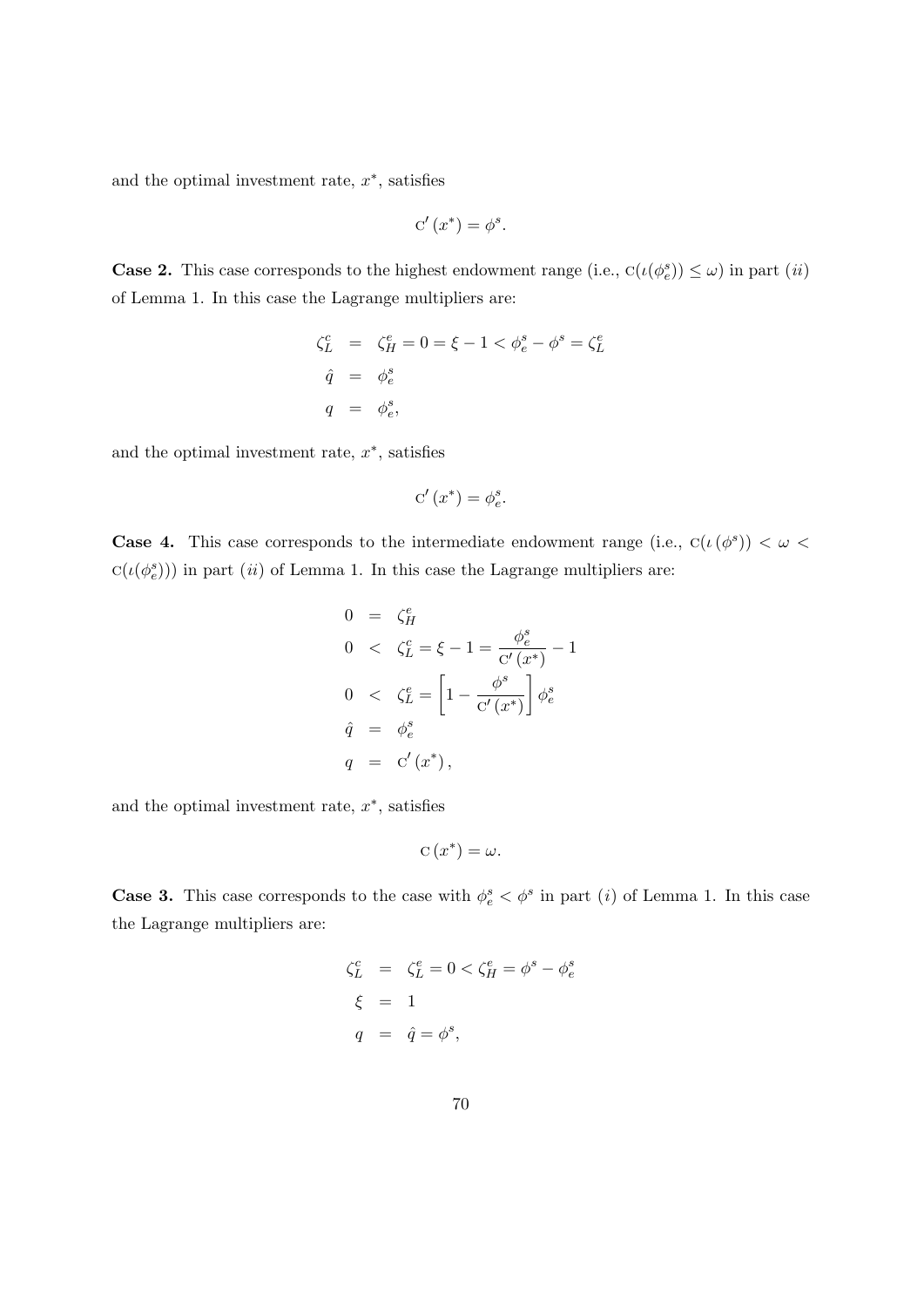and the optimal investment rate,  $x^*$ , satisfies

$$
C'(x^*) = \phi^s.
$$

**Case 5.** This case corresponds to the case with  $y^* = 0 < \phi^s - \phi^s_e$  in part (i) of Lemma [1.](#page-11-1) In this case the Lagrange multipliers are:

$$
0 < \xi - 1 = \zeta_L^c
$$
  
\n
$$
0 < \hat{q} - \phi_e^s = \zeta_H^e
$$
  
\n
$$
q = \phi^s,
$$

and the optimal investment rate,  $x^*$ , satisfies

$$
C'(x^*) = \phi^s.
$$

**Case 8.** This case corresponds to the case with  $\phi^s = \phi_e^s$  in part (i) of Lemma [1.](#page-11-1) In this case the Lagrange multipliers are:

$$
0 = \zeta_L^c = \zeta_L^e = \zeta_H^e = \xi - 1
$$
  

$$
q = \hat{q} = \phi^s = \phi_e^s,
$$

and the optimal investment rate,  $x^*$ , satisfies

$$
C'(x^*) = \phi^s.
$$

By collecting all cases we obtain the expressions in the statement.  $\blacksquare$ 

**Corollary 6** The value function  $(11)$  can be written as

$$
J(w, k, 0) = [y^* + \phi_e^s(1 - \delta + x^* - s_{+1}^*)]k,
$$

with  $(x^*, y^*, s^*_{+1})$  as given in Lemma [1.](#page-11-1)

(i) If 
$$
\phi_e^s \leq \phi^s
$$
,  
\n
$$
\frac{J(w,k,0)}{k} = \phi^s [1 - \delta + \iota(\phi^s)] + \omega - C(\iota(\phi^s)).
$$

(ii) If  $\phi^s < \phi^s_e$ ,

$$
\frac{J(w,k,0)}{k} = \begin{cases} \begin{array}{ll} \phi_e^s[1-\delta+\iota(\phi_e^s)]+\omega-\mathrm{C}(\iota(\phi_e^s)) & \text{if } \mathrm{C}(\iota(\phi_e^s))\leq \omega \\ \phi_e^s[1-\delta+\mathrm{C}^{-1}(\omega)] & \text{if } \mathrm{C}(\iota(\phi^s))< \omega < \mathrm{C}(\iota(\phi_e^s)) \\ \phi_e^s[1-\delta+\iota(\phi^s)-\frac{\mathrm{C}(\iota(\phi^s))-\omega}{\phi^s}] & \text{if } \omega \leq \mathrm{C}(\iota(\phi^s)) \end{array} \end{cases}
$$

In every case, the value function can be written as  $\mathcal{J}(\omega) k$ , where  $\mathcal{J}(\omega) \equiv J(\omega k, k, 0) / k$ .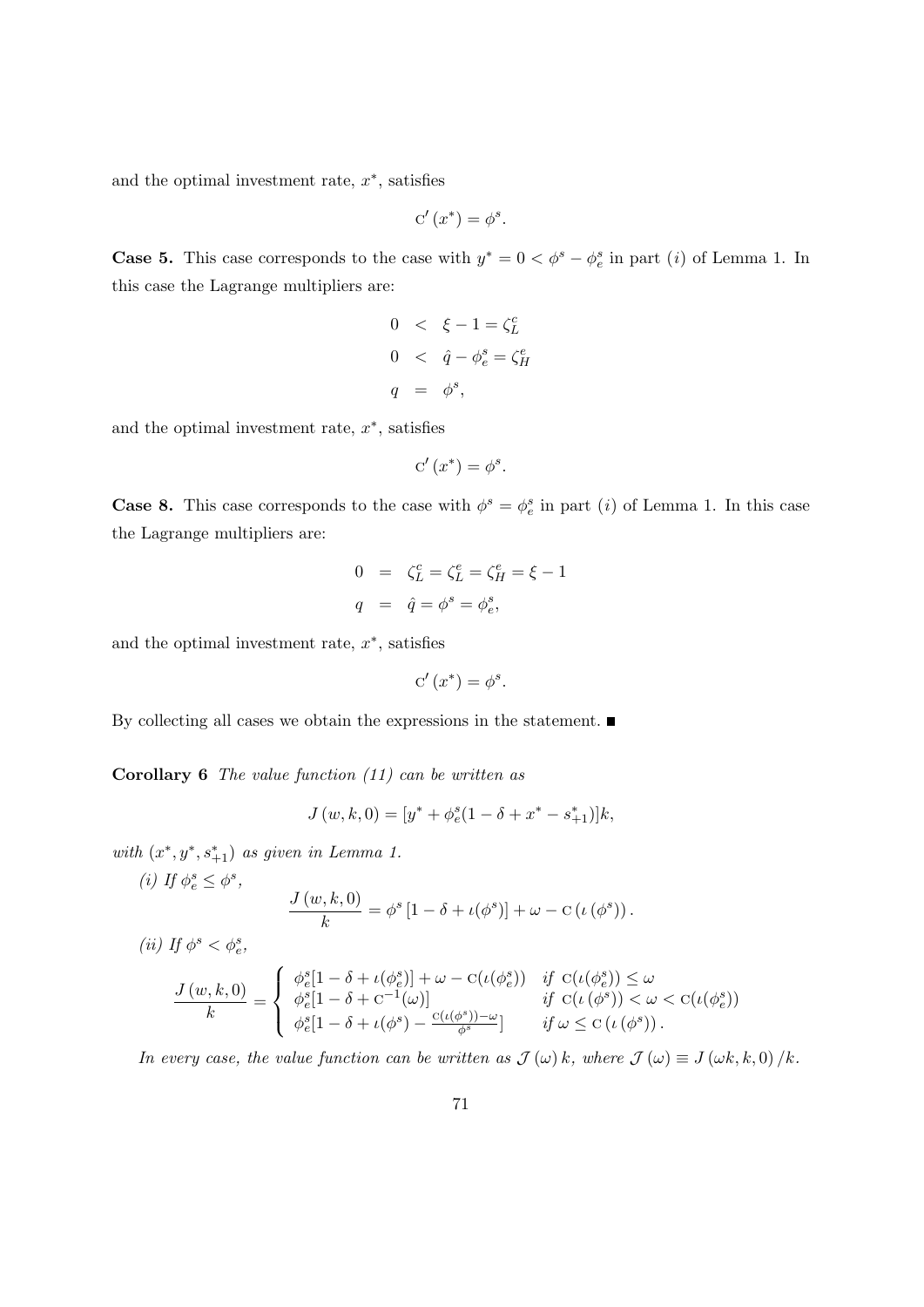#### A.4.2 Equilibrium characterization

Proof of Proposition [1.](#page-13-0) In a stationary nonmonetary equilibrium, we know from Lemma [9](#page-60-3) that  $M = 0$ ,  $\varepsilon^* = \varepsilon_L$ , and  $\phi^s = \varphi^s z$ , with  $\varphi^s = \frac{\beta}{1-\beta\pi}$  $\frac{\beta}{1-\beta\pi(1-\delta)}\bar{\varepsilon}$ . In this case  $\pi=0$ , so  $\phi^s=\beta\bar{\varepsilon}z\equiv\underline{\phi}^s$ . The expressions for  $X^*$  and  $S^*$  in parts (i) and (ii) follow from [\(12\)](#page-13-1) and [\(13\)](#page-13-2), and the expressions in parts (*i*) and (*ii*) of Lemma [1.](#page-11-1)

**Proof of Proposition [2.](#page-13-3)** The existence and uniqueness claim in part  $(i)$  follows from the fact that there exists a unique  $\varepsilon^*$  that satisfies [\(15\)](#page-13-4), as established in Lemma [9.](#page-60-3) Parts *(ii)* and *(vi)* also follow from Lemma [9.](#page-60-3) To establish parts  $(iii)$ ,  $(iv)$ , and  $(v)$  we again rely on Lemma [9,](#page-60-3) which shows that  $\varphi^s(r)$  is continuous, with  $\frac{\partial \varphi^s(r)}{\partial r} < 0$ ,  $\phi^s(0) = \overline{\phi}^s$ , and  $\phi^s(\overline{r}) = \underline{\phi}^s$ . From this it follows that for every  $\phi_e^s \in (\underline{\phi}^s, \overline{\phi}^s)$  there exists a unique  $\hat{r} \in (0, \overline{r})$  that satisfies  $\phi^s(\hat{r}) = \phi_e^s$ . with  $\phi^s(r) > \phi_e^s$  for all  $r \in (0, \hat{r})$ , and  $\phi^s(r) < \phi_e^s$  for all  $r \in (\hat{r}, \bar{r})$ . Given this, the expressions for  $X^*$  and  $S^*$  then follow from [\(12\)](#page-13-1), [\(13\)](#page-13-2), and Lemma [1.](#page-11-1)

# B Adverse selection

In this section we formalize a simple agency problem between entrepreneurs and investors to show that in order to have an equilibrium with  $\phi^s < \phi_e^s$ , one need not assume that the fundamental value of the dividend of good 1 is higher for entrepreneurs than for outside investors.

Consider a generalization of the model of Section [4](#page-10-0) in which the productivity of a unit of capital created in the second subperiod of period t is a random variable  $Z_t \in \{0, z\}$ . A fraction  $1 - \lambda$  of the entrepreneurs draw productivity  $Z_t = 0$ , while the remaining draw  $Z_t = z > 0$ .<sup>[40](#page-71-0)</sup> The timing of information is that an entrepreneur makes the investment and equity issuance decisions at the end of period t, having observed the realization of  $Z_t$ , while outside investors learn this realization at the beginning of period  $t+1$  (before the round of stock-market trades in the first subperiod). We maintain the assumption of competitive trade in the second subperiod, so the stock price in the second subperiod of period  $t$  (i.e., at the time the investment in physical capital is made and equity claims on these units of capital are issued) is determined in a competitive market in which all shares trade at the same price. $41$ 

<span id="page-71-0"></span><sup>&</sup>lt;sup>[4](#page-10-0)0</sup>The model of Section 4 corresponds to the special case with  $\lambda = 1$ . For simplicity, we assume this random variable is independent across entrepreneurs and uncorrelated with the entrepreneur's characteristics (e.g., her capital, k, and claims to good 2,  $w$ ).

<span id="page-71-1"></span><sup>&</sup>lt;sup>41</sup>This would be a natural market outcome in a context in which investors know the probability distribution over  $Z_t$  but have no way of obtaining entrepreneur-specific information. One could instead set the model up as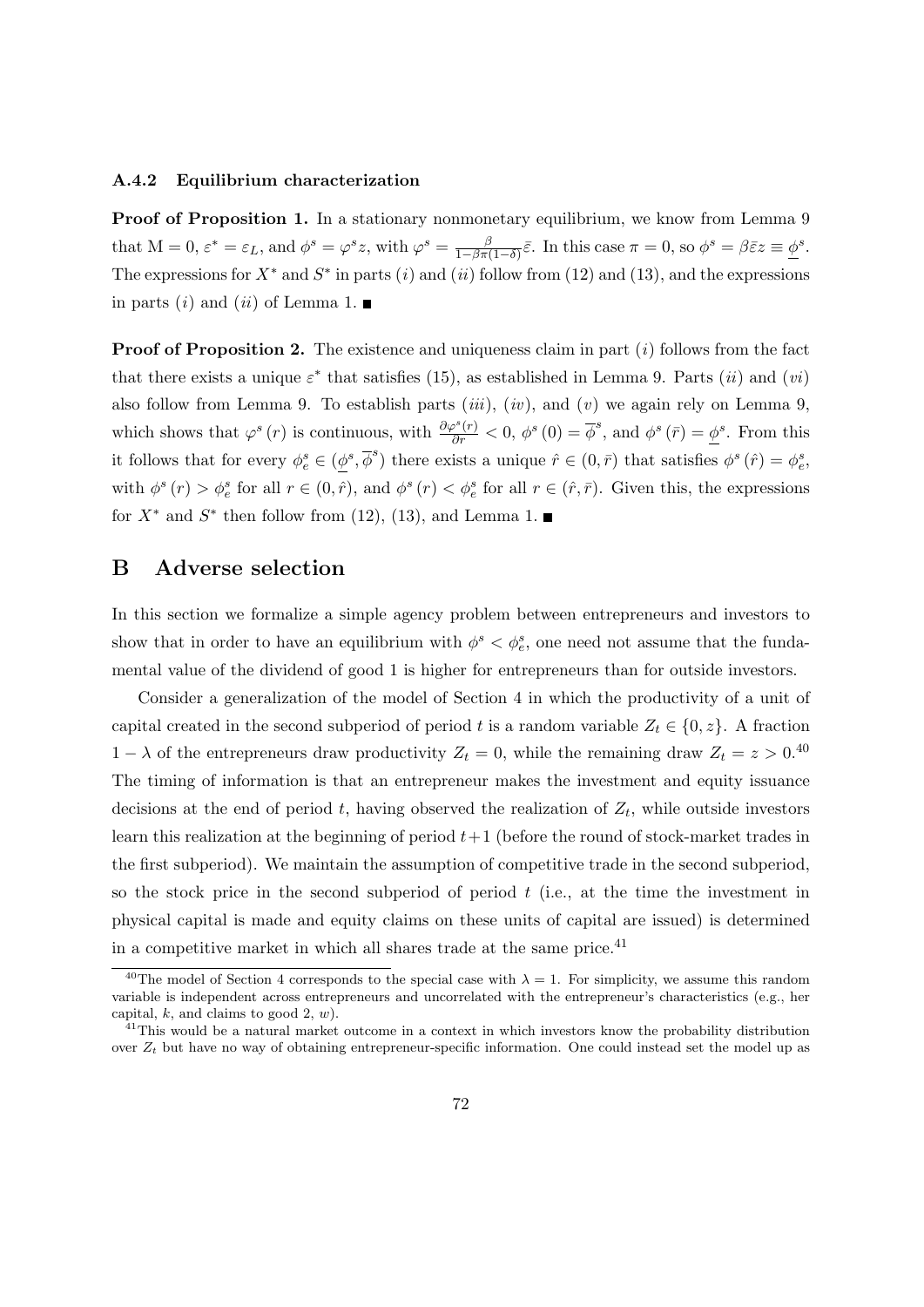As in Section [4,](#page-10-0) we focus on stationary equilibria, and maintain the assumption  $\pi = 0$ (entrepreneurs live for one period). In addition, to simplify the exposition, in this section we assume  $\delta = 1$  (capital only lasts one period), and  $\iota_0 = 0$ . Under these conditions, the entrepreneur's problem (analogous to [\(11\)](#page-11-0)) is:

<span id="page-72-0"></span>
$$
\max_{x,y,s_{+1}} [y + \beta \varepsilon_e Z(x - s_{+1})] \tag{82}
$$

<span id="page-72-1"></span>
$$
s.t. y + C(x/k) k \leq \phi^s s_{+1} + w \tag{83}
$$

$$
0 \le s_{+1} \le x \tag{84}
$$

$$
0 \leq y. \tag{85}
$$

Let  $\tilde{g}^x(Z, w, k)$ ,  $\tilde{g}^y(Z, w, k)$ , and  $\tilde{g}^e(Z, w, k)$  denote the levels of investment, consumption of good 2, and equity issuance that solve [\(82\)](#page-72-0)-[\(85\)](#page-72-1) for an entrepreneur with productivity realization  $Z \in \{0, z\}$ . Define  $x^* \equiv g^x (Z, w, k) / k$ ,  $y^* \equiv g^y (Z, w, k) / k$ ,  $s_{+1}^* \equiv g^e (Z, w, k) / k$ , and  $\omega \equiv w / k$ . The following result, which is analogous to Lemma [1,](#page-11-1) characterizes  $(x^*, y^*, s^*_{+1})$  as a function of the entrepreneur's marginal valuation,  $\phi_e^s \equiv \beta \varepsilon_e Z$ , and the market valuation,  $\phi^s$ .

<span id="page-72-2"></span>**Lemma 10** Consider the economy with adverse selection, and assume  $\pi = 1 - \delta = \iota_0 = 0$ . Let  $u(\phi)$  denote the unique number, *ι*, that solves  $C'(t) = \phi$  for any  $\phi \in \mathbb{R}_+$ .

(i) If  $\max(\phi_e^s, \phi^s) < 1$ , then  $x^* = s_{+1}^* = 0$ .

(ii) If  $1 \le \max(\phi_e^s, \phi_s^s)$  and  $\phi_e^s \le \phi_s^s$ , then

$$
x^* = \iota(\phi^s)
$$
  

$$
s_{+1}^* = \begin{cases} x^* & \text{if } \phi_e^s < \phi^s \\ \left[ \max\left\{ 0, \frac{c(x^*) - \omega}{\phi^s} \right\}, x^* \right] & \text{if } \phi_e^s = \phi^s. \end{cases}
$$

(iii) If  $1 \leq \phi^s < \phi^s_e$ , then

$$
x^* = \begin{cases} \iota(\phi_e^s) & \text{if } C(\iota(\phi_e^s)) \le \omega \\ C^{-1}(\omega) & \text{if } C(\iota(\phi^s)) < \omega < C(\iota(\phi_e^s)) \\ \iota(\phi^s) & \text{if } \omega \le C(\iota(\phi^s)) \\ s_{+1}^* = \begin{cases} 0 & \text{if } C(\iota(\phi^s)) < \omega \\ \frac{C(\iota(\phi^s)) - \omega}{\phi^s} & \text{if } \omega \le C(\iota(\phi^s)). \end{cases}
$$

a signalling game in which entrepreneurs play the role of senders and investors play the role of receivers.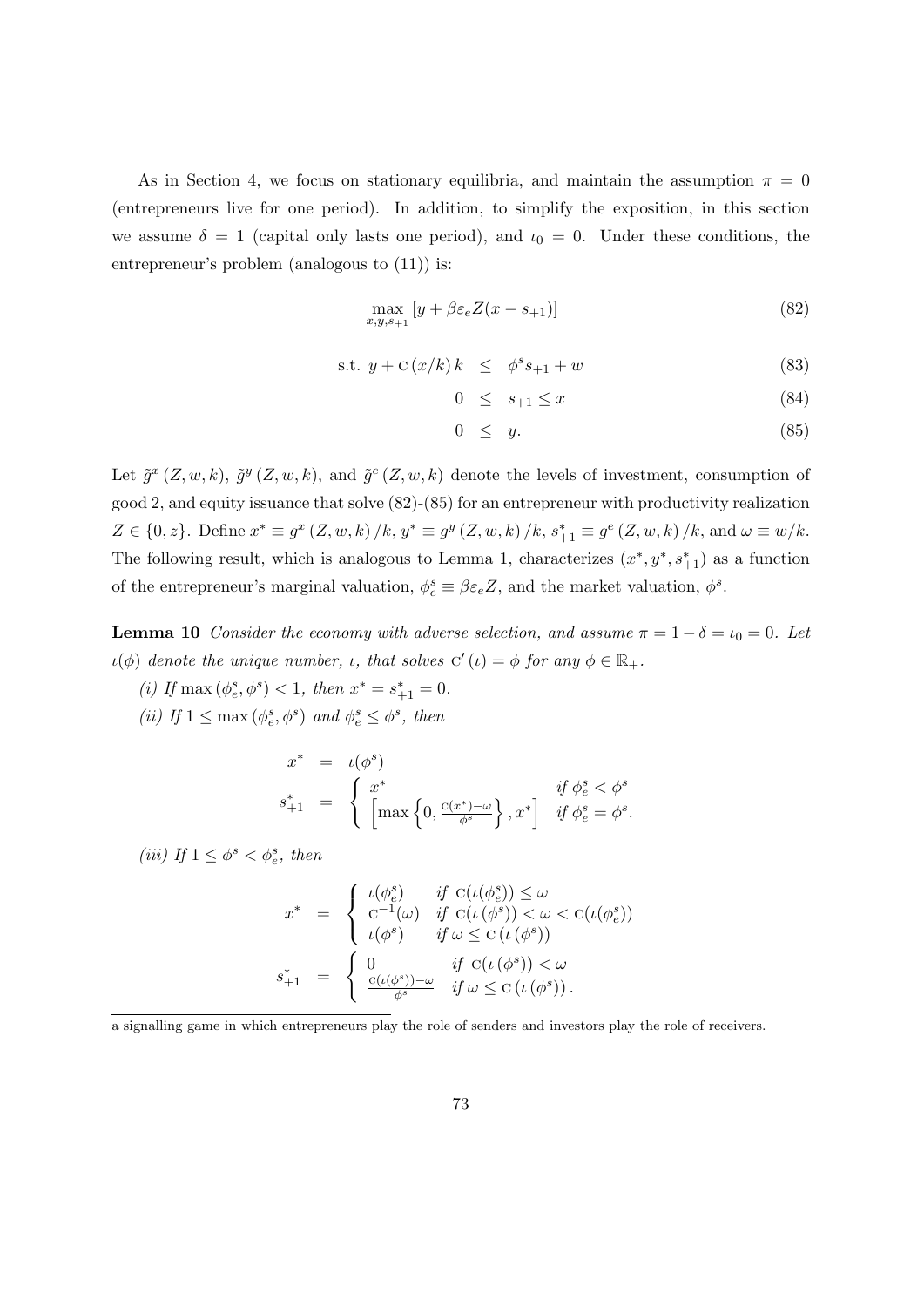(iv) If  $\phi^s < 1 \leq \phi_e^s$ , then

$$
\begin{array}{rcl}\nx^* & = & \left\{ \begin{array}{ll}\n\iota(\phi_e^s) & \text{if } \operatorname{C}(\iota(\phi_e^s)) \le \omega \\
\operatorname{C}^{-1}(\omega) & \omega < \operatorname{C}(\iota(\phi_e^s))\n\end{array} \right. \\
s_{+1}^* & = & 0.\n\end{array}
$$

(v) In every case, 
$$
y^* = \omega + \phi^s s_{+1}^* - C(x^*)
$$
.

**Proof.** Since the constraint [\(83\)](#page-72-1) will bind at an optimum, the problem [\(82\)](#page-72-0)-[\(85\)](#page-72-1) implies

<span id="page-73-0"></span>
$$
(x^*, s_{+1}^*) = \arg \max_{x, s_{+1}} [\phi_e^s x - c(x) + (\phi^s - \phi_e^s) s_{+1}]
$$
\n(86)

<span id="page-73-1"></span>
$$
\text{s.t. } \max\left(0, \frac{C(x) - \omega}{\phi^s}\right) \le s_{+1} \le x \tag{87}
$$

and

<span id="page-73-4"></span>
$$
y^* = \omega + \phi^s s_{+1}^* - c(x^*).
$$
 (88)

The Lagrangian for [\(86\)](#page-73-0)-[\(87\)](#page-73-1) is

$$
\mathcal{L} = \phi_e^s x - C(x) + (\phi^s - \phi_e^s) s_{+1} + \zeta_L^e s_{+1} + \zeta_H^e (x - s_{+1}) + \zeta_L^c [\omega + \phi^s s_{+1} - C(x)],
$$

where  $\zeta_L^e$ ,  $\zeta_H^e$ , and  $\zeta_L^c$  are the Lagrange multipliers on the nonnegativity constraint on equity issuance, the upper bound on equity issuance, and the nonnegativity constraint on consumption of good 2, respectively. The first-order conditions are

<span id="page-73-2"></span>
$$
0 = \phi_e^s - (1 + \zeta_L^c) c'(x) + \zeta_H^e \tag{89}
$$

$$
0 = (1 + \zeta_L^c) \phi^s - \phi_e^s + \zeta_L^e - \zeta_H^e \tag{90}
$$

$$
0 = \zeta_L^e s_{+1} \tag{91}
$$

$$
0 = \zeta_H^e(x - s_{+1}) \tag{92}
$$

$$
0 = \zeta_L^c \left[ \omega + \phi^s s_{+1} - c(x) \right]. \tag{93}
$$

There are eight cases depending on whether the multipliers  $(\zeta_L^e, \zeta_H^e, \zeta_L^c)$  are positive or equal to zero. We consider each in turn. In every case, we suppose  $0 < \min(\phi^s, \phi_e^s)$ .

**Case 1:**  $\zeta_L^e = \zeta_H^e = 0 \lt \zeta_L^c$ . In this case [\(89\)](#page-73-2)-[\(93\)](#page-73-2) imply the optimum is characterized by

<span id="page-73-3"></span>
$$
C'(x^*) = \phi^s < \phi^s_e \tag{94}
$$

$$
s_{+1}^{*} = \frac{C(x^{*}) - \omega}{\phi^{s}}.
$$
\n(95)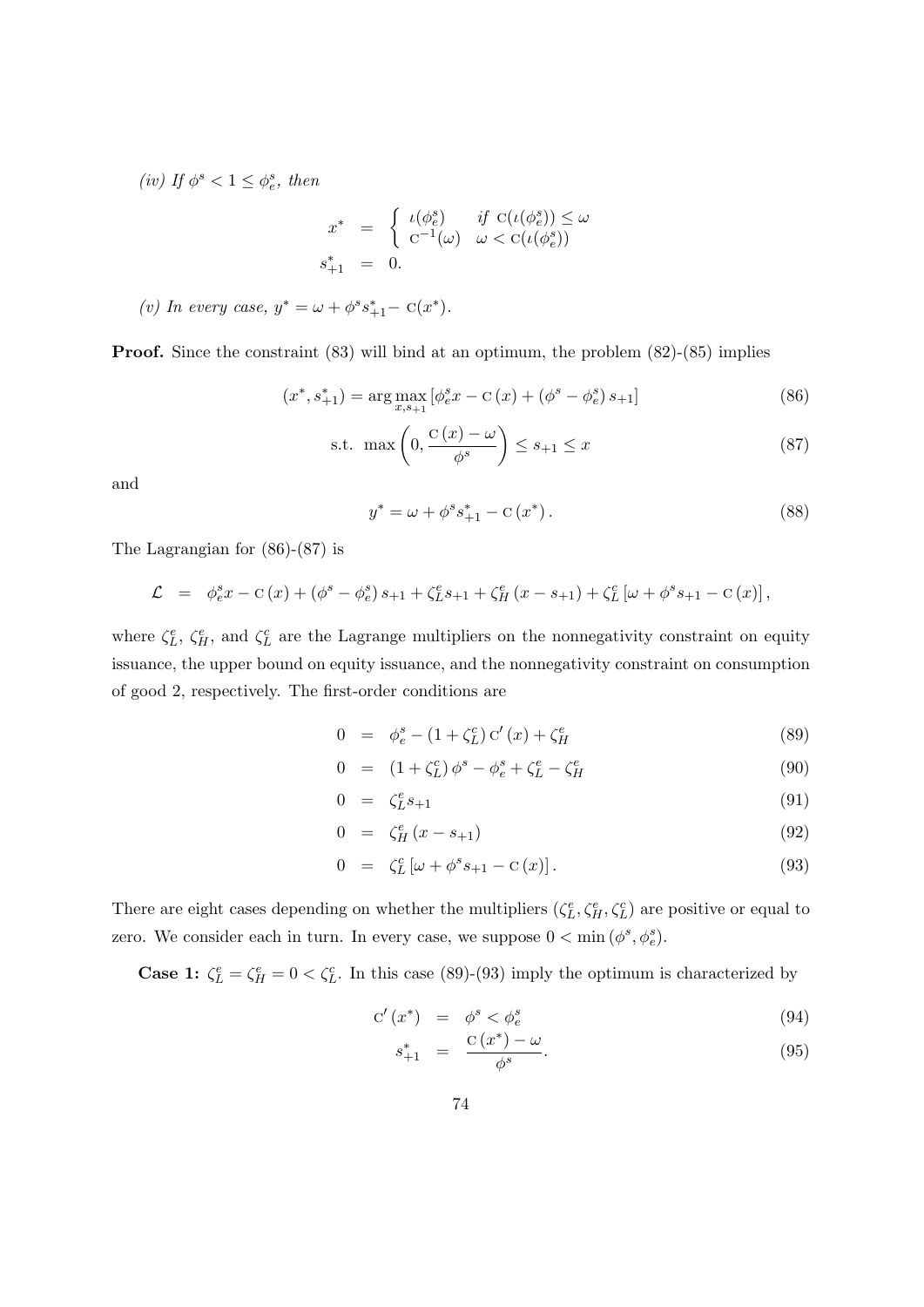Recall that  $C'(0) = 1$  and  $C'' > 0$ , so  $1 \le C'(x)$  for all  $x \ge 0$  (with "=" only if  $x = 0$ ). Hence for [\(94\)](#page-73-3) to hold it is necessary that

$$
1 \le \phi^s < \phi^s_e. \tag{96}
$$

Also, for [\(94\)](#page-73-3)-[\(95\)](#page-73-3) to be a solution it must satisfy  $0 \leq s^*_{+1} \leq x^*$ , or equivalently,

<span id="page-74-0"></span>
$$
C(x^*) - C'(x^*)x^* \le \omega \le C(x^*).
$$
\n(97)

The second inequality in [\(97\)](#page-74-0) is equivalent to

$$
\omega \leq \mathrm{C}\left(\iota\left(\phi^s\right)\right). \tag{98}
$$

Next, we show that the first inequality in  $(97)$  is redundant. Since C is strictly convex, we have

<span id="page-74-1"></span>
$$
C(x) \ge C(x^*) + C'(x^*)(x - x^*),
$$
\n(99)

with "=" only if  $x = x^*$ . Since  $C(0) = 0$ , evaluating [\(99\)](#page-74-1) at  $x = 0$  implies

<span id="page-74-5"></span>
$$
C(x^*) - C'(x^*) x^* \le 0,
$$
\n(100)

so the first inequality in [\(97\)](#page-74-0) is satisfied for all  $\omega \in \mathbb{R}_+$ .

**Case 2:**  $\zeta_L^c = \zeta_H^e = 0 < \zeta_L^e$ . In this case [\(89\)](#page-73-2)-[\(93\)](#page-73-2) imply the optimum is characterized by

<span id="page-74-2"></span>
$$
\phi^s \quad < \quad \phi_e^s = \mathbf{C}'\left(x^*\right) \tag{101}
$$

$$
s_{+1}^* = 0. \t\t(102)
$$

Recall that  $C'(0) = 1$  and  $C'' > 0$ , so  $1 \le C'(x)$  for all  $x \ge 0$  (with "=" only if  $x = 0$ ). Hence for [\(101\)](#page-74-2) to hold it is necessary not only that  $\phi^s < \phi_e^s$ , but also that  $1 \leq \phi_e^s$ , which together can be written as

<span id="page-74-4"></span>
$$
\max(1,\phi^s) \le \phi_e^s, \text{ with } \text{``}< \text{''} \text{ if } \max(1,\phi^s) = \phi^s. \tag{103}
$$

Also, for  $(101)-(102)$  $(101)-(102)$  to be a solution, it must satisfy

<span id="page-74-3"></span>
$$
\frac{C(x^*) - \omega}{\phi^s} \le s_{+1}^* \le x^*,
$$
  

$$
\frac{C(x^*) - \omega}{\phi^s} \le 0 \le x^*.
$$
 (104)

or equivalently,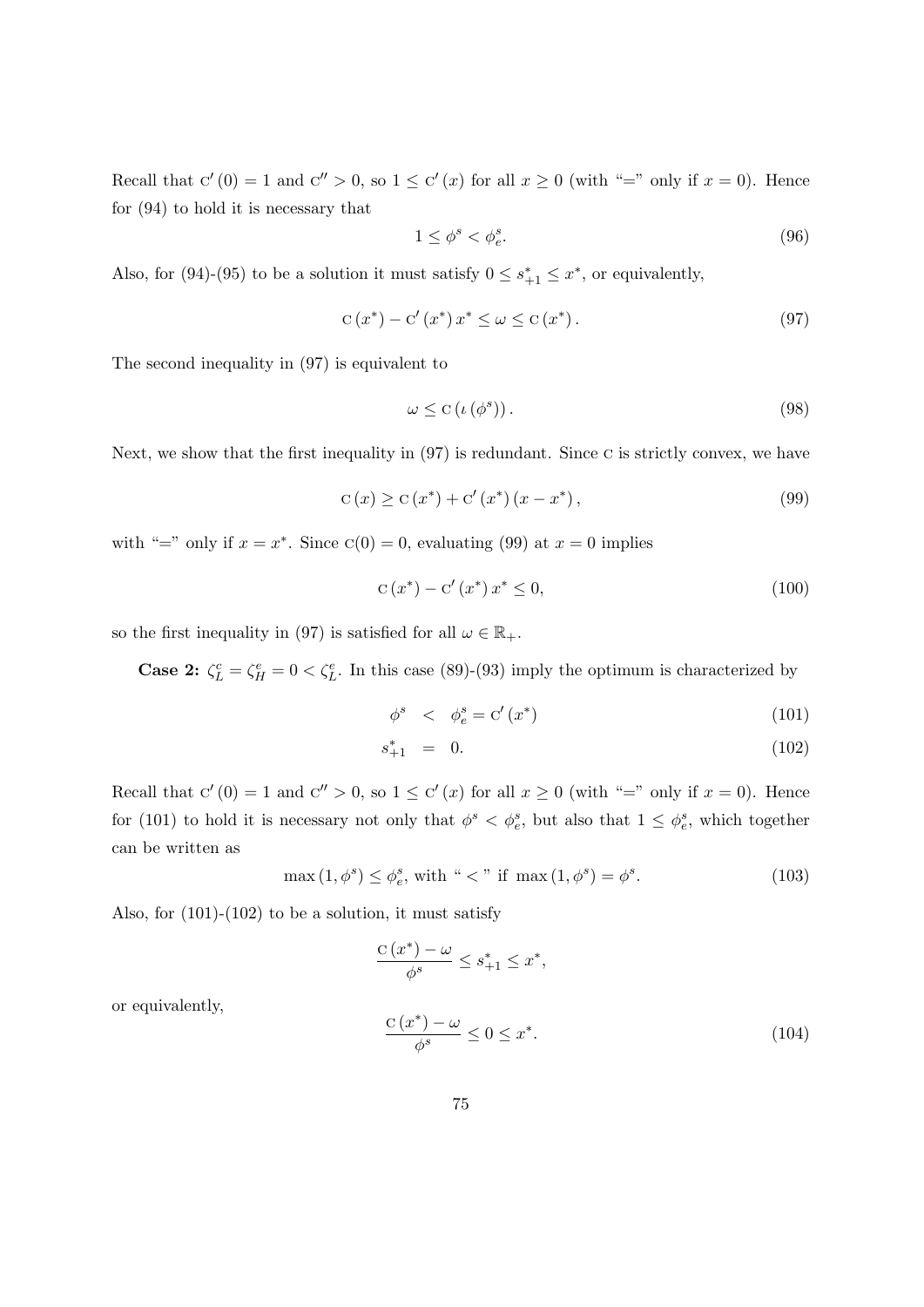The first inequality in [\(104\)](#page-74-3) is equivalent to

$$
C\left(\iota\left(\phi_e^s\right)\right) \le \omega,\tag{105}
$$

and the second inequality in [\(104\)](#page-74-3) is implied by [\(103\)](#page-74-4).

**Case 3:**  $\zeta_L^c = \zeta_L^e = 0 < \zeta_H^e$ . In this case [\(89\)](#page-73-2)-[\(93\)](#page-73-2) imply the optimum is characterized by

<span id="page-75-0"></span>
$$
\phi_e^s \quad < \quad \phi^s = \mathbf{C}'(x^*) \tag{106}
$$

$$
s_{+1}^* = x^*.
$$
 (107)

Recall that  $C'(0) = 1$  and  $C'' > 0$ , so  $1 \leq C'(x)$  for all  $x \geq 0$  (with "=" only if  $x = 0$ ). Hence for [\(106\)](#page-75-0) to hold it is necessary not only that  $\phi_e^s < \phi^s$ , but also that  $1 \leq \phi^s$ , which together can be written as

<span id="page-75-2"></span>
$$
\max(1, \phi_e^s) \le \phi^s, \text{ with } ``<" \text{ if } \max(1, \phi_e^s) = \phi_e^s. \tag{108}
$$

Also, for  $(106)-(107)$  $(106)-(107)$  to be a solution, it must satisfy

$$
0 \leq s_{+1}^*
$$
 and  $0 \leq \omega + \phi^s s_{+1}^* - c(x^*)$ ,

which using [\(106\)](#page-75-0) and [\(107\)](#page-75-0) are equivalent to

<span id="page-75-1"></span>
$$
0 \le x^* \text{ and } 0 \le \omega + c'(x^*) x^* - c(x^*). \tag{109}
$$

The first inequality in [\(109\)](#page-75-1) is redundant since it follows from [\(106\)](#page-75-0), [\(108\)](#page-75-2),  $C'(0) = 1$ , and  $C'' > 0$ , which imply

$$
c'(0) - \phi^{s} = 1 - \phi^{s} \le 0 = c'(x^{*}) - \phi^{s}.
$$

The second inequality in [\(109\)](#page-75-1) is satisfied for all  $\omega \in \mathbb{R}_+$  since the maintained assumptions  $c(0) = 0 < c''$  imply [\(100\)](#page-74-5).

**Case 4:**  $\zeta_H^e = 0 < \min(\zeta_L^c, \zeta_L^e)$ . In this case [\(89\)](#page-73-2)-[\(93\)](#page-73-2) imply the optimum is characterized by

<span id="page-75-3"></span>
$$
\omega = C(x^*) \tag{110}
$$

$$
s_{+1}^* = 0. \t\t(111)
$$

For [\(110\)](#page-75-3)-[\(111\)](#page-75-3) to be a solution, it must also satisfy  $s_{+1}^* \leq x^*$  and

<span id="page-75-4"></span>
$$
\phi^s < C'(x^*) < \phi^s_e. \tag{112}
$$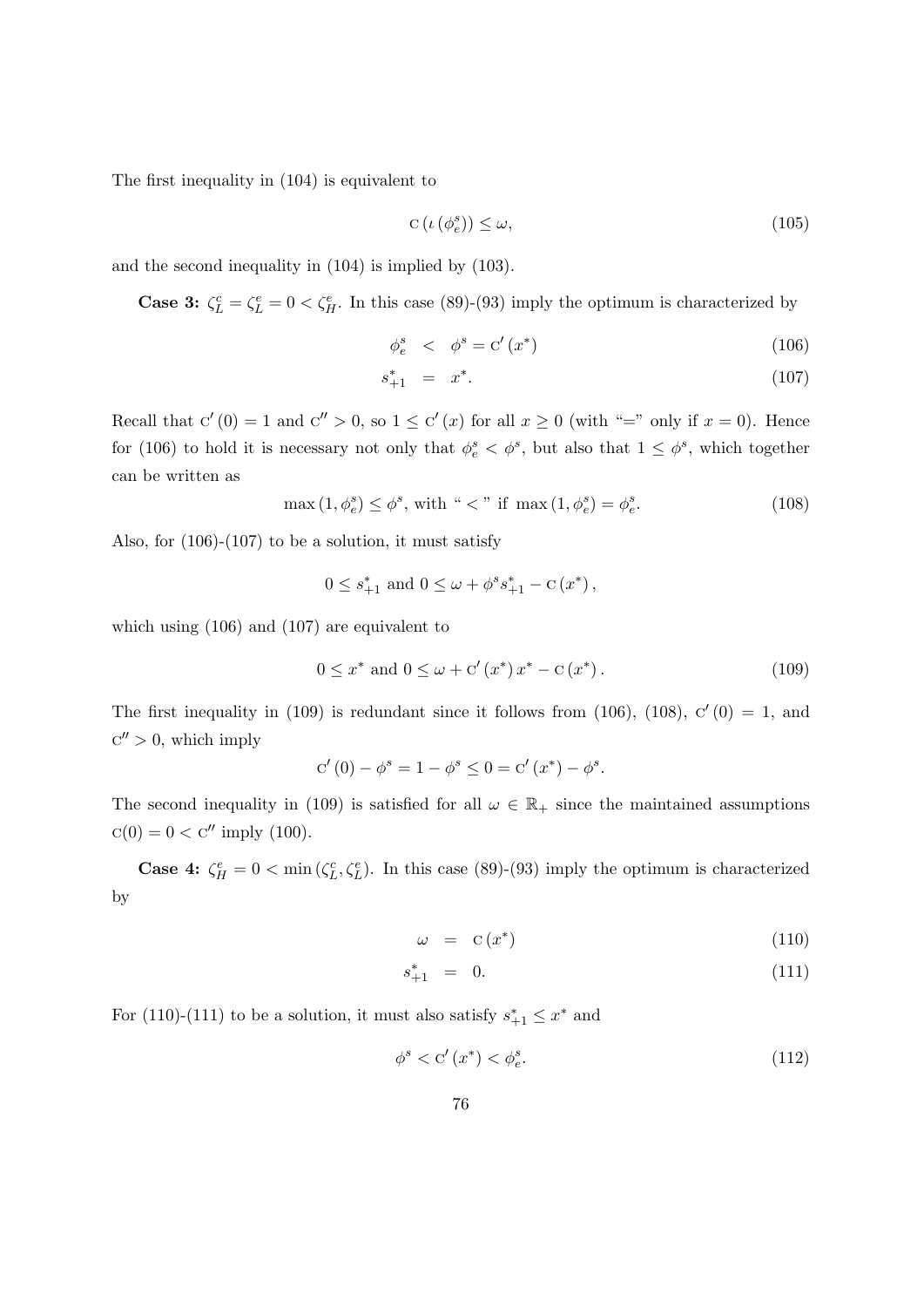With [\(111\)](#page-75-3), the condition  $s_{+1}^* \leq x^*$  is equivalent to  $0 \leq x^*$ , which is implied by [\(110\)](#page-75-3) for any  $\omega \in \mathbb{R}_+$ , since  $C(0) = 0 < C'$ . For [\(112\)](#page-75-4) to hold it is necessary that

<span id="page-76-0"></span>
$$
\max(1, \phi^s) < \phi_e^s. \tag{113}
$$

Under assumption [\(113\)](#page-76-0) we can write  $\phi_e^s = C'(\iota(\phi_e^s))$ , and write the second inequality in [\(112\)](#page-75-4) as

$$
C'(x^*) < C'(\iota(\phi_e^s)),
$$

which is equivalent to

<span id="page-76-1"></span>
$$
\omega < \mathcal{C}\left(\iota\left(\phi_e^s\right)\right). \tag{114}
$$

If  $\phi^s < 1$ , then the first inequality in [\(112\)](#page-75-4) holds for all  $\omega \in \mathbb{R}_+$ . Conversely, if  $1 \leq \phi^s$ , then we can write  $\phi^s = C'(\iota(\phi^s))$  and the first inequality in [\(112\)](#page-75-4) can be written as

$$
C'(\iota(\phi^s)) < C'(x^*),
$$

which is equivalent to

$$
C\left(\iota\left(\phi^s\right)\right) < \omega \qquad \text{if } 1 \le \phi^s. \tag{115}
$$

Conditions [\(114\)](#page-76-1) and [\(13\)](#page-13-0) can be written jointly as

$$
\omega \in \left\{ \begin{array}{ll} (\mathcal{C}(\iota(\phi^s)), \mathcal{C}(\iota(\phi_e^s))) & \text{if } 1 \le \phi^s \\ (-\infty, \mathcal{C}(\iota(\phi_e^s))) & \text{if } \phi^s < 1. \end{array} \right. \tag{116}
$$

**Case 5:**  $\zeta_L^e = 0 < \min(\zeta_L^c, \zeta_H^e)$ . In this case [\(89\)](#page-73-2)-[\(93\)](#page-73-2) imply

<span id="page-76-2"></span>
$$
C'(x^*) = \phi^s \tag{117}
$$

$$
s_{+1}^* = x^*.
$$
 (118)

For  $(117)-(118)$  $(117)-(118)$  to be a solution, it must also satisfy

<span id="page-76-3"></span>
$$
\omega = \mathcal{C}\left(x^*\right) - \mathcal{C}'\left(x^*\right)x^*
$$
\n(119)

and  $0 \leq x^*$ . Also,  $1 \leq \phi^s$  is necessary for [\(117\)](#page-76-2) to hold (since  $C'(x) \geq 1$  for all  $x \geq 0$ ). The maintained assumptions  $C(0) = 0 < C''$  imply [\(100\)](#page-74-5), so [\(119\)](#page-76-3) can only hold if  $x^* = 0$  and

<span id="page-76-4"></span>
$$
\omega = 0.\tag{120}
$$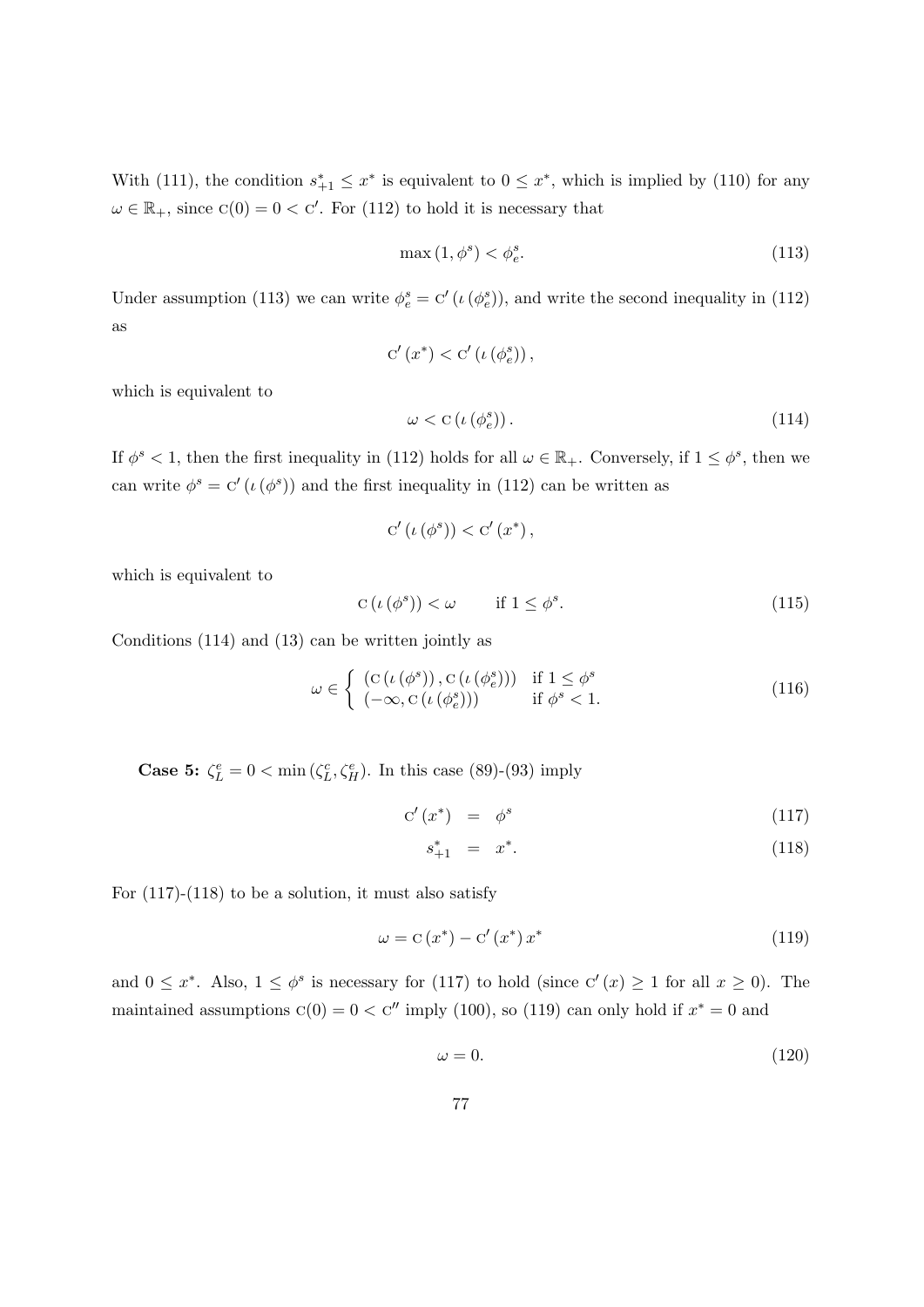Together with [\(117\)](#page-76-2),  $x^* = 0$  implies we must also have

<span id="page-77-0"></span>
$$
\phi^s = 1,\tag{121}
$$

while  $\phi_e^s$  can take any nonnegative value. To summarize, if [\(120\)](#page-76-4) and [\(121\)](#page-77-0) hold, the solution for this case is

$$
s_{+1}^* = x^* = 0.\t\t(122)
$$

**Case 6:**  $\zeta_L^c = 0 < \min(\zeta_L^e, \zeta_H^e)$ . In this case [\(89\)](#page-73-2)-[\(93\)](#page-73-2) imply the optimum is characterized by

$$
s_{+1}^* = x^* = 0 \tag{123}
$$

provided

$$
\max\left(\phi_e^s, \phi^s\right) < 1. \tag{124}
$$

**Case 7:**  $0 < \min(\zeta_L^c, \zeta_L^e, \zeta_H^e)$ . In this case [\(89\)](#page-73-2)-[\(93\)](#page-73-2) imply the optimum is characterized by

$$
s_{+1}^* = x^* = 0 \tag{125}
$$

provided

 $\omega = 0$  (126)

and

$$
\phi^s < 1\tag{127}
$$

while  $\phi_e^s$  can take any nonnegative value.

**Case 8:**  $\zeta_L^c = \zeta_L^e = \zeta_H^e = 0$ . In this case [\(89\)](#page-73-2)-[\(93\)](#page-73-2) imply the optimum is characterized by

$$
C'(x^*) = \phi^s \tag{128}
$$

$$
s_{+1}^* \in \left[ \max\left\{ 0, \frac{C(x^*) - \omega}{\phi^s} \right\}, x^* \right] \tag{129}
$$

provided

$$
1 \le \phi_e^s = \phi^s. \tag{130}
$$

Part  $(i)$  in the statement of the lemma corresponds to Case 6 and Case 7. Part  $(ii)$  corresponds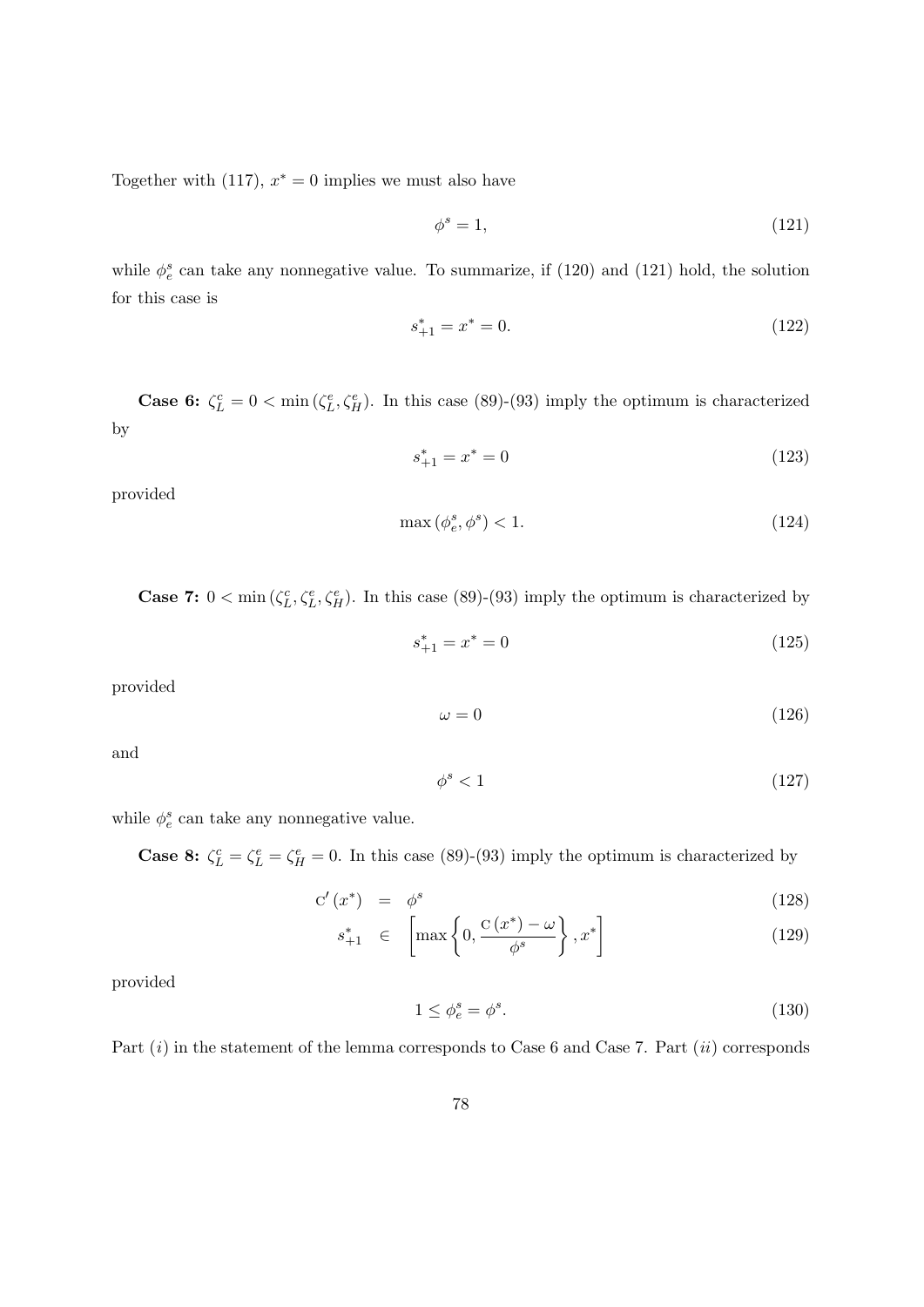to Case 3 and Case 8. Part (*iii*) corresponds to Case 1, Case 2, and Case 4. Part (*iv*) corresponds to Case 2 and Case 4. Part  $(v)$  is the same as [\(88\)](#page-73-4).

In this model, the outside investor's Euler equations for money and equity analogous to [\(33\)](#page-58-0) and [\(34\)](#page-58-1) are

$$
\phi_t^m \ge \beta \left[ \phi_{t+1}^m + \alpha \theta \int_{\varepsilon_{t+1}^*}^{\varepsilon_H} \left( \varepsilon - \varepsilon_{t+1}^* \right) z dG(\varepsilon) \frac{1}{p_{t+1}} \right], \text{ with } \text{``} = \text{''} \text{ if } a_{t+1}^m > 0 \tag{131}
$$

$$
\phi_t^s \ge \beta \Lambda \left[ \bar{\varepsilon} z + \alpha \theta \int_{\varepsilon_L}^{\varepsilon_{t+1}^*} (\varepsilon_{t+1}^* - \varepsilon) z dG(\varepsilon) \right], \text{ with } \tilde{\varepsilon} = \tilde{\varepsilon} \text{ if } a_{t+1}^s > 0,
$$
\n(132)

where  $\Lambda \in [0,1]$  is the investor's belief that a traded equity share represents a claim to a productive unit of capital. The stock-market clearing condition in the first subperiod (analogous to [\(38\)](#page-59-0)) is

$$
\frac{1 - G\left(\varepsilon^*\right)}{\varepsilon^* z} \mathbf{M}_t = G\left(\varepsilon^*\right) \Lambda S_t.
$$

As in Section [4,](#page-10-0) we focus on *stationary equilibria* in which the aggregate supply of equity and aggregate real money balances are constant over time, i.e.,  $S_t = S$  and  $\phi_t^m A_t^m \equiv M_t = M_t$ for all  $t$ , and real equity prices are time-invariant linear functions of the (*expected*) dividend, i.e.,  $\phi_t^s = \phi^s \equiv \varphi^s z$  for all t. Thus (again imposing  $\pi = 0$ ), the stationary-equilibrium conditions in Corollary [5](#page-59-1) become

<span id="page-78-0"></span>
$$
r \geq \alpha \theta \int_{\varepsilon^*}^{\varepsilon_H} \frac{\varepsilon - \varepsilon^*}{\varepsilon^*} dG(\varepsilon), \text{ with } \varepsilon = \varepsilon \text{ if } M > 0
$$
 (133)

$$
\varphi^s = \beta \Lambda \left[ \bar{\varepsilon} + \alpha \theta \int_{\varepsilon_L}^{\varepsilon^*} (\varepsilon^* - \varepsilon) dG(\varepsilon) \right]
$$
 (134)

$$
M = \frac{G(\varepsilon^*)}{1 - G(\varepsilon^*)} \varepsilon^* z \Lambda S. \tag{135}
$$

The equilibrium conditions [\(133\)](#page-78-0)-[\(135\)](#page-78-0) for the economy with adverse selection are a simple generalization of conditions [\(39\)](#page-60-0)-[\(41\)](#page-60-1) (with  $\pi = 0$ ) for the economy without adverse selection (both sets of conditions coincide if  $\Lambda = 1$ ). The following result is analogous to Lemma [9,](#page-60-2) but for an economy with  $\pi = 0$  and adverse selection.

<span id="page-78-1"></span>**Lemma 11** Let  $S > 0$  and  $\Lambda \in [0, 1]$  be given. Then:

(i) There always exists a solution to [\(133\)](#page-78-0)-[\(135\)](#page-78-0) in which money is not valued, i.e.,  $M = 0$ ,  $\varepsilon^* = \varepsilon_L$ , and  $\varphi^s = \Lambda \beta \bar{\varepsilon}$ .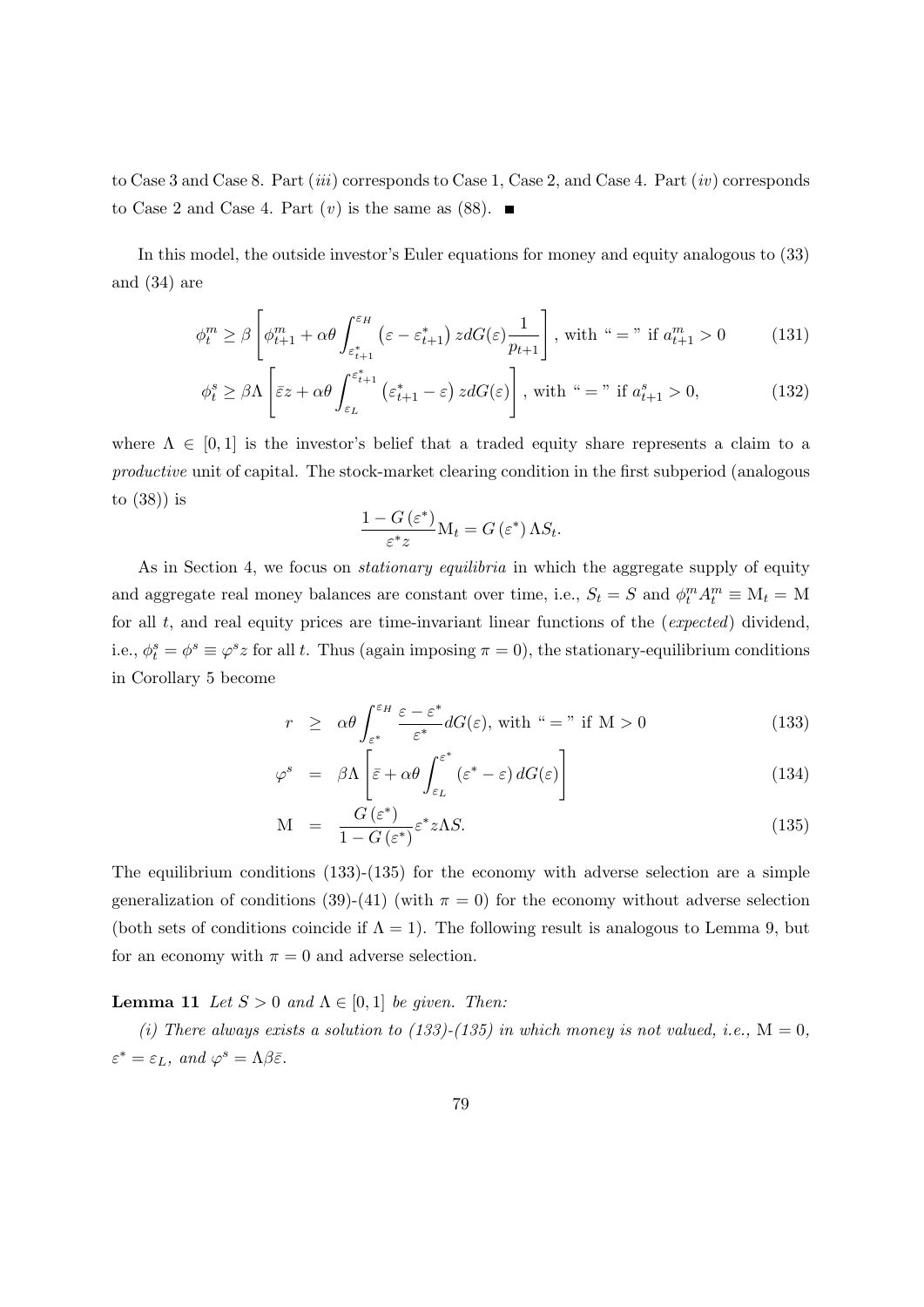(ii) Let  $\bar{r} \equiv \alpha \theta (\bar{\varepsilon} - \varepsilon_L) / \varepsilon_L$ . If  $r \in (0, \bar{r})$ , there exists a unique solution to [\(133\)](#page-78-0)-[\(135\)](#page-78-0) with  $M > 0, i.e.,$ 

$$
M = \frac{G(\varepsilon^*) \varepsilon^* z}{1 - G(\varepsilon^*)} \Lambda S
$$
  

$$
\varphi^s = \Lambda \beta \left[ \bar{\varepsilon} + \alpha \theta \int_{\varepsilon_L}^{\varepsilon^*} (\varepsilon^* - \varepsilon) dG(\varepsilon) \right],
$$
 (136)

where  $\varepsilon^* \in (\varepsilon_L, \varepsilon_H]$  is the unique solution to

<span id="page-79-0"></span>
$$
\alpha \theta \int_{\varepsilon^*}^{\varepsilon_H} \frac{\varepsilon - \varepsilon^*}{\varepsilon^*} dG(\varepsilon) = r. \tag{137}
$$

Moreover:

(a) As  $r \to \bar{r}$ ,  $\varepsilon^* \to \varepsilon_L$ , M  $\to 0$ , and  $\varphi^s \to \Lambda \beta \bar{\varepsilon}$ . (b) As  $r \to 0$ ,  $\varepsilon^* \to \varepsilon_H$  and  $\varphi^s \to \Lambda \beta \left[ \bar{\varepsilon} + \alpha \theta \left( \varepsilon_H - \bar{\varepsilon} \right) \right]$ . (c)  $\frac{\partial \varepsilon^*}{\partial r} < 0$ ,  $\frac{\partial M}{\partial r} < 0$ , and  $\frac{\partial \varphi^s}{\partial r} < 0$ . (d)  $\frac{\partial M}{\partial \Lambda} > 0$ , and  $\frac{\partial \varphi^s}{\partial \Lambda} > 0$ .

Proof. Immediate from the equilibrium conditions [\(133\)](#page-78-0)-[\(135\)](#page-78-0) by following steps similar to those in the proof of Lemma [9.](#page-60-2)  $\blacksquare$ 

Part  $(i)$ , and parts  $(ii)$ ,  $(a)$ ,  $(b)$ , and  $(c)$ , of Lemma [11](#page-78-1) are results analogous to their counterparts in Lemma [9.](#page-60-2) Part  $(ii)$  (d) shows how real money balances and the equity price change with the investor's belief about the proportion of outstanding shares that are claims to the productive capital.

For what follows, let  $x_Z^* (\omega)$  and  $s_Z^* (\omega)$  denote the optimal investment and equity issuance decisions of an entrepreneur with productivity realization  $Z \in \{0, z\}$  and a balance sheet with financial wealth per unit of own capital equal to  $\omega$ . We can write the aggregate investment chosen at the end of a period by all entrepreneurs with productivity  $Z \in \{0, z\}$ , as

$$
X_Z^* = \lambda_Z \int x_Z^* \left(\omega\right) d\Omega \left(\omega\right),
$$

and the aggregate stock of equity claims on the capital of entrepreneurs with productivity  $Z \in \{0, z\}$  outstanding at the beginning of a period as

$$
S_Z^* = \lambda_Z \int s_Z^* \left(\omega\right) d\Omega \left(\omega\right),
$$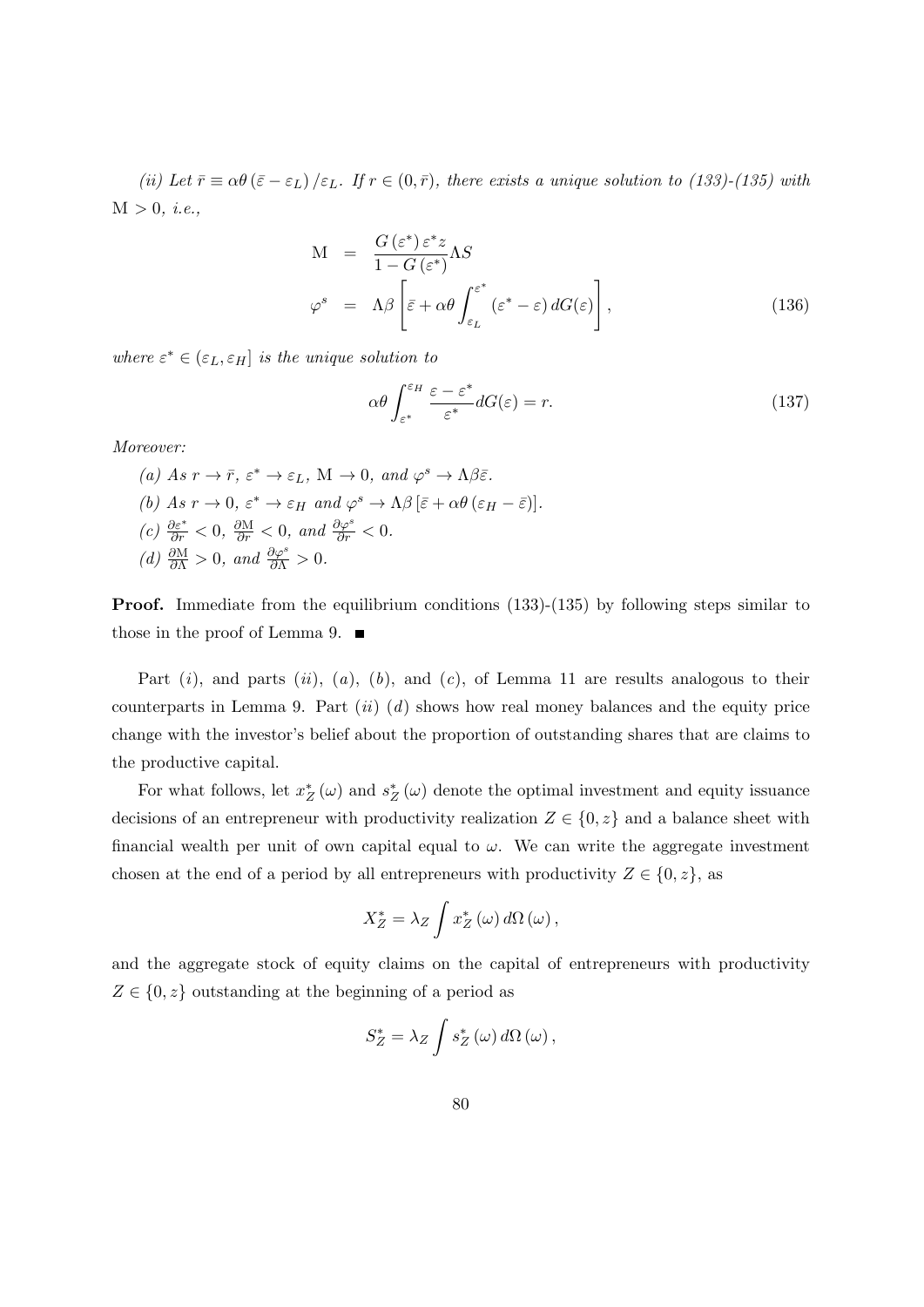where  $\lambda_Z \equiv \lambda \mathbb{I}_{\{Z=z\}} + (1-\lambda) \mathbb{I}_{\{Z=0\}}$  for  $Z \in \{0, z\}$ . The following lemma characterizes the behavior of the entrepreneurs' optimal investment and equity issuance decisions as a function of the market belief  $\Lambda$ , for a given policy rate, r. To state the result it is convenient to make explicit the dependence of the equity price on the belief,  $\Lambda$ , and the nominal rate, r, by defining the price function  $\phi^s(\Lambda, r) \equiv \varphi^s z$ , where  $\varphi^s$  is given in Lemma [11,](#page-78-1) i.e.,

<span id="page-80-1"></span>
$$
\phi^s(\Lambda, r) = \begin{cases} \Lambda \beta \left[ \bar{\varepsilon} + \alpha \theta \int_{\varepsilon_L}^{\varepsilon^*} (\varepsilon^* - \varepsilon) dG(\varepsilon) \right] z, \text{ with } \varepsilon^* \text{ given by (137)} & \text{if } 0 \le r \le \bar{r} \\ \Lambda \beta \bar{\varepsilon} z & \text{if } \bar{r} < r. \end{cases}
$$
(138)

<span id="page-80-0"></span>**Lemma 12** Assume  $1 < \max{\{\phi_z^s, \phi^s(1, \bar{r})\}}$ , where  $\phi_Z^s \equiv \beta \varepsilon_e Z$  for  $Z \in \{0, z\}$ . For any  $r \in \mathbb{R}_+$ , let  $\Lambda' \in (0,1)$  be the number that satisfies  $\phi^s(\Lambda', r) = 1$ .

(i) If  $\phi^s(1,r) < \phi^s_z$ , then: (a) If  $\Lambda' \leq \Lambda$ ,  $X_z^* = \lambda$  $\sqrt{ }$  $\Omega\left[\mathrm{C}\left(\iota\left(\phi^{s}\left(\Lambda,r\right)\right)\right)\right]\iota(\phi^{s}\left(\Lambda,r\right)\right)+\int^{\mathrm{C}\left(\iota\left(\phi^{s}_{z}\right)\right)}\left(\mathrm{C}\left(\varepsilon\left(\phi^{s}\right)\right)\right)\iota(\phi^{s}\left(\Lambda,r\right)\right),$  $c(\iota(\phi^s(\Lambda,r)))$  $C^{-1}$ (ω)dΩ (ω) + {1 − Ω [ $C(t(\phi_z^s))$ ]} ι( $\phi_z^s$ )  $S_z^* = \lambda$  $\int$ <sup>C( $\iota$ ( $\phi$ <sup>s</sup>( $\Lambda$ ,r)))</sup>  $\boldsymbol{0}$  $c(\iota(\phi^s(\Lambda,r))) - \omega$  $\frac{\partial}{\partial \phi^s(\Lambda,r)}d\Omega(\omega)$ 

1

and

$$
X_0^* = S_0^* = (1 - \lambda) \iota \left( \phi^s \left( \Lambda, r \right) \right).
$$

(b) If  $\Lambda < \Lambda'$ ,

$$
X_z^* = \lambda \left[ \int_0^{c(\iota(\phi_z^s))} c^{-1}(\omega) d\Omega(\omega) + \left\{1 - \Omega \left[c(\iota(\phi_z^s))\right]\right\} \iota(\phi_z^s) \right]
$$
  

$$
S_z^* = 0
$$

and

$$
X_0^* = S_0^* = 0.
$$

(ii) If  $\phi^s_z < \phi^s(1,r)$ , let  $\Lambda'' \in (\Lambda', 1)$  be the number that satisfies  $\phi^s(\Lambda'', r) = \phi^s_z$ . Then: (a) If  $\Lambda'' \leq \Lambda$ ,  $X_z^* = \lambda \iota(\phi^s(\Lambda, r))$ ,  $X_0^* = S_0^* = (1 - \lambda) \iota(\phi^s(\Lambda, r))$ , and

$$
S_z^* \left\{ \begin{array}{l} = X_z^* & \text{if } \Lambda'' < \Lambda \\ \in \left[ \lambda \int_0^{C(\iota(\phi^s(\Lambda,r)))} \frac{C(\iota(\phi^s(\Lambda,r))) - \omega}{\phi^s} d\Omega \left( \omega \right), X_z^* \right] & \text{if } \Lambda = \Lambda''. \end{array} \right.
$$

(b) If  $\Lambda' \leq \Lambda < \Lambda''$ ,  $X_Z^*$  and  $S_Z^*$  for  $Z \in \{0, z\}$  are as in part  $(i)(a)$ . (c) If  $\Lambda < \Lambda'$ ,  $X_Z^*$  and  $S_Z^*$  for  $Z \in \{0, z\}$  are as in part (i)(b).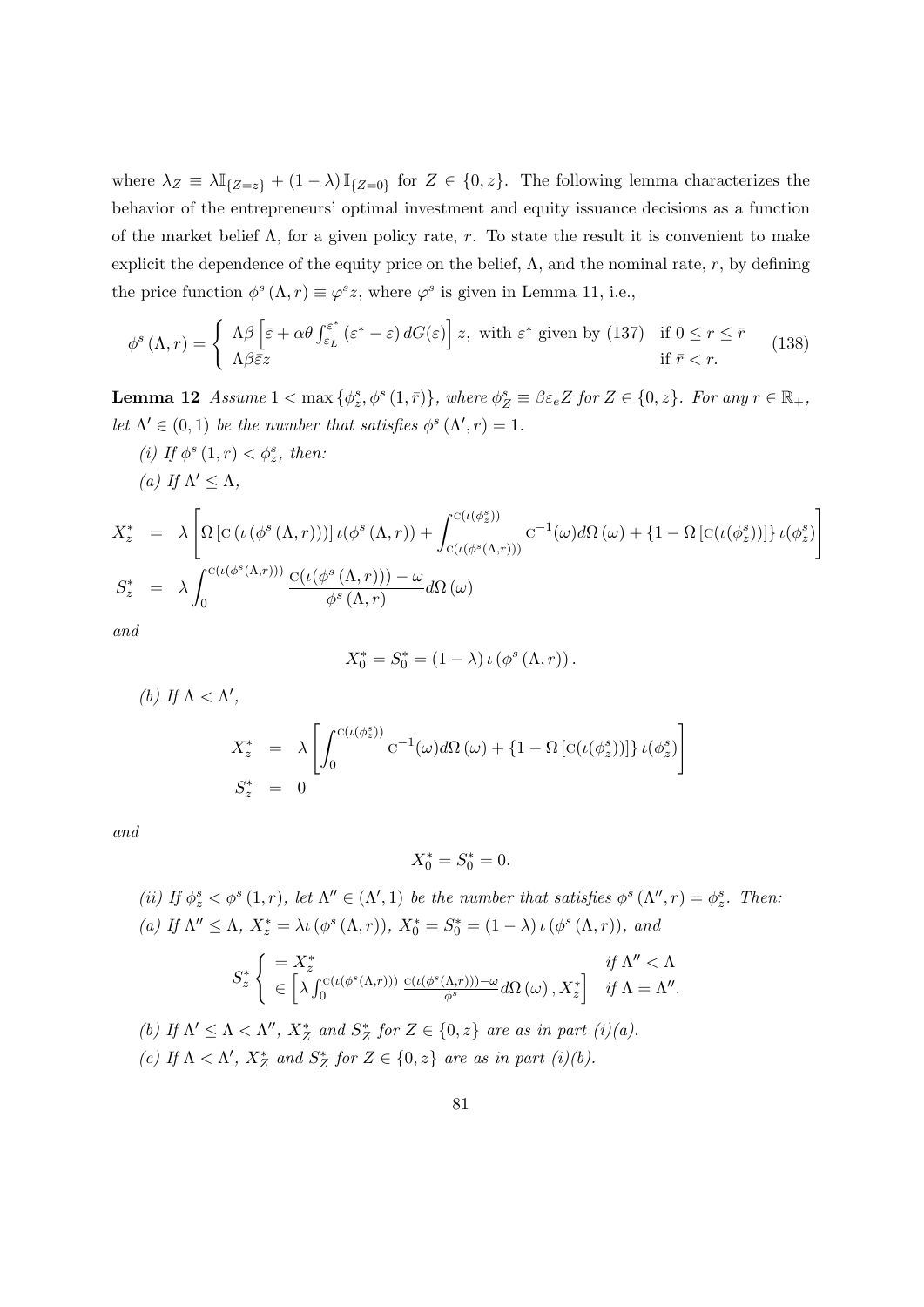**Proof.** (i) (a) The expressions for  $x_z^*(\omega)$  and  $s_z^*(\omega)$  used to compute  $X_z^*$  and  $S_z^*$  are from part (*iii*) of Lemma [10,](#page-72-2) and the expressions for  $x_0^*(\omega)$  and  $s_0^*(\omega)$  used to compute  $X_0^*$  and  $S_0^*$  are from part  $(ii)$  of Lemma [10.](#page-72-2)

(i) (b) The expressions for  $x_z^*(\omega)$  and  $s_z^*(\omega)$  used to compute  $X_z^*$  and  $S_z^*$  are from part (iv) of Lemma [10,](#page-72-2) and the expressions for  $x_0^*(\omega)$  and  $s_0^*(\omega)$  used to compute  $X_0^*$  and  $S_0^*$  are from part  $(i)$  of Lemma [10.](#page-72-2)

(*ii*) (*a*) The expressions for  $x_Z^* (\omega)$  and  $s_Z^* (\omega)$  used to compute  $X_Z^*$  and  $S_Z^*$  for  $Z \in \{0, z\}$ are from part  $(ii)$  of Lemma [10.](#page-72-2)

(*ii*) (*b*) The expressions for  $x_z^*(\omega)$  and  $s_z^*(\omega)$  used to compute  $X_z^*$  and  $S_z^*$  are from part (*iii*) of Lemma [10,](#page-72-2) and the expressions for  $x_0^*(\omega)$  and  $s_0^*(\omega)$  used to compute  $X_0^*$  and  $S_0^*$  are from part  $(ii)$  of Lemma [10.](#page-72-2)

(*ii*) (*c*) The expressions for  $x_z^*(\omega)$  and  $s_z^*(\omega)$  used to compute  $X_z^*$  and  $S_z^*$  are from part (*iv*) of Lemma [10,](#page-72-2) and the expressions for  $x_0^*(\omega)$  and  $s_0^*(\omega)$  used to compute  $X_0^*$  and  $S_0^*$  are from part  $(i)$  of Lemma [10.](#page-72-2)

The assumption  $1 < \max{\{\phi_z^s, \phi^s(1, \bar{r})\}}$ , or equivalently,  $1 < \max{\{\varepsilon_e, \bar{\varepsilon}\}} \beta z$ , in the statement of Lemma [12](#page-80-0) ensures that, in the absence of adverse selection, entrepreneurs and outside investors would want to invest a positive amount under any monetary policy (i.e., even in the nonmonetary equilibrium that obtains for  $r > \bar{r}$ ).<sup>[42](#page-81-0)</sup>

To be part of an equilibrium, an investor's belief, Λ, that a traded equity share represents a claim to *productive* unit of capital that yields dividend  $z > 0$  (as opposed to a claim to an unproductive unit of capital that yields zero dividend) must satisfy  $\Lambda \in [0,1]$  and

$$
\Lambda = \Upsilon \left( \Lambda \right),
$$

where

<span id="page-81-1"></span>
$$
\Upsilon\left(\Lambda\right) \equiv \frac{S_{z}^{*}}{S_{0}^{*} + S_{z}^{*}},\tag{139}
$$

with  $S_Z^*$  for  $Z \in \{0, z\}$  as described in Lemma [12.](#page-80-0) Next, we provide a more explicit characterization of the mapping  $\Upsilon(\cdot)$ .

<span id="page-81-2"></span><span id="page-81-0"></span><sup>&</sup>lt;sup>42</sup>The condition  $1 < \phi_z^s$  says that the entrepreneur with the high productivity realization has an incentive to invest because the entrepreneur's private return from investing a marginal unit of capital is higher than the price of capital (in terms of good 2, which equals 1). The condition  $1 < \phi^s(1,\bar{r})$  says that in the absence of adverse selection, an outside investor's discounted expected marginal return from investment under no equity trade, i.e.,  $\beta \bar{\varepsilon}$ , is higher than the price of capital (in terms of good 2, which equals 1).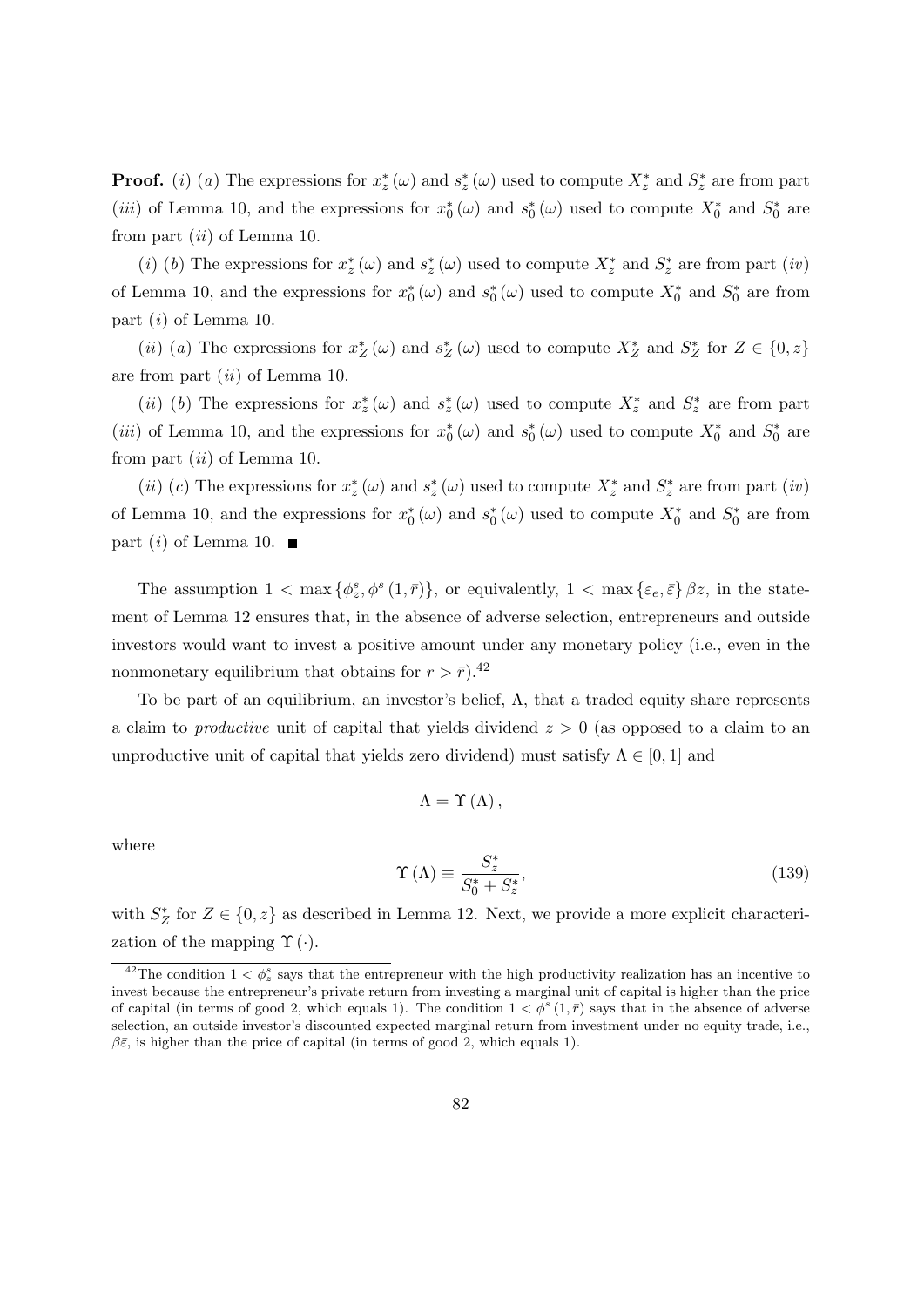**Lemma 13** Let  $\phi^s(\Lambda, r)$  be given by [\(138\)](#page-80-1), define  $\phi^s_Z \equiv \beta \varepsilon_e Z$  for  $Z \in \{0, z\}$ , and assume  $1 <$  $\max \{\phi^s_z, \phi^s(1,\bar{r})\}.$  For any  $r \in \mathbb{R}_+$ , let  $\Lambda'(r) \in (0,1)$  be the number that satisfies  $\phi^s(\Lambda', r) = 1$ , and for any  $(\Lambda, r) \in [\Lambda'(r), 1] \times \mathbb{R}_+$  define

$$
\Theta\left(\Lambda,r\right) \equiv \int_0^{\mathrm{C}\left(\iota\left(\phi^s\left(\Lambda,r\right)\right)\right)} \frac{\mathrm{C}\left(\iota\left(\phi^s\left(\Lambda,r\right)\right)\right)-\omega}{\phi^s\left(\Lambda,r\right)\iota\left(\phi^s\left(\Lambda,r\right)\right)} d\Omega\left(\omega\right).
$$

(i) If  $\phi^s(1,r) < \phi_z^s$ ,

$$
\Upsilon(\Lambda) = \begin{cases} \frac{\lambda}{\lambda + (1 - \lambda) \frac{1}{\Theta(\Lambda, r)}} & \text{for } \Lambda'(r) < \Lambda \\ 0 & \text{for } \Lambda = \Lambda'(r) \,, \end{cases}
$$

and equity is not issued if  $\Lambda < \Lambda'(r)$ .

(ii) If  $\phi_z^s < \phi^s(1,r)$ , let  $\Lambda''(r) \in (\Lambda'(r),1)$  be the number that satisfies  $\phi^s(\Lambda'',r) = \phi_z^s$ . Then:

$$
\Upsilon(\Lambda) \begin{cases}\n= \lambda & \text{for } \Lambda''(r) < \Lambda \\
\in \left[\frac{\lambda}{\lambda + (1-\lambda) \frac{1}{\Theta(\Lambda,r)}}, \lambda\right] & \text{for } \Lambda''(r) = \Lambda \\
= \frac{\lambda}{\lambda + (1-\lambda) \frac{1}{\Theta(\Lambda,r)}} & \text{for } \Lambda'(r) < \Lambda < \Lambda''(r) \\
= 0 & \text{for } \Lambda = \Lambda'(r),\n\end{cases}
$$

and equity is not issued if  $\Lambda < \Lambda'(r)$ .

**Proof.** The expression for  $\Upsilon(\Lambda)$  for the case with  $\Lambda'(r) < \Lambda$  in part (i) follows from [\(139\)](#page-81-1) and parts  $(i)(a)$  and  $(i)(b)$  of Lemma [12.](#page-80-0) The expression for  $\Upsilon(\Lambda)$  in part  $(ii)$  for the cases with  $\Lambda'(r) < \Lambda$  follow from [\(139\)](#page-81-1) and parts  $(ii)(a)$ ,  $(ii)(b)$ , and  $(ii)(c)$  of Lemma [12.](#page-80-0) To show that  $\Upsilon(\Lambda'(r)) = 0$ , both for  $\Lambda'(r) < \Lambda$  in part (i), and for  $\Lambda \in (\Lambda'(r), \Lambda''(r))$  in part (ii), proceed as follows. Write  $\Theta(\Lambda, r)$  as

$$
\Theta\left(\Lambda,r\right) = \frac{\int_0^{C\left(\iota\left(\phi^s\left(\Lambda,r\right)\right)\right)}\left[C\left(\iota\left(\phi^s\left(\Lambda,r\right)\right)\right) - \omega\right]d\Omega\left(\omega\right)}{\phi^s\left(\Lambda,r\right)\iota\left(\phi^s\left(\Lambda,r\right)\right)},
$$

notice that

<span id="page-82-0"></span>
$$
\lim_{\Lambda \downarrow \Lambda'(r)} \phi^s(\Lambda, r) - 1 = \lim_{\Lambda \downarrow \Lambda'(r)} \iota(\phi^s(\Lambda, r)) = \lim_{\Lambda \downarrow \Lambda'(r)} c(\iota(\phi^s(\Lambda, r))) = 0,
$$
\n(140)

so

$$
\lim_{\Lambda \downarrow \Lambda'(r)} \int_0^{c(\iota(\phi^s(\Lambda,r)))} \left[ c(\iota(\phi^s(\Lambda,r))) - \omega \right] d\Omega(\omega) = \lim_{\Lambda \downarrow \Lambda'(r)} \phi^s(\Lambda,r) \iota(\phi^s(\Lambda,r)) = 0.
$$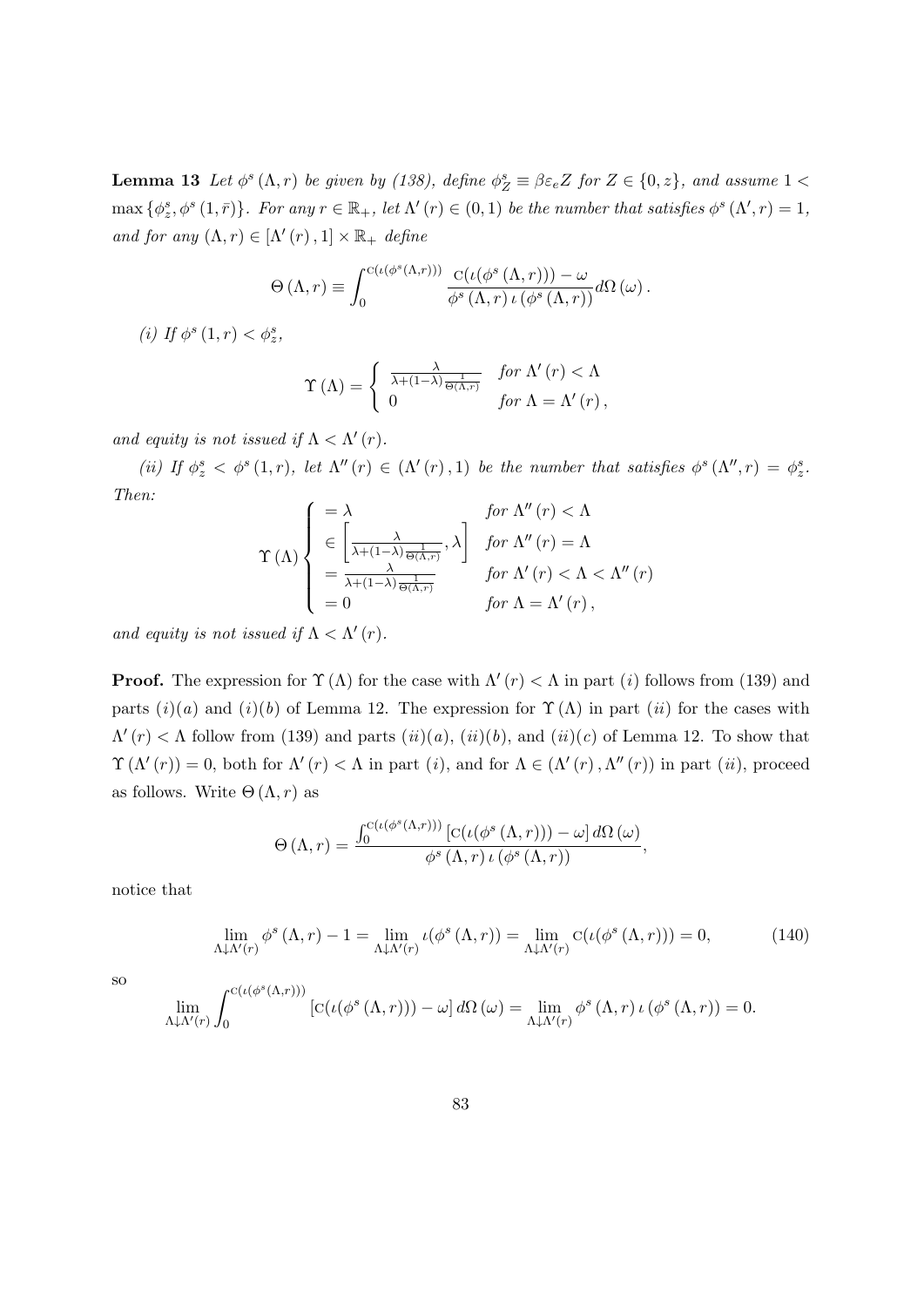By L'Hôpital's rule,

$$
\lim_{\Lambda \downarrow \Lambda'(r)} \Theta(\Lambda, r) = \lim_{\Lambda \downarrow \Lambda'(r)} \frac{\frac{d}{d\Lambda} \int_0^{C(\iota(\phi^s(\Lambda, r)))} [C(\iota(\phi^s(\Lambda, r))) - \omega] d\Omega(\omega)}{\frac{d}{d\Lambda} [\phi^s(\Lambda, r) \iota(\phi^s(\Lambda, r))]}\n\n= \lim_{\Lambda \downarrow \Lambda'(r)} \frac{\int_0^{C(\iota(\phi^s(\Lambda, r)))} C'(\iota(\phi^s(\Lambda, r))) \frac{\partial \iota(\phi^s(\Lambda, r))}{\partial \phi^s(\Lambda, r)} \frac{\partial \phi^s(\Lambda, r)}{\partial \Lambda} d\Omega(\omega)}{\frac{\partial \iota(\phi^s(\Lambda, r))}{\partial \Lambda} \frac{\partial \phi^s(\Lambda, r)}{\partial \Lambda} + \phi^s(\Lambda, r) \frac{\partial \iota(\phi^s(\Lambda, r))}{\partial \phi^s(\Lambda, r)} \frac{\partial \phi^s(\Lambda, r)}{\partial \Lambda}}\n\n= \frac{\lim_{\Lambda \downarrow \Lambda'(r)} \left[ C'(\iota(\phi^s(\Lambda, r))) \frac{\partial \iota(\phi^s(\Lambda, r))}{\partial \phi^s(\Lambda, r)} \Omega(c(\iota(\phi^s(\Lambda, r))))\right]}{\lim_{\Lambda \downarrow \Lambda'(r)} \left[ \iota(\phi^s(\Lambda, r)) + \phi^s(\Lambda, r) \frac{\partial \iota(\phi^s(\Lambda, r))}{\partial \phi^s(\Lambda, r)} \right]}\n\n= \lim_{\Lambda \downarrow \Lambda'(r)} \Omega(c(\iota(\phi^s(\Lambda, r)))) = 0,
$$

where the last two equalities follow from  $(140)$  and

$$
\lim_{\Lambda \downarrow \Lambda'(r)} C' \left( \iota(\phi^s \left( \Lambda, r \right)) \right) - 1 = 0.
$$

П

The following proposition considers an economy in which the equilibrium market valuation of marginal investment would be higher than the entrepreneur's valuation if there were no adverse selection, and shows that the presence of adverse selection causes the equilibrium market valuation of marginal investment to fall below the entrepreneur's valuation.

**Proposition 3** For any  $\Lambda \in [0,1]$ , let  $\phi^s(\Lambda,r)$  be given by [\(138\)](#page-80-1), and define  $\phi^s_{\mathcal{Z}} \equiv \beta \varepsilon_e Z$ for  $Z \in \{0, z\}$ . Assume  $1 < \max\{\phi_z^s, \phi^s(1, \overline{r})\}$  and  $\phi_z^s < \phi^s(1, r)$ . For any  $r \in \mathbb{R}_+$ , let  $\Lambda'(r) \in (0,1)$  be the number that satisfies  $\phi^s(\Lambda', r) = 1$ , and let  $\Lambda''(r) \in (\Lambda'(r), 1)$  be the number that satisfies  $\phi^s(\Lambda'', r) = \phi^s_z$ . If  $\Lambda''(r) < \lambda < 1$ , there exists an equilibrium with equity issuance,  $(\phi^s(\Lambda^*, r), \Lambda^*)$ , with  $\Lambda^* \in (\Lambda'(r), \Lambda''(r)]$ , that is characerized by [\(138\)](#page-80-1) and  $\Lambda^* = \Upsilon(\Lambda^*)$  (with  $\Upsilon$  as specified in Lemma [13\)](#page-81-2), provided  $\Omega$  [C( $\iota(\phi^s(\Lambda^*, r))$ )] > 0. Moreover,  $\phi^s(\Lambda^*, r) \leq \phi^s_z$ , with "<" if

<span id="page-83-0"></span>
$$
\Lambda''(r) < \frac{\lambda}{\lambda + (1 - \lambda) \frac{1}{\Theta(\Lambda''(r), r)}}.\tag{141}
$$

Proof. In an equilibrium with equity issuance, the equity price is given by [\(138\)](#page-80-1) (by Lemma [11\)](#page-78-1), and the equilibrium belief,  $\Lambda^*$ , satisfies  $\Lambda^* = \Upsilon(\Lambda^*)$  (with  $\Upsilon$  as specified in Lemma [13\)](#page-81-2). The assumption  $1 < \max \{\phi^s_z, \phi^s(1, \bar{r})\}$  ensures that investment is always positive. The assumption  $\phi_z^s < \phi^s(1,r)$  means that in the absence of adverse selection, the equilibrium market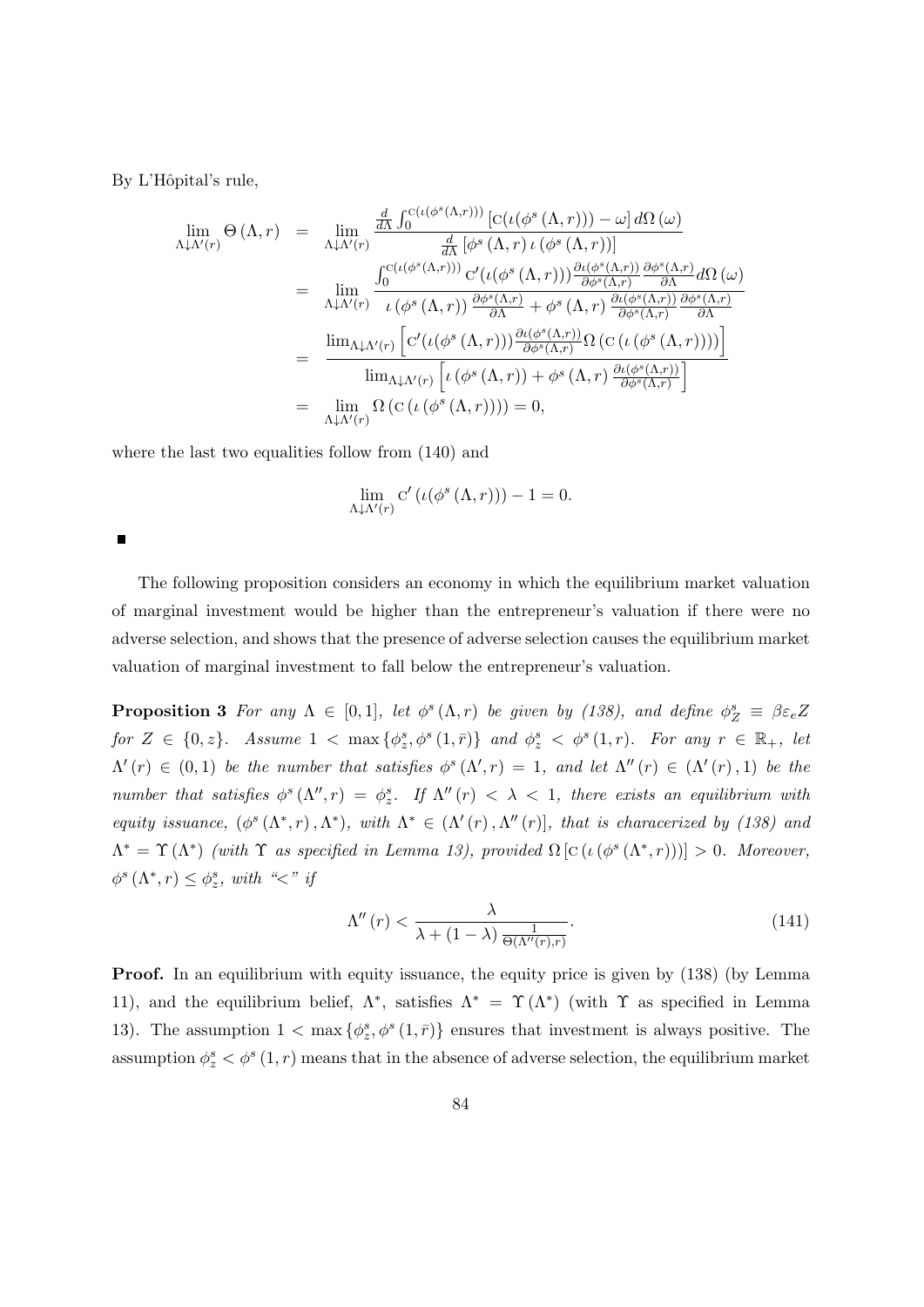valuation of marinal investment would be higher than the entrepreneur's valuation of marginal investment, as in part  $(ii)$  of Lemma [13.](#page-81-2) In this case, it is immediate from part (ii) of Lemma [13,](#page-81-2) that if  $\Lambda''(r) < \lambda < 1$ , then there exists at least one value  $\Lambda^* \in (\Lambda'(r), \Lambda''(r))$  that satisfies  $\Lambda^* = \Upsilon(\Lambda^*)$ . Condition [\(141\)](#page-83-0) implies  $\Lambda^* < \Lambda''(r)$ , which is equivalent to  $\phi^s(\Lambda^*, r) < \phi^s_z$ .

## C Data and robustness of empirical findings

## C.1 Robustness of regression estimates

Figure 7: Issuances and investment predicted by instrumented  $q$ , across liquidity ratio groups, with additional firm controls



*Notes:* Point estimates and 95% confidence intervals for  $\gamma_{h,h_q}$  and  $\gamma_{h,h_q} + \tilde{\gamma}_{h,h_q}$  from estimating specification

$$
y_{t+h}^i = f_h^i + d_{s,h,t+h} + \alpha_h \mathbb{I}_{L,t}^i + (\rho_h + \tilde{\rho}_h \mathbb{I}_{L,t-1}^i) y_{t-1}^i + (\Lambda_h + \tilde{\Lambda}_h \mathbb{I}_{L,t-1}^i) Z_{t-1}^i + (\Psi_h + \tilde{\Psi}_h \mathbb{I}_{L,t-1}^i) Z_{t-1}^i \varepsilon_t^m + (\beta_h + \tilde{\beta}_h \mathbb{I}_{L,t-1}^i) \mathcal{T}_{t-1}^i + (\gamma_{h,h_q} + \tilde{\gamma}_{h,h_q} \mathbb{I}_{L,t-1}^i) \log (q_{t+h_q}^i) + u_{h,t+h}^i
$$

where  $Z_t^i$  is a vector containing the firm's liquidity ratio, log total assets as a measure of firm size, and total debt<sup>i</sup>/<sub>t</sub> as a measure of leverage. log  $(q_{t+h_q}^i)$  is instrumented with  $\mathcal{T}_{t-1}^i \varepsilon_t^m$ . Vertical red dashed line marks the value of  $h_q = 0$ . Confidence intervals constructed based on two-way clustered standard errors at firm and SIC 3-digit industry-quarter levels.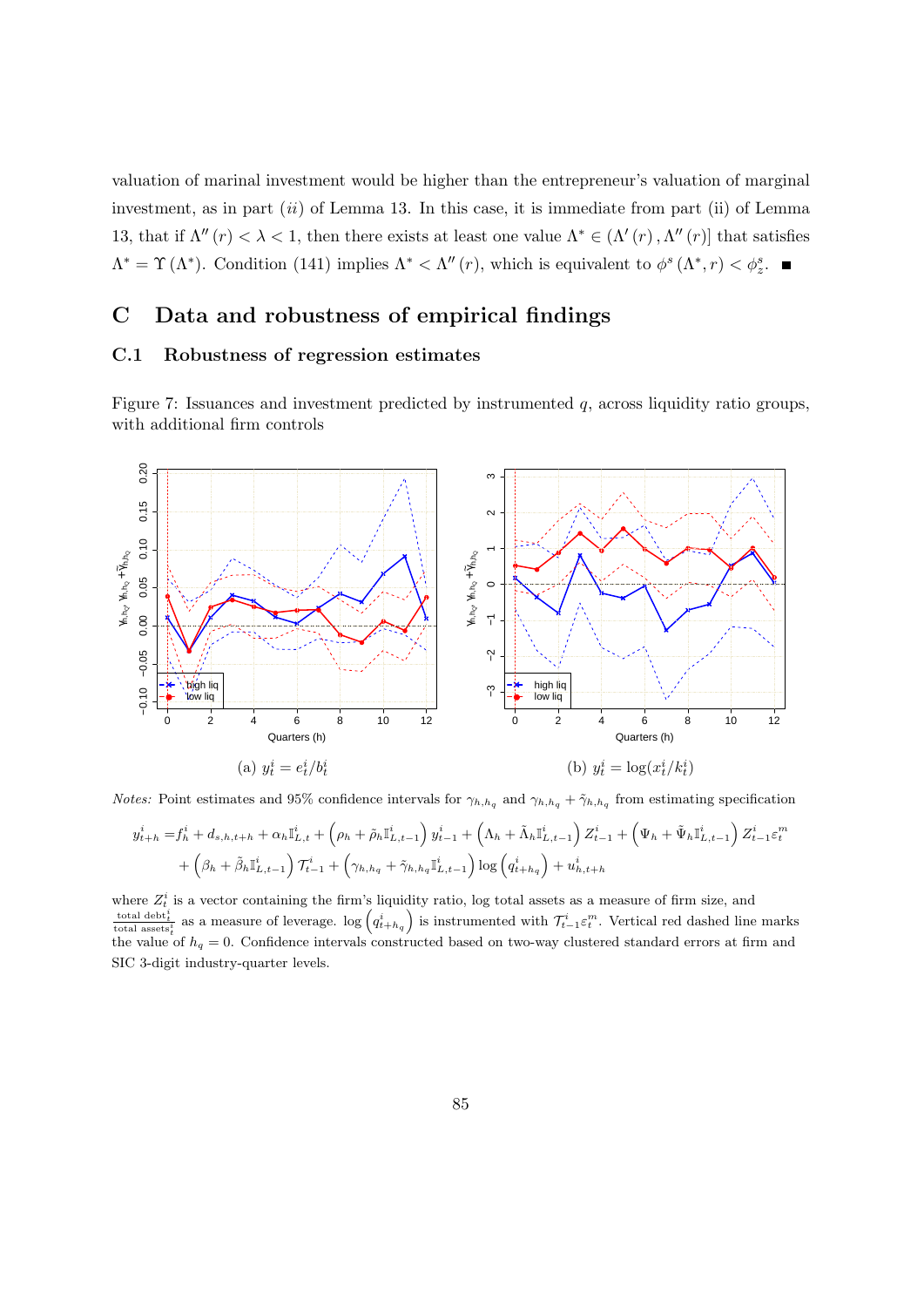Figure 8: Issuances and investment predicted by instrumented  $q$ , across liquidity ratio groups, with additional firm controls including age



*Notes:* Point estimates and 95% confidence intervals for  $\gamma_{h,h_q}$  and  $\gamma_{h,h_q} + \tilde{\gamma}_{h,h_q}$  from estimating specification

$$
y_{t+h}^i = f_h^i + d_{s,h,t+h} + \alpha_h \mathbb{I}_{L,t}^i + (\rho_h + \tilde{\rho}_h \mathbb{I}_{L,t-1}^i) y_{t-1}^i + (\Lambda_h + \tilde{\Lambda}_h \mathbb{I}_{L,t-1}^i) Z_{t-1}^i + (\Psi_h + \tilde{\Psi}_h \mathbb{I}_{L,t-1}^i) Z_{t-1}^i \varepsilon_t^m + (\beta_h + \tilde{\beta}_h \mathbb{I}_{L,t-1}^i) \mathcal{T}_{t-1}^i + (\gamma_{h,h_q} + \tilde{\gamma}_{h,h_q} \mathbb{I}_{L,t-1}^i) \log (q_{t+h_q}^i) + u_{h,t+h}^i
$$

where  $Z_t^i$  is a vector containing the firm's liquidity ratio, log total assets as a measure of firm size,  $\frac{\text{total debt}_t^i}{\text{total assets}_t^i}$  as a measure of leverage, and time since incorporation as a measure of age.  $\log$   $(q_{t+h_q}^i)$  is instrumented with  $\mathcal{T}_{t-1}^i\varepsilon_t^m$ . Vertical red dashed line marks the value of  $h_q=0$ . Confidence intervals constructed based on two-way clustered standard errors at firm and SIC 3-digit industry-quarter levels.